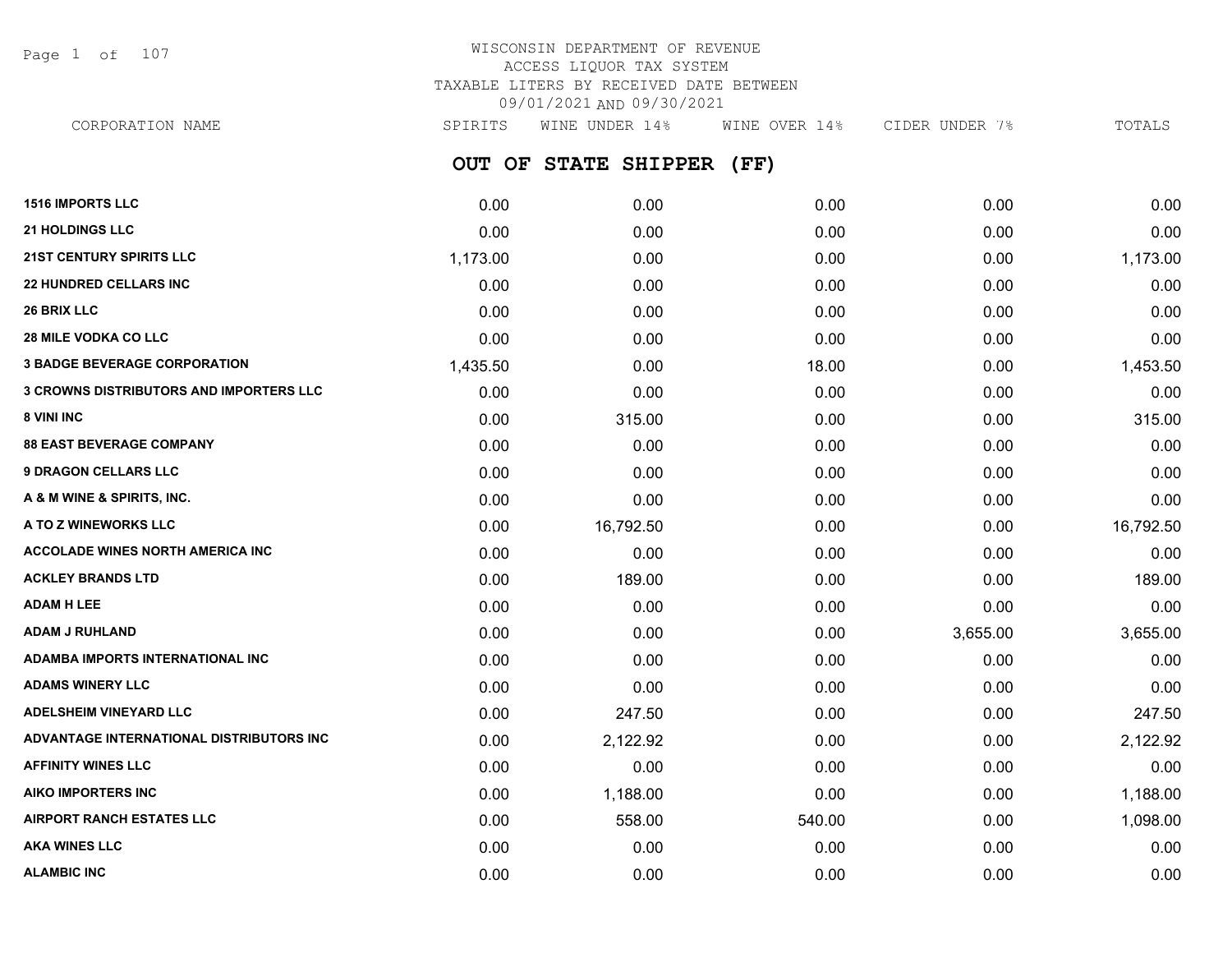Page 2 of 107

| SPIRITS  | WINE UNDER 14% |           |               | TOTALS         |
|----------|----------------|-----------|---------------|----------------|
| 0.00     | 0.00           | 0.00      | 0.00          | 0.00           |
| 0.00     | 315.00         | 0.00      | 0.00          | 315.00         |
| 0.00     | 0.00           | 0.00      | 0.00          | 0.00           |
| 0.00     | 0.00           | 0.00      | 0.00          | 0.00           |
| 108.00   | 252.00         | 0.00      | 0.00          | 360.00         |
| 0.00     | 342.00         | 0.00      | 0.00          | 342.00         |
| 612.00   | 0.00           | 0.00      | 0.00          | 612.00         |
| 0.00     | 0.00           | 0.00      | 0.00          | 0.00           |
| 0.00     | 0.00           | 0.00      | 0.00          | 0.00           |
| 180.00   | 0.00           | 0.00      | 0.00          | 180.00         |
| 0.00     | 0.00           | 0.00      | 0.00          | 0.00           |
| 0.00     | 0.00           | 0.00      | 0.00          | 0.00           |
| 0.00     | 0.00           | 0.00      | 0.00          | 0.00           |
| 0.00     | 40,882.44      | 0.00      | 0.00          | 40,882.44      |
| 0.00     | 0.00           | 0.00      | 0.00          | 0.00           |
| 0.00     | 0.00           | 0.00      | 0.00          | 0.00           |
| 1,486.50 | 0.00           | 0.00      | 0.00          | 1,486.50       |
| 0.00     | 0.00           | 0.00      | 0.00          | 0.00           |
| 0.00     | 4,851.00       | 15,954.26 | 0.00          | 20,805.26      |
| 0.00     | 157.50         | 0.00      | 0.00          | 157.50         |
| 0.00     | 0.00           | 0.00      | 0.00          | 0.00           |
| 0.00     | 864.00         | 0.00      | 0.00          | 864.00         |
| 0.00     | 0.00           | 0.00      | 0.00          | 0.00           |
| 0.00     | 126.00         | 126.00    | 0.00          | 252.00         |
| 0.00     | 0.00           | 0.00      | 0.00          | 0.00           |
| 0.00     | 0.00           | 63.00     | 0.00          | 63.00          |
| 0.00     | 0.00           | 0.00      | 0.00          | 0.00           |
| 0.00     | 0.00           | 0.00      | 0.00          | 0.00           |
|          |                |           | WINE OVER 14% | CIDER UNDER 7% |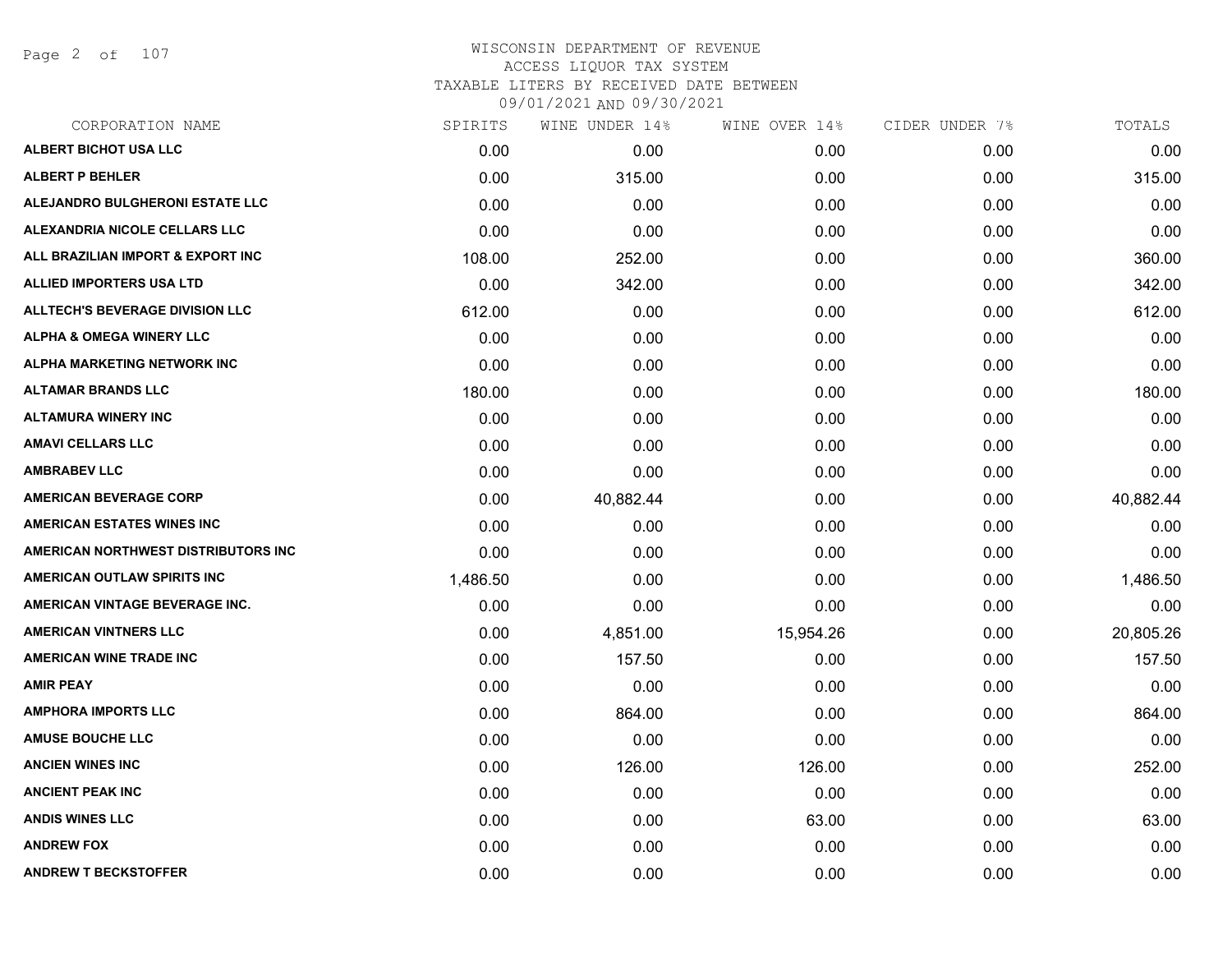Page 3 of 107

# WISCONSIN DEPARTMENT OF REVENUE ACCESS LIQUOR TAX SYSTEM

TAXABLE LITERS BY RECEIVED DATE BETWEEN

| CORPORATION NAME                                | SPIRITS   | WINE UNDER 14% | WINE OVER 14% | CIDER UNDER 7% | TOTALS     |
|-------------------------------------------------|-----------|----------------|---------------|----------------|------------|
| <b>ANGELA OSBORNE</b>                           | 0.00      | 0.00           | 4.50          | 0.00           | 4.50       |
| <b>ANHEUSER-BUSCH COMPANIES LLC</b>             | 96,079.23 | 646.91         | 0.00          | 21,683.01      | 118,409.15 |
| <b>ANTHONY G MOLL</b>                           | 0.00      | 0.00           | 0.00          | 0.00           | 0.00       |
| <b>ANTHONY M TRUCHARD</b>                       | 0.00      | 0.00           | 342.00        | 0.00           | 342.00     |
| <b>ANTIPODEAN WINES LLC</b>                     | 0.00      | 2,184.00       | 0.00          | 0.00           | 2,184.00   |
| <b>APOLOGUE LLC</b>                             | 10.70     | 0.00           | 0.00          | 0.00           | 10.70      |
| <b>APOSTROPHE BRANDS LLC</b>                    | 252.00    | 0.00           | 0.00          | 0.00           | 252.00     |
| APPELLATION TRADING COMPANY LLC                 | 0.00      | 0.00           | 0.00          | 0.00           | 0.00       |
| <b>APPELLATIONS LP</b>                          | 0.00      | 0.00           | 0.00          | 0.00           | 0.00       |
| <b>AQUILINI BRANDS USA INC.</b>                 | 443.04    | 1,134.00       | 3,906.00      | 0.00           | 5,483.04   |
| <b>ARANO LLC</b>                                | 0.00      | 1,008.00       | 783.00        | 0.00           | 1,791.00   |
| <b>ARCHANA A DAVE</b>                           | 0.00      | 0.00           | 0.00          | 0.00           | 0.00       |
| <b>ARCHER ROOSE INC</b>                         | 0.00      | 0.00           | 0.00          | 0.00           | 0.00       |
| <b>AREL GROUP WINE &amp; SPIRITS INC</b>        | 0.00      | 1,602.00       | 0.00          | 0.00           | 1,602.00   |
| <b>ARETE WINES LLC</b>                          | 0.00      | 0.00           | 0.00          | 0.00           | 0.00       |
| <b>ARIETTA INC</b>                              | 0.00      | 0.00           | 90.00         | 0.00           | 90.00      |
| <b>ARMSTRONG FAMILY WINERY LLC</b>              | 0.00      | 0.00           | 0.00          | 0.00           | 0.00       |
| <b>ARNOLD ANTON CARLSON</b>                     | 0.00      | 0.00           | 0.00          | 0.00           | 0.00       |
| <b>ARNOT-ROBERTS LLC</b>                        | 0.00      | 0.00           | 0.00          | 0.00           | 0.00       |
| <b>ARPENT LLC</b>                               | 0.00      | 0.00           | 0.00          | 0.00           | 0.00       |
| <b>ARTISANAL DISTILLATES INC.</b>               | 0.00      | 0.00           | 0.00          | 0.00           | 0.00       |
| <b>ARTISANAL IMPORTS INC</b>                    | 0.00      | 0.00           | 0.00          | 0.00           | 0.00       |
| <b>ASSOCIATED BREWING COMPANY</b>               | 0.00      | 0.00           | 0.00          | 0.00           | 0.00       |
| <b>ASV WINES INC</b>                            | 0.00      | 972.00         | 0.00          | 0.00           | 972.00     |
| <b>ATHENEE IMPORTERS &amp; DISTRIBUTORS LTD</b> | 0.00      | 0.00           | 0.00          | 0.00           | 0.00       |
| <b>ATLAS WINE COMPANY LLC</b>                   | 0.00      | 0.00           | 0.00          | 0.00           | 0.00       |
| <b>ATOMIC BRANDS INC</b>                        | 33,693.95 | 0.00           | 0.00          | 0.00           | 33,693.95  |
| <b>AUGUST WINE GROUP LLC</b>                    | 0.00      | 9.00           | 0.00          | 0.00           | 9.00       |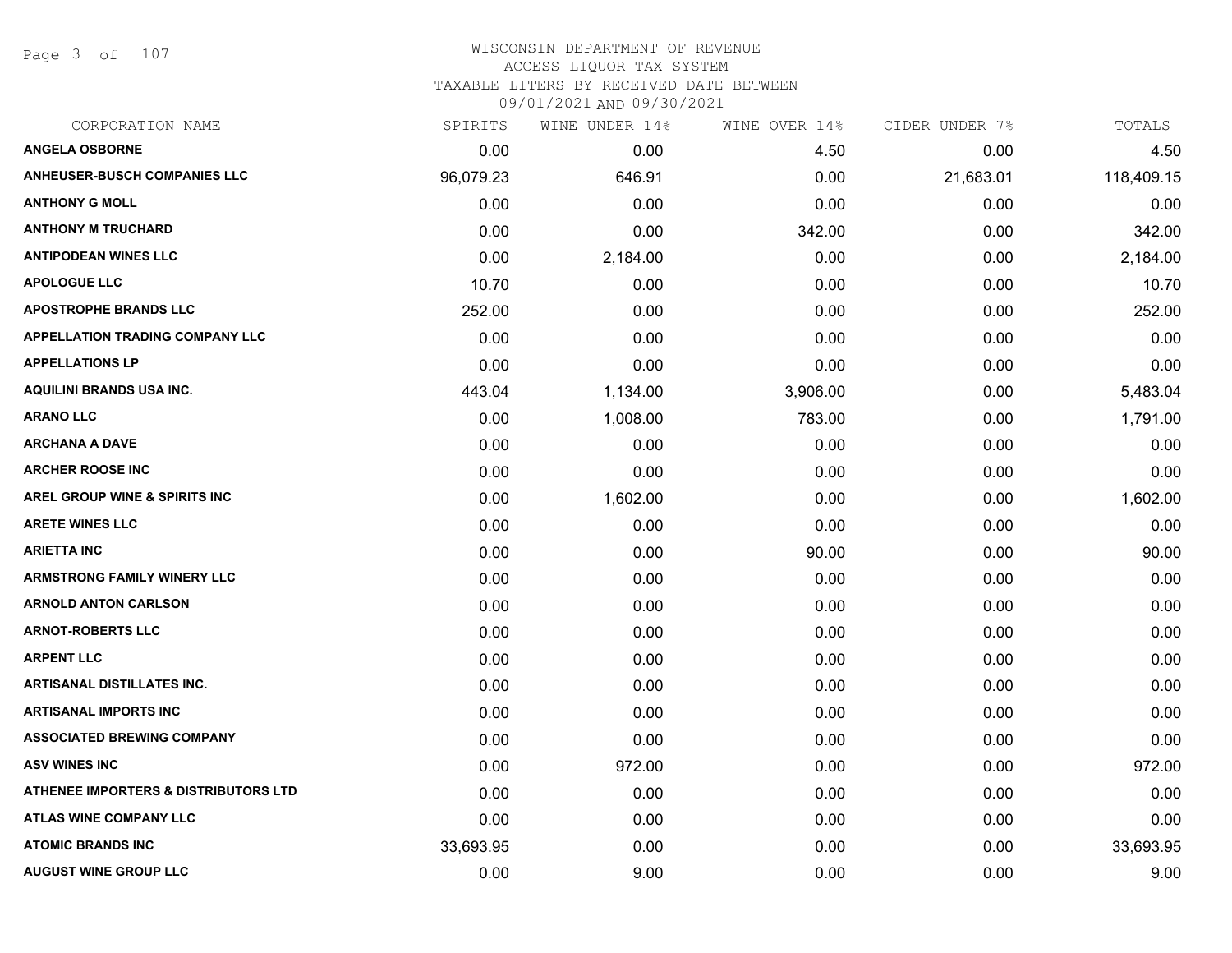Page 4 of 107

| CORPORATION NAME                           | SPIRITS    | WINE UNDER 14% | WINE OVER 14% | CIDER UNDER 7% | TOTALS     |
|--------------------------------------------|------------|----------------|---------------|----------------|------------|
| <b>AUSTIN VODKA COMPANY LLC</b>            | 0.00       | 0.00           | 0.00          | 0.00           | 0.00       |
| <b>AUSTIN WHISKEY COMPANY, LLC</b>         | 0.00       | 0.00           | 0.00          | 0.00           | 0.00       |
| <b>AUSTRAL WINES LLC</b>                   | 0.00       | 0.00           | 0.00          | 0.00           | 0.00       |
| <b>AV BRANDS INC</b>                       | 0.00       | 189.00         | 504.00        | 0.00           | 693.00     |
| AVA FOOD LABS, INC                         | 26,040.00  | 0.00           | 0.00          | 0.00           | 26,040.00  |
| <b>AVID INC</b>                            | 0.00       | 0.00           | 0.00          | 0.00           | 0.00       |
| AVV WINERY CO LLC                          | 0.00       | 0.00           | 0.00          | 0.00           | 0.00       |
| <b>AXIOS INC</b>                           | 0.00       | 0.00           | 0.00          | 0.00           | 0.00       |
| <b>AZAR DISTILLING LLC</b>                 | 1,238.40   | 0.00           | 0.00          | 0.00           | 1,238.40   |
| <b>AZZURRE SPIRITS CORPORATION</b>         | 900.00     | 0.00           | 0.00          | 0.00           | 900.00     |
| <b>B &amp; I OVERSEAS TRADING INC</b>      | 0.00       | 0.00           | 0.00          | 0.00           | 0.00       |
| <b>B UNITED INTERNATIONAL INC</b>          | 0.00       | 3.58           | 628.02        | 0.00           | 631.60     |
| <b>B. NEKTAR LLC</b>                       | 0.00       | 831.36         | 0.00          | 900.00         | 1,731.36   |
| <b>BACARDI U.S.A., INC.</b>                | 355,288.98 | 1,148.96       | 531.00        | 0.00           | 356,968.94 |
| <b>BACCHUS TECHNOLOGIES LLC</b>            | 0.00       | 252.00         | 0.00          | 0.00           | 252.00     |
| <b>BACIO DIVINO CELLARS LLC</b>            | 0.00       | 0.00           | 0.00          | 0.00           | 0.00       |
| <b>BACKWARDS DISTILLING COMPANY, LLC</b>   | 0.00       | 0.00           | 0.00          | 0.00           | 0.00       |
| <b>BADGER MOUNTAIN INC</b>                 | 0.00       | 675.00         | 0.00          | 0.00           | 675.00     |
| <b>BALCONES DISTILLING LLC</b>             | 0.00       | 0.00           | 0.00          | 0.00           | 0.00       |
| <b>BALLENTINE VINEYARDS INC</b>            | 0.00       | 0.00           | 0.00          | 0.00           | 0.00       |
| <b>BALTHAZAR REX LLC</b>                   | 0.00       | 0.00           | 0.00          | 0.00           | 0.00       |
| <b>BANFI PRODUCTS CORPORATION</b>          | 9.00       | 2,882.96       | 0.00          | 0.00           | 2,891.96   |
| <b>BANVILLE &amp; JONES WINE MERCHANTS</b> | 12.60      | 1,750.00       | 45.00         | 0.00           | 1,807.60   |
| <b>BARGETTOS SANTA CRUZ WINERY INC</b>     | 0.00       | 0.00           | 0.00          | 0.00           | 0.00       |
| <b>BARLOW VINEYARDS LLC</b>                | 0.00       | 63.00          | 189.00        | 0.00           | 252.00     |
| <b>BARNARD GRIFFIN INC</b>                 | 0.00       | 0.00           | 0.00          | 0.00           | 0.00       |
| <b>BARNETT VINEYARDS LP</b>                | 0.00       | 0.00           | 0.00          | 0.00           | 0.00       |
| <b>BARON FRANCOIS LTD</b>                  | 0.00       | 0.00           | 0.00          | 0.00           | 0.00       |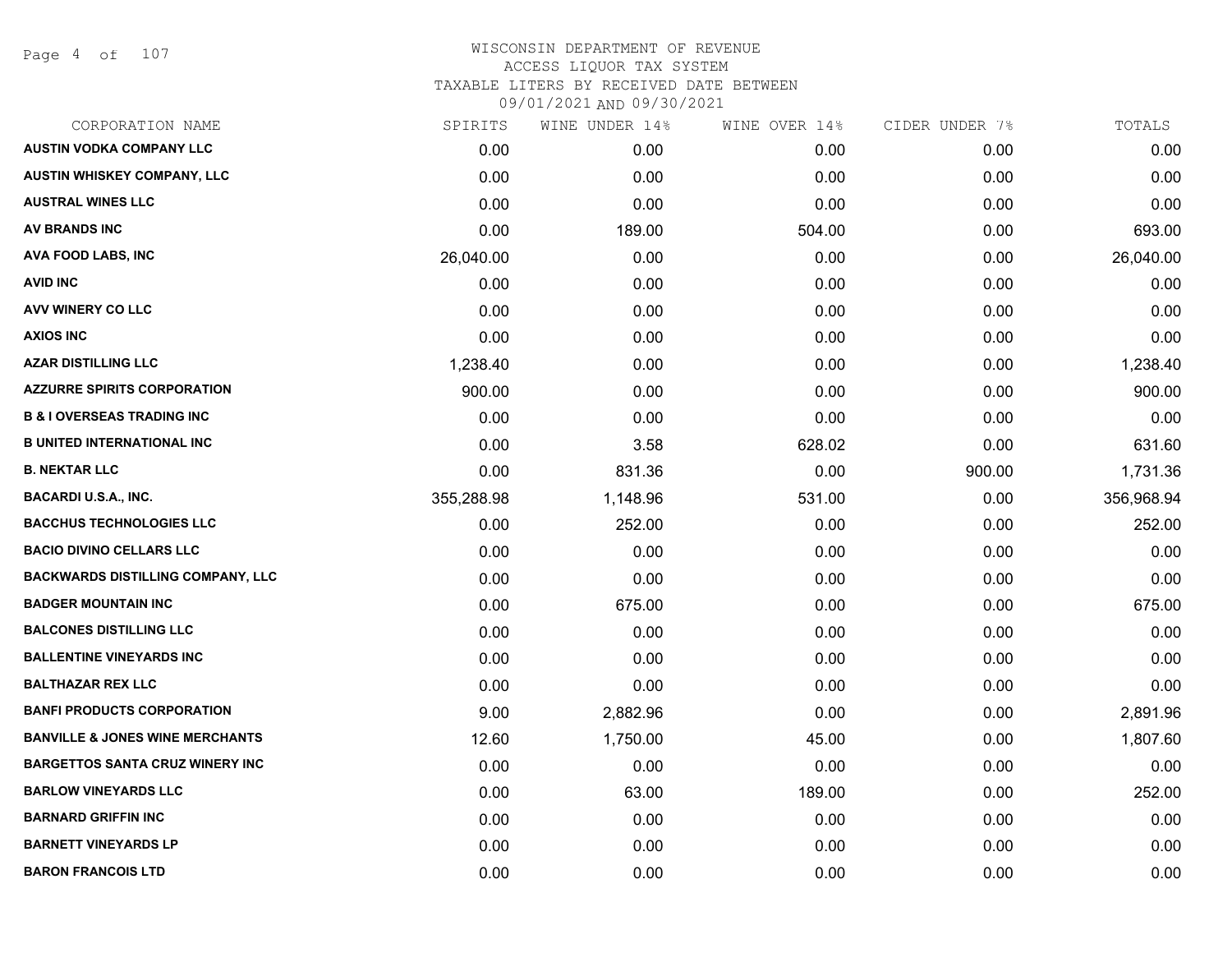Page 5 of 107

| CORPORATION NAME                         | SPIRITS | WINE UNDER 14% | WINE OVER 14% | CIDER UNDER 7% | TOTALS    |
|------------------------------------------|---------|----------------|---------------|----------------|-----------|
| <b>BARRA FAMILY WINES, LLC</b>           | 0.00    | 0.00           | 0.00          | 0.00           | 0.00      |
| <b>BATTAGLIA DISTRIBUTING CORP INC</b>   | 0.00    | 0.00           | 0.00          | 0.00           | 0.00      |
| <b>BAUM WINE IMPORTS INC</b>             | 18.00   | 5,043.75       | 821.25        | 0.00           | 5,883.00  |
| <b>BE IN GOOD SPIRITS LLC</b>            | 0.00    | 0.00           | 0.00          | 0.00           | 0.00      |
| <b>BEAUX FRERES LLC</b>                  | 0.00    | 0.00           | 0.00          | 0.00           | 0.00      |
| <b>BEDFORD &amp; GROVE LLC</b>           | 0.00    | 0.00           | 0.00          | 0.00           | 0.00      |
| <b>BEDROCK WINE COMPANY LP</b>           | 0.00    | 0.00           | 0.00          | 0.00           | 0.00      |
| <b>BENDISTILLERY INC</b>                 | 0.00    | 0.00           | 0.00          | 0.00           | 0.00      |
| <b>BENOVIA WINERY LLC</b>                | 0.00    | 0.00           | 0.00          | 0.00           | 0.00      |
| <b>BEPPE &amp; THE ARCHITECT LLC</b>     | 0.00    | 0.00           | 0.00          | 0.00           | 0.00      |
| <b>BERGSTROM WINES LLC</b>               | 0.00    | 306.00         | 0.00          | 0.00           | 306.00    |
| <b>BERNARDUS LLC</b>                     | 0.00    | 0.00           | 0.00          | 0.00           | 0.00      |
| BETHEL HEIGHTS VINEYARD INC              | 0.00    | 243.00         | 0.00          | 0.00           | 243.00    |
| BETTER BRANDS INTERNATIONAL              | 0.00    | 0.00           | 1,512.00      | 0.00           | 1,512.00  |
| <b>BETZ CELLARS LLC</b>                  | 0.00    | 0.00           | 0.00          | 0.00           | 0.00      |
| <b>BEVAN CELLARS, LLC</b>                | 0.00    | 0.00           | 0.00          | 0.00           | 0.00      |
| <b>BEVERAGE INNOVATION CORP</b>          | 0.00    | 0.00           | 0.00          | 0.00           | 0.00      |
| <b>BIAGIO CRU &amp; ESTATE WINES LLC</b> | 0.00    | 0.00           | 0.00          | 0.00           | 0.00      |
| <b>BILTMORE ESTATE WINE COMPANY</b>      | 0.00    | 0.00           | 0.00          | 0.00           | 0.00      |
| <b>BLACK ROCK SPIRITS LLC</b>            | 252.00  | 0.00           | 0.00          | 0.00           | 252.00    |
| <b>BLACKBIRD VINEYARDS LLC</b>           | 0.00    | 63.00          | 504.00        | 0.00           | 567.00    |
| <b>BLAIR VINEYARDS LLC</b>               | 0.00    | 0.00           | 0.00          | 0.00           | 0.00      |
| <b>BLAKE FARMS HARD APPLE CIDER LLC</b>  | 0.00    | 0.00           | 0.00          | 32,122.05      | 32,122.05 |
| <b>BLAUM BROS DISTILLING CO LLC</b>      | 39.23   | 0.00           | 0.00          | 0.00           | 39.23     |
| <b>BLUE RIDGE DISTILLING CO INC</b>      | 0.00    | 0.00           | 0.00          | 0.00           | 0.00      |
| <b>BLUE ROCK VINEYARD LLC</b>            | 0.00    | 0.00           | 0.00          | 0.00           | 0.00      |
| <b>BLUE SPIRITS DISTILLING LLC</b>       | 0.00    | 0.00           | 0.00          | 0.00           | 0.00      |
| <b>BODEGAS RIOJANAS USA CORPORATION</b>  | 0.00    | 0.00           | 0.00          | 0.00           | 0.00      |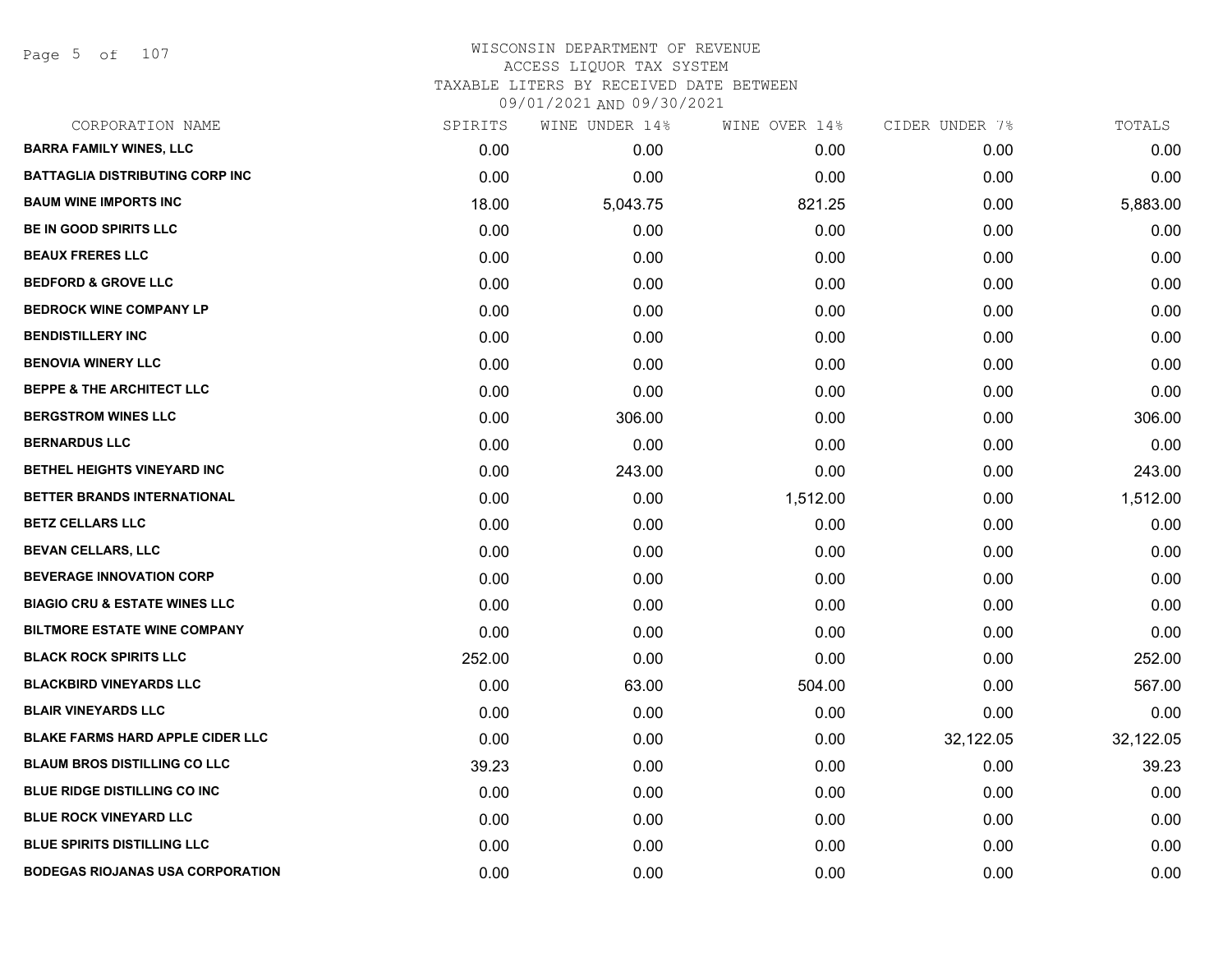Page 6 of 107

| CORPORATION NAME                     | SPIRITS    | WINE UNDER 14% | WINE OVER 14% | CIDER UNDER 7% | TOTALS     |
|--------------------------------------|------------|----------------|---------------|----------------|------------|
| <b>BOEGER WINERY INC</b>             | 0.00       | 0.00           | 0.00          | 0.00           | 0.00       |
| <b>BOGLE VINEYARDS INC</b>           | 0.00       | 504.00         | 8,316.00      | 0.00           | 8,820.00   |
| <b>BON VIVANT IMPORTS INC</b>        | 0.00       | 0.00           | 0.00          | 0.00           | 0.00       |
| <b>BONANNO VINTNERS LLC</b>          | 0.00       | 0.00           | 0.00          | 0.00           | 0.00       |
| <b>BOOKWALTER WINERY LLC</b>         | 0.00       | 2.25           | 52.50         | 0.00           | 54.75      |
| <b>BOSTON BEER CORPORATION</b>       | 1,277.58   | 0.00           | 0.00          | 69,320.04      | 70,597.62  |
| <b>BOUCHAINE VINEYARDS INC</b>       | 0.00       | 0.00           | 0.00          | 0.00           | 0.00       |
| <b>BOUNDARY BREAKS LLC</b>           | 0.00       | 0.00           | 0.00          | 0.00           | 0.00       |
| <b>BOURGET IMPORTS LLC</b>           | 0.00       | 9.00           | 0.00          | 0.00           | 9.00       |
| <b>BOUTINOT USA INC</b>              | 0.00       | 0.00           | 0.00          | 0.00           | 0.00       |
| <b>BOUTIQUE BEVERAGE CO</b>          | 0.00       | 810.00         | 0.00          | 0.00           | 810.00     |
| <b>BRAIN BREW VENTURES 3.0, INC.</b> | 0.00       | 0.00           | 0.00          | 0.00           | 0.00       |
| <b>BRASSFIELD ESTATE WINERY LLC</b>  | 0.00       | 0.00           | 819.00        | 0.00           | 819.00     |
| <b>BRAZOS WINE IMPORTS LLC</b>       | 0.00       | 2,698.50       | 508.50        | 0.00           | 3,207.00   |
| <b>BREWDOG BREWING COMPANY LLC</b>   | 0.00       | 0.00           | 0.00          | 0.00           | 0.00       |
| <b>BRICKELL WINES LLC</b>            | 0.00       | 0.00           | 0.00          | 0.00           | 0.00       |
| <b>BRIDGEVIEW VINEYARDS INC</b>      | 0.00       | 0.00           | 0.00          | 0.00           | 0.00       |
| <b>BRIGHT CELLARS INC.</b>           | 0.00       | 0.00           | 0.00          | 0.00           | 0.00       |
| <b>BROADBENT SELECTIONS INC</b>      | 0.00       | 540.00         | 31.50         | 0.00           | 571.50     |
| <b>BRONCO WINE COMPANY</b>           | 0.00       | 40,943.84      | 288.00        | 0.00           | 41,231.84  |
| <b>BROVO SPIRITS LLC</b>             | 0.00       | 0.00           | 0.00          | 0.00           | 0.00       |
| <b>BROWN ESTATE VINEYARDS LLC</b>    | 0.00       | 0.00           | 0.00          | 0.00           | 0.00       |
| <b>BROWNE FAMILY WINES LLC</b>       | 0.00       | 0.00           | 0.00          | 0.00           | 0.00       |
| <b>BROWN-FORMAN CORPORATION</b>      | 301,963.20 | 18,601.92      | 0.00          | 0.00           | 320,565.12 |
| <b>BRUTOCAO CELLARS LP</b>           | 0.00       | 28.50          | 7.50          | 0.00           | 36.00      |
| <b>BRYN MAWR VINEYARDS INC</b>       | 0.00       | 0.00           | 0.00          | 0.00           | 0.00       |
| <b>BUCKLER FAMILY VINEYARDS LLC</b>  | 0.00       | 15.00          | 12.75         | 0.00           | 27.75      |
| <b>BUEHLER VINEYARDS INC</b>         | 0.00       | 630.00         | 45.00         | 0.00           | 675.00     |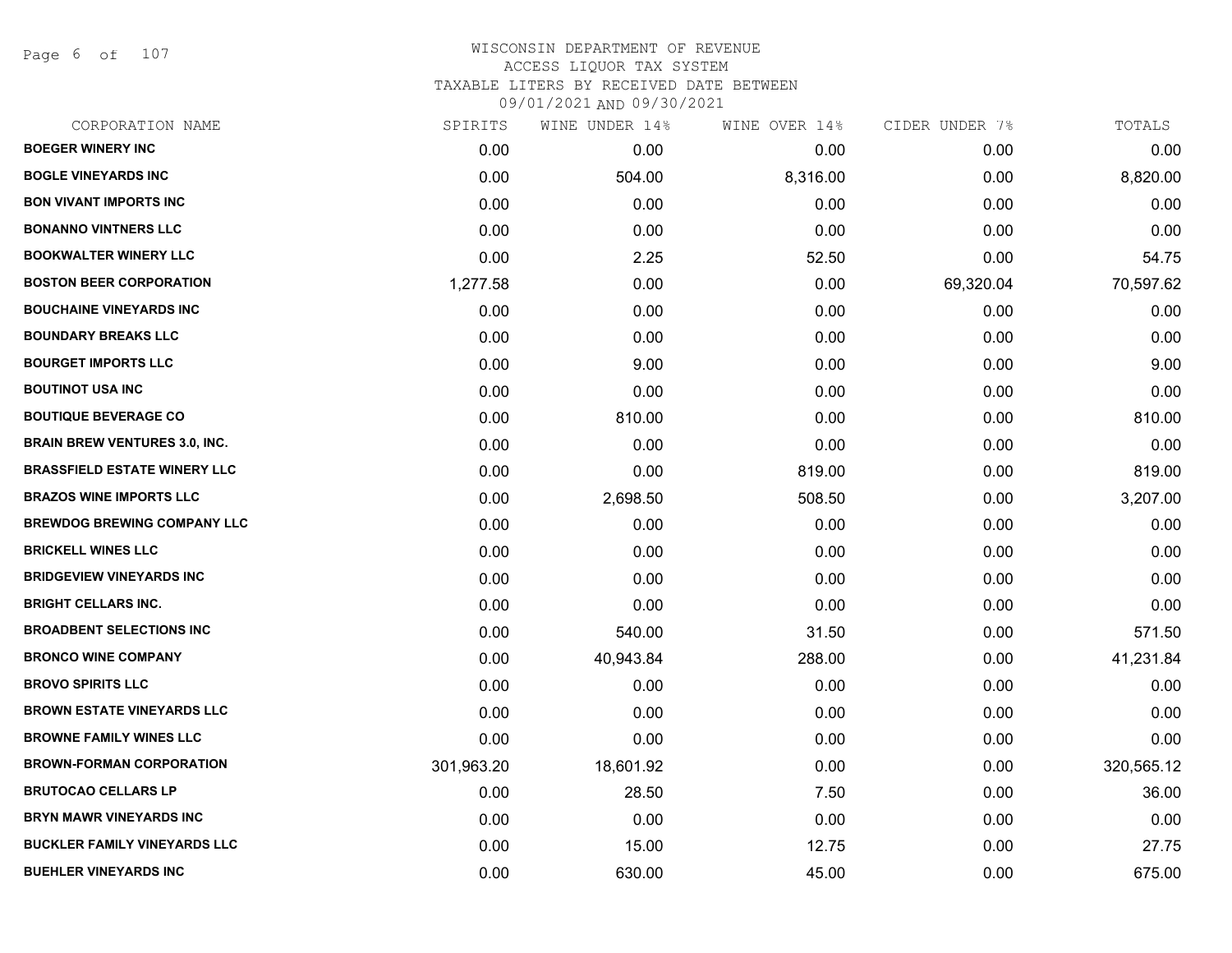Page 7 of 107

| CORPORATION NAME                            | SPIRITS   | WINE UNDER 14% | WINE OVER 14% | CIDER UNDER 7% | TOTALS    |
|---------------------------------------------|-----------|----------------|---------------|----------------|-----------|
| <b>BULLY HILL VINEYARDS INC</b>             | 0.00      | 0.00           | 0.00          | 0.00           | 0.00      |
| <b>BURGESS CELLARS INC</b>                  | 0.00      | 0.00           | 0.00          | 0.00           | 0.00      |
| <b>BURKE &amp; MORRIS SPIRITS LLC</b>       | 852.00    | 0.00           | 0.00          | 0.00           | 852.00    |
| <b>BUZZBALLZ LLC</b>                        | 0.00      | 0.00           | 0.00          | 0.00           | 0.00      |
| <b>BUZZBOX BEVERAGES INC</b>                | 0.00      | 0.00           | 0.00          | 0.00           | 0.00      |
| <b>BWSC LLC</b>                             | 0.00      | 3,168.00       | 0.00          | 0.00           | 3,168.00  |
| <b>C &amp; C WINE SERVICES INC</b>          | 0.00      | 0.00           | 0.00          | 0.00           | 0.00      |
| <b>C MONDAVI &amp; FAMILY</b>               | 0.00      | 10,557.00      | 328.50        | 0.00           | 10,885.50 |
| <b>C SQUARED CIDERS LLC</b>                 | 0.00      | 0.00           | 0.00          | 0.00           | 0.00      |
| <b>CABERNET CORP</b>                        | 0.00      | 3,793.50       | 9.00          | 0.00           | 3,802.50  |
| <b>CAIN CELLARS INC</b>                     | 0.00      | 0.00           | 0.00          | 0.00           | 0.00      |
| <b>CAL VIN ENTERPRISES CORPORATION</b>      | 0.00      | 0.00           | 0.00          | 0.00           | 0.00      |
| <b>CALEDONIA SPIRITS INC</b>                | 0.00      | 0.00           | 0.00          | 0.00           | 0.00      |
| <b>CALIFORNIA CIDER COMPANY</b>             | 0.00      | 0.00           | 0.00          | 13,002.14      | 13,002.14 |
| <b>CALIFORNIA VINEYARDS INC</b>             | 0.00      | 0.00           | 0.00          | 0.00           | 0.00      |
| <b>CALIFORNIA WINE WORKS LLC</b>            | 0.00      | 0.00           | 0.00          | 0.00           | 0.00      |
| <b>CALLUNA VINEYARDS LLC</b>                | 0.00      | 0.00           | 0.00          | 0.00           | 0.00      |
| <b>CAMARDA CORP</b>                         | 0.00      | 0.00           | 126.00        | 0.00           | 126.00    |
| <b>CAMARENA IMPORTS LLC</b>                 | 0.00      | 0.00           | 0.00          | 0.00           | 0.00      |
| <b>CAMELOT IMPORTING CO INC</b>             | 0.00      | 0.00           | 324.00        | 0.00           | 324.00    |
| <b>CAMPARI AMERICA LLC</b>                  | 63,649.80 | 0.00           | 258.00        | 0.00           | 63,907.80 |
| <b>CAMPBELL &amp; MCGILL SELECTIONS LLC</b> | 0.00      | 0.00           | 0.00          | 0.00           | 0.00      |
| <b>CAMPEON SPIRITS COMPANY INC</b>          | 0.00      | 0.00           | 0.00          | 0.00           | 0.00      |
| <b>CANNED FUN LLC</b>                       | 0.00      | 0.00           | 0.00          | 0.00           | 0.00      |
| <b>CANNON RIVER WINERY LLC</b>              | 0.00      | 0.00           | 0.00          | 0.00           | 0.00      |
| <b>CAPARONE WINERY LLC</b>                  | 0.00      | 0.00           | 0.00          | 0.00           | 0.00      |
| <b>CAPE CLASSICS INC</b>                    | 0.00      | 3,051.00       | 0.00          | 0.00           | 3,051.00  |
| <b>CARACCIOLI CELLARS INC</b>               | 0.00      | 99.00          | 63.00         | 0.00           | 162.00    |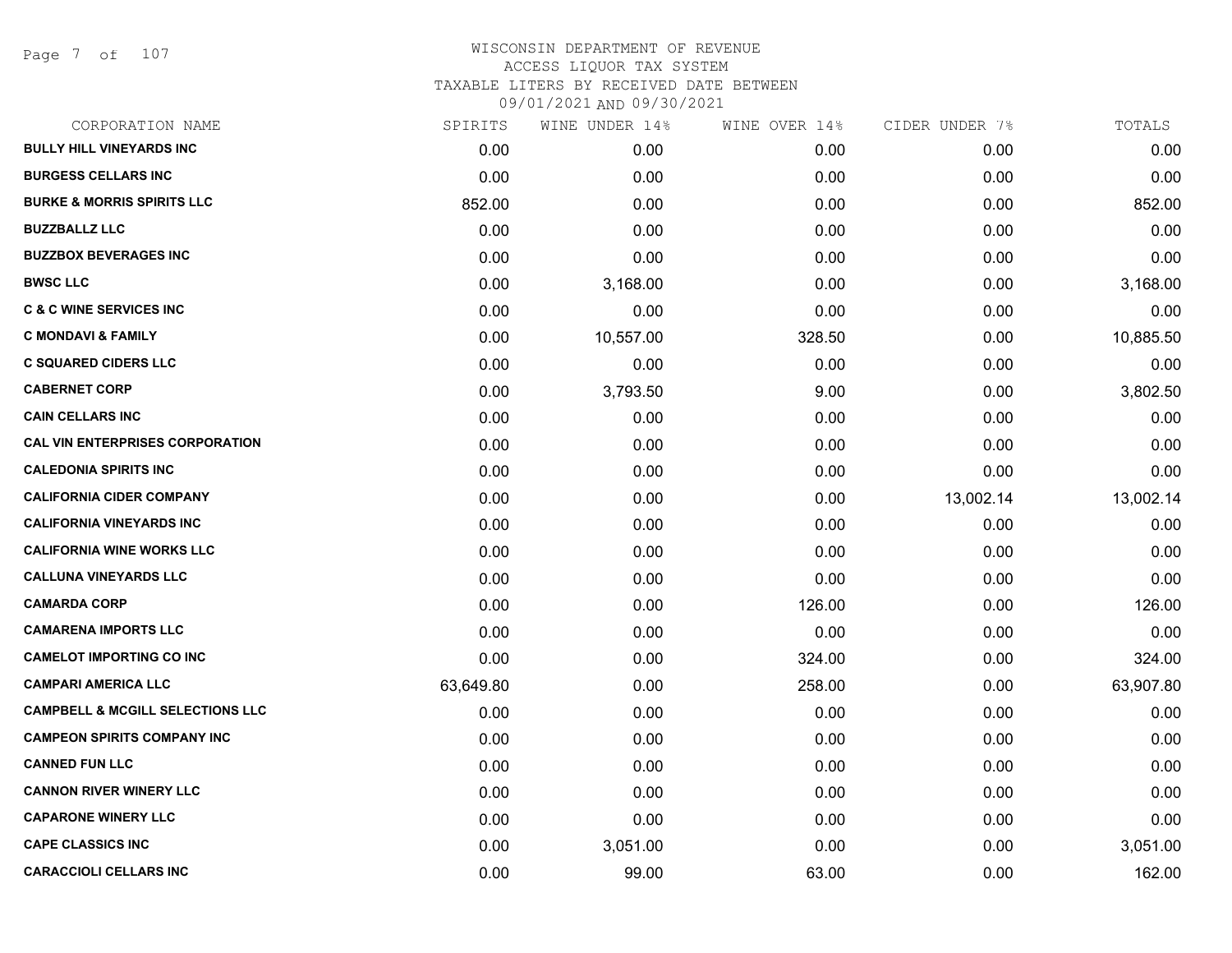Page 8 of 107

| CORPORATION NAME                            | SPIRITS  | WINE UNDER 14% | WINE OVER 14% | CIDER UNDER 7% | TOTALS    |
|---------------------------------------------|----------|----------------|---------------|----------------|-----------|
| <b>CARDINAL SPIRITS LLC</b>                 | 0.00     | 0.00           | 0.00          | 0.00           | 0.00      |
| <b>CARDINAL WINE GROUP LLC</b>              | 0.00     | 0.00           | 0.00          | 0.00           | 0.00      |
| <b>CARDWELL HILL CELLARS LLC</b>            | 0.00     | 0.00           | 0.00          | 0.00           | 0.00      |
| <b>CARIBBEAN DISTILLERS LLC</b>             | 24.00    | 12,059.90      | 0.00          | 0.00           | 12,083.90 |
| <b>CARIBBEAN SPIRITS INC</b>                | 0.00     | 0.00           | 0.00          | 0.00           | 0.00      |
| <b>CARL THOMA</b>                           | 0.00     | 378.00         | 0.00          | 0.00           | 378.00    |
| <b>CARLOS HUBNER-ARTETA</b>                 | 0.00     | 0.00           | 0.00          | 0.00           | 0.00      |
| <b>CARLSON VINEYARDS INC</b>                | 0.00     | 0.00           | 0.00          | 0.00           | 0.00      |
| <b>CAROLINA DISTRIBUTION LLC</b>            | 0.00     | 0.00           | 0.00          | 0.00           | 0.00      |
| <b>CARRIAGE HOUSE IMPORTS, LTD.</b>         | 1,215.00 | 0.00           | 0.00          | 0.00           | 1,215.00  |
| <b>CASTIEL ESTATE LLC</b>                   | 0.00     | 0.00           | 0.00          | 0.00           | 0.00      |
| <b>CASTLE BRANDS USA CORP</b>               | 1,185.00 | 0.00           | 0.00          | 0.00           | 1,185.00  |
| <b>CASTORO CELLARS</b>                      | 0.00     | 0.00           | 0.00          | 0.00           | 0.00      |
| <b>CAYMUS VINEYARDS INC</b>                 | 0.00     | 0.00           | 0.00          | 0.00           | 0.00      |
| <b>CEDAR KNOLL VINEYARDS INC</b>            | 0.00     | 0.00           | 0.00          | 0.00           | 0.00      |
| <b>CELEBRATION DISTILLATION CORPORATION</b> | 0.00     | 0.00           | 0.00          | 0.00           | 0.00      |
| <b>CELLARS INTERNATIONAL INC</b>            | 0.00     | 0.00           | 0.00          | 0.00           | 0.00      |
| <b>CELLIER WINES DISTRIBUTING INC</b>       | 0.00     | 0.00           | 0.00          | 0.00           | 0.00      |
| <b>CHAISE VENTURES INC</b>                  | 0.00     | 0.00           | 0.00          | 0.00           | 0.00      |
| <b>CHANNING DAUGHTERS WINERY LLC</b>        | 0.00     | 660.00         | 9.00          | 0.00           | 669.00    |
| <b>CHAPPELLET WINERY INC</b>                | 0.00     | 0.00           | 0.00          | 0.00           | 0.00      |
| <b>CHARBAUT AMERICA INC</b>                 | 0.00     | 0.00           | 0.00          | 0.00           | 0.00      |
| <b>CHARLES JACQUIN ET CIE INC</b>           | 7,618.83 | 0.00           | 305.93        | 0.00           | 7,924.76  |
| <b>CHARLES JEFFREY MATTINGLY</b>            | 0.00     | 0.00           | 0.00          | 0.00           | 0.00      |
| <b>CHARLES NEAL SELECTIONS INC</b>          | 0.00     | 431.00         | 0.00          | 0.00           | 431.00    |
| <b>CHARLES REININGER LLC</b>                | 0.00     | 0.00           | 0.00          | 0.00           | 0.00      |
| <b>CHATEAU BARNABY LLC</b>                  | 0.00     | 0.00           | 0.00          | 0.00           | 0.00      |
| <b>CHATEAU DIANA LLC</b>                    | 0.00     | 48,750.82      | 28,134.00     | 0.00           | 76,884.82 |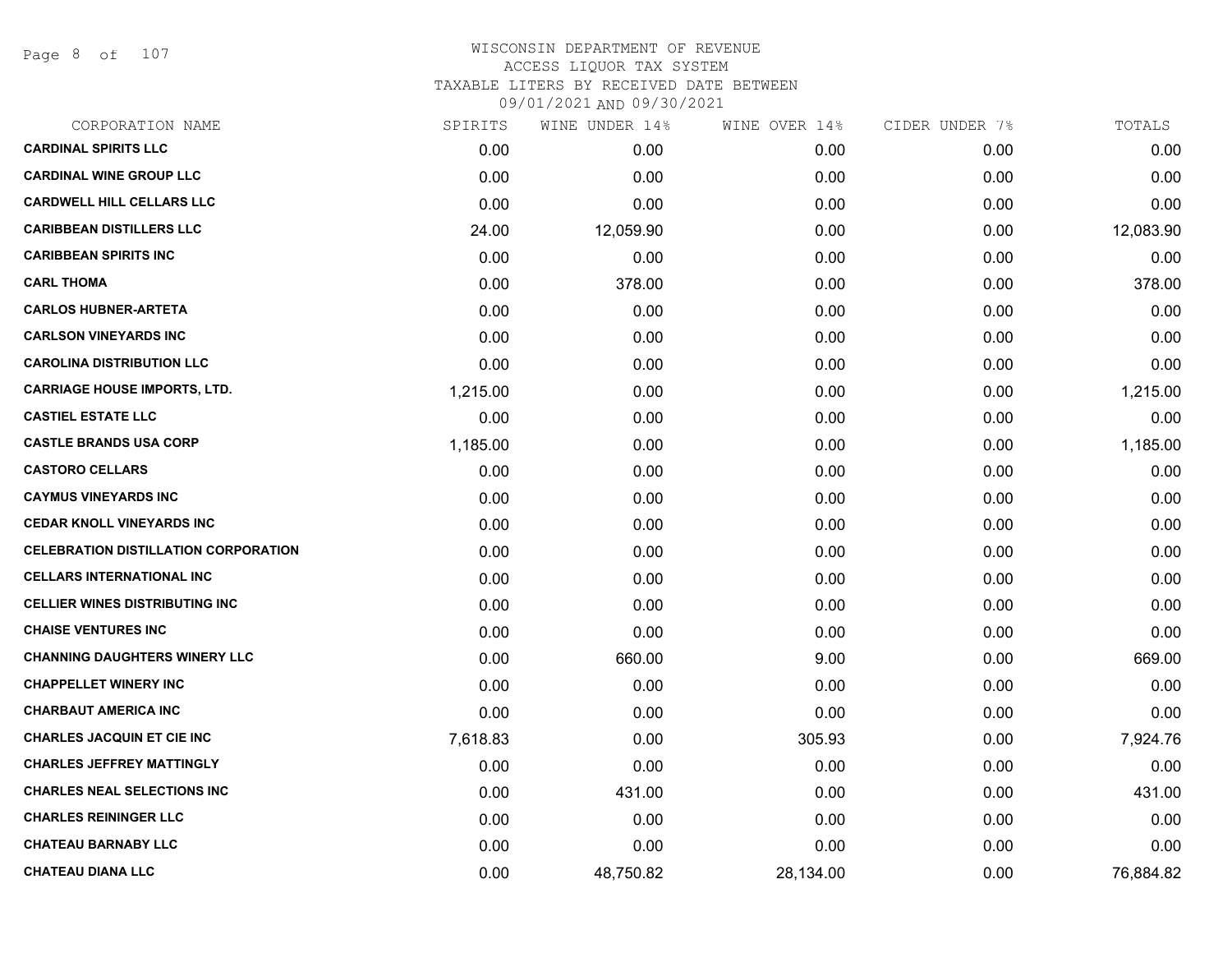## WISCONSIN DEPARTMENT OF REVENUE ACCESS LIQUOR TAX SYSTEM TAXABLE LITERS BY RECEIVED DATE BETWEEN

| CORPORATION NAME                      | SPIRITS  | WINE UNDER 14% | WINE OVER 14% | CIDER UNDER 7% | TOTALS     |
|---------------------------------------|----------|----------------|---------------|----------------|------------|
| <b>CHATEAU OPERATIONS, LTD.</b>       | 0.00     | 126.00         | 0.00          | 0.00           | 126.00     |
| <b>CHATHAM IMPORTS INC</b>            | 1,710.00 | 148.50         | 0.00          | 0.00           | 1,858.50   |
| <b>CHEHALEM INC</b>                   | 0.00     | 306.00         | 0.00          | 0.00           | 306.00     |
| <b>CHICAGO DISTILLING COMPANY LLC</b> | 0.00     | 0.00           | 0.00          | 0.00           | 0.00       |
| <b>CHOYA UMESHU USA INC</b>           | 0.00     | 63.00          | 129.00        | 0.00           | 192.00     |
| <b>CHRISTOPHER F PITTENGER</b>        | 0.00     | 30.00          | 0.00          | 0.00           | 30.00      |
| <b>CHRISTOPHER FIGGINS</b>            | 0.00     | 0.00           | 0.00          | 0.00           | 0.00       |
| <b>CHRISTOPHER J BROCKWAY</b>         | 0.00     | 180.00         | 0.00          | 0.00           | 180.00     |
| <b>CHRISTOPHER MICHAEL WINES LLC</b>  | 0.00     | 0.00           | 0.00          | 0.00           | 0.00       |
| <b>CITADEL BEVERAGES, LLC</b>         | 0.00     | 0.00           | 0.00          | 0.00           | 0.00       |
| CIV (USA) INC                         | 0.00     | 9,579.00       | 0.00          | 0.00           | 9,579.00   |
| <b>CLAAR CELLARS LLC</b>              | 0.00     | 0.00           | 0.00          | 0.00           | 0.00       |
| <b>CLASSIC WINES INC</b>              | 0.00     | 0.00           | 0.00          | 0.00           | 0.00       |
| <b>CLENDENENLINDQUIST VINTNERS</b>    | 0.00     | 166.50         | 0.00          | 0.00           | 166.50     |
| <b>CLINE CELLARS INC</b>              | 0.00     | 1,323.00       | 1,890.00      | 0.00           | 3,213.00   |
| <b>CLINE SISTERS IMPORTS LLC</b>      | 0.00     | 292.50         | 0.00          | 0.00           | 292.50     |
| <b>CLOCK SHOP BEVERAGE LLC</b>        | 0.00     | 0.00           | 0.00          | 0.00           | 0.00       |
| <b>CLOS DU VAL WINE CO LTD</b>        | 0.00     | 0.00           | 405.00        | 0.00           | 405.00     |
| <b>CLOS LACHANCE WINES LLC</b>        | 0.00     | 126.00         | 0.00          | 0.00           | 126.00     |
| <b>CNS ENTERPRISES INC</b>            | 0.00     | 0.00           | 0.00          | 0.00           | 0.00       |
| <b>COCKERELL WINE CONSULTING LLC</b>  | 0.00     | 0.00           | 0.00          | 0.00           | 0.00       |
| <b>CODY T WRIGHT</b>                  | 0.00     | 0.00           | 0.00          | 0.00           | 0.00       |
| <b>CONSTELLATION BRANDS, INC.</b>     | 5,073.38 | 172,681.71     | 9,224.98      | 0.00           | 186,980.07 |
| <b>COOL HAND VINEYARDS LLC</b>        | 0.00     | 0.00           | 0.00          | 0.00           | 0.00       |
| <b>COPPER CANE LLC</b>                | 0.00     | 1,026.00       | 7,924.50      | 0.00           | 8,950.50   |
| <b>CORA IMPORTS LTD</b>               | 3.57     | 0.00           | 0.00          | 0.00           | 3.57       |
| <b>CORBETT VINEYARDS LLC</b>          | 0.00     | 0.00           | 0.00          | 0.00           | 0.00       |
| <b>CORDELINA WINE COMPANY LLC</b>     | 0.00     | 0.00           | 0.00          | 0.00           | 0.00       |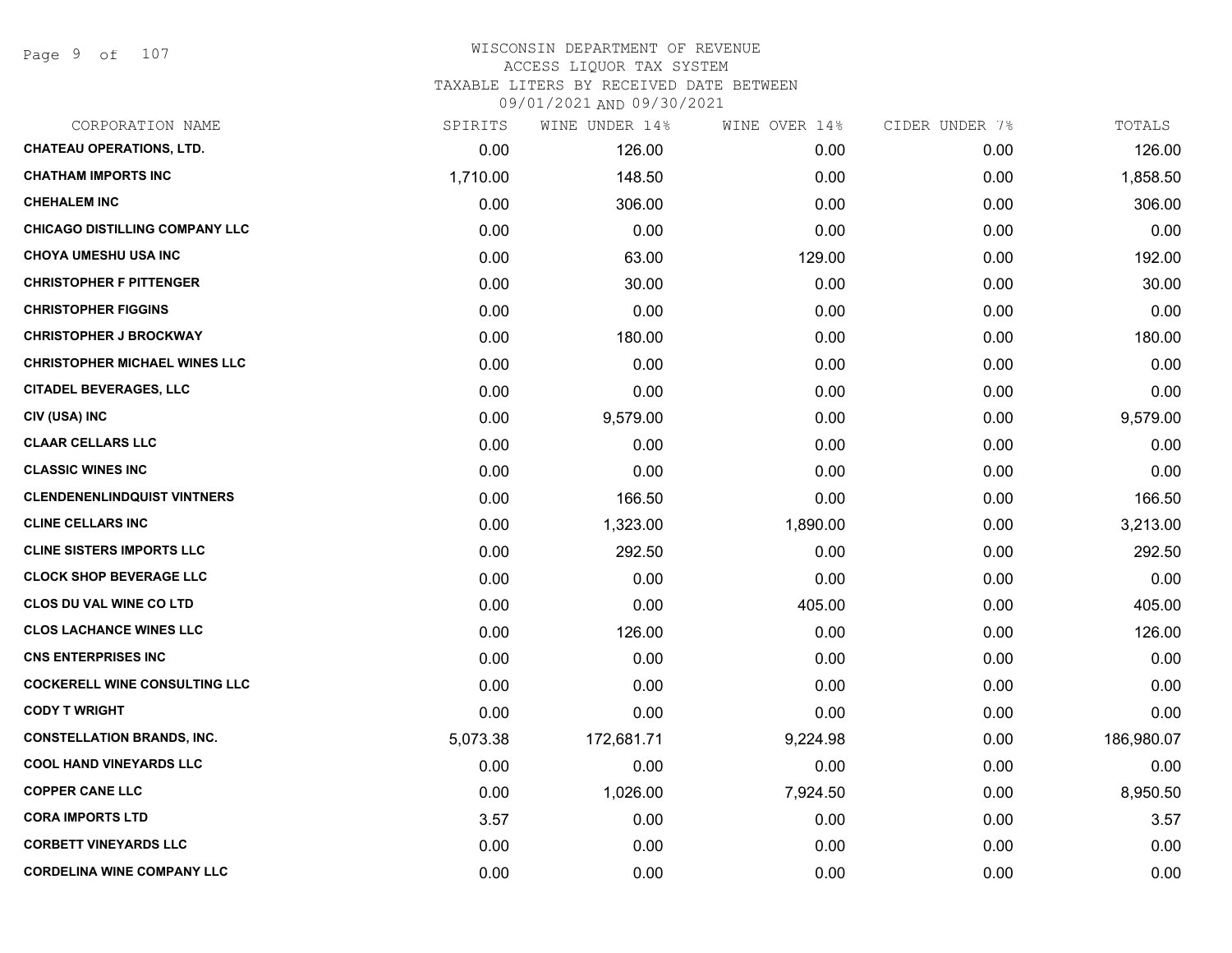Page 10 of 107

## WISCONSIN DEPARTMENT OF REVENUE ACCESS LIQUOR TAX SYSTEM TAXABLE LITERS BY RECEIVED DATE BETWEEN

| CORPORATION NAME                                   | SPIRITS | WINE UNDER 14% | WINE OVER 14% | CIDER UNDER 7% | TOTALS    |
|----------------------------------------------------|---------|----------------|---------------|----------------|-----------|
| <b>CORK ALLIANCE INC</b>                           | 0.00    | 1,080.00       | 0.00          | 0.00           | 1,080.00  |
| <b>CORNERSTONE CELLARS LLC</b>                     | 0.00    | 0.00           | 0.00          | 0.00           | 0.00      |
| <b>CORNERSTONE U.S. WINE IMPORTS INC</b>           | 0.00    | 0.00           | 0.00          | 0.00           | 0.00      |
| <b>CORY J MICHAL</b>                               | 0.00    | 0.00           | 0.00          | 0.00           | 0.00      |
| <b>COUNTRY HERITAGE WINERY &amp; VINEYARD INC.</b> | 0.00    | 0.00           | 0.00          | 0.00           | 0.00      |
| <b>COUNTRY SMOOTH SPIRITS, LLC</b>                 | 0.00    | 0.00           | 0.00          | 0.00           | 0.00      |
| <b>COUP DE FOUDRE LLC</b>                          | 0.00    | 0.00           | 0.00          | 0.00           | 0.00      |
| <b>COURAGEOUS INC</b>                              | 0.00    | 0.00           | 0.00          | 0.00           | 0.00      |
| <b>CRACOVIA BRANDS INC</b>                         | 108.00  | 36.00          | 117.00        | 0.00           | 261.00    |
| <b>CRAFTED ARTISAN MEADERY LLC</b>                 | 0.00    | 0.00           | 0.00          | 0.00           | 0.00      |
| <b>CRAIG S HANDLY</b>                              | 0.00    | 0.00           | 0.00          | 0.00           | 0.00      |
| <b>CREATIVE WINE CONCEPTS INC</b>                  | 0.00    | 0.00           | 117.00        | 0.00           | 117.00    |
| <b>CREW WINE COMPANY LLC</b>                       | 0.00    | 4,752.00       | 252.00        | 0.00           | 5,004.00  |
| <b>CRIBARI VINEYARDS INC</b>                       | 0.00    | 504.03         | 0.00          | 0.00           | 504.03    |
| <b>CRIMSON WINE GROUP LTD</b>                      | 0.00    | 0.00           | 0.00          | 0.00           | 0.00      |
| <b>CRISTOM VINEYARDS INC</b>                       | 0.00    | 0.00           | 0.00          | 0.00           | 0.00      |
| <b>CROWN IMPORTS LLC</b>                           | 0.00    | 68,989.69      | 0.00          | 0.00           | 68,989.69 |
| <b>CROWN POINT WINERY LLC</b>                      | 0.00    | 0.00           | 0.00          | 0.00           | 0.00      |
| <b>CRYSTAL RAIN DISTILLERY INC</b>                 | 0.00    | 0.00           | 0.00          | 0.00           | 0.00      |
| <b>CULT OF 8</b>                                   | 0.00    | 4,779.00       | 0.00          | 0.00           | 4,779.00  |
| <b>CUNAT PREMIUM VINEYARDS LLC</b>                 | 0.00    | 0.00           | 0.00          | 0.00           | 0.00      |
| <b>CUSHMAN WINERY CORPORATION</b>                  | 0.00    | 0.00           | 0.00          | 0.00           | 0.00      |
| <b>D &amp; D VINEYARDS INC</b>                     | 0.00    | 0.00           | 0.00          | 0.00           | 0.00      |
| <b>D MYERS LLC</b>                                 | 0.00    | 0.00           | 0.00          | 0.00           | 0.00      |
| <b>D&amp;V INTERNATIONAL INC</b>                   | 0.00    | 0.00           | 0.00          | 0.00           | 0.00      |
| <b>D.G.L. DISTRIBUTORS, INC</b>                    | 27.00   | 0.00           | 0.00          | 0.00           | 27.00     |
| <b>DAEDALUS CELLARS CO</b>                         | 0.00    | 2.25           | 0.00          | 0.00           | 2.25      |
| <b>DAN CAREY</b>                                   | 0.00    | 0.00           | 0.00          | 0.00           | 0.00      |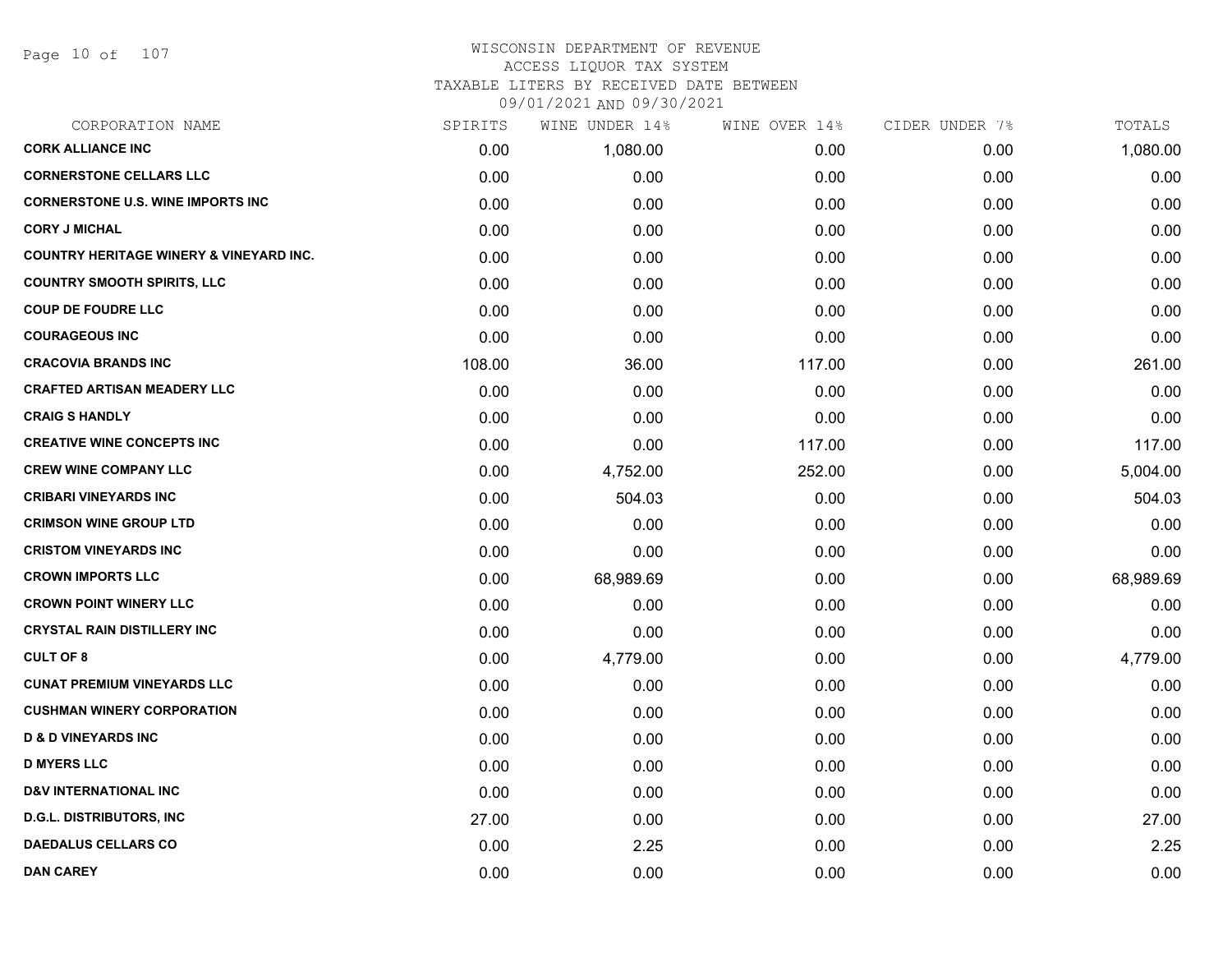Page 11 of 107

| CORPORATION NAME                        | SPIRITS  | WINE UNDER 14% | WINE OVER 14% | CIDER UNDER 7% | TOTALS     |
|-----------------------------------------|----------|----------------|---------------|----------------|------------|
| <b>DANA ESTATES INC</b>                 | 0.00     | 0.00           | 0.00          | 0.00           | 0.00       |
| <b>DANCING COYOTE WINES</b>             | 0.00     | 0.00           | 0.00          | 0.00           | 0.00       |
| <b>DANICA PATRICK</b>                   | 0.00     | 0.00           | 0.00          | 0.00           | 0.00       |
| <b>DANIEL A LASNER</b>                  | 711.30   | 0.00           | 0.00          | 0.00           | 711.30     |
| <b>DANIEL KEEFE IV</b>                  | 0.00     | 0.00           | 0.00          | 0.00           | 0.00       |
| <b>DANIEL SCHOENFELD</b>                | 0.00     | 0.00           | 0.00          | 0.00           | 0.00       |
| <b>DANNY RAKOVIC</b>                    | 9.52     | 0.00           | 0.00          | 0.00           | 9.52       |
| <b>DAOU VINEYARDS LLC</b>               | 0.00     | 0.00           | 297.00        | 0.00           | 297.00     |
| <b>DAQUINO ITALIAN IMPORTING CO INC</b> | 0.00     | 0.00           | 0.00          | 0.00           | 0.00       |
| <b>DARIOUSH KHALEDI WINERY LLC</b>      | 0.00     | 0.00           | 63.00         | 0.00           | 63.00      |
| <b>DAVID ARTHUR VINEYARDS LLC</b>       | 0.00     | 0.00           | 0.00          | 0.00           | 0.00       |
| <b>DAVID B POTTER</b>                   | 0.00     | 0.00           | 0.00          | 0.00           | 0.00       |
| <b>DAVID BOWLER LLC</b>                 | 0.00     | 668.25         | 0.00          | 0.00           | 668.25     |
| <b>DAVID J ECKERT</b>                   | 0.00     | 0.00           | 0.00          | 0.00           | 0.00       |
| <b>DAVID JAMES LLC</b>                  | 0.00     | 0.00           | 0.00          | 0.00           | 0.00       |
| <b>DAVID L DENNIGMANN</b>               | 0.00     | 279.00         | 153.00        | 0.00           | 432.00     |
| <b>DAVID MEIER</b>                      | 0.00     | 0.00           | 0.00          | 0.00           | 0.00       |
| <b>DAVID N RAYNE</b>                    | 1,800.03 | 27,396.82      | 10,667.28     | 0.00           | 39,864.13  |
| <b>DAVID R BARNES</b>                   | 0.00     | 0.00           | 0.00          | 0.00           | 0.00       |
| <b>DAVIS WINES LLC</b>                  | 0.00     | 0.00           | 0.00          | 0.00           | 0.00       |
| <b>DAVOS BRANDS LLC</b>                 | 1,500.00 | 195.72         | 187.92        | 0.00           | 1,883.64   |
| DAYLIGHT WINE COMPANY LLC               | 0.00     | 0.00           | 0.00          | 0.00           | 0.00       |
| DE MAISON SELECTIONS INC                | 0.00     | 1,543.50       | 189.00        | 261.00         | 1,993.50   |
| <b>DEANNA BASTIANICH</b>                | 0.00     | 0.00           | 0.00          | 0.00           | 0.00       |
| <b>DECLAN DISTILLERS LLC</b>            | 0.00     | 0.00           | 0.00          | 0.00           | 0.00       |
| <b>DEL RIO VINEYARDS LLC</b>            | 0.00     | 0.00           | 0.00          | 0.00           | 0.00       |
| <b>DELEGAT USA INC</b>                  | 0.00     | 0.00           | 0.00          | 0.00           | 0.00       |
| DELICATO VINEYARDS INC                  | 0.00     | 213,950.66     | 46,819.50     | 0.00           | 260,770.16 |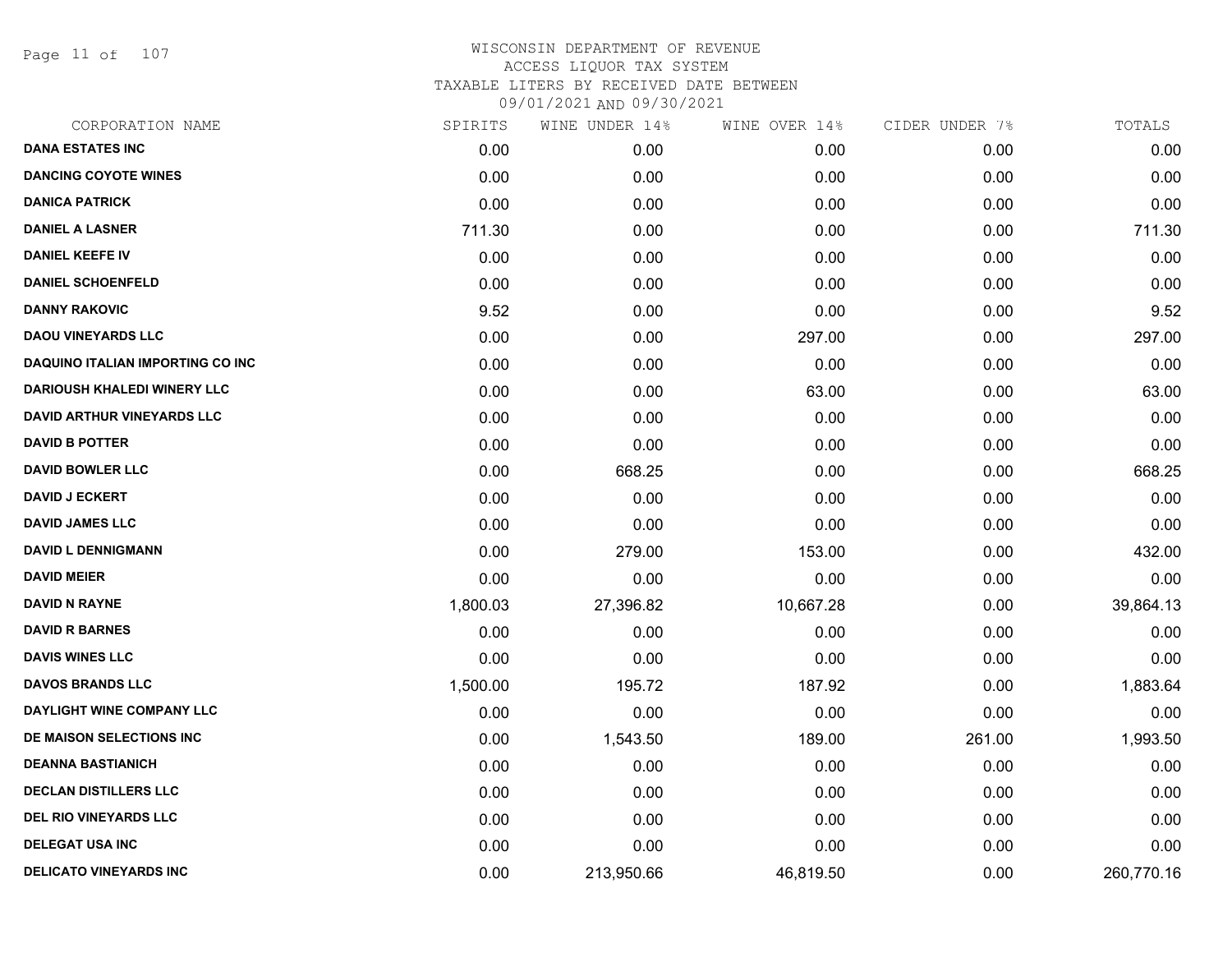Page 12 of 107

# WISCONSIN DEPARTMENT OF REVENUE ACCESS LIQUOR TAX SYSTEM TAXABLE LITERS BY RECEIVED DATE BETWEEN

| CORPORATION NAME                                                         | SPIRITS    | WINE UNDER 14% | WINE OVER 14% | CIDER UNDER 7% | TOTALS      |
|--------------------------------------------------------------------------|------------|----------------|---------------|----------------|-------------|
| <b>DELILLE CELLARS LLC</b>                                               | 0.00       | 0.00           | 0.00          | 0.00           | 0.00        |
| <b>DELUXE WINE &amp; SPIRITS CO</b>                                      | 0.00       | 0.00           | 0.00          | 0.00           | 0.00        |
| DEMERARA DISTILLERS (USA) INC                                            | 0.00       | 0.00           | 0.00          | 0.00           | 0.00        |
| DEMETRIA VINEYARDS AND WINERY LLC                                        | 0.00       | 0.00           | 0.00          | 0.00           | 0.00        |
| <b>DEMON SPIRITS LLC</b>                                                 | 0.00       | 0.00           | 0.00          | 0.00           | 0.00        |
| <b>DENNIS ROBERT PATTON &amp; ANDREA BETH</b><br><b>SILVERSTEIN</b>      | 0.00       | 0.00           | 0.00          | 0.00           | 0.00        |
| <b>DERRICK C MANCINI</b>                                                 | 0.00       | 0.00           | 0.00          | 0.00           | 0.00        |
| <b>DESTILADOS DE MEXICO LLC</b>                                          | 0.00       | 0.00           | 0.00          | 0.00           | 0.00        |
| <b>DIAGEO AMERICAS, INC.</b>                                             | 451,288.70 | 0.00           | 0.00          | 0.00           | 451,288.70  |
| <b>DIAMOND IMPORTERS INC</b>                                             | 0.00       | 189.00         | 0.00          | 0.00           | 189.00      |
| <b>DISARONNO INTERNATIONAL LLC</b>                                       | 6,975.00   | 0.00           | 0.00          | 0.00           | 6,975.00    |
| <b>DISTILLED RESOURCES INCORPORATED</b>                                  | 0.00       | 0.00           | 0.00          | 0.00           | 0.00        |
| <b>DISTILLERS WAY, LLC</b>                                               | 0.00       | 0.00           | 0.00          | 0.00           | 0.00        |
| <b>DISTILLERY 291 INC</b>                                                | 0.00       | 0.00           | 0.00          | 0.00           | 0.00        |
| <b>DIVOT ENTERPRISES LLC</b>                                             | 0.00       | 0.00           | 0.00          | 0.00           | 0.00        |
| <b>DMK INCORPORATED</b>                                                  | 0.00       | 0.00           | 0.00          | 0.00           | 0.00        |
| <b>DOMACE VINO LLC</b>                                                   | 0.00       | 0.00           | 0.00          | 0.00           | 0.00        |
| <b>DOMAINE CO.</b>                                                       | 0.00       | 504.00         | 1,422.00      | 0.00           | 1,926.00    |
| DOMAINE DE LA TERRE ROUGE LTD                                            | 0.00       | 0.00           | 126.00        | 0.00           | 126.00      |
| <b>DOMAINE DE MARIA SOTER LLC</b>                                        | 0.00       | 126.00         | 0.00          | 0.00           | 126.00      |
| <b>DOMAINE SERENE VINEYARDS &amp; WINERY INC</b>                         | 0.00       | 171.00         | 198.00        | 0.00           | 369.00      |
| <b>DOMAINE ST GEORGE</b>                                                 | 0.00       | $-1,161.00$    | $-378.00$     | 0.00           | $-1,539.00$ |
| <b>DON SEBASTIANI &amp; SONS INTERNATIONAL WINE</b><br><b>NEGOCIANTS</b> | 0.00       | 2,520.00       | 1,551.00      | 0.00           | 4,071.00    |
| <b>DONALD ALDRIDGE</b>                                                   | 0.00       | 0.00           | 0.00          | 0.00           | 0.00        |
| DONATI FAMILY VINEYARD, INC                                              | 0.00       | 1,161.00       | 0.00          | 0.00           | 1,161.00    |
| <b>DOUBLE DIAMOND DISTILLERY LLC</b>                                     | 0.00       | 0.00           | 0.00          | 0.00           | 0.00        |
| <b>DOUBLE DOWN SPIRITS LLC</b>                                           | 103.50     | 0.00           | 0.00          | 0.00           | 103.50      |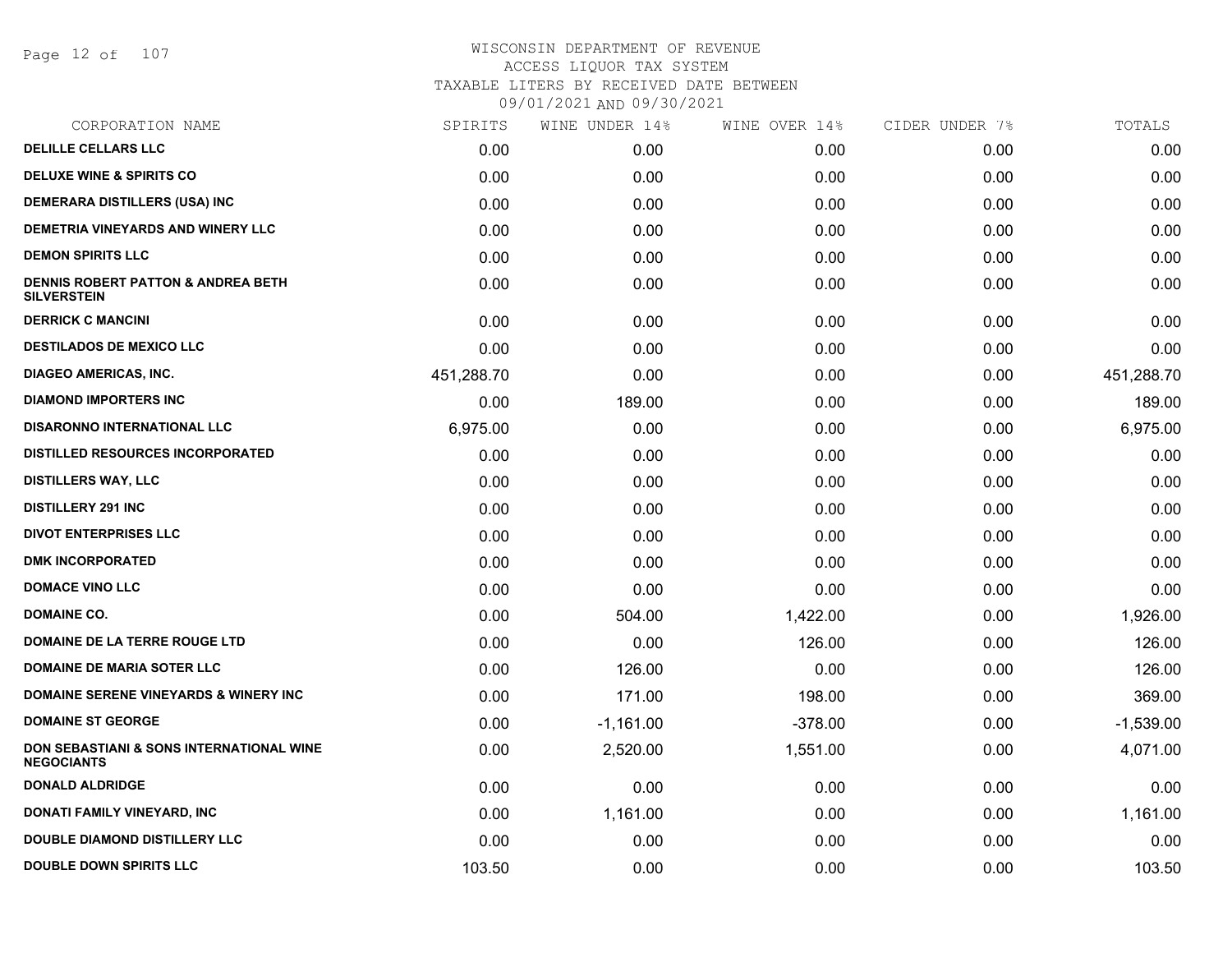Page 13 of 107

| CORPORATION NAME                               | SPIRITS    | WINE UNDER 14% | WINE OVER 14% | CIDER UNDER 7% | TOTALS       |
|------------------------------------------------|------------|----------------|---------------|----------------|--------------|
| <b>DOWNEAST CIDER HOUSE, LLC</b>               | 0.00       | 0.00           | 0.00          | 11,185.18      | 11,185.18    |
| DOYNA LTD                                      | 0.00       | 0.00           | 0.00          | 0.00           | 0.00         |
| DRAKE MAKES WINE, INC.                         | 0.00       | 0.00           | 0.00          | 0.00           | 0.00         |
| <b>DREW M BLEDSOE</b>                          | 0.00       | 0.00           | 0.00          | 0.00           | 0.00         |
| <b>DREYER WINE LLC</b>                         | 0.00       | 126.00         | 0.00          | 0.00           | 126.00       |
| <b>DREYFUS ASHBY INC</b>                       | 40.50      | 1,150.50       | 504.75        | 0.00           | 1,695.75     |
| <b>DRG IMPORTS LLC</b>                         | 0.00       | 380.00         | 0.00          | 0.00           | 380.00       |
| <b>DRUM CIRCLE DISTILLING LLC</b>              | 0.00       | 0.00           | 0.00          | 0.00           | 0.00         |
| DRY CREEK VINEYARD INC                         | 0.00       | 1,017.00       | 252.00        | 0.00           | 1,269.00     |
| DRY FLY DISTILLING INC                         | 0.00       | 0.00           | 0.00          | 0.00           | 0.00         |
| <b>DUCKHORN WINE COMPANY</b>                   | 0.00       | 0.00           | 0.00          | 0.00           | 0.00         |
| <b>DUGGANS DISTILLERS PRODUCTS CORPORATION</b> | 283.50     | 0.00           | 0.00          | 0.00           | 283.50       |
| <b>DULUTH CIDER LLC</b>                        | 0.00       | 0.00           | 0.00          | $-1,481.99$    | $-1,481.99$  |
| <b>DUMOL WINERY LLC</b>                        | 0.00       | 0.00           | 283.50        | 0.00           | 283.50       |
| <b>DUNHAM CELLARS LLC</b>                      | 0.00       | 0.00           | 0.00          | 0.00           | 0.00         |
| <b>DUNN VINEYARDS LLC</b>                      | 0.00       | 0.00           | 0.00          | 0.00           | 0.00         |
| <b>DUVEL MOORTGAT USA LTD</b>                  | 0.00       | 0.00           | 0.00          | 0.00           | 0.00         |
| <b>DV SPIRITS LLC</b>                          | 4,133.00   | 0.00           | 0.00          | 0.00           | 4,133.00     |
| E & J GALLO WINERY                             | 317,793.40 | 986,039.47     | 27,155.50     | 0.00           | 1,330,988.37 |
| <b>EAGLE EYE IMPORTS LLC</b>                   | 0.00       | 522.00         | 0.00          | 0.00           | 522.00       |
| <b>EAGLES LANDING WINERY LLC</b>               | 0.00       | 896.25         | 0.00          | 0.00           | 896.25       |
| <b>EASLEY ENTERPRISES INC.</b>                 | 0.00       | 0.00           | 0.00          | 0.00           | 0.00         |
| <b>EASTERN LIQUORS USA INC</b>                 | 0.00       | 0.00           | 0.00          | 0.00           | 0.00         |
| <b>EBERLE WINERY LP</b>                        | 0.00       | 45.00          | 0.00          | 0.00           | 45.00        |
| <b>ECLIPSE ASSETS LLC</b>                      | 0.00       | 0.00           | 0.00          | 0.00           | 0.00         |
| <b>ECOSUR GROUP LLC</b>                        | 0.00       | 0.00           | 0.00          | 0.00           | 0.00         |
| <b>EGGHEAD TOO, LLC</b>                        | 0.00       | 0.00           | 0.00          | 0.00           | 0.00         |
| <b>EHREN JORDAN WINE CELLARS LLC</b>           | 0.00       | 0.00           | 0.00          | 0.00           | 0.00         |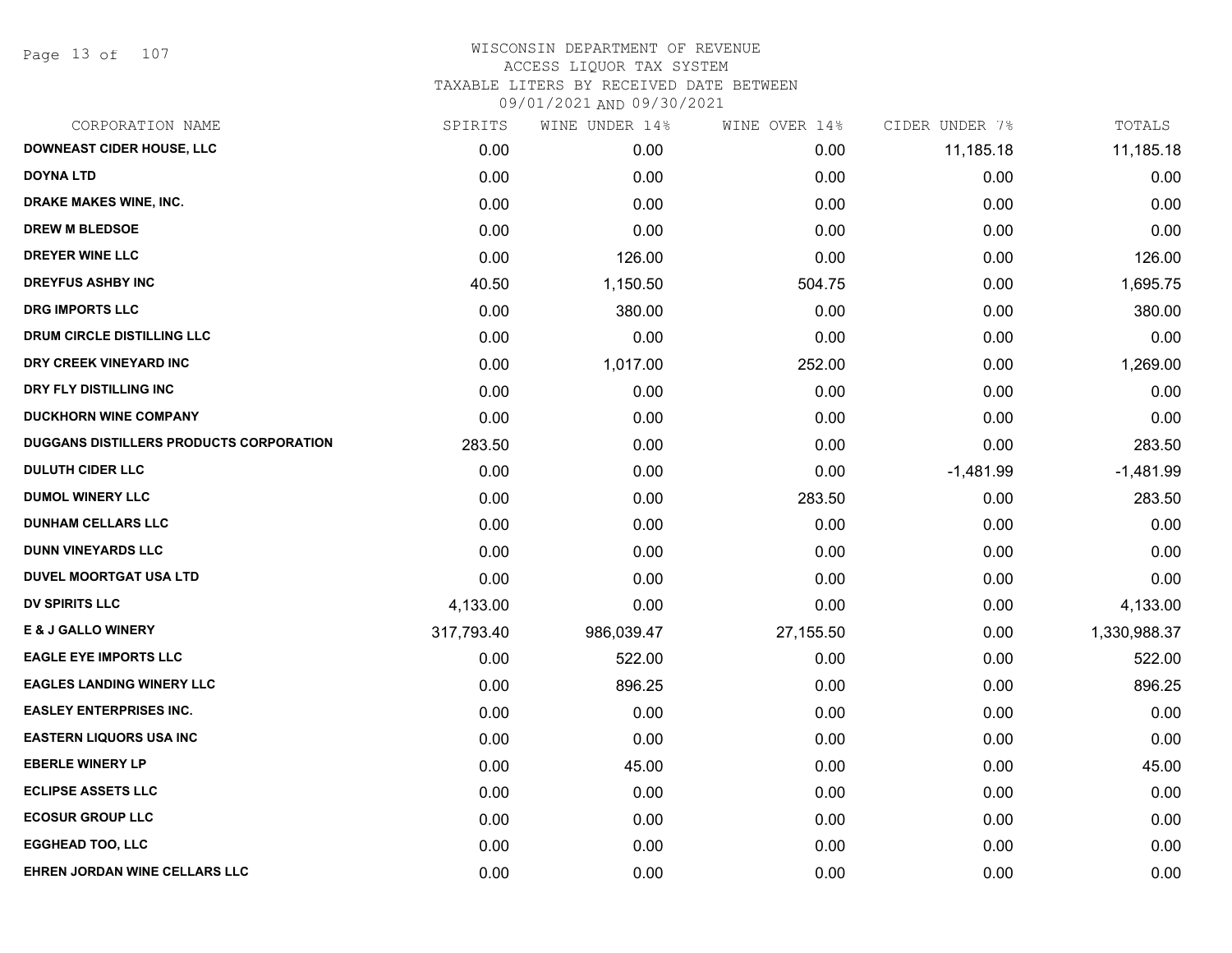Page 14 of 107

| SPIRITS | WINE UNDER 14% | WINE OVER 14% | CIDER UNDER 7% | TOTALS    |
|---------|----------------|---------------|----------------|-----------|
| 0.00    | 0.00           | 0.00          | 0.00           | 0.00      |
| 0.00    | 0.00           | 0.00          | 0.00           | 0.00      |
| 0.00    | 0.00           | 0.00          | 0.00           | 0.00      |
| 0.00    | 0.00           | 0.00          | 0.00           | 0.00      |
| 0.00    | 0.00           | 0.00          | 0.00           | 0.00      |
| 0.00    | 4.50           | 196.50        | 0.00           | 201.00    |
| 0.00    | 4,159.24       | 144.00        | 0.00           | 4,303.24  |
| 0.00    | 0.00           | 0.00          | 0.00           | 0.00      |
| 0.00    | 252.00         | 0.00          | 0.00           | 252.00    |
| 0.00    | 144.00         | 0.00          | 0.00           | 144.00    |
| 0.00    | 0.00           | 0.00          | 0.00           | 0.00      |
| 0.00    | 1,168.00       | 0.00          | 0.00           | 1,168.00  |
| 0.00    | 567.00         | 315.00        | 0.00           | 882.00    |
| 0.00    | 0.00           | 0.00          | 0.00           | 0.00      |
| 0.00    | 0.00           | 0.00          | 0.00           | 0.00      |
| 0.00    | 0.00           | 0.00          | 0.00           | 0.00      |
| 0.00    | 0.00           | 0.00          | 0.00           | 0.00      |
| 0.00    | 0.00           | 0.00          | 0.00           | 0.00      |
| 4.50    | 1,053.00       | 666.00        | 0.00           | 1,723.50  |
| 0.00    | 0.00           | 0.00          | 0.00           | 0.00      |
| 0.00    | 90.00          | 0.00          | 0.00           | 90.00     |
| 0.00    | 0.00           | 63.00         | 0.00           | 63.00     |
| 0.00    | 25,976.50      | 27.00         | 0.00           | 26,003.50 |
| 0.00    | 0.00           | 0.00          | 0.00           | 0.00      |
| 0.00    | 0.00           | 0.00          | 0.00           | 0.00      |
| 0.00    | 0.00           | 0.00          | 0.00           | 0.00      |
| 0.00    | 45.22          | 0.00          | 0.00           | 45.22     |
| 324.00  | 0.00           | 0.00          | 0.00           | 324.00    |
|         |                |               |                |           |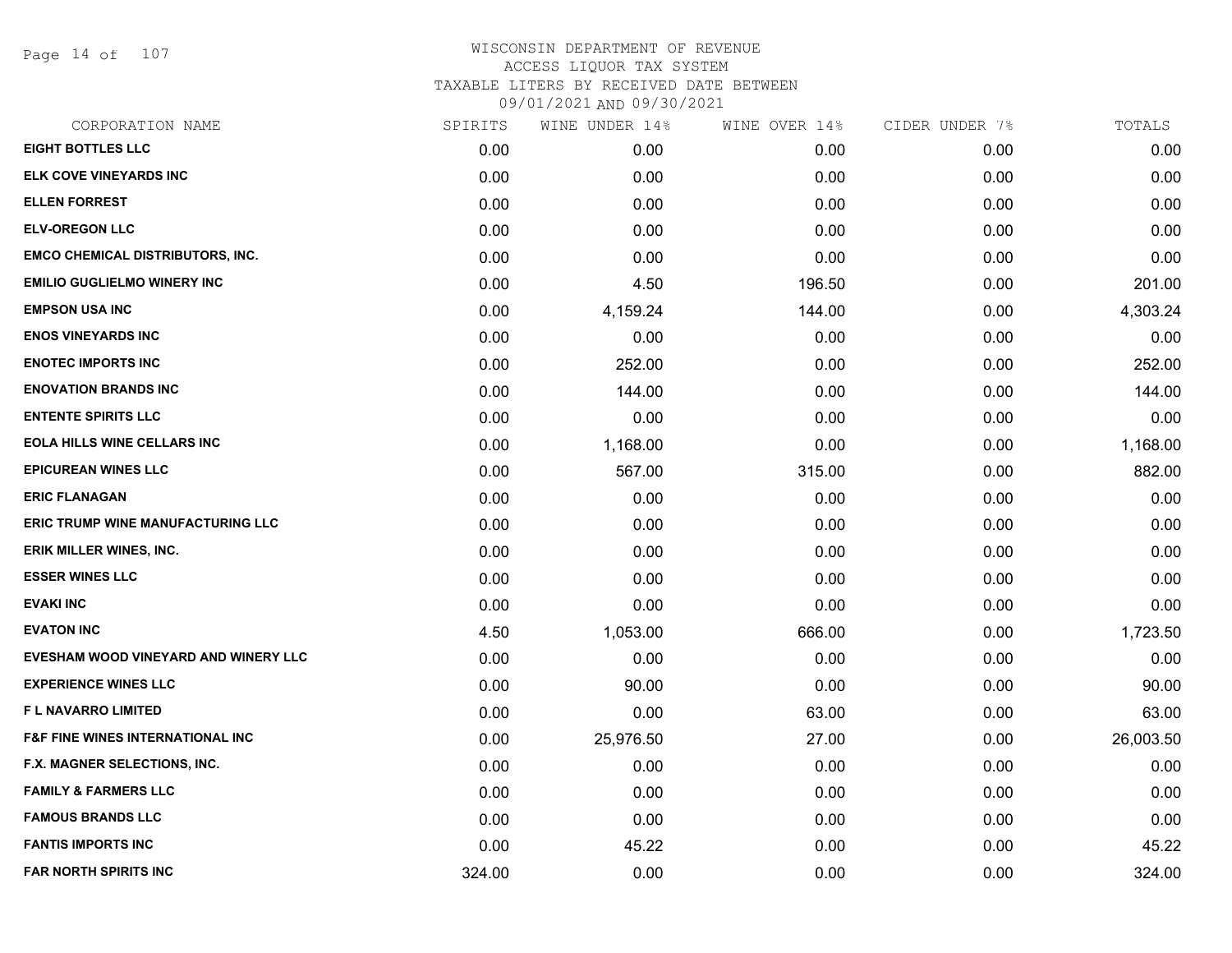Page 15 of 107

# WISCONSIN DEPARTMENT OF REVENUE ACCESS LIQUOR TAX SYSTEM

TAXABLE LITERS BY RECEIVED DATE BETWEEN

| CORPORATION NAME                       | SPIRITS    | WINE UNDER 14% | WINE OVER 14% | CIDER UNDER 7% | TOTALS     |
|----------------------------------------|------------|----------------|---------------|----------------|------------|
| <b>FASEL SHENSTONE LLC</b>             | 0.00       | 0.00           | 0.00          | 0.00           | 0.00       |
| FELIX SOLIS AVANTIS USA INC            | 0.00       | 675.00         | 0.00          | 0.00           | 675.00     |
| <b>FERMENTED SCIENCES II INC</b>       | 0.00       | 4,224.52       | 0.00          | 0.00           | 4,224.52   |
| <b>FETZER VINEYARDS</b>                | 0.00       | 10,080.00      | 4,536.00      | 0.00           | 14,616.00  |
| <b>FIFTH GENERATION INC</b>            | 783,412.80 | 0.00           | 0.00          | -360,942.00    | 422,470.80 |
| FIFTY FOURTH STREET ENTERPRISES LLC    | 74.90      | 120.00         | 0.00          | 0.00           | 194.90     |
| <b>FINO TEQUILA LLC</b>                | 0.00       | 0.00           | 0.00          | 0.00           | 0.00       |
| FIOR DI SOLE, LLC                      | 0.00       | 2,421.00       | 0.00          | 0.00           | 2,421.00   |
| <b>FIRESTEED CORPORATION</b>           | 0.00       | 0.00           | 0.00          | 0.00           | 0.00       |
| <b>FISHER VINEYARDS</b>                | 0.00       | 0.00           | 0.00          | 0.00           | 0.00       |
| <b>FITVINE LLC</b>                     | 0.00       | 0.00           | 0.00          | 0.00           | 0.00       |
| <b>FIVE GRAPES LLC</b>                 | 0.00       | 0.00           | 0.00          | 0.00           | 0.00       |
| FIVE POINTS DISTILLING, LLC            | 0.00       | 0.00           | 0.00          | 0.00           | 0.00       |
| <b>FLORA SPRINGS WINE COMPANY</b>      | 0.00       | 27.00          | 27.00         | 0.00           | 54.00      |
| <b>FLORIDA ORANGE GROVES INC</b>       | 0.00       | 684.00         | 0.00          | 0.00           | 684.00     |
| <b>FN CELLARS LLC</b>                  | 0.00       | 0.00           | 2,175.00      | 0.00           | 2,175.00   |
| FOGGY MOUNTAIN SPIRIT COMPANY, LLC     | 900.00     | 0.00           | 0.00          | 0.00           | 900.00     |
| <b>FOLEY FAMILY WINES INC</b>          | 0.00       | 30,888.00      | 3,658.50      | 0.00           | 34,546.50  |
| <b>FOLIO WINE COMPANY LLC</b>          | 0.00       | 3,704.22       | 157.50        | 0.00           | 3,861.72   |
| <b>FORIS VINEYARDS WINERY LLC</b>      | 0.00       | 1,071.00       | 0.00          | 0.00           | 1,071.00   |
| FORT ROSS VINEYARD & WINERY LLC        | 0.00       | 0.00           | 0.00          | 0.00           | 0.00       |
| <b>FOUR BEARS WINERY LLC</b>           | 0.00       | 0.00           | 0.00          | 0.00           | 0.00       |
| FOUR DAUGHTERS VINEYARD AND WINERY LLC | 0.00       | 0.00           | 0.00          | 6,748.61       | 6,748.61   |
| <b>FOUR ROSES DISTILLERY LLC</b>       | 6,508.50   | 0.00           | 0.00          | 0.00           | 6,508.50   |
| <b>FOWLES WINE USA INC</b>             | 0.00       | 0.00           | 0.00          | 0.00           | 0.00       |
| <b>FOXEN VINEYARD INC</b>              | 0.00       | 0.00           | 0.00          | 0.00           | 0.00       |
| <b>FRANCIS COPPOLA WINERY LLC</b>      | 0.00       | 0.00           | 0.00          | 0.00           | 0.00       |
| FRANK FAMILY VINEYARDS LLC             | 0.00       | 0.00           | 0.00          | 0.00           | 0.00       |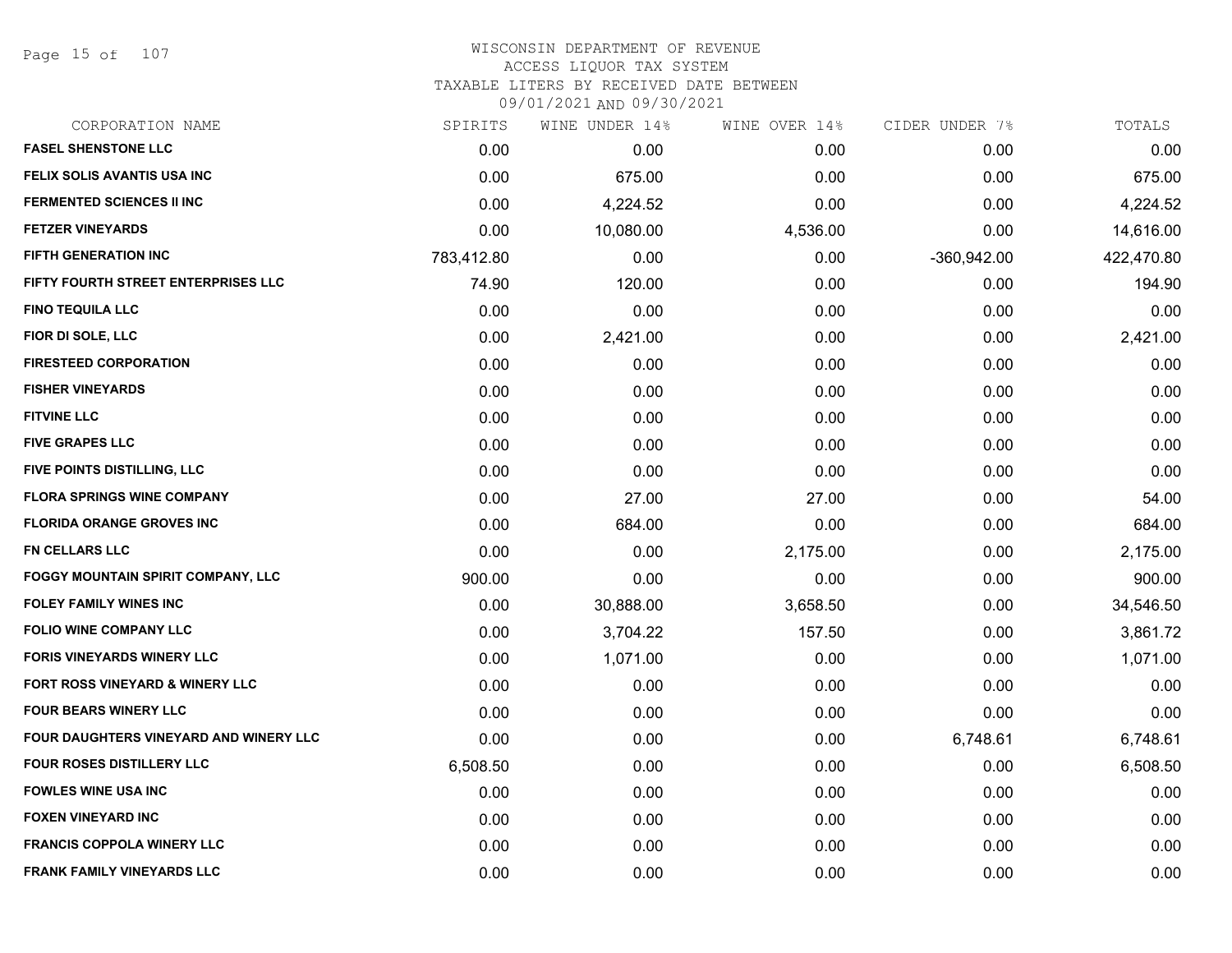Page 16 of 107

| CORPORATION NAME                                | SPIRITS  | WINE UNDER 14% | WINE OVER 14% | CIDER UNDER 7% | TOTALS    |
|-------------------------------------------------|----------|----------------|---------------|----------------|-----------|
| <b>FRANK LIN DISTILLERS PRODUCTS LTD</b>        | 9,378.74 | 0.00           | 0.00          | 0.00           | 9,378.74  |
| <b>FRANK R VEZER</b>                            | 0.00     | 0.00           | 0.00          | 0.00           | 0.00      |
| <b>FRED C SCHERRER</b>                          | 0.00     | 0.00           | 0.00          | 0.00           | 0.00      |
| <b>FREDERICK WILDMAN &amp; SONS LTD</b>         | 82.50    | 28,328.75      | 693.00        | 0.00           | 29,104.25 |
| <b>FRESH GRAPES LLC</b>                         | 0.00     | 0.00           | 0.00          | 0.00           | 0.00      |
| <b>FREY VINEYARDS LTD</b>                       | 0.00     | 3,654.00       | 0.00          | 0.00           | 3,654.00  |
| <b>FRITZ CELLARS INC</b>                        | 0.00     | 0.00           | 0.00          | 0.00           | 0.00      |
| <b>FROGS LEAP WINERY</b>                        | 0.00     | 252.00         | 126.00        | 0.00           | 378.00    |
| FRUIT OF THE VINES INC                          | 0.00     | 2,002.71       | 0.00          | 0.00           | 2,002.71  |
| FULL THROTTLE SLOON SHINE LLC                   | 499.50   | 0.00           | 0.00          | 0.00           | 499.50    |
| <b>FULLERTON WINES, INC</b>                     | 0.00     | 0.00           | 0.00          | 0.00           | 0.00      |
| <b>FULTON STREET BREWERY LLC</b>                | 0.00     | 0.00           | 0.00          | 0.00           | 0.00      |
| <b>FUTURE PROOF BRANDS LLC</b>                  | 0.00     | 0.00           | 0.00          | 0.00           | 0.00      |
| <b>G K SKAGGS INC</b>                           | 0.00     | 0.00           | 0.00          | 0.00           | 0.00      |
| G.S.W.C. INC.                                   | 0.00     | 0.00           | 0.00          | 0.00           | 0.00      |
| <b>GALENA AVIATION, LLC</b>                     | 0.00     | 0.00           | 0.00          | 0.00           | 0.00      |
| <b>GAMBA VINEYARDS AND WINERY LLC</b>           | 0.00     | 0.00           | 0.00          | 0.00           | 0.00      |
| <b>GAMBLE FAMILY VINEYARDS LLC</b>              | 0.00     | 0.00           | 0.00          | 0.00           | 0.00      |
| <b>GEORGE BOZIC JR</b>                          | 0.00     | 0.00           | 0.00          | 0.00           | 0.00      |
| <b>GEORGIAN HOUSE OF GREATER WASHINGTON LLC</b> | 0.00     | 405.62         | 0.00          | 0.00           | 405.62    |
| <b>GF WINES LLC</b>                             | 0.00     | 0.00           | 0.00          | 0.00           | 0.00      |
| <b>GH HOLDINGS LP</b>                           | 0.00     | 0.00           | 0.00          | 0.00           | 0.00      |
| <b>GIBSON WINE COMPANY</b>                      | 0.00     | 0.00           | 270.00        | 0.00           | 270.00    |
| <b>GILBERT CELLARS LLC</b>                      | 0.00     | 0.00           | 0.00          | 0.00           | 0.00      |
| <b>GILDARDO PARTIDA LLC</b>                     | 0.00     | 0.00           | 0.00          | 0.00           | 0.00      |
| <b>GLASS REVOLUTION IMPORTS USA LLC</b>         | 0.00     | 0.00           | 0.00          | 0.00           | 0.00      |
| <b>GLOBAL BEVERAGE TEAM, LLC</b>                | 0.00     | 0.00           | 0.00          | 0.00           | 0.00      |
| <b>GLOBAL SPIRITS USA LLC</b>                   | 4,659.00 | 0.00           | 0.00          | 0.00           | 4,659.00  |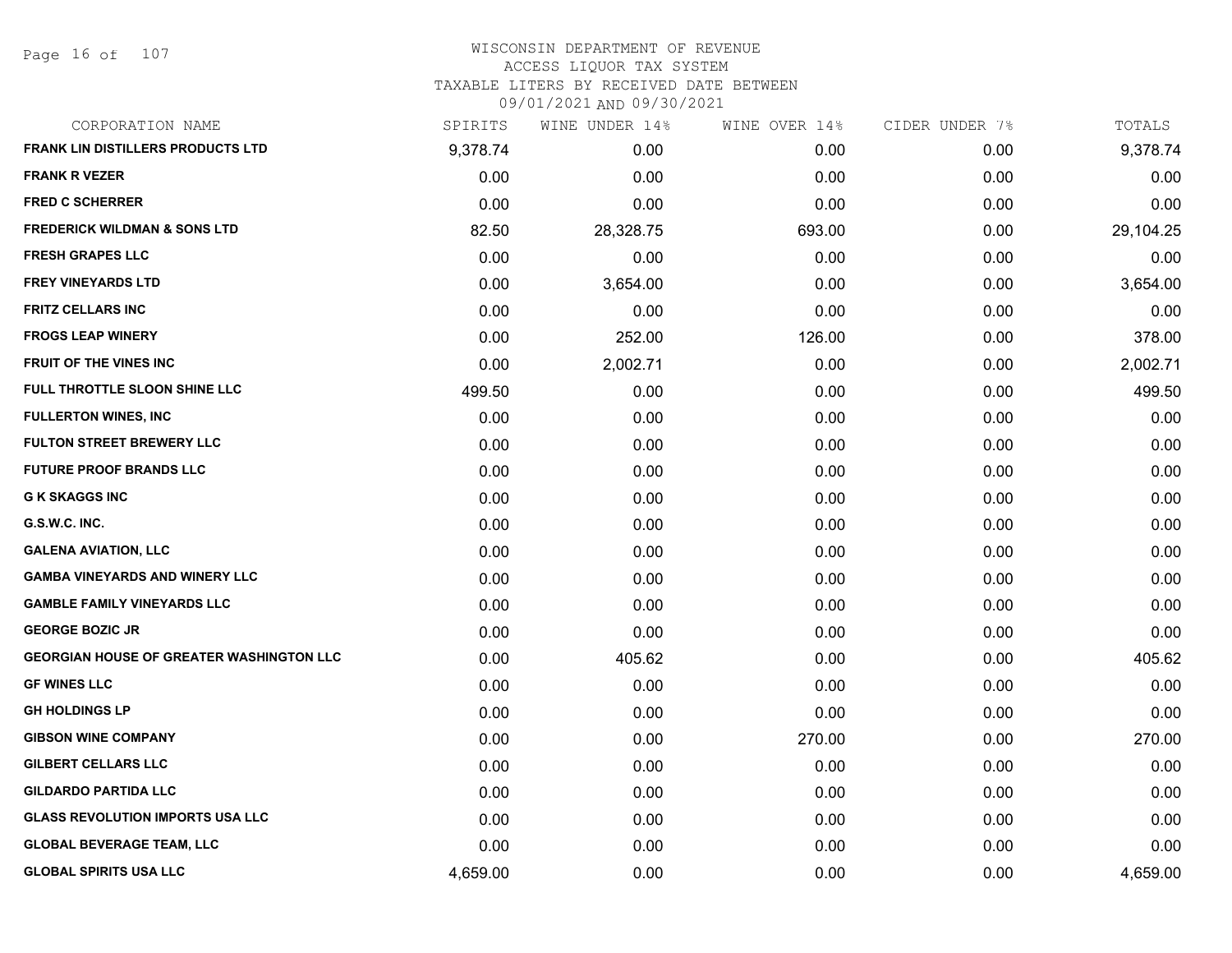| CORPORATION NAME                             | SPIRITS  | WINE UNDER 14% | WINE OVER 14% | CIDER UNDER 7%    | TOTALS   |
|----------------------------------------------|----------|----------------|---------------|-------------------|----------|
| <b>GLOBAL VINEYARD IMPORTERS INC</b>         | 0.00     | 687.00         | 63.00         | 0.00              | 750.00   |
| <b>GLUNZ FAMILY WINERY &amp; CELLARS INC</b> | 0.00     | 0.00           | 0.00          | 0.00              | 0.00     |
| <b>GNEKOW FAMILY WINERY LLC</b>              | 0.00     | 0.00           | 126.00        | 0.00              | 126.00   |
| <b>GOAMERICAGO BEVERAGES LLC</b>             | 2,241.00 | 0.00           | 0.00          | 0.00              | 2,241.00 |
| <b>GOLDSCHMIDT VINEYARDS LLC</b>             | 0.00     | 252.00         | 1,237.50      | 0.00              | 1,489.50 |
| <b>GOOSE RIDGE LLC</b>                       | 0.00     | 891.00         | 0.00          | 0.00              | 891.00   |
| <b>GORDON BROTHERS CELLARS INC</b>           | 0.00     | 113.00         | 0.00          | 0.00              | 113.00   |
| <b>GRAPE EXPECTATIONS, INC</b>               | 0.00     | 432.00         | 0.00          | 0.00              | 432.00   |
| <b>GRAPE VISIONS LLC</b>                     | 0.00     | 0.00           | 0.00          | 0.00              | 0.00     |
| <b>GRAPES &amp; BARLEY LLC</b>               | 0.00     | 0.00           | 0.00          | 0.00              | 0.00     |
| <b>GRAPES OF SPAIN INC</b>                   | 0.00     | 0.00           | 0.00          | 0.00              | 0.00     |
| <b>GRAPESEED WINE FUND LLC</b>               | 0.00     | 0.00           | 0.00          | 0.00              | 0.00     |
| <b>GRATON SPIRITS COMPANY LLC</b>            | 144.00   | 0.00           | 0.00          | 0.00              | 144.00   |
| <b>GRAY DUCK BREWING COMPANY LLC</b>         | 0.00     | 0.00           | 0.00          | 0.00              | 0.00     |
| <b>GRAY DUCK SPIRITS LLC</b>                 | 8,400.00 | 0.00           | 0.00          | 0.00              | 8,400.00 |
| <b>GREEN BUS PROVISIONS</b>                  | 0.00     | 0.00           | 0.00          | 0.00              | 0.00     |
| <b>GREEN RIVER DISTILLING COMPANY LLC</b>    | 0.00     | 0.00           | 0.00          | 0.00 <sub>1</sub> | 0.00     |
| <b>GREENFIELD GLOBAL USA INC</b>             | 0.00     | 0.00           | 0.00          | 0.00              | 0.00     |
| <b>GREG &amp; GREG INC</b>                   | 0.00     | 126.00         | 0.00          | 0.00              | 126.00   |
| <b>GREG &amp; PAM HARRINGTON WINES LLC</b>   | 0.00     | 0.00           | 0.00          | 0.00              | 0.00     |
| <b>GREGORY EDWARD GRAZIANO</b>               | 0.00     | 0.00           | 0.00          | 0.00              | 0.00     |
| <b>GREGORY F BUONOCORE</b>                   | 0.00     | 0.00           | 0.00          | 0.00              | 0.00     |
| <b>GRGICH HILLS CELLAR</b>                   | 0.00     | 126.00         | 382.50        | 0.00              | 508.50   |
| <b>GRIEB OPTIMAL WINECRAFTING LLC</b>        | 0.00     | 0.00           | 0.00          | 0.00              | 0.00     |
| <b>GROTH VINEYARDS &amp; WINERY LLC</b>      | 0.00     | 1,008.00       | 580.50        | 0.00              | 1,588.50 |
| <b>GROUNDED WINE PROJECT LLC</b>             | 0.00     | 0.00           | 0.00          | 0.00              | 0.00     |
| <b>GUARACHI WINE PARTNERS INC</b>            | 0.00     | 1,377.00       | 351.00        | 0.00              | 1,728.00 |
| <b>GUILLAUME LACHETEAU</b>                   | 0.00     | 0.00           | 0.00          | 0.00              | 0.00     |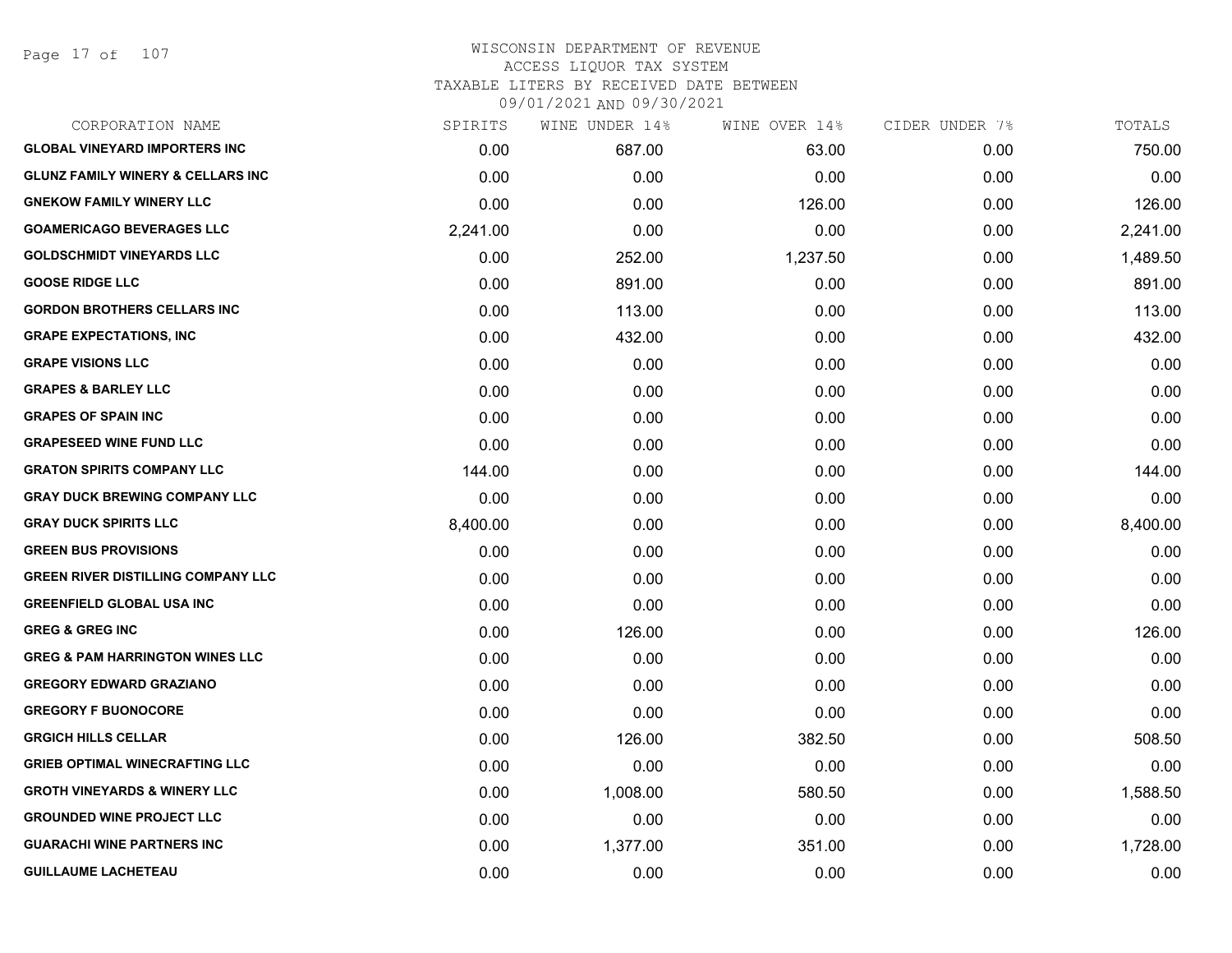Page 18 of 107

| CORPORATION NAME                       | SPIRITS    | WINE UNDER 14% | WINE OVER 14% | CIDER UNDER 7% | TOTALS     |
|----------------------------------------|------------|----------------|---------------|----------------|------------|
| <b>H ERIK ZETTERSTROM</b>              | 0.00       | 0.00           | 0.00          | 0.00           | 0.00       |
| <b>HAAS BROTHERS INC</b>               | 0.00       | 0.00           | 0.00          | 0.00           | 0.00       |
| <b>HAHN ESTATE</b>                     | 0.00       | 0.00           | 0.00          | 0.00           | 0.00       |
| <b>HALBY MARKETING INC</b>             | 0.00       | 615.00         | 0.00          | 0.00           | 615.00     |
| <b>HALCYON SYNDICATE LTD LLC</b>       | 0.00       | 0.00           | 0.00          | 0.00           | 0.00       |
| <b>HALL WINES LLC</b>                  | 0.00       | 0.00           | 405.00        | 0.00           | 405.00     |
| <b>HAMEL FAMILY WINES LLC</b>          | 0.00       | 0.00           | 0.00          | 0.00           | 0.00       |
| <b>HAND PICKED SELECTIONS INC</b>      | 0.00       | 0.00           | 0.00          | 0.00           | 0.00       |
| <b>HANSJOERG WYSS</b>                  | 0.00       | 0.00           | 0.00          | 0.00           | 0.00       |
| <b>HARLAN ESTATE WINERY INC</b>        | 0.00       | 0.00           | 0.00          | 0.00           | 0.00       |
| <b>HARRIS &amp; HARRIS</b>             | 0.00       | 0.00           | 0.00          | 0.00           | 0.00       |
| <b>HAWAII SEA SPIRITS LLC</b>          | 822.00     | 0.00           | 0.00          | 0.00           | 822.00     |
| <b>HDD LLC</b>                         | 0.00       | 0.00           | 0.00          | 0.00           | 0.00       |
| <b>HEARTLAND DISTILLERS LLC</b>        | 0.00       | 0.00           | 0.00          | 0.00           | 0.00       |
| <b>HEAVEN HILL SALES CO.</b>           | 189,888.00 | 0.00           | 927.00        | 0.00           | 190,815.00 |
| <b>HEAVENLY SPIRITS LLC</b>            | 402.00     | 0.00           | 45.00         | 0.00           | 447.00     |
| <b>HEINEKEN USA INCORPORATED</b>       | 0.00       | 0.00           | 0.00          | 4,252.00       | 4,252.00   |
| <b>HEITZ WINE CELLARS</b>              | 0.00       | 63.00          | 0.00          | 0.00           | 63.00      |
| <b>HEMINGWAY RUM COMPANY LLC</b>       | 0.00       | 0.00           | 0.00          | 0.00           | 0.00       |
| <b>HEMISPHERE WINE COMPANY INC</b>     | 0.00       | 0.00           | 0.00          | 0.00           | 0.00       |
| <b>HEMISPHERES LLC</b>                 | 0.00       | 0.00           | 0.00          | 0.00           | 0.00       |
| <b>HENRIOT INC</b>                     | 0.00       | 1,375.06       | 0.00          | 0.00           | 1,375.06   |
| <b>HENRY BELMONTE</b>                  | 0.00       | 55.50          | 0.00          | 0.00           | 55.50      |
| <b>HENRY CORNELL</b>                   | 0.00       | 0.00           | 0.00          | 0.00           | 0.00       |
| <b>HENRY L LAW</b>                     | 0.00       | 0.00           | 0.00          | 0.00           | 0.00       |
| <b>HENRY STEELE IMPORTS LLC</b>        | 0.00       | 0.00           | 0.00          | 0.00           | 0.00       |
| <b>HERITAGE DISTILLING COMPANY INC</b> | 0.00       | 0.00           | 0.00          | 0.00           | 0.00       |
| <b>HERITAGE WINE CELLARS LTD</b>       | 0.00       | 1,080.01       | 0.00          | 0.00           | 1,080.01   |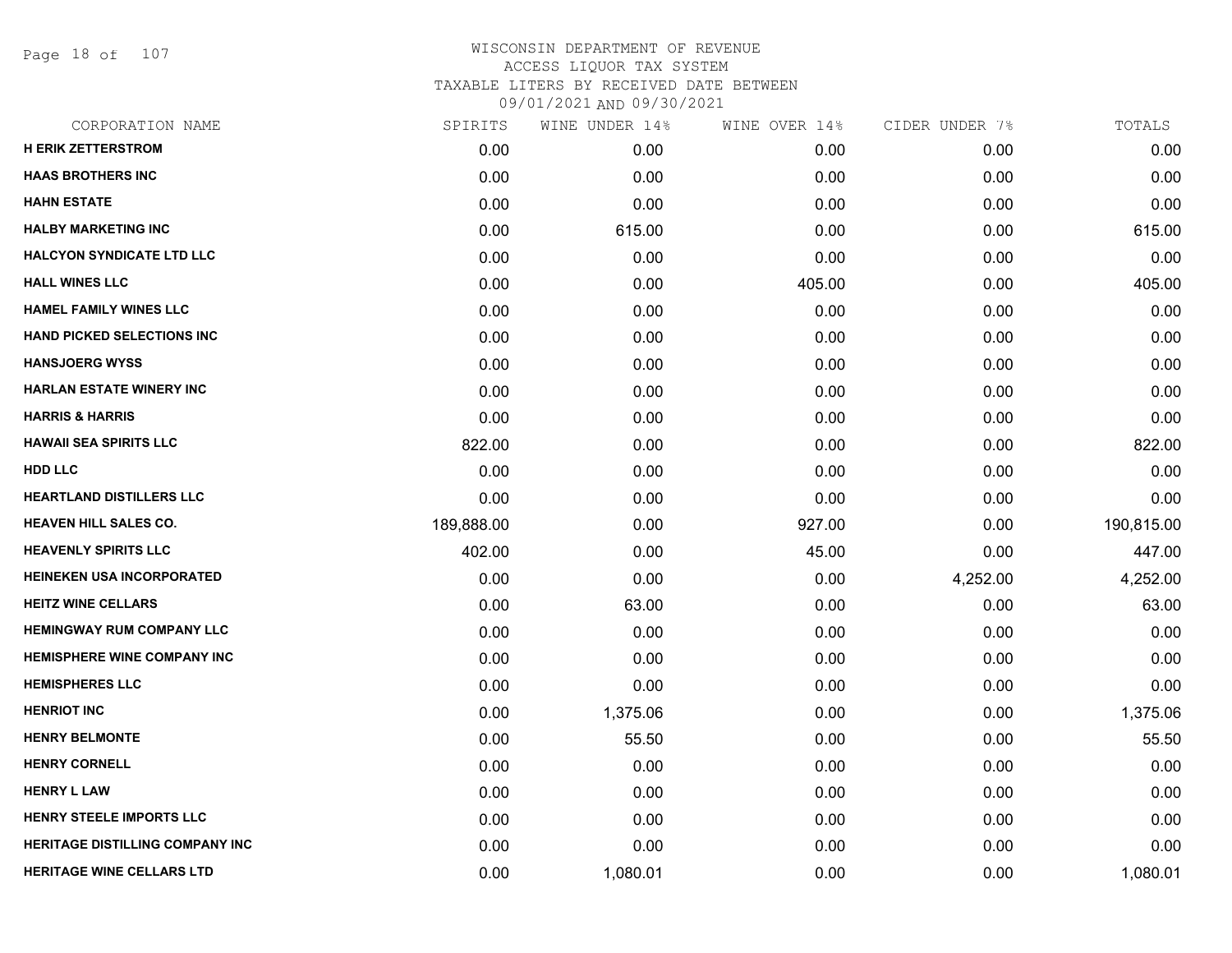Page 19 of 107

| CORPORATION NAME                       | SPIRITS  | WINE UNDER 14% | WINE OVER 14% | CIDER UNDER 7% | TOTALS   |
|----------------------------------------|----------|----------------|---------------|----------------|----------|
| <b>HERMAN STORY WINES INC</b>          | 0.00     | 0.00           | 0.00          | 0.00           | 0.00     |
| <b>HERON WINES INC</b>                 | 0.00     | 0.00           | 0.00          | 0.00           | 0.00     |
| <b>HIDALGO IMPORTS LLC</b>             | 0.00     | 0.00           | 0.00          | 0.00           | 0.00     |
| <b>HIDDEN RIDGE VINEYARD LLC</b>       | 0.00     | 0.00           | 0.00          | 0.00           | 0.00     |
| <b>HILL ESTATES INC</b>                | 0.00     | 0.00           | 0.00          | 0.00           | 0.00     |
| <b>HIRSCH WINERY LLC</b>               | 0.00     | 0.00           | 0.00          | 0.00           | 0.00     |
| HONIG VINEYARD AND WINERY LLC          | 0.00     | 540.00         | 126.00        | 0.00           | 666.00   |
| <b>HOOD RIVER DISTILLERS INC</b>       | 1,822.50 | 0.00           | 0.00          | 0.00           | 1,822.50 |
| <b>HOPE WINE LLC</b>                   | 0.00     | 0.00           | 0.00          | 0.00           | 0.00     |
| <b>HORSE &amp; PLOW INC,</b>           | 0.00     | 0.00           | 0.00          | 0.00           | 0.00     |
| <b>HOTALING &amp; CO., LLC</b>         | 0.00     | 0.00           | 0.00          | 0.00           | 0.00     |
| HOTEL TANGO DISTILLERY                 | 0.00     | 0.00           | 0.00          | 0.00           | 0.00     |
| HOURGLASS WINE COMPANY INC             | 0.00     | 63.00          | 162.00        | 0.00           | 225.00   |
| <b>HPS EPICUREAN</b>                   | 531.00   | 0.00           | 0.00          | 0.00           | 531.00   |
| <b>HUBER ORCHARDS INC</b>              | 0.00     | 0.00           | 0.00          | 0.00           | 0.00     |
| <b>HUDSON WINE BROKERS LLC</b>         | 0.00     | 0.00           | 0.00          | 0.00           | 0.00     |
| HUNEEUS WINES HOLDCO LLC               | 0.00     | 472.50         | 1,678.50      | 0.00           | 2,151.00 |
| <b>HUSCH VINEYARDS INC</b>             | 0.00     | 126.00         | 0.00          | 0.00           | 126.00   |
| <b>HYATT FARM PARTNERSHIP</b>          | 0.00     | 62.99          | 0.00          | 0.00           | 62.99    |
| <b>IAN BRAND</b>                       | 0.00     | 0.00           | 0.00          | 0.00           | 0.00     |
| <b>IDA GRAVES, LLC</b>                 | 0.00     | 0.00           | 0.00          | 0.00           | 0.00     |
| <b>IDEAL WINE &amp; SPIRITS CO INC</b> | 0.00     | 0.00           | 0.00          | 0.00           | 0.00     |
| <b>IDLEWILD WINES, INC.</b>            | 0.00     | 189.00         | 0.00          | 0.00           | 189.00   |
| <b>ILLAHE VINEYARDS AND WINERY INC</b> | 0.00     | 0.00           | 0.00          | 0.00           | 0.00     |
| <b>ILLYRIAN IMPORT INC</b>             | 0.00     | 0.00           | 0.00          | 0.00           | 0.00     |
| <b>IMPEX BEVERAGES INC</b>             | 0.00     | 0.00           | 0.00          | 0.00           | 0.00     |
| IN AGAVE WE TRUST LLC                  | 919.50   | 0.00           | 0.00          | 0.00           | 919.50   |
| <b>INDIGENOUS SELECTIONS LLC</b>       | 0.00     | 1,089.00       | 99.00         | 0.00           | 1,188.00 |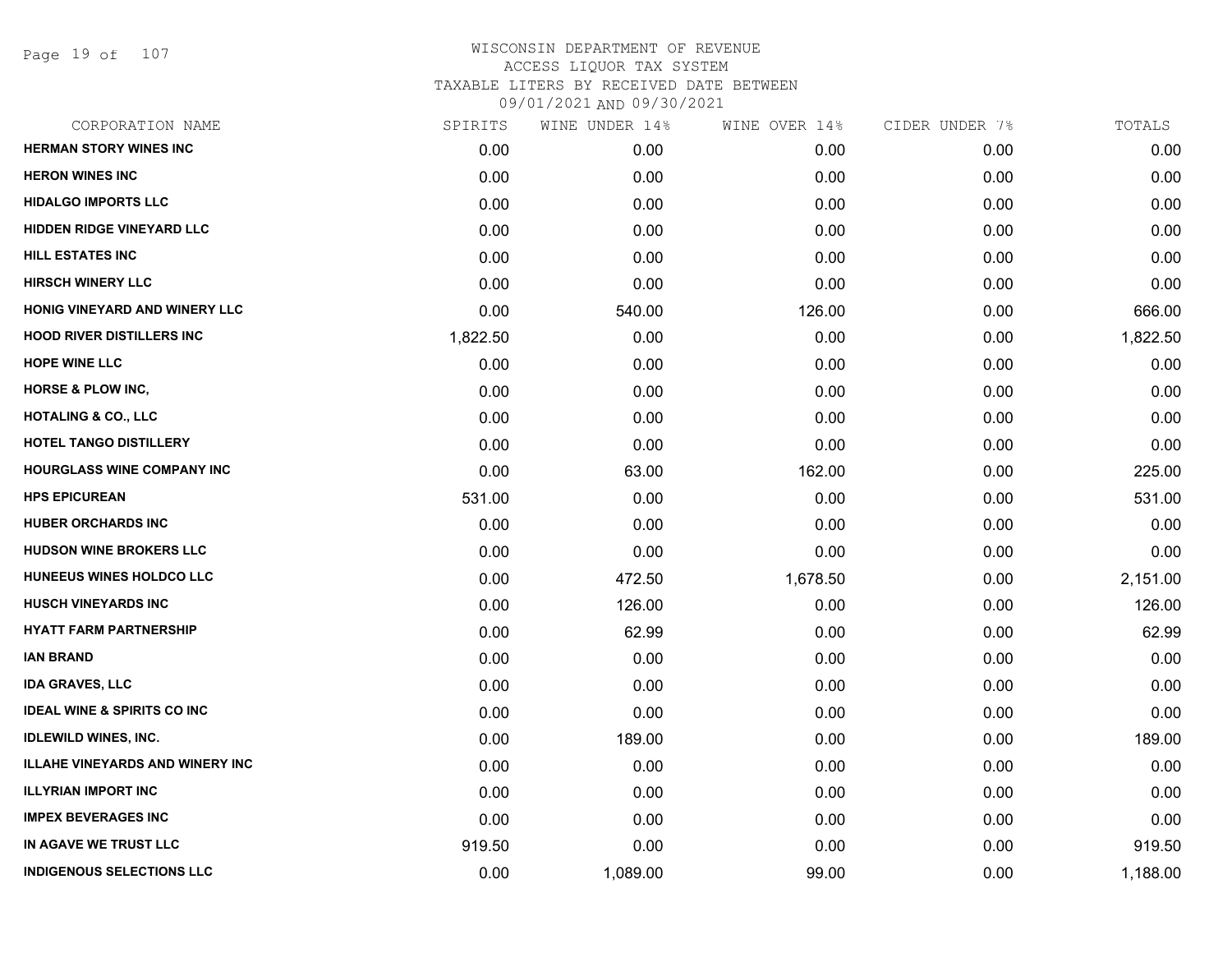Page 20 of 107

| CORPORATION NAME                                  | SPIRITS   | WINE UNDER 14% | WINE OVER 14% | CIDER UNDER 7% | TOTALS    |
|---------------------------------------------------|-----------|----------------|---------------|----------------|-----------|
| <b>INDIGO WINE GROUP LLC</b>                      | 0.00      | 0.00           | 0.00          | 0.00           | 0.00      |
| <b>INFINIUM SPIRITS INC.</b>                      | 18,279.60 | 0.00           | 0.00          | 0.00           | 18,279.60 |
| INNO VINO INTERNATIONAL INC                       | 0.00      | 0.00           | 0.00          | 0.00           | 0.00      |
| <b>INNOTRI LIMITED LLC</b>                        | 0.00      | 0.00           | 0.00          | 0.00           | 0.00      |
| <b>INTERACTIONS &amp; TRANSACTIONS, INC.</b>      | 0.00      | 0.00           | 0.00          | 0.00           | 0.00      |
| <b>INTERNATIONAL DISTILLERS &amp; VINTERS LTD</b> | 0.00      | 0.00           | 0.00          | 0.00           | 0.00      |
| <b>INTERNATIONAL VINES INC</b>                    | 0.00      | 180.00         | 0.00          | 0.00           | 180.00    |
| <b>INTERTRADE USA COMPANY</b>                     | 0.00      | 0.00           | 0.00          | 0.00           | 0.00      |
| <b>INVESTOR'S OF AMERICA LP</b>                   | 0.00      | 0.00           | 0.00          | 0.00           | 0.00      |
| <b>INVOER EKKE LLC</b>                            | 0.00      | 0.00           | 0.00          | 0.00           | 0.00      |
| <b>IRON FISH DISTILLERY LLC</b>                   | 0.00      | 0.00           | 0.00          | 0.00           | 0.00      |
| <b>IRON HORSE VINEYARDS LP</b>                    | 0.00      | 0.00           | 0.00          | 0.00           | 0.00      |
| <b>J K WILLIAMS DISTILLING LLC</b>                | 0.00      | 0.00           | 0.00          | 0.00           | 0.00      |
| <b>J LOHR WINERY CORP</b>                         | 0.00      | 2,545.50       | 54.00         | 0.00           | 2,599.50  |
| <b>J PEDRONCELLI WINERY</b>                       | 0.00      | 0.00           | 441.00        | 0.00           | 441.00    |
| <b>J WILLETT COMPANIES</b>                        | 0.00      | 0.00           | 0.00          | 0.00           | 0.00      |
| JACK POUST & COMPANY INC                          | 0.00      | 495.00         | 9.00          | 0.00           | 504.00    |
| JACKSON FAMILY ENTERPRISES INC                    | 0.00      | 60,970.33      | 14,110.50     | 0.00           | 75,080.83 |
| <b>JACUZZI FAMILY VINEYARDS LLC</b>               | 0.00      | 0.00           | 0.00          | 0.00           | 0.00      |
| <b>JAM CELLARS INC</b>                            | 0.00      | 0.00           | 0.00          | 0.00           | 0.00      |
| <b>JAMES E COSMA</b>                              | 0.00      | 0.00           | 0.00          | 0.00           | 0.00      |
| <b>JAMES L LAMBERT</b>                            | 0.00      | 0.00           | 0.00          | 0.00           | 0.00      |
| <b>JAMES MORONEY INC</b>                          | 0.00      | 0.00           | 0.00          | 0.00           | 0.00      |
| JAPAN PRESTIGE SAKE INTERNATIONAL INC             | 0.00      | 102.60         | 177.12        | 0.00           | 279.72    |
| <b>JARVIS</b>                                     | 0.00      | 0.00           | 175.50        | 0.00           | 175.50    |
| <b>JASON DRISCOLL</b>                             | 0.00      | 0.00           | 0.00          | 0.00           | 0.00      |
| JAX VINEYARDS LLC                                 | 0.00      | 0.00           | 0.00          | 0.00           | 0.00      |
| <b>JAY MIDWEST INC</b>                            | 0.00      | 0.00           | 0.00          | 0.00           | 0.00      |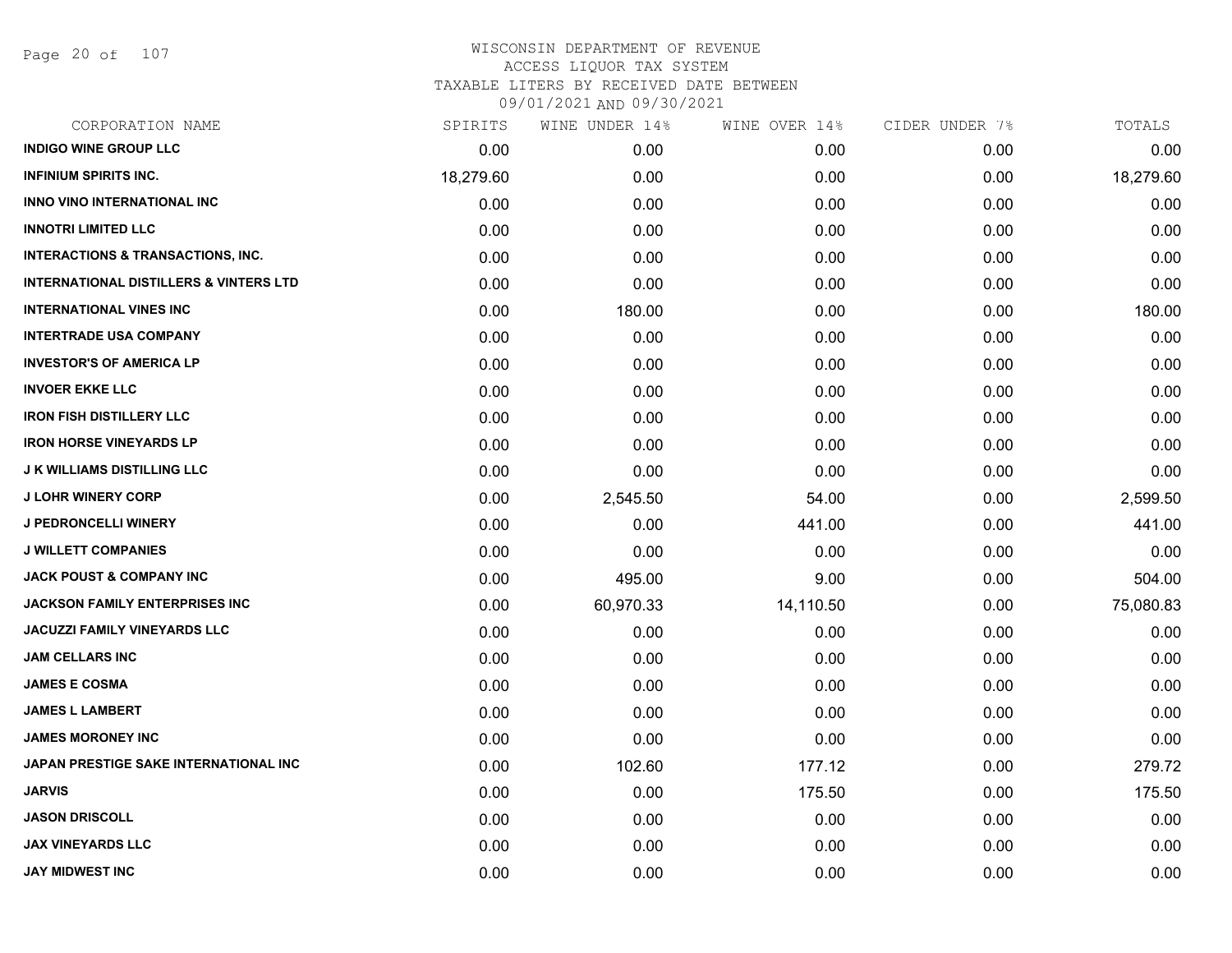Page 21 of 107

| CORPORATION NAME                         | SPIRITS    | WINE UNDER 14% | WINE OVER 14% | CIDER UNDER 7% | TOTALS     |
|------------------------------------------|------------|----------------|---------------|----------------|------------|
| <b>JB GEORGE LLC</b>                     | 0.00       | 0.00           | 0.00          | 0.00           | 0.00       |
| <b>JC CELLARS INC</b>                    | 0.00       | 0.00           | 0.00          | 0.00           | 0.00       |
| <b>JDSO, INC.</b>                        | 68,648.40  | 0.00           | 0.00          | 0.00           | 68,648.40  |
| JEAN CLAUDE BOISSET WINES USA INC        | 0.00       | 1,161.00       | 324.00        | 0.00           | 1,485.00   |
| <b>JEFF QUINT</b>                        | 882.00     | 0.00           | 0.00          | 0.00           | 882.00     |
| <b>JEM BEVERAGE COMPANY</b>              | 4,525.80   | 0.00           | 0.00          | 0.00           | 4,525.80   |
| <b>JENNY R ANDERSON</b>                  | 0.00       | 0.00           | 0.00          | 0.00           | 0.00       |
| JERSEY ARTISAN DISTILLING INC            | 0.00       | 0.00           | 0.00          | 0.00           | 0.00       |
| <b>JFC INTERNATIONAL INC</b>             | 9.08       | 1,458.52       | 2,904.93      | 0.00           | 4,372.53   |
| <b>JIM BEAM BRANDS CO</b>                | 555,940.80 | 0.00           | 0.00          | 0.00           | 555,940.80 |
| <b>J-NH WINE GROUP LLC</b>               | 0.00       | 0.00           | 0.00          | 0.00           | 0.00       |
| <b>JNJ INTERNATIONAL INC</b>             | 0.00       | 0.00           | 0.00          | 0.00           | 0.00       |
| <b>JOHAN VINEYARDS LLC</b>               | 0.00       | 0.00           | 0.00          | 0.00           | 0.00       |
| <b>JOHN A KRUGER</b>                     | 0.00       | 0.00           | 0.00          | 0.00           | 0.00       |
| JOHN ANTHONY VINEYARDS LLC               | 0.00       | 0.00           | 0.00          | 0.00           | 0.00       |
| <b>JOHN C BAKER</b>                      | 0.00       | 0.00           | 0.00          | 0.00           | 0.00       |
| <b>JOHN H OWOC</b>                       | 0.00       | 0.00           | 0.00          | 0.00           | 0.00       |
| <b>JOHN R LUCAS</b>                      | 0.00       | 0.00           | 0.00          | 0.00           | 0.00       |
| <b>JOSE PASTOR</b>                       | 0.00       | 702.75         | 108.00        | 0.00           | 810.75     |
| <b>JOSEPH DEHNER</b>                     | 0.00       | 0.00           | 0.00          | 0.00           | 0.00       |
| JOSEPH PHELPS VINEYARDS LLC              | 0.00       | 0.00           | 328.50        | 0.00           | 328.50     |
| JOSEPH VICTORI WINES, INC.               | 0.00       | 0.00           | 0.00          | 0.00           | 0.00       |
| <b>JOSU GALDOS</b>                       | 0.00       | 1,008.00       | 0.00          | 0.00           | 1,008.00   |
| <b>JULIO GOMEZ REJON</b>                 | 76.08      | 0.00           | 0.00          | 0.00           | 76.08      |
| <b>JUSTIN VINEYARDS &amp; WINERY LLC</b> | 0.00       | 108.00         | 3,272.40      | 0.00           | 3,380.40   |
| <b>JVW CORPORATION</b>                   | 0.00       | 0.00           | 0.00          | 0.00           | 0.00       |
| <b>JZ WINE COMPANY</b>                   | 0.00       | 0.00           | 0.00          | 0.00           | 0.00       |
| <b>K VINTNERS LLC</b>                    | 0.00       | 4,032.00       | 396.00        | 0.00           | 4,428.00   |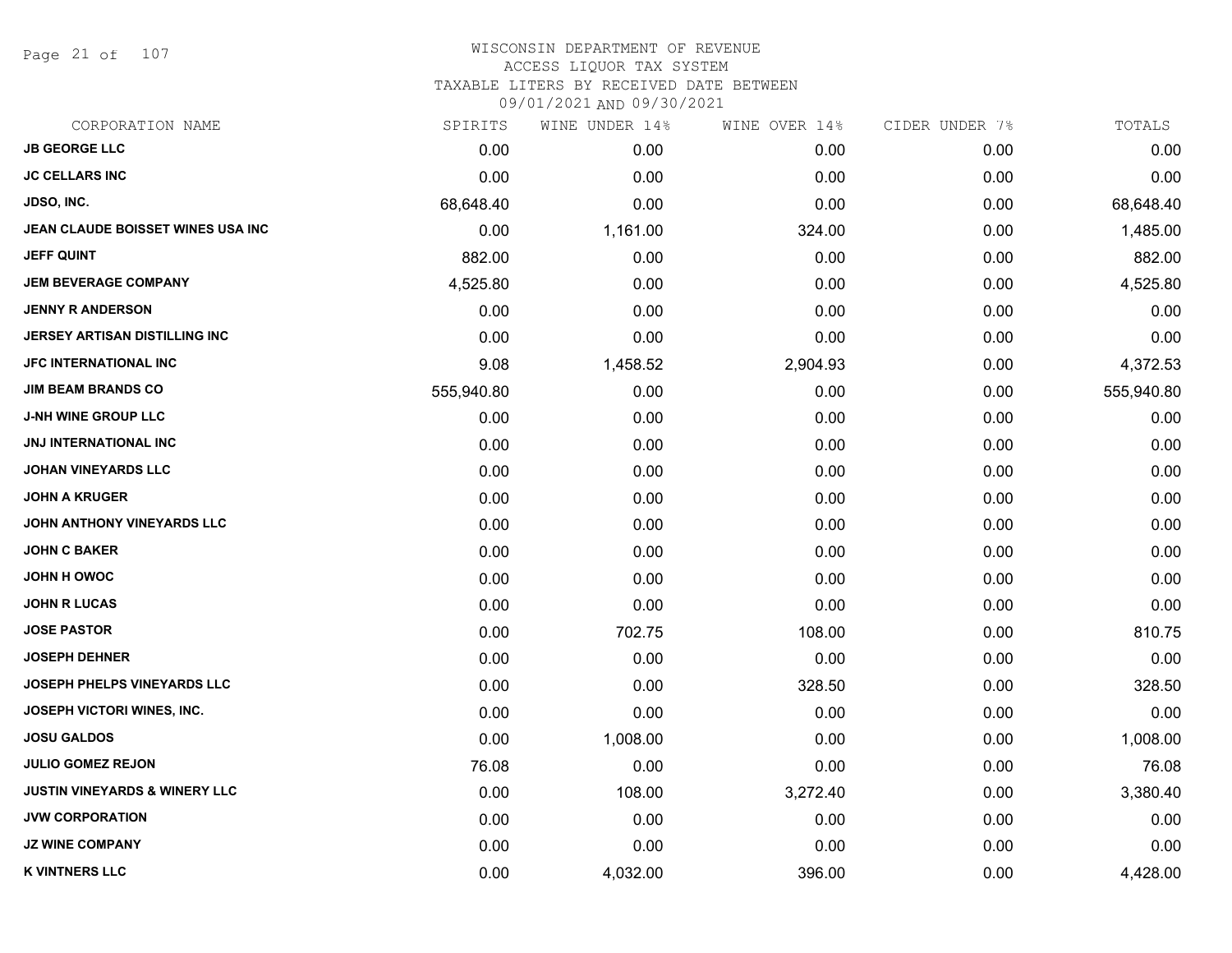Page 22 of 107

|        | WINE UNDER 14% | WINE OVER 14% | CIDER UNDER 7% | TOTALS    |
|--------|----------------|---------------|----------------|-----------|
| 984.00 | 0.00           | 0.00          | 0.00           | 984.00    |
| 0.00   | 0.00           | 0.00          | 0.00           | 0.00      |
| 0.00   | 0.00           | 0.00          | 0.00           | 0.00      |
| 540.00 | 0.00           | 0.00          | 0.00           | 540.00    |
| 0.00   | 0.00           | 0.00          | 0.00           | 0.00      |
| 0.00   | 63.00          | 0.00          | 0.00           | 63.00     |
| 0.00   | 0.00           | 0.00          | 0.00           | 0.00      |
| 0.00   | 0.00           | 0.00          | 0.00           | 0.00      |
| 0.00   | 0.00           | 0.00          | 0.00           | 0.00      |
| 12.00  | 1,494.75       | 990.00        | 0.00           | 2,496.75  |
| 0.00   | 0.00           | 13.50         | 0.00           | 13.50     |
| 0.00   | 0.00           | 0.00          | 0.00           | 0.00      |
| 0.00   | 0.00           | 0.00          | 0.00           | 0.00      |
| 0.00   | 110.00         | 189.00        | 0.00           | 299.00    |
| 0.00   | 0.00           | 0.00          | 0.00           | 0.00      |
| 0.00   | 0.00           | 0.00          | 0.00           | 0.00      |
| 0.00   | 0.00           | 0.00          | 0.00           | 0.00      |
| 0.00   | 54.00          | 9.00          | 0.00           | 63.00     |
| 0.00   | 0.00           | 0.00          | 0.00           | 0.00      |
| 0.00   | 0.00           | 0.00          | 0.00           | 0.00      |
| 0.00   | 0.00           | 0.00          | 0.00           | 0.00      |
| 0.00   | 756.00         | 5,985.00      | 0.00           | 6,741.00  |
| 661.00 | 0.00           | 0.00          | 0.00           | 661.00    |
| 0.00   | 0.00           | 1,453.50      | 0.00           | 1,453.50  |
| 0.00   | 0.00           | 0.00          | 0.00           | 0.00      |
| 622.80 | 14,344.50      | 5,502.24      | 0.00           | 20,469.54 |
| 0.00   | 0.00           | 0.00          | 0.00           | 0.00      |
| 0.00   | 0.00           | 0.00          | 0.00           | 0.00      |
|        | SPIRITS        |               |                |           |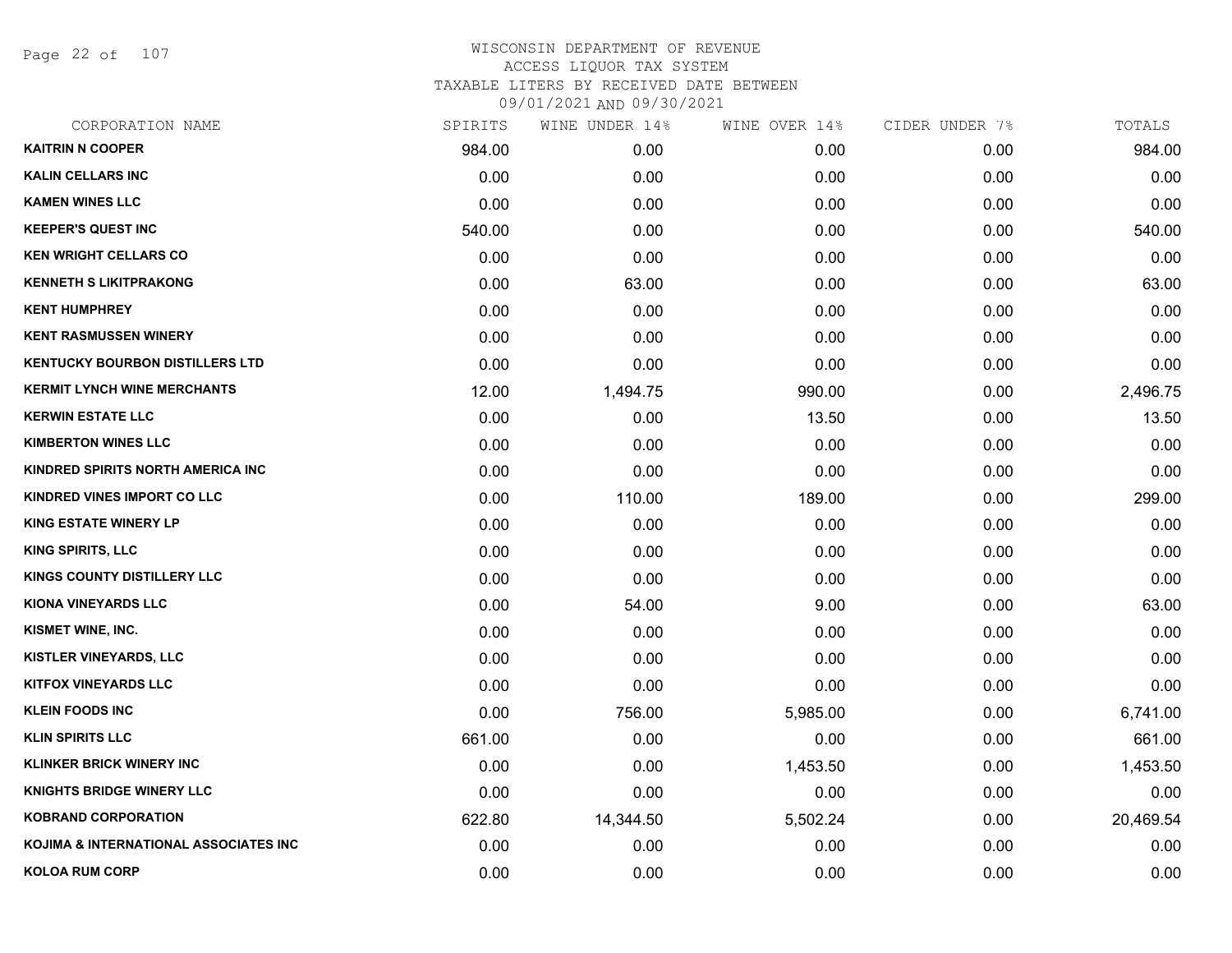Page 23 of 107

# WISCONSIN DEPARTMENT OF REVENUE ACCESS LIQUOR TAX SYSTEM

TAXABLE LITERS BY RECEIVED DATE BETWEEN

| CORPORATION NAME                                      | SPIRITS  | WINE UNDER 14% | WINE OVER 14% | CIDER UNDER 7% | TOTALS   |
|-------------------------------------------------------|----------|----------------|---------------|----------------|----------|
| <b>KONGSGAARD WINE LLC</b>                            | 0.00     | 0.00           | 0.00          | 0.00           | 0.00     |
| <b>KONSTANTIN D FRANK &amp; SONS</b>                  | 0.00     | 2,007.00       | 0.00          | 0.00           | 2,007.00 |
| <b>KOPRI INC</b>                                      | 0.00     | 0.00           | 0.00          | 0.00           | 0.00     |
| <b>KORE WINE COMPANY, LLC</b>                         | 0.00     | 0.00           | 0.00          | 0.00           | 0.00     |
| <b>KOVAL INC</b>                                      | 515.25   | 0.00           | 0.00          | 0.00           | 515.25   |
| <b>KOZUBA &amp; SONS DISTILLERY INC</b>               | 0.00     | 0.00           | 0.00          | 0.00           | 0.00     |
| <b>KRUPP BROTHERS LLC</b>                             | 0.00     | 0.00           | 0.00          | 0.00           | 0.00     |
| <b>KYSELA PERE ET FILS LTD</b>                        | 0.00     | 1,029.75       | 1,332.00      | 0.00           | 2,361.75 |
| L C WINE                                              | 0.00     | 0.00           | 0.00          | 0.00           | 0.00     |
| <b>L&amp;C WINE COUNTRY OPERATIONS LLC</b>            | 0.00     | 0.00           | 0.00          | 0.00           | 0.00     |
| L. MAWBY, LLC                                         | 0.00     | 0.00           | 0.00          | 0.00           | 0.00     |
| <b>L18 HOLDINGS, INC.</b>                             | 0.00     | 0.00           | 0.00          | 0.00           | 0.00     |
| <b>LADERA WINERY LLC</b>                              | 0.00     | 0.00           | 0.00          | 0.00           | 0.00     |
| <b>LAIL VINEYARDS LLC</b>                             | 0.00     | 0.00           | 0.00          | 0.00           | 0.00     |
| <b>LAIRD &amp; COMPANY</b>                            | 2,017.60 | 40.50          | 0.00          | 0.00           | 2,058.10 |
| <b>LAIRD FAMILY ESTATE LLC</b>                        | 0.00     | 0.00           | 0.00          | 0.00           | 0.00     |
| <b>LAKE COUNTRY LIBARE DISTILLING LLC</b>             | 0.00     | 0.00           | 0.00          | 0.00           | 0.00     |
| <b>LANGDON SHIVERICK INC</b>                          | 0.00     | 1,197.00       | 252.00        | 0.00           | 1,449.00 |
| <b>LANGE WINERY LLC</b>                               | 0.00     | 0.00           | 0.00          | 0.00           | 0.00     |
| <b>LATITUDE BEVERAGE COMPANY</b>                      | 0.00     | 0.00           | 0.00          | 0.00           | 0.00     |
| <b>LAUREATE IMPORTS &amp; MARKETING COMPANY, INC.</b> | 0.00     | 0.00           | 0.00          | 0.00           | 0.00     |
| <b>LAVA SPRINGS INC</b>                               | 0.00     | 0.00           | 0.00          | 0.00           | 0.00     |
| <b>LAWER FAMILY WINERY INC</b>                        | 0.00     | 0.00           | 0.00          | 0.00           | 0.00     |
| <b>LAWLESS DISTILLING COMPANY LLC</b>                 | 0.00     | 0.00           | 0.00          | 0.00           | 0.00     |
| <b>LCF WINE COMPANY LLC</b>                           | 0.00     | 0.00           | 0.00          | 0.00           | 0.00     |
| LE CEP II INC                                         | 0.00     | 0.00           | 0.00          | 0.00           | 0.00     |
| LE GRAND COURTAGE LLC                                 | 0.00     | 0.00           | 0.00          | 0.00           | 0.00     |
| LE VIGNE WINERY INC                                   | 0.00     | 0.00           | 0.00          | 0.00           | 0.00     |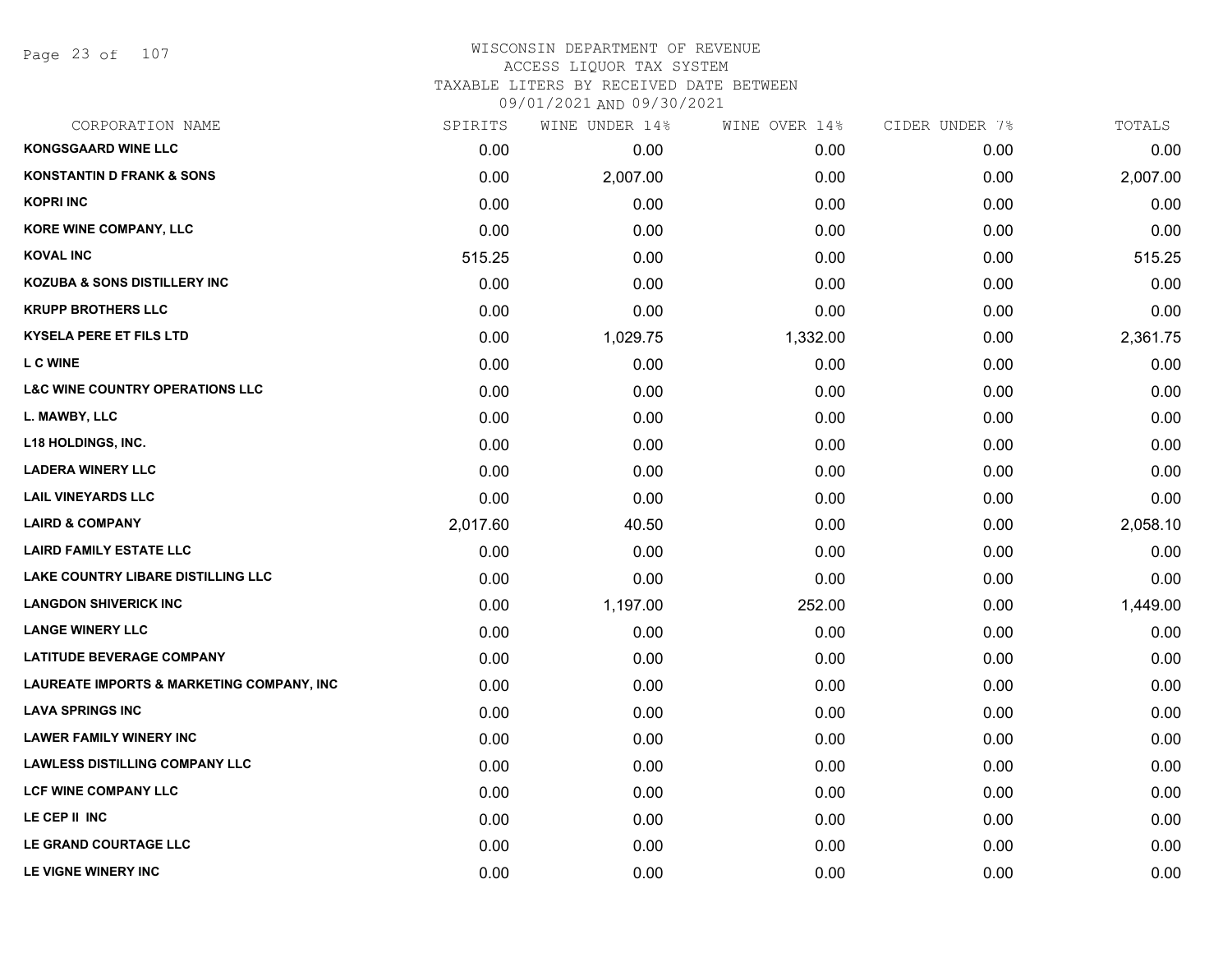Page 24 of 107

## WISCONSIN DEPARTMENT OF REVENUE ACCESS LIQUOR TAX SYSTEM TAXABLE LITERS BY RECEIVED DATE BETWEEN

| CORPORATION NAME                         | SPIRITS   | WINE UNDER 14% | WINE OVER 14% | CIDER UNDER 7% | TOTALS    |
|------------------------------------------|-----------|----------------|---------------|----------------|-----------|
| LEELANAU WINE CELLARS, LTD.              | 0.00      | 0.00           | 0.00          | 0.00           | 0.00      |
| <b>LEFGROUP</b>                          | 0.00      | 0.00           | 0.00          | 0.00           | 0.00      |
| LEFT COAST CELLARS LLC                   | 0.00      | 0.00           | 0.00          | 0.00           | 0.00      |
| <b>LEMELSON WINERY LLC</b>               | 0.00      | 336.00         | 0.00          | 0.00           | 336.00    |
| <b>LEONARD KREUSCH INC</b>               | 0.00      | 765.79         | 0.00          | 0.00           | 765.79    |
| <b>LEONARDINI FAMILY WINERY LLC</b>      | 0.00      | 0.00           | 1,017.00      | 0.00           | 1,017.00  |
| <b>LEONETTI CELLAR LLC</b>               | 0.00      | 0.00           | 0.00          | 0.00           | 0.00      |
| LES CHENEAUX DISTILLERS, INC.            | 540.00    | 0.00           | 0.00          | 0.00           | 540.00    |
| <b>LES LUNES WINE LLC</b>                | 0.00      | 1,134.00       | 0.00          | 0.00           | 1,134.00  |
| <b>LEVECKE CORPORATION</b>               | 72,231.00 | 0.00           | 0.00          | 0.00           | 72,231.00 |
| <b>LIDESTRI BEVERAGES LLC</b>            | 270.00    | 0.00           | 0.00          | 0.00           | 270.00    |
| <b>LIMERICK LANE CELLARS INC</b>         | 0.00      | 0.00           | 0.00          | 0.00           | 0.00      |
| LINCOLN SQUARE WINE COMPANY LLC          | 0.00      | 0.00           | 0.00          | 0.00           | 0.00      |
| LINGUA FRANCA-LS VINEYARDS HOLDINGS, LLC | 0.00      | 126.00         | 0.00          | 0.00           | 126.00    |
| <b>LINKS DRINKS LLC</b>                  | 0.00      | 0.00           | 0.00          | 0.00           | 0.00      |
| <b>LIOCO WINE COMPANY LLC</b>            | 0.00      | 0.00           | 162.00        | 0.00           | 162.00    |
| <b>LION NATHAN USA INC</b>               | 0.00      | 2,408.25       | 2,965.50      | 0.00           | 5,373.75  |
| <b>LISA CHASE</b>                        | 0.00      | 0.00           | 0.00          | 0.00           | 0.00      |
| <b>LISA LISA INCORPORATED</b>            | 0.00      | 0.00           | 0.00          | 0.00           | 0.00      |
| <b>LISA MARLOW</b>                       | 0.00      | 0.00           | 0.00          | 0.00           | 0.00      |
| <b>LIVING FOODS. LLC</b>                 | 0.00      | 0.00           | 0.00          | 0.00           | 0.00      |
| <b>LLOYD CARUSO LLC</b>                  | 0.00      | 0.00           | 0.00          | 0.00           | 0.00      |
| <b>LLOYD CELLARS INC</b>                 | 0.00      | 0.00           | 0.00          | 0.00           | 0.00      |
| <b>LMR WINE ESTATES LLC</b>              | 0.00      | 1,278.00       | 0.00          | 0.00           | 1,278.00  |
| <b>LOCAL DISTILLING INC</b>              | 4,656.00  | 0.00           | 0.00          | 0.00           | 4,656.00  |
| <b>LOEST &amp; MCNAMEE INC</b>           | 0.00      | 684.00         | 0.00          | 0.00           | 684.00    |
| <b>LOHI DISTILLED LLC</b>                | 0.00      | 0.00           | 0.00          | 0.00           | 0.00      |
| LONE STAR DISTILLERY LLC                 | 0.00      | 0.00           | 0.00          | 0.00           | 0.00      |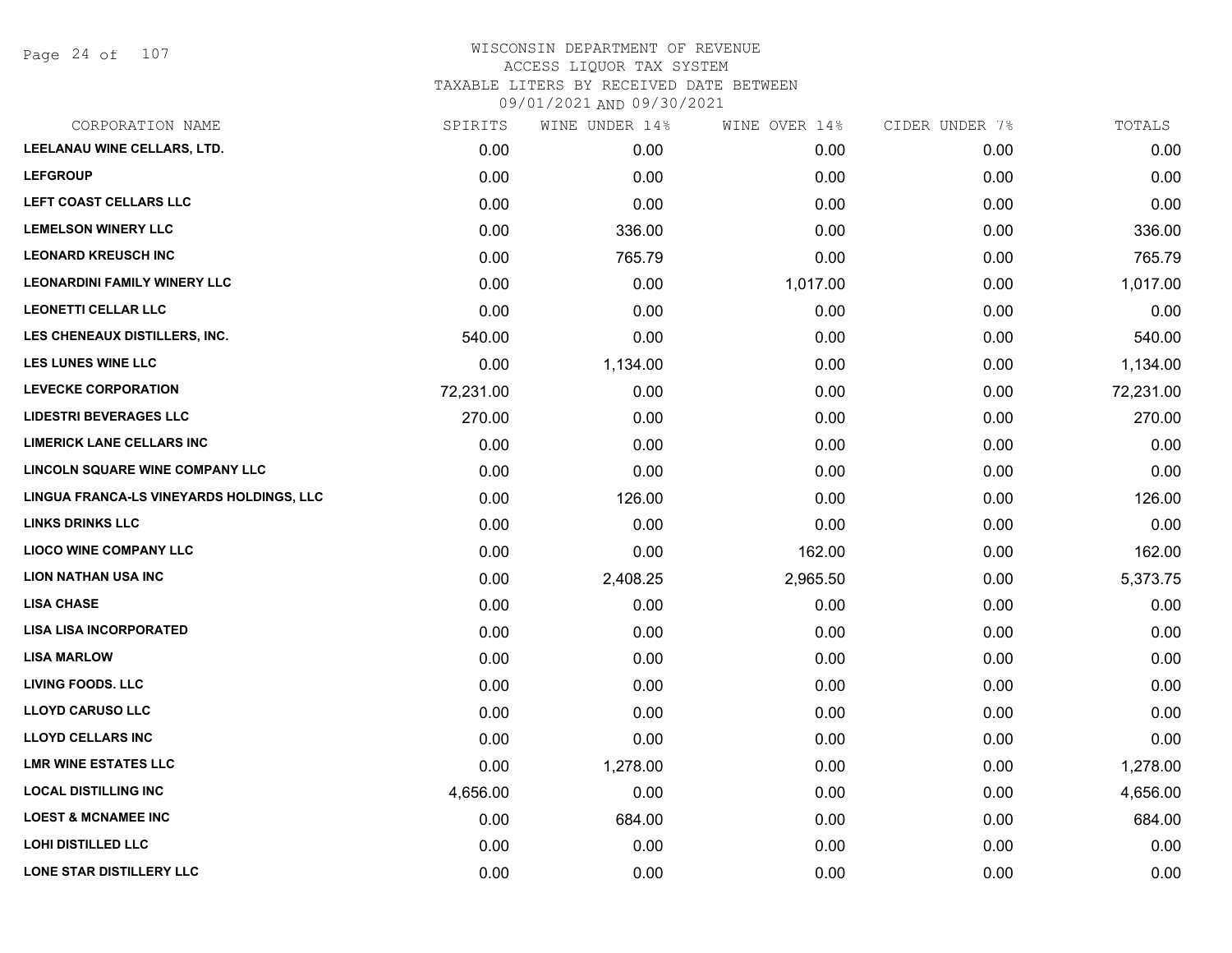Page 25 of 107

### WISCONSIN DEPARTMENT OF REVENUE ACCESS LIQUOR TAX SYSTEM TAXABLE LITERS BY RECEIVED DATE BETWEEN

| CORPORATION NAME                              | SPIRITS   | WINE UNDER 14% | WINE OVER 14% | CIDER UNDER 7% | TOTALS    |
|-----------------------------------------------|-----------|----------------|---------------|----------------|-----------|
| <b>LONG SHADOWS VINTNERS LLC</b>              | 0.00      | 0.00           | 126.00        | 0.00           | 126.00    |
| <b>LONZ WINERY INC</b>                        | 0.00      | 0.00           | 0.00          | 0.00           | 0.00      |
| <b>LOOSEN BROS USA LTD</b>                    | 0.00      | 264.00         | 0.00          | 0.00           | 264.00    |
| <b>LORING WINE COMPANY LLC</b>                | 0.00      | 0.00           | 0.00          | 0.00           | 0.00      |
| <b>LOST GENERATION LLC</b>                    | 0.00      | 0.00           | 0.00          | 0.00           | 0.00      |
| <b>LOUIS GLUNZ BEER INC</b>                   | 0.00      | 0.00           | 0.00          | 0.00           | 0.00      |
| <b>LOUIS LATOUR INC</b>                       | 0.00      | 2,403.00       | 0.00          | 0.00           | 2,403.00  |
| <b>LOWDEN SCHOOLHOUSE CORPORATION</b>         | 0.00      | 0.00           | 0.00          | 0.00           | 0.00      |
| <b>LUNEAU USA INC</b>                         | 0.00      | 2,430.00       | 63.00         | 0.00           | 2,493.00  |
| <b>LUXCO INC</b>                              | 76,985.20 | 303.00         | 0.00          | 0.00           | 77,288.20 |
| <b>LYNFRED WINERY INC</b>                     | 0.00      | 0.00           | 0.00          | 0.00           | 0.00      |
| <b>LYNMAR WINERY LLC</b>                      | 0.00      | 0.00           | 0.00          | 0.00           | 0.00      |
| <b>M.A.C. WINES, LLC</b>                      | 0.00      | 0.00           | 0.00          | 0.00           | 0.00      |
| <b>MACH FLYNT INC</b>                         | 5,544.00  | 50,382.00      | 4,536.00      | 0.00           | 60,462.00 |
| <b>MACK &amp; SCHUHLE INC</b>                 | 315.00    | 18,108.00      | 0.00          | 0.00           | 18,423.00 |
| <b>MADSON WINES LLC</b>                       | 0.00      | 0.00           | 0.00          | 0.00           | 0.00      |
| <b>MAISONS MARQUES &amp; DOMAINES USA INC</b> | 0.00      | 7,249.50       | 2,286.00      | 0.00           | 9,535.50  |
| <b>MAMMOTH DISTILLING LLC</b>                 | 0.00      | 0.00           | 0.00          | 0.00           | 0.00      |
| <b>MANCAN WINE LLC</b>                        | 0.00      | 0.00           | 0.00          | 0.00           | 0.00      |
| <b>MANO'S INC</b>                             | 0.00      | 0.00           | 0.00          | 0.00           | 0.00      |
| <b>MARA INTERNATIONAL GROUP</b>               | 0.00      | 0.00           | 0.00          | 0.00           | 0.00      |
| <b>MARC P HUJIK</b>                           | 0.00      | 0.00           | 0.00          | 0.00           | 0.00      |
| <b>MARCI PALATELLA</b>                        | 0.00      | 0.00           | 0.00          | 0.00           | 0.00      |
| <b>MARGERUM WINE COMPANY INC</b>              | 0.00      | 0.00           | 0.00          | 0.00           | 0.00      |
| <b>MARIETTA CELLARS INC</b>                   | 0.00      | 0.00           | 0.00          | 0.00           | 0.00      |
| <b>MARIMAR TORRES ESTATE CORPORATION</b>      | 0.00      | 0.00           | 0.00          | 0.00           | 0.00      |
| <b>MARIPOSA WINE COMPANY LLC</b>              | 0.00      | 0.00           | 0.00          | 0.00           | 0.00      |
| <b>MARK ANTHONY BRANDS INC.</b>               | 0.00      | 0.00           | 0.00          | 0.00           | 0.00      |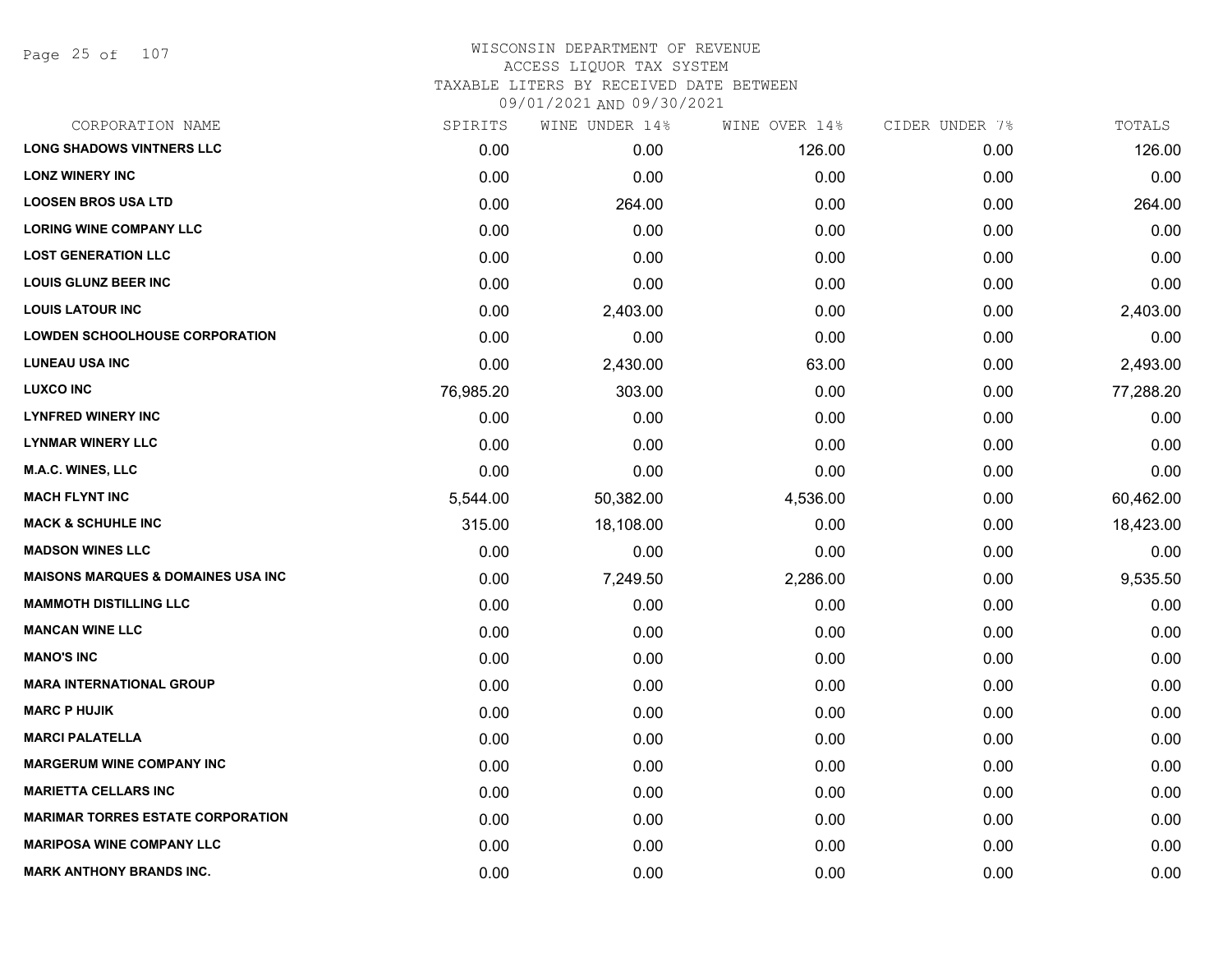Page 26 of 107

| CORPORATION NAME                        | SPIRITS   | WINE UNDER 14% | WINE OVER 14% | CIDER UNDER 7% | TOTALS    |
|-----------------------------------------|-----------|----------------|---------------|----------------|-----------|
| <b>MARK MCNEILLY</b>                    | 0.00      | 0.00           | 0.00          | 0.00           | 0.00      |
| <b>MARK SZUMOWSKI</b>                   | 0.00      | 0.00           | 0.00          | 0.00           | 0.00      |
| <b>MARKETING GLOBAL BRANDS CORP</b>     | 0.00      | 0.00           | 0.00          | 0.00           | 0.00      |
| <b>MARKO J KARAKASEVIC</b>              | 0.00      | 0.00           | 0.00          | 0.00           | 0.00      |
| <b>MARTELLOTTO INC.</b>                 | 0.00      | 0.00           | 0.00          | 0.00           | 0.00      |
| <b>MARTIN RAY WINERY INC</b>            | 0.00      | 0.00           | 0.00          | 0.00           | 0.00      |
| <b>MARTINELLI WINERY INC</b>            | 0.00      | 0.00           | 0.00          | 0.00           | 0.00      |
| <b>MARTINEZ DISTRIBUTING CO INC</b>     | 360.00    | 0.00           | 0.00          | 0.00           | 360.00    |
| <b>MARUSSIA BEVERAGES USA.</b>          | 438.30    | 99.00          | 0.00          | 0.00           | 537.30    |
| <b>MARY TAYLOR</b>                      | 0.00      | 1,071.00       | 0.00          | 0.00           | 1,071.00  |
| <b>MASSANOIS LLC</b>                    | 31.50     | 1,389.00       | 783.00        | 0.00           | 2,203.50  |
| <b>MAST-JAEGERMEISTER US INC</b>        | 3,382.50  | 0.00           | 0.00          | 0.00           | 3,382.50  |
| <b>MATCHVINO LLC</b>                    | 0.00      | 306.00         | 0.00          | 0.00           | 306.00    |
| <b>MATHY WINERY LLC</b>                 | 0.00      | 0.00           | 0.00          | 0.00           | 0.00      |
| <b>MATRICK HOLDINGS CORPORATION</b>     | 0.00      | 189.00         | 0.00          | 0.00           | 189.00    |
| <b>MATT PREIS</b>                       | 0.00      | 0.00           | 0.00          | 0.00           | 0.00      |
| <b>MATTHEW C VILLARD</b>                | 0.00      | 0.00           | 0.00          | 0.00           | 0.00      |
| <b>MATTHEW RORICK WINES INC</b>         | 0.00      | 252.00         | 0.00          | 0.00           | 252.00    |
| <b>MATTHIASSON FAMILY VINEYARDS LLC</b> | 0.00      | 135.00         | 0.00          | 0.00           | 135.00    |
| <b>MAURITSON FAMILY WINERY</b>          | 0.00      | 0.00           | 0.00          | 0.00           | 0.00      |
| <b>MAYACAMAS VINEYARDS INC</b>          | 0.00      | 0.00           | 0.00          | 0.00           | 0.00      |
| <b>MAYNARD JAMES KEENAN</b>             | 0.00      | 0.00           | 0.00          | 0.00           | 0.00      |
| <b>MC CORMICK DISTILLING CO INC</b>     | 13,273.50 | 0.00           | 0.00          | 0.00           | 13,273.50 |
| <b>MCBRIDE SISTERS COLLECTIONS INC.</b> | 0.00      | 1,125.00       | 0.00          | 0.00           | 1,125.00  |
| <b>MCKAHN FAMILY CELLARS, LLC</b>       | 0.00      | 0.00           | 0.00          | 0.00           | 0.00      |
| <b>MCKENZIE'S BEVERAGES INC</b>         | 0.00      | 0.00           | 0.00          | 0.00           | 0.00      |
| <b>MCNAB RIDGE WINERY LLC</b>           | 0.00      | 0.00           | 45.00         | 0.00           | 45.00     |
| <b>MEDCO ATLANTIC INC</b>               | 358.20    | 400.50         | 9.00          | 0.00           | 767.70    |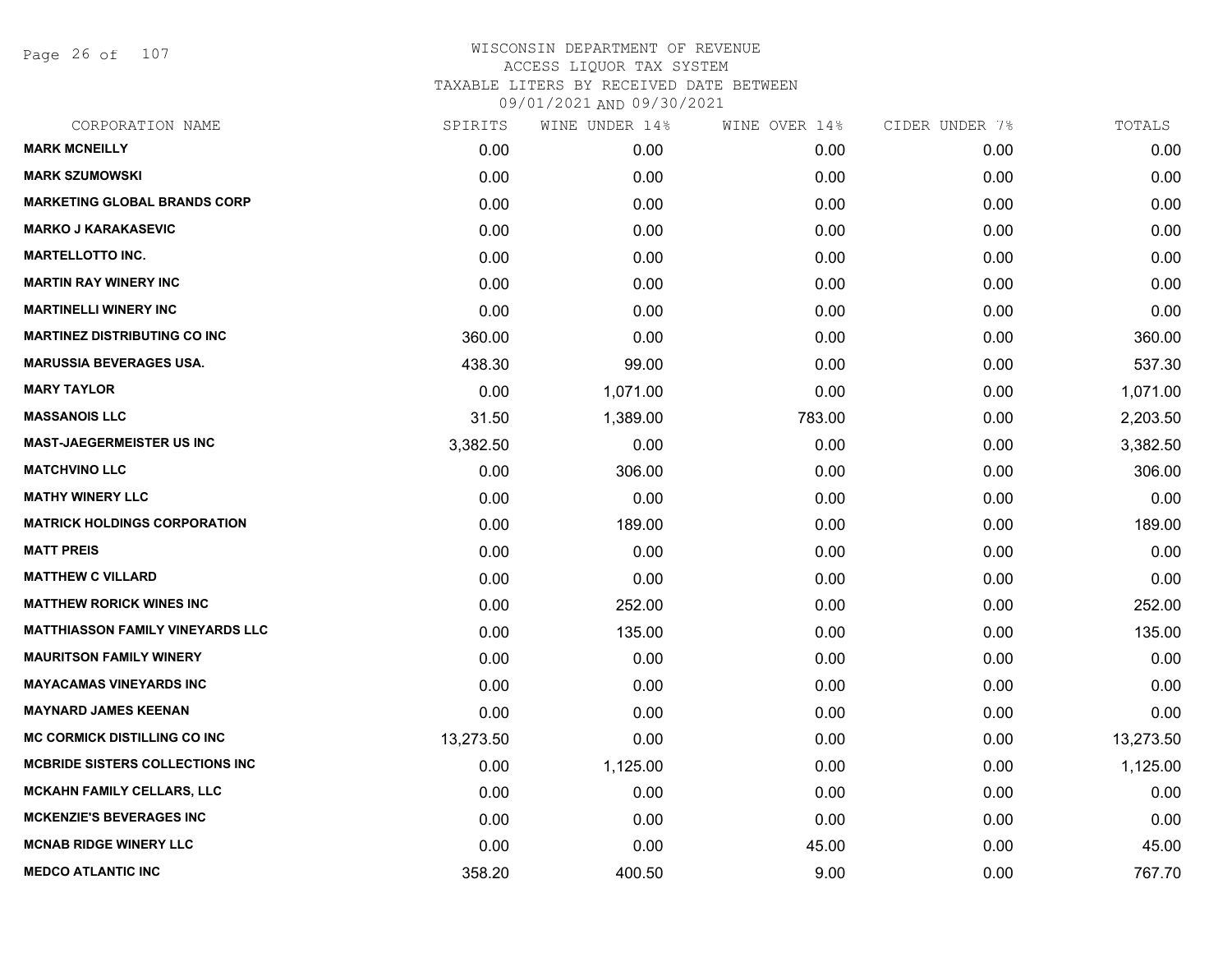Page 27 of 107

#### WISCONSIN DEPARTMENT OF REVENUE ACCESS LIQUOR TAX SYSTEM TAXABLE LITERS BY RECEIVED DATE BETWEEN

| CORPORATION NAME                            | SPIRITS  | WINE UNDER 14% | WINE OVER 14% | CIDER UNDER 7% | TOTALS   |
|---------------------------------------------|----------|----------------|---------------|----------------|----------|
| <b>MEIERS WINE CELLARS INC</b>              | 0.00     | 463.50         | 45.00         | 0.00           | 508.50   |
| <b>MENDOCINO WINE GROUP LLC</b>             | 0.00     | 954.00         | 756.00        | 0.00           | 1,710.00 |
| <b>MERCER WINE ESTATES LLC</b>              | 0.00     | 0.00           | 0.00          | 0.00           | 0.00     |
| <b>MERCHANT DU VIN CORPORATION</b>          | 0.00     | 0.00           | 0.00          | 119.24         | 119.24   |
| <b>METAMORPHOSIS WINES LLC</b>              | 0.00     | 0.00           | 0.00          | 0.00           | 0.00     |
| <b>METEOR VINEYARD LLC</b>                  | 0.00     | 0.00           | 0.00          | 0.00           | 0.00     |
| <b>METIER LLC</b>                           | 0.00     | 0.00           | 0.00          | 0.00           | 0.00     |
| <b>METTLER WINES LLC</b>                    | 0.00     | 0.00           | 63.00         | 0.00           | 63.00    |
| <b>MEV CORPORATION</b>                      | 0.00     | 126.00         | 0.00          | 0.00           | 126.00   |
| <b>MEXCOR INC</b>                           | 4,081.50 | 0.00           | 0.00          | 0.00           | 4,081.50 |
| <b>MEYER CELLARS LLC</b>                    | 0.00     | 0.00           | 0.00          | 0.00           | 0.00     |
| <b>MHW LTD</b>                              | 0.00     | 0.00           | 0.00          | 0.00           | 0.00     |
| <b>MICHAEL BELLO</b>                        | 0.00     | 0.00           | 0.00          | 0.00           | 0.00     |
| <b>MICHAEL HOUGH</b>                        | 0.00     | 3,429.00       | 0.00          | 0.00           | 3,429.00 |
| <b>MICHAEL KUSH</b>                         | 0.00     | 0.00           | 0.00          | 0.00           | 0.00     |
| <b>MICHAEL SKURNIK WINES INC</b>            | 0.00     | 991.50         | 0.00          | 0.00           | 991.50   |
| <b>MICHEAL DASHE</b>                        | 0.00     | 0.00           | 0.00          | 0.00           | 0.00     |
| <b>MIDDLE WEST SPIRITS</b>                  | 0.00     | 0.00           | 0.00          | 0.00           | 0.00     |
| <b>MIDNIGHT CELLARS INC</b>                 | 0.00     | 0.00           | 0.00          | 0.00           | 0.00     |
| <b>MID-OAK DISTILLERY INC</b>               | 0.00     | 0.00           | 0.00          | 0.00           | 0.00     |
| <b>MIGNANELLI WINERY LLC</b>                | 0.00     | 0.00           | 0.00          | 0.00           | 0.00     |
| <b>MILBRANDT FAMILY WINES LLC</b>           | 0.00     | 0.00           | 0.00          | 0.00           | 0.00     |
| <b>MILK AND HONEY, LLC</b>                  | 0.00     | 0.00           | 0.00          | 0.00           | 0.00     |
| <b>MILLER FAMILY WINE COMPANY LLC</b>       | 0.00     | 84.00          | 0.00          | 0.00           | 84.00    |
| <b>MILLER SQUARED INC</b>                   | 0.00     | 0.00           | 0.00          | 0.00           | 0.00     |
| <b>MILTONS DISTRIBUTING CO INC</b>          | 0.00     | 0.00           | 0.00          | 0.00           | 0.00     |
| <b>MINER FAMILY WINERY LLC</b>              | 0.00     | 0.00           | 0.00          | 0.00           | 0.00     |
| <b>MINNESOTAS FINEST FERMENTED PRODUCTS</b> | 0.00     | 0.00           | 0.00          | 0.00           | 0.00     |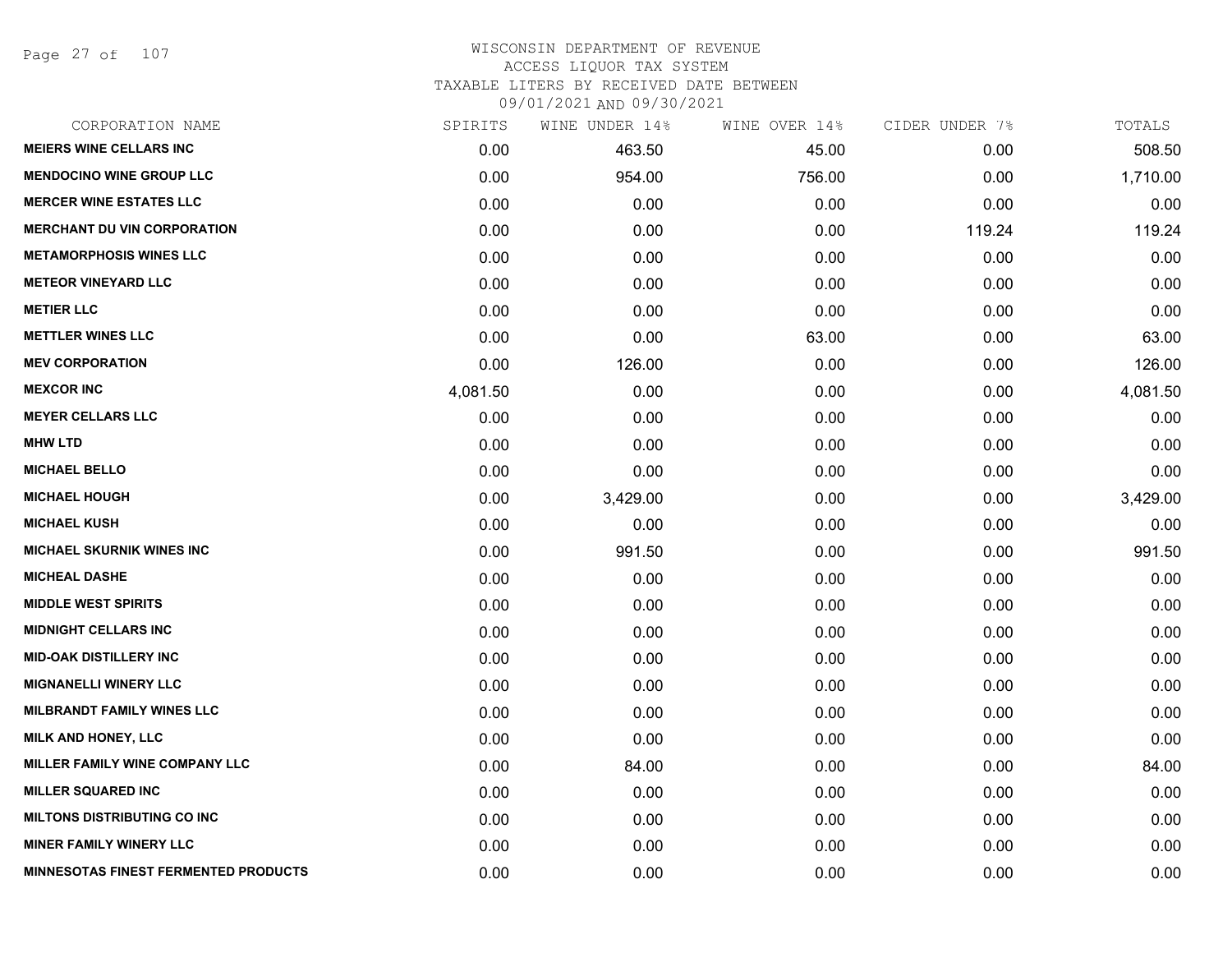Page 28 of 107

## WISCONSIN DEPARTMENT OF REVENUE ACCESS LIQUOR TAX SYSTEM TAXABLE LITERS BY RECEIVED DATE BETWEEN

| CORPORATION NAME                                  | SPIRITS   | WINE UNDER 14% | WINE OVER 14% | CIDER UNDER 7% | TOTALS    |
|---------------------------------------------------|-----------|----------------|---------------|----------------|-----------|
| <b>MIONETTO USA INC</b>                           | 0.00      | 1,001.73       | 0.00          | 0.00           | 1,001.73  |
| <b>MIRACLE IMPORTING AND DISTRIBUTION LLC</b>     | 0.00      | 0.00           | 0.00          | 0.00           | 0.00      |
| <b>MIRAMONT ESTATE VINEYARDS &amp; WINERY INC</b> | 0.00      | 0.00           | 0.00          | 0.00           | 0.00      |
| <b>MIRASOL WINE LLC</b>                           | 0.00      | 0.00           | 0.00          | 0.00           | 0.00      |
| <b>MIRER MANAGEMENT COMPANY LLC</b>               | 0.00      | 0.00           | 0.00          | 0.00           | 0.00      |
| <b>MIROSLAV IVANOV TCHOLAKOV</b>                  | 0.00      | 0.00           | 0.00          | 0.00           | 0.00      |
| <b>MISA IMPORTS INC</b>                           | 9,933.00  | 1,035.00       | 0.00          | 0.00           | 10,968.00 |
| <b>MISSISSIPPI RIVER DISTILLING COMPANY</b>       | 0.00      | 0.00           | 0.00          | 0.00           | 0.00      |
| <b>MISTARR WINE IMPORTERS</b>                     | 0.00      | 0.00           | 0.00          | 0.00           | 0.00      |
| <b>MODERN DEVELOPMENT COMPANY</b>                 | 0.00      | 0.00           | 0.00          | 0.00           | 0.00      |
| <b>MODERN SPIRITS LLC</b>                         | 0.00      | 0.00           | 0.00          | 0.00           | 0.00      |
| <b>MOET HENNESSY USA, INC.</b>                    | 53,964.40 | 1,867.50       | 1,080.00      | 7,752.00       | 64,663.90 |
| <b>MOLINA ENTERPRISES, INC</b>                    | 0.00      | 0.00           | 0.00          | 0.00           | 0.00      |
| <b>MOLLYDOOKER INTERNATIONAL LLC</b>              | 0.00      | 0.00           | 0.00          | 0.00           | 0.00      |
| <b>MOLLY'S WINERY INC</b>                         | 0.00      | 40.50          | 0.00          | 0.00           | 40.50     |
| <b>MOLSON COORS BEVERAGE COMPANY USA LLC</b>      | 10,220.73 | 375.61         | 0.00          | 0.00           | 10,596.34 |
| <b>MONICA NOGUES</b>                              | 0.00      | 0.00           | 0.00          | 0.00           | 0.00      |
| <b>MONIKA ELLING</b>                              | 0.00      | 0.00           | 0.00          | 0.00           | 0.00      |
| <b>MONSIEUR TOUTON SELECTION LTD / ORIGIN USA</b> | 0.00      | 0.00           | 0.00          | 0.00           | 0.00      |
| <b>MONTCALM WINE IMPORTERS LTD</b>                | 0.00      | 0.00           | 0.00          | 0.00           | 0.00      |
| <b>MONTE CRISTO BLOCK IV LLC</b>                  | 0.00      | 0.00           | 0.00          | 0.00           | 0.00      |
| <b>MONTEREY WINE COMPANY LLC</b>                  | 0.00      | 79.26          | 0.00          | 0.00           | 79.26     |
| <b>MONTICELLO CELLARS INC</b>                     | 0.00      | 0.00           | 0.00          | 0.00           | 0.00      |
| <b>MOONLIGHT MEADERY LLC</b>                      | 0.00      | 0.00           | 0.00          | 0.00           | 0.00      |
| <b>MORE THAN GRAPES, LLC</b>                      | 0.00      | 1,417.50       | 63.00         | 0.00           | 1,480.50  |
| <b>MORGAN WINERY INC</b>                          | 0.00      | 1,764.00       | 0.00          | 0.00           | 1,764.00  |
| <b>MOUNT VEEDER FARMS LLC</b>                     | 0.00      | 0.00           | 0.00          | 0.00           | 0.00      |
| <b>MOUNTAIN VIEW VINTNERS LLC</b>                 | 0.00      | 0.00           | 0.00          | 0.00           | 0.00      |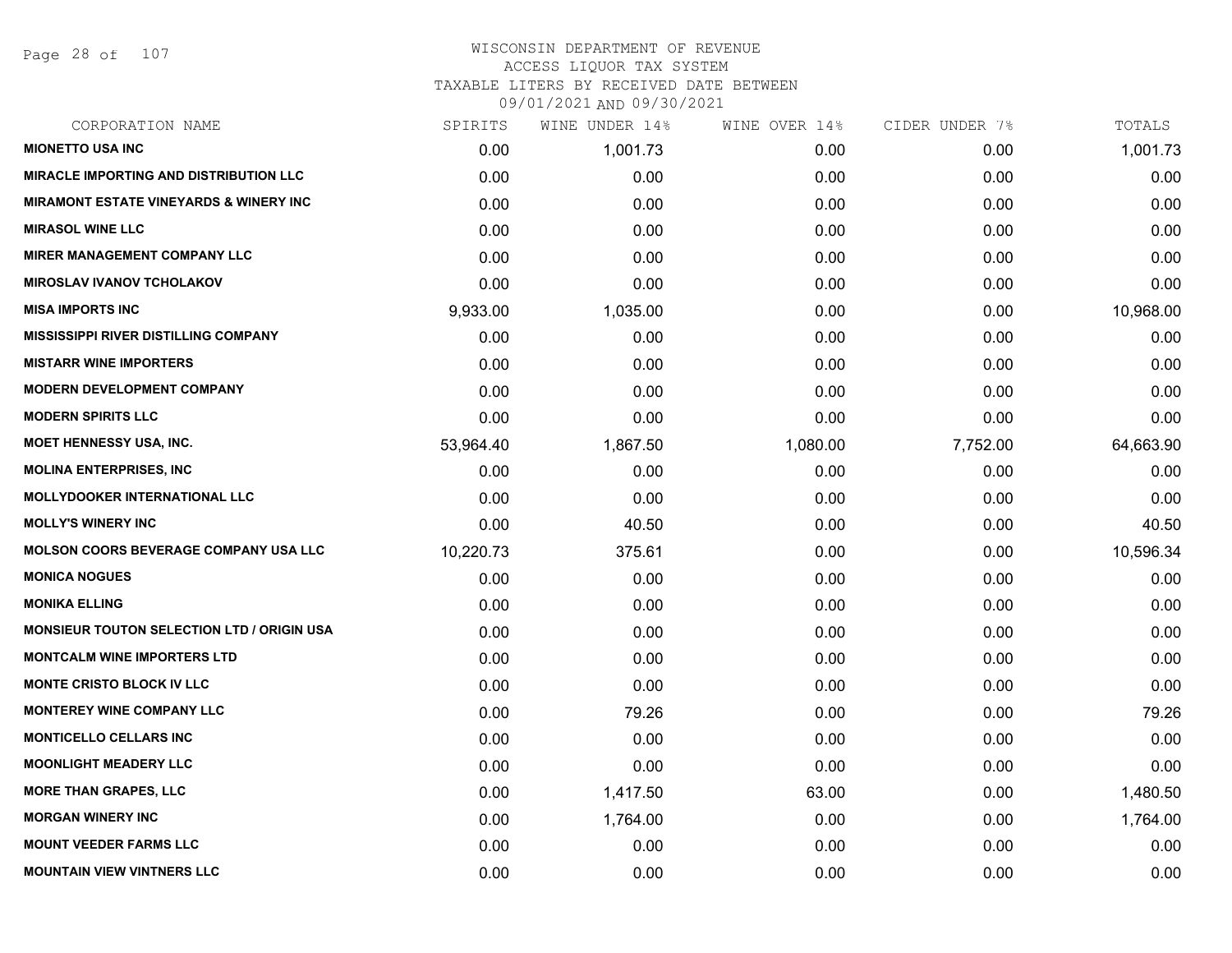Page 29 of 107

#### WISCONSIN DEPARTMENT OF REVENUE ACCESS LIQUOR TAX SYSTEM

TAXABLE LITERS BY RECEIVED DATE BETWEEN

| CORPORATION NAME                                                            | SPIRITS  | WINE UNDER 14% | WINE OVER 14% | CIDER UNDER 7% | TOTALS     |
|-----------------------------------------------------------------------------|----------|----------------|---------------|----------------|------------|
| <b>MPL BRANDS NV INC</b>                                                    | 0.00     | 169,766.11     | 0.00          | 0.00           | 169,766.11 |
| <b>MR WINE</b>                                                              | 0.00     | 0.00           | 0.00          | 0.00           | 0.00       |
| <b>MS WALKER INC</b>                                                        | 0.00     | 0.00           | 0.00          | 0.00           | 0.00       |
| <b>MUTUAL WHOLESALE LIQUOR INC</b>                                          | 0.00     | 0.00           | 0.00          | 0.00           | 0.00       |
| <b>NAPA VALLEY SPECIALTY WINES INC</b>                                      | 0.00     | 1,071.00       | 711.00        | 0.00           | 1,782.00   |
| NATIONAL CONSUMER CREDIT GUARANTEE<br><b>ASSOCIATION OF CONNECTICUT INC</b> | 420.00   | 0.00           | 0.00          | 0.00           | 420.00     |
| <b>NATURAL MERCHANTS INC</b>                                                | 0.00     | 0.00           | 0.00          | 0.00           | 0.00       |
| <b>NATURAL SELECTIONS 357 LLC</b>                                           | 0.00     | 0.00           | 247.50        | 0.00           | 247.50     |
| <b>NATUREL WEST CORP</b>                                                    | 0.00     | 0.00           | 0.00          | 0.00           | 0.00       |
| <b>NBI ACQUISITION LLC</b>                                                  | 0.00     | 0.00           | 12.00         | 0.00           | 12.00      |
| <b>NDC SYSTEMS LP</b>                                                       | 3,217.50 | 40,140.00      | 4,572.00      | 0.00           | 47,929.50  |
| <b>NESTOR IMPORTS INC</b>                                                   | 0.00     | 235.53         | 55.53         | 0.00           | 291.06     |
| <b>NEVADA DISTILLING CO LLC</b>                                             | 0.00     | 0.00           | 0.00          | 0.00           | 0.00       |
| <b>NEW HOLLAND BREWING CO LLC</b>                                           | 1,475.58 | 0.00           | 0.00          | 0.00           | 1,475.58   |
| <b>NEW MEXICO WINERIES INC.</b>                                             | 0.00     | 0.00           | 0.00          | 0.00           | 0.00       |
| <b>NEW PARROTT &amp; CO</b>                                                 | 0.00     | 4,144.50       | 639.00        | 0.00           | 4,783.50   |
| <b>NEW VAVIN INC</b>                                                        | 0.00     | 0.00           | 0.00          | 0.00           | 0.00       |
| <b>NEW VINELAND LLC</b>                                                     | 0.00     | 0.00           | 0.00          | 0.00           | 0.00       |
| <b>NEW YORK MUTUAL TRADING CO INC</b>                                       | 0.00     | 0.00           | 0.00          | 0.00           | 0.00       |
| <b>NEXUS BRANDS LLC</b>                                                     | 0.00     | 126.00         | 0.00          | 0.00           | 126.00     |
| NIEBAUM-COPPOLA ESTATE WINERY LP                                            | 0.00     | 0.00           | 157.50        | 0.00           | 157.50     |
| <b>NINER WINE ESTATES LLC</b>                                               | 0.00     | 189.00         | 0.00          | 0.00           | 189.00     |
| <b>NLV TEQUILA BOTTLING LLC</b>                                             | 0.00     | 0.00           | 0.00          | 0.00           | 0.00       |
| <b>NOLET SPIRITS USA INC</b>                                                | 0.00     | 0.00           | 0.00          | 0.00           | 0.00       |
| <b>NORMAN LEE WILLIAMS</b>                                                  | 0.00     | 0.00           | 0.00          | 0.00           | 0.00       |
| <b>NORTH SHORE DISTILLERY LLC</b>                                           | 0.00     | 0.00           | 0.00          | 0.00           | 0.00       |
| <b>NORTHERN EMPIRE LLC</b>                                                  | 0.00     | 0.00           | 0.00          | 0.00           | 0.00       |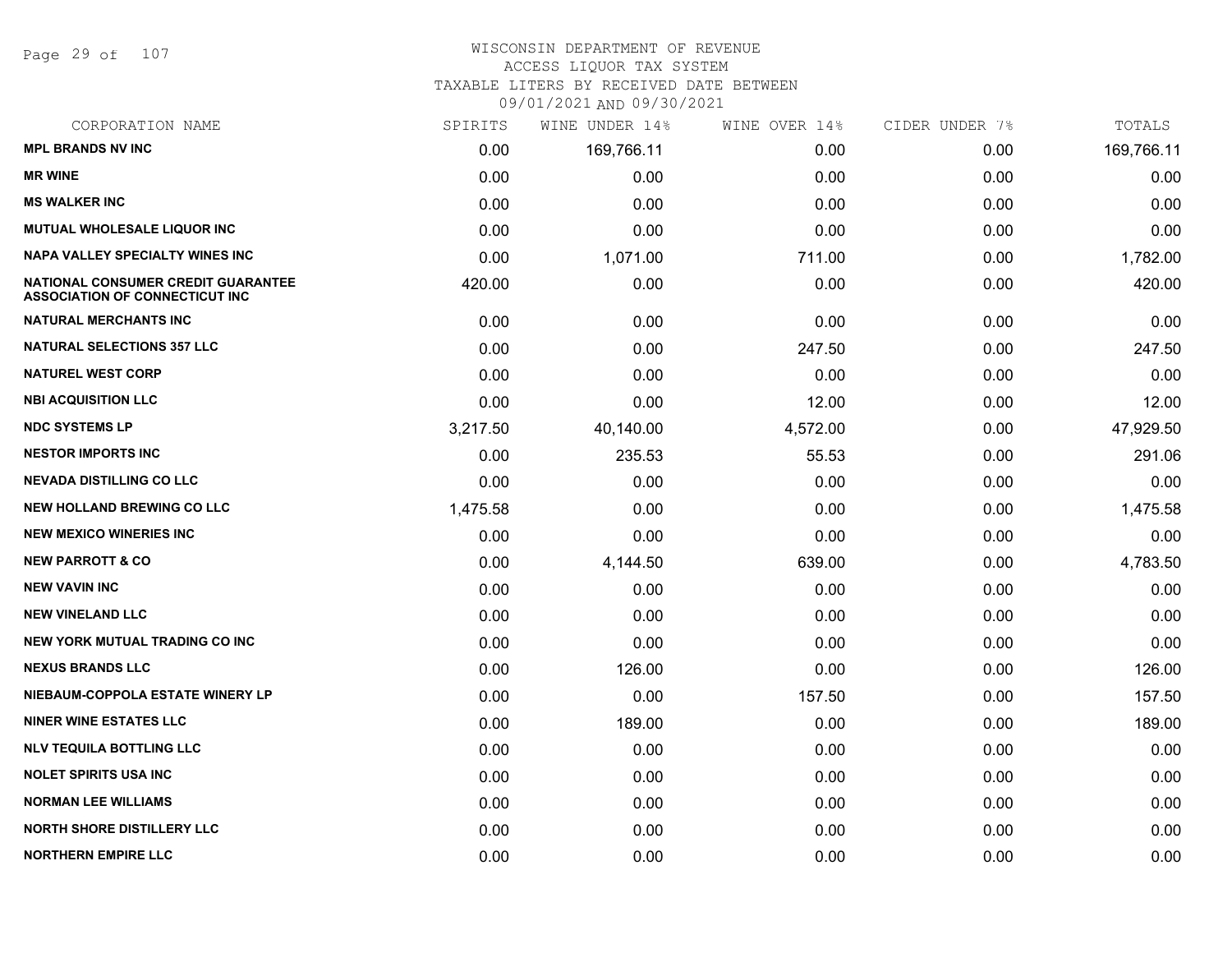Page 30 of 107

| CORPORATION NAME                       | SPIRITS   | WINE UNDER 14% | WINE OVER 14% | CIDER UNDER 7% | TOTALS    |
|----------------------------------------|-----------|----------------|---------------|----------------|-----------|
| <b>NOVA WINES, INC.</b>                | 0.00      | 0.00           | 0.00          | 0.00           | 0.00      |
| <b>NV AWG LTD</b>                      | 0.00      | 0.00           | 36.00         | 0.00           | 36.00     |
| <b>NW WINE COMPANY LLC</b>             | 0.00      | 1,953.00       | 0.00          | 0.00           | 1,953.00  |
| OAK RIDGE WINERY LLC                   | 0.00      | 2,331.00       | 0.00          | 0.00           | 2,331.00  |
| <b>OLD BRIDGE CELLARS</b>              | 0.00      | 3,874.80       | 1,485.00      | 0.00           | 5,359.80  |
| <b>OLD DOMINICK DISTILLERY LLC</b>     | 0.00      | 0.00           | 0.00          | 0.00           | 0.00      |
| OLD ELK HOLDINGS LLC                   | 0.00      | 0.00           | 0.00          | 0.00           | 0.00      |
| <b>OLD SALEM SPIRITS INC</b>           | 0.00      | 0.00           | 0.00          | 0.00           | 0.00      |
| OLE SMOKY DISTILLERY LLC               | 34,300.80 | 0.00           | 0.00          | 0.00           | 34,300.80 |
| <b>OLIVER WINE COMPANY INC</b>         | 0.00      | 18,189.00      | 0.00          | 0.00           | 18,189.00 |
| ONE TRUE VINE LLC                      | 0.00      | 0.00           | 0.00          | 0.00           | 0.00      |
| <b>ONE87 WINE AND COCKTAILS, LLC</b>   | 0.00      | 0.00           | 0.00          | 0.00           | 0.00      |
| O'NEILL BEVERAGES CO LLC               | 0.00      | 17,509.50      | 7,470.00      | 0.00           | 24,979.50 |
| <b>OPAL WEST WINES, LLC</b>            | 0.00      | 0.00           | 0.00          | 0.00           | 0.00      |
| <b>OPICI IMPORT COMPANY</b>            | 0.00      | 477.00         | 189.00        | 0.00           | 666.00    |
| <b>OPOLO WINES LP</b>                  | 0.00      | 0.00           | 0.00          | 0.00           | 0.00      |
| OPUS ONE WINERY LLC                    | 0.00      | 0.00           | 0.00          | 0.00           | 0.00      |
| ORCA PROPERTIES LLC                    | 0.00      | 0.00           | 0.00          | 0.00           | 0.00      |
| <b>OREGON BREWING COMPANY INC</b>      | 0.00      | 0.00           | 0.00          | 0.00           | 0.00      |
| ORVINO IMPORTS & DISTRIBUTING INC      | 0.00      | 0.00           | 0.00          | 0.00           | 0.00      |
| <b>O'SHAUGHNESSY DEL OSO LLC</b>       | 0.00      | 0.00           | 45.00         | 0.00           | 45.00     |
| <b>OVUM WINES LLC</b>                  | 0.00      | 0.00           | 0.00          | 0.00           | 0.00      |
| <b>PABST HOLDINGS LLC</b>              | 0.00      | 0.00           | 0.00          | 0.00           | 0.00      |
| PACIFIC EDGE MARKETING GROUP INC       | 738.00    | 0.00           | 0.00          | 0.00           | 738.00    |
| PACIFIC INTERNATIONAL LIQUOR INC       | 0.00      | 54.00          | 42.48         | 0.00           | 96.48     |
| <b>PACIFIC WINE &amp; SPIRITS, LLC</b> | 0.00      | 0.00           | 0.00          | 0.00           | 0.00      |
| <b>PALI WINE COMPANY LP</b>            | 0.00      | 0.00           | 291.00        | 0.00           | 291.00    |
| PALM BAY INTERNATIONAL INC             | 1,567.50  | 10,612.19      | 1,953.00      | 0.00           | 14,132.69 |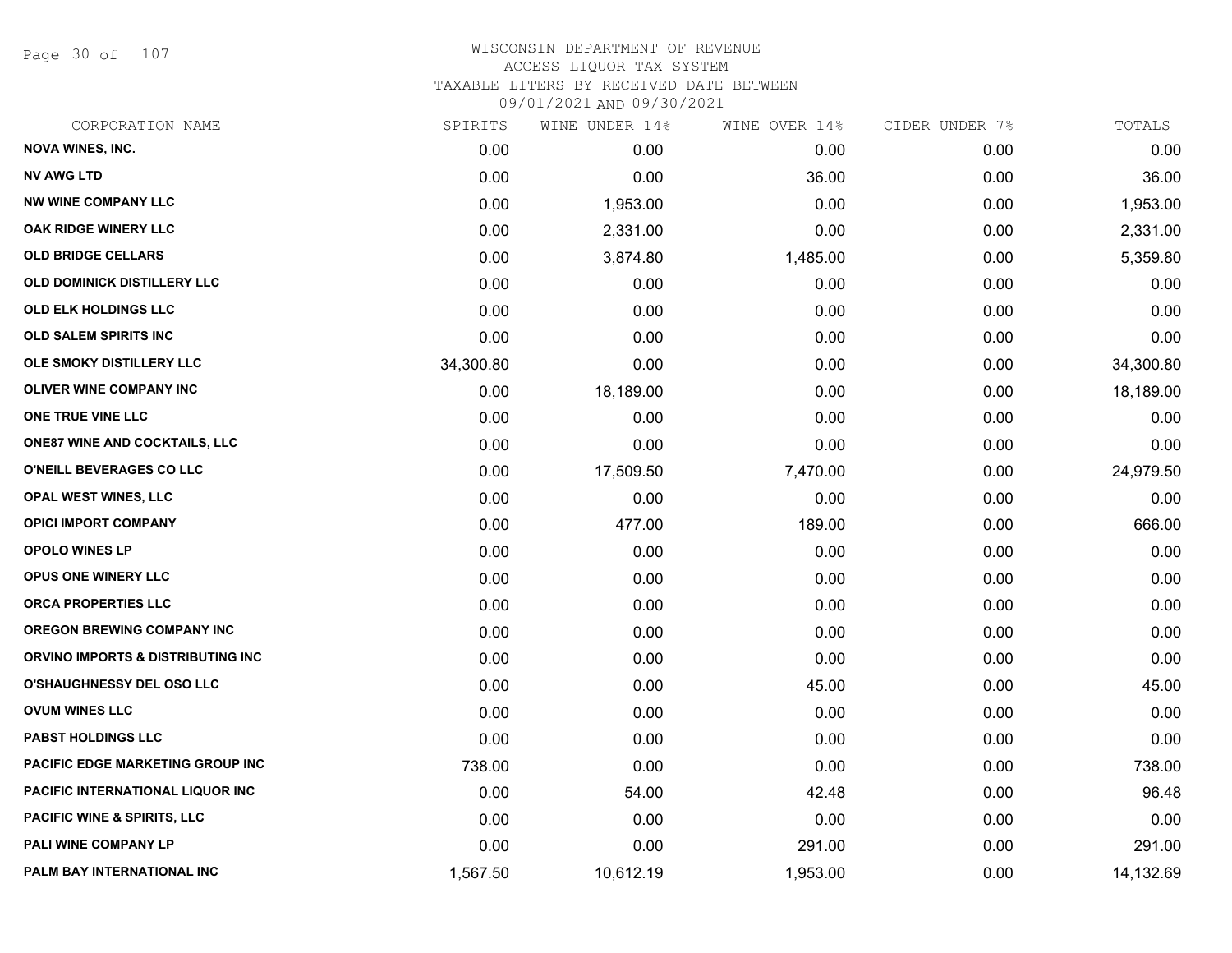Page 31 of 107

#### WISCONSIN DEPARTMENT OF REVENUE ACCESS LIQUOR TAX SYSTEM TAXABLE LITERS BY RECEIVED DATE BETWEEN

| CORPORATION NAME                     | SPIRITS    | WINE UNDER 14% | WINE OVER 14% | CIDER UNDER 7% | TOTALS      |
|--------------------------------------|------------|----------------|---------------|----------------|-------------|
| PALMATEER CONSULTING LLC             | 0.00       | 0.00           | 0.00          | 0.00           | 0.00        |
| <b>PAMELA FRYE</b>                   | 0.00       | 504.00         | 0.00          | 0.00           | 504.00      |
| <b>PAMELA M MAHLE</b>                | 0.00       | 0.00           | 0.00          | 0.00           | 0.00        |
| <b>PAMPA BEVERAGES LLC</b>           | 0.00       | 1,351.39       | 0.00          | 0.00           | 1,351.39    |
| PANTHER CREEK CELLARS LLC            | 0.00       | 0.00           | 0.00          | 0.00           | 0.00        |
| <b>PAPINEAU LLC</b>                  | 0.00       | 0.00           | 0.00          | 0.00           | 0.00        |
| PARK STREET IMPORTS LLC              | 17,621.30  | 31,622.74      | 4,507.00      | 0.00           | 53,751.04   |
| PARK WINE COMPANY INC                | 0.00       | 126.00         | 441.00        | 0.00           | 567.00      |
| <b>PARKER STATION INC</b>            | 0.00       | 441.00         | 1,705.50      | 0.00           | 2,146.50    |
| <b>PASEK CELLARS WINERY INC</b>      | 0.00       | 0.00           | 0.00          | 0.00           | 0.00        |
| <b>PAT WINES LLC</b>                 | 0.00       | 0.00           | 0.00          | 0.00           | 0.00        |
| <b>PATERNO IMPORTS LTD</b>           | 1,891.50   | 2,584.00       | 2,596.50      | 0.00           | 7,072.00    |
| <b>PATRICIO C MATA</b>               | 0.00       | 0.00           | 0.00          | 0.00           | 0.00        |
| <b>PATRICK D HOFFMAN</b>             | 0.00       | 0.00           | 0.00          | 0.00           | 0.00        |
| <b>PATRICK J BURNS SR</b>            | 0.00       | 0.00           | 0.00          | 0.00           | 0.00        |
| PAUL HOBBS IMPORTS INC               | 0.00       | 0.00           | 0.00          | 0.00           | 0.00        |
| PAUL HOBBS WINERY LP                 | 0.00       | 0.00           | 0.00          | 0.00           | 0.00        |
| PEACHY CANYON WINERY                 | 0.00       | 126.00         | 63.00         | 0.00           | 189.00      |
| PEIRANO ESTATE WINERY INC.           | 0.00       | 0.00           | 0.00          | 0.00           | 0.00        |
| PEJU FAMILY OPERATING PARTNERSHIP LP | 0.00       | 0.00           | 0.00          | 0.00           | 0.00        |
| PELTER BEVERAGE GROUP, LLC           | 0.00       | 0.00           | 0.00          | 0.00           | 0.00        |
| PENELOPE BOURBON LLC                 | 0.00       | 0.00           | 0.00          | 0.00           | 0.00        |
| PENROSE HILL, LIMITED                | 0.00       | 0.00           | 0.00          | 0.00           | 0.00        |
| PEPPER BRIDGE WINERY LLC             | 0.00       | 0.00           | 0.00          | 0.00           | 0.00        |
| PERCY SELECTIONS LLC                 | 0.00       | 0.00           | 0.00          | 0.00           | 0.00        |
| PERNOD RICARD USA LLC                | 323,866.89 | 43,150.50      | 135.00        | 0.00           | 367, 152.39 |
| PETER H CONNOR                       | 0.00       | 0.00           | 0.00          | 0.00           | 0.00        |
| PETER ROSBACK                        | 0.00       | 0.00           | 0.00          | 0.00           | 0.00        |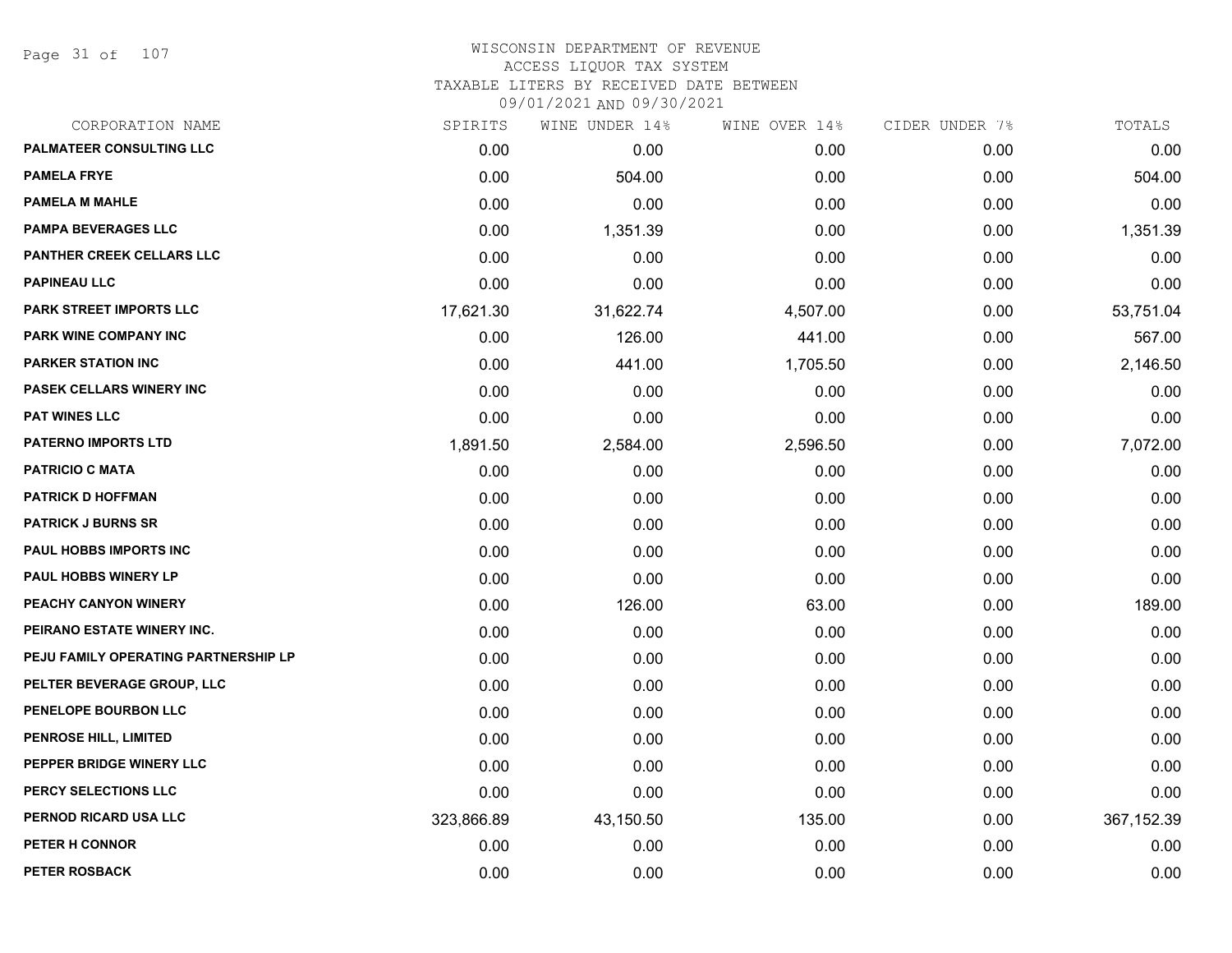Page 32 of 107

| CORPORATION NAME                                         | SPIRITS  | WINE UNDER 14% | WINE OVER 14% | CIDER UNDER 7% | TOTALS    |
|----------------------------------------------------------|----------|----------------|---------------|----------------|-----------|
| PETERSON WINERY LLC                                      | 0.00     | 0.00           | 0.00          | 0.00           | 0.00      |
| PETIT HAMEAU LLC                                         | 0.00     | 63.00          | 36.00         | 0.00           | 99.00     |
| PHASE 2 CELLARS LLC                                      | 0.00     | 0.00           | 0.00          | 0.00           | 0.00      |
| <b>PHILIP LAROCCA</b>                                    | 0.00     | 0.00           | 0.00          | 0.00           | 0.00      |
| PHILIP TOGNI VINEYARD LP                                 | 0.00     | 0.00           | 0.00          | 0.00           | 0.00      |
| <b>PHILLIP MANSOUR</b>                                   | 0.00     | 0.00           | 0.00          | 0.00           | 0.00      |
| PHILLIP STEINSCHREIBER                                   | 0.00     | 0.00           | 0.00          | 0.00           | 0.00      |
| <b>PHILLIPS FARMS LLC</b>                                | 0.00     | 135.00         | 6,816.60      | 0.00           | 6,951.60  |
| PHUSION PROJECTS LLC                                     | 7,972.08 | 0.00           | 0.00          | 0.00           | 7,972.08  |
| PIEDMONT DISTILLERS INC                                  | 0.00     | 0.00           | 0.00          | 0.00           | 0.00      |
| <b>PINA CELLARS LP</b>                                   | 0.00     | 0.00           | 0.00          | 0.00           | 0.00      |
| PINE RIDGE WINERY LLC                                    | 0.00     | 1,219.50       | 2,103.00      | 0.00           | 3,322.50  |
| <b>PLANET WINE, INC</b>                                  | 0.00     | 0.00           | 0.00          | 0.00           | 0.00      |
| PLATA WINE PARTNERS LLC                                  | 0.00     | 0.00           | 1,512.00      | 0.00           | 1,512.00  |
| PLUME RIDGE IRREVOCABLE TRUST                            | 0.00     | 9.00           | 0.00          | 0.00           | 9.00      |
| POMAR JUNCTION CELLARS, LLC                              | 0.00     | 0.00           | 0.00          | 0.00           | 0.00      |
| POPCORN DESIGN LLC                                       | 0.00     | 0.00           | 0.00          | 0.00           | 0.00      |
| PORT WASHINGTON IMPORTS LLC                              | 0.00     | 0.00           | 0.00          | 0.00           | 0.00      |
| PORTOVINO LLC                                            | 0.00     | 0.00           | 0.00          | 0.00           | 0.00      |
| POUR MANAGEMENT LLC                                      | 0.00     | 0.00           | 0.00          | 0.00           | 0.00      |
| <b>PRAGER WINERY &amp; PORT WORKS, INC.</b>              | 0.00     | 0.00           | 0.00          | 0.00           | 0.00      |
| PRECEPT BRANDS LLC                                       | 0.00     | 17,515.50      | 10,359.00     | 0.00           | 27,874.50 |
| <b>PRECISION BRAND COLLECTION WINE &amp; SPIRITS LLC</b> | 0.00     | 0.00           | 0.00          | 0.00           | 0.00      |
| <b>PREMIER WINE GROUP, LLC</b>                           | 0.00     | 0.00           | 0.00          | 0.00           | 0.00      |
| PREMIERE DISTILLERY LLC                                  | 813.38   | 0.00           | 0.00          | 0.00           | 813.38    |
| PREMIUM BEVERAGES LLC                                    | 0.00     | 0.00           | 0.00          | 0.00           | 0.00      |
| PREMIUM PORT WINES INC                                   | 0.00     | 0.00           | 1,705.50      | 0.00           | 1,705.50  |
| PRESQU'ILE WINERY                                        | 0.00     | 0.00           | 0.00          | 0.00           | 0.00      |
|                                                          |          |                |               |                |           |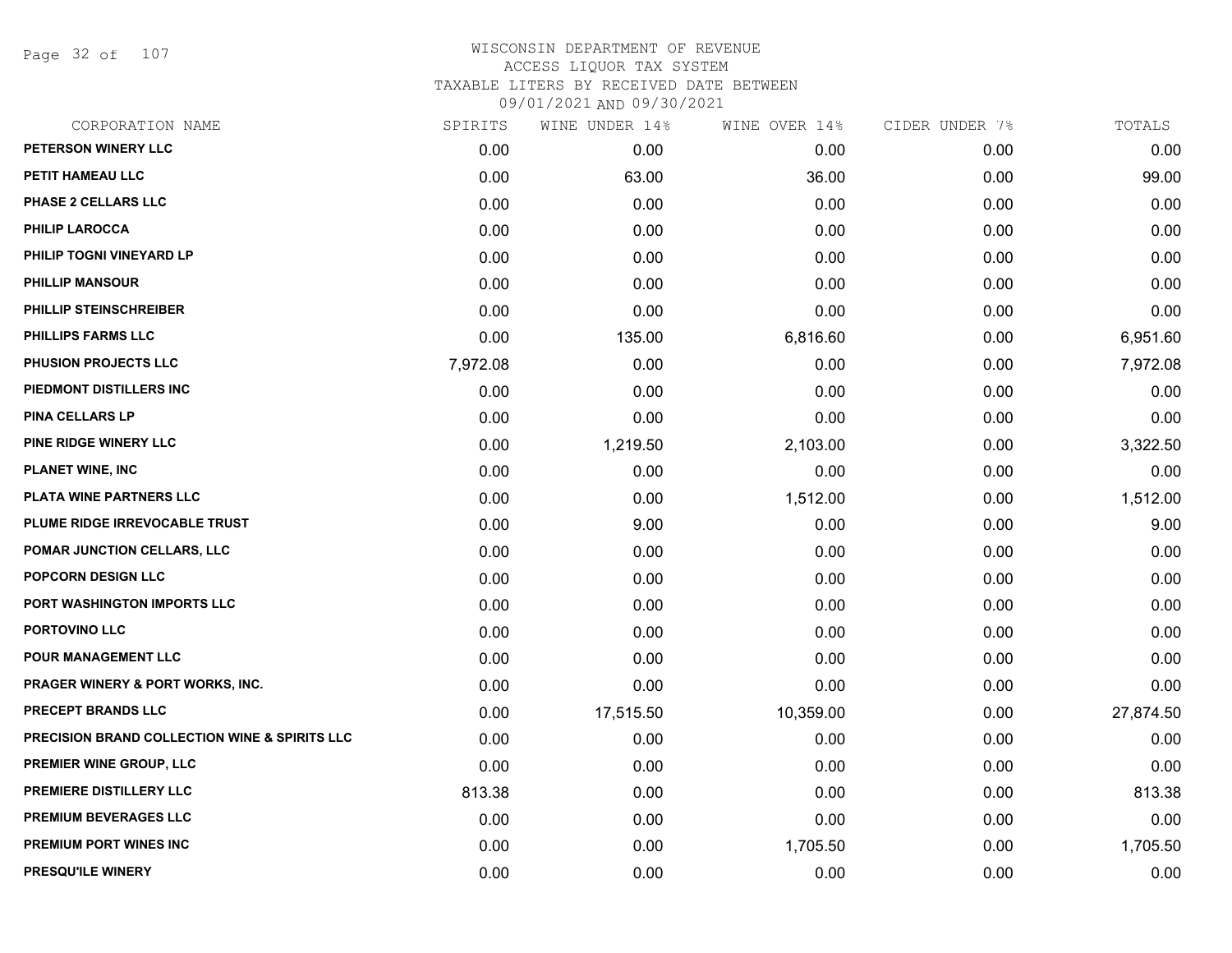Page 33 of 107

| CORPORATION NAME                  | SPIRITS    | WINE UNDER 14% | WINE OVER 14% | CIDER UNDER 7% | TOTALS     |
|-----------------------------------|------------|----------------|---------------|----------------|------------|
| <b>PRESTIGE IMPORTS LLC</b>       | 415.50     | 0.00           | 0.00          | 0.00           | 415.50     |
| PRESTIGE WINE IMPORTS CORP        | 0.00       | 1,098.00       | 63.00         | 0.00           | 1,161.00   |
| PRICHARDS DISTILLERY INC          | 267.00     | 0.00           | 0.00          | 0.00           | 267.00     |
| PRIDE MOUNTAIN VINEYARDS LLC      | 0.00       | 0.00           | 0.00          | 0.00           | 0.00       |
| PROLETARIAT WINE COMPANY, LLC     | 0.00       | 0.00           | 195.33        | 0.00           | 195.33     |
| <b>PRO-LIQUITECH LLC</b>          | 0.00       | 0.00           | 0.00          | 0.00           | 0.00       |
| PROST BEVERAGE COMPANY LLC        | 360.00     | 0.00           | 0.00          | 0.00           | 360.00     |
| <b>PROXIMO SPIRITS INC</b>        | 195,182.79 | 0.00           | 0.00          | 0.00           | 195,182.79 |
| PUENTE-INTERNACIONAL INC          | 0.00       | 0.00           | 0.00          | 0.00           | 0.00       |
| PURPLE WINE COMPANY LLC           | 0.00       | 2,277.00       | 0.00          | 0.00           | 2,277.00   |
| <b>QUADY SOUTH WINERY LLC</b>     | 0.00       | 0.00           | 0.00          | 0.00           | 0.00       |
| QUE ONDA BEVERAGE, INC.           | 13,291.20  | 0.00           | 0.00          | 0.00           | 13,291.20  |
| QUILCEDA CREEK VINTNERS INC       | 0.00       | 0.00           | 0.00          | 0.00           | 0.00       |
| <b>QUINTESSENTIAL LLC</b>         | 0.00       | 3,438.00       | 1,306.50      | 0.00           | 4,744.50   |
| <b>R &amp; G SCHATZ FARMS INC</b> | 0.00       | 819.01         | 867.01        | 0.00           | 1,686.02   |
| <b>R &amp; M BRANDS INC</b>       | 2,202.00   | 63.00          | 0.00          | 0.00           | 2,265.00   |
| <b>RH KEENAN CO</b>               | 0.00       | 0.00           | 63.00         | 0.00           | 63.00      |
| R.F. BEVERAGE, LLC                | 0.00       | 180.00         | 0.00          | 0.00           | 180.00     |
| R.S. LIPMAN COMPANY, LLC          | 535.50     | 0.00           | 0.00          | 0.00           | 535.50     |
| <b>RACINE WINE CO LLC</b>         | 0.00       | 189.00         | 0.00          | 0.00           | 189.00     |
| RADIO-COTEAU WINE CELLARS LLC     | 0.00       | 0.00           | 0.00          | 0.00           | 0.00       |
| <b>RAMEY WINE CELLARS INC</b>     | 0.00       | 936.00         | 1,147.50      | 0.00           | 2,083.50   |
| <b>RANCH HAND LLC</b>             | 0.00       | 0.00           | 0.00          | 0.00           | 0.00       |
| <b>RAYMOND SIGNORELLO</b>         | 0.00       | 0.00           | 0.00          | 0.00           | 0.00       |
| <b>RB WINE ASSOCIATES LLC</b>     | 0.00       | 0.00           | 0.00          | 0.00           | 0.00       |
| <b>RBZ VINEYARDS LLC</b>          | 0.00       | 0.00           | 0.00          | 0.00           | 0.00       |
| <b>RED CAR WINE COMPANY LLC</b>   | 0.00       | 0.00           | 0.00          | 0.00           | 0.00       |
| <b>RED NEWT CELLARS INC</b>       | 0.00       | 0.00           | 0.00          | 0.00           | 0.00       |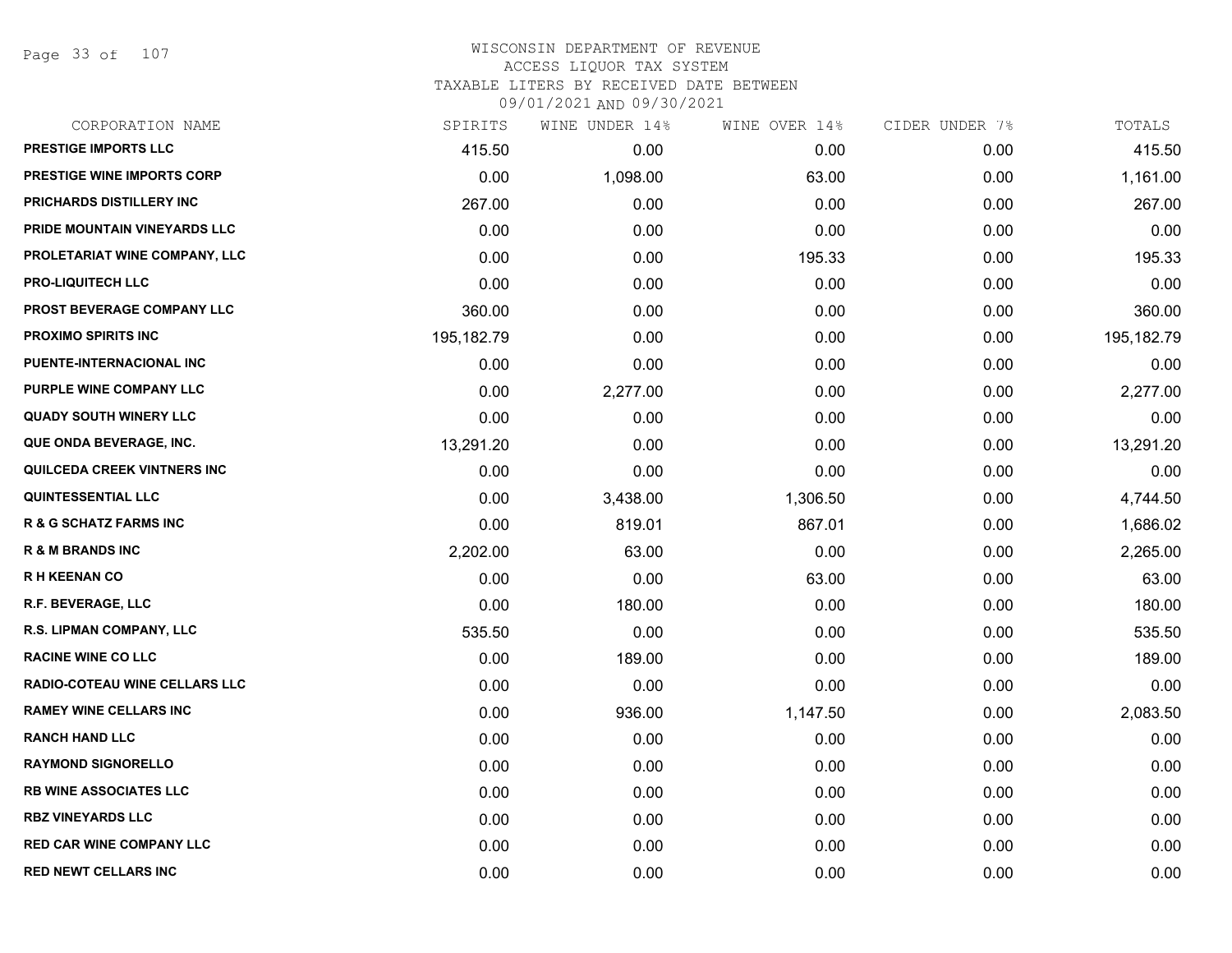Page 34 of 107

## WISCONSIN DEPARTMENT OF REVENUE ACCESS LIQUOR TAX SYSTEM TAXABLE LITERS BY RECEIVED DATE BETWEEN

| CORPORATION NAME                                 | SPIRITS  | WINE UNDER 14% | WINE OVER 14% | CIDER UNDER 7% | TOTALS   |
|--------------------------------------------------|----------|----------------|---------------|----------------|----------|
| <b>RED TAIL RIDGE INC</b>                        | 0.00     | 503.28         | 0.00          | 0.00           | 503.28   |
| <b>REDEMPTION SPIRITS LLC</b>                    | 1,545.00 | 0.00           | 0.00          | 0.00           | 1,545.00 |
| <b>REDWOOD SPIRITS INC</b>                       | 0.00     | 0.00           | 0.00          | 0.00           | 0.00     |
| <b>REGAL WINE IMPORTS INC</b>                    | 0.00     | 585.00         | 0.00          | 0.00           | 585.00   |
| <b>REMY COINTREAU AMERIQUE USA</b>               | 7,694.55 | 0.00           | 0.00          | 0.00           | 7,694.55 |
| <b>REN ACQUISITION INC</b>                       | 0.00     | 0.00           | 0.00          | 0.00           | 0.00     |
| <b>RENT A BBQ</b>                                | 0.00     | 0.00           | 0.00          | 0.00           | 0.00     |
| <b>RESERVA WINES LLC</b>                         | 0.00     | 0.00           | 0.00          | 0.00           | 0.00     |
| <b>RESTLESS SPIRITS DISTILLING COMPANY LLC</b>   | 0.00     | 0.00           | 0.00          | 0.00           | 0.00     |
| <b>REVANA FAMILY PARTNERS LP</b>                 | 0.00     | 0.00           | 0.00          | 0.00           | 0.00     |
| <b>REVELRY VINTNERS LLC</b>                      | 0.00     | 0.00           | 0.00          | 0.00           | 0.00     |
| <b>REYNOLDS CREATIVE PRODUCTS INC</b>            | 0.00     | 0.00           | 0.00          | 0.00           | 0.00     |
| <b>RGI BRANDS LLC</b>                            | 346.50   | 0.00           | 0.00          | 0.00           | 346.50   |
| <b>RHINEGEIST, LLC</b>                           | 0.00     | 0.00           | 0.00          | 575.39         | 575.39   |
| <b>RHYS VINEYARDS LLC</b>                        | 0.00     | 0.00           | 0.00          | 0.00           | 0.00     |
| <b>RICOU SPIRITS LP</b>                          | 0.00     | 0.00           | 0.00          | 0.00           | 0.00     |
| <b>RIDGE VINEYARDS INC</b>                       | 0.00     | 225.00         | 1,588.50      | 0.00           | 1,813.50 |
| <b>RO SALES &amp; DISTRIBUTION SERVICES INC.</b> | 0.00     | 0.00           | 0.00          | 0.00           | 0.00     |
| <b>RO SALES &amp; DISTRIBUTION SERVICES INC.</b> | 0.00     | 8,585.66       | 409.50        | 0.00           | 8,995.16 |
| <b>ROBERT A CUTTER</b>                           | 0.00     | 54.00          | 0.00          | 0.00           | 54.00    |
| <b>ROBERT FOLEY LLC</b>                          | 0.00     | 0.00           | 0.00          | 0.00           | 0.00     |
| <b>ROBERT J GROSS</b>                            | 0.00     | 0.00           | 0.00          | 0.00           | 0.00     |
| <b>ROBERT L HUDSON</b>                           | 0.00     | 0.00           | 126.00        | 0.00           | 126.00   |
| <b>ROBERT YOUNG ESTATE WINERY LLC</b>            | 0.00     | 0.00           | 0.00          | 0.00           | 0.00     |
| ROCKFILTER DISTILLERY LLC                        | 0.00     | 0.00           | 0.00          | 0.00           | 0.00     |
| <b>ROGER PENG</b>                                | 0.00     | 0.00           | 0.00          | 0.00           | 0.00     |
| <b>ROMBAUER VINEYARDS INC</b>                    | 0.00     | 0.00           | 1,260.00      | 0.00           | 1,260.00 |
| <b>RONALD FORNACA</b>                            | 0.00     | 0.00           | 0.00          | 0.00           | 0.00     |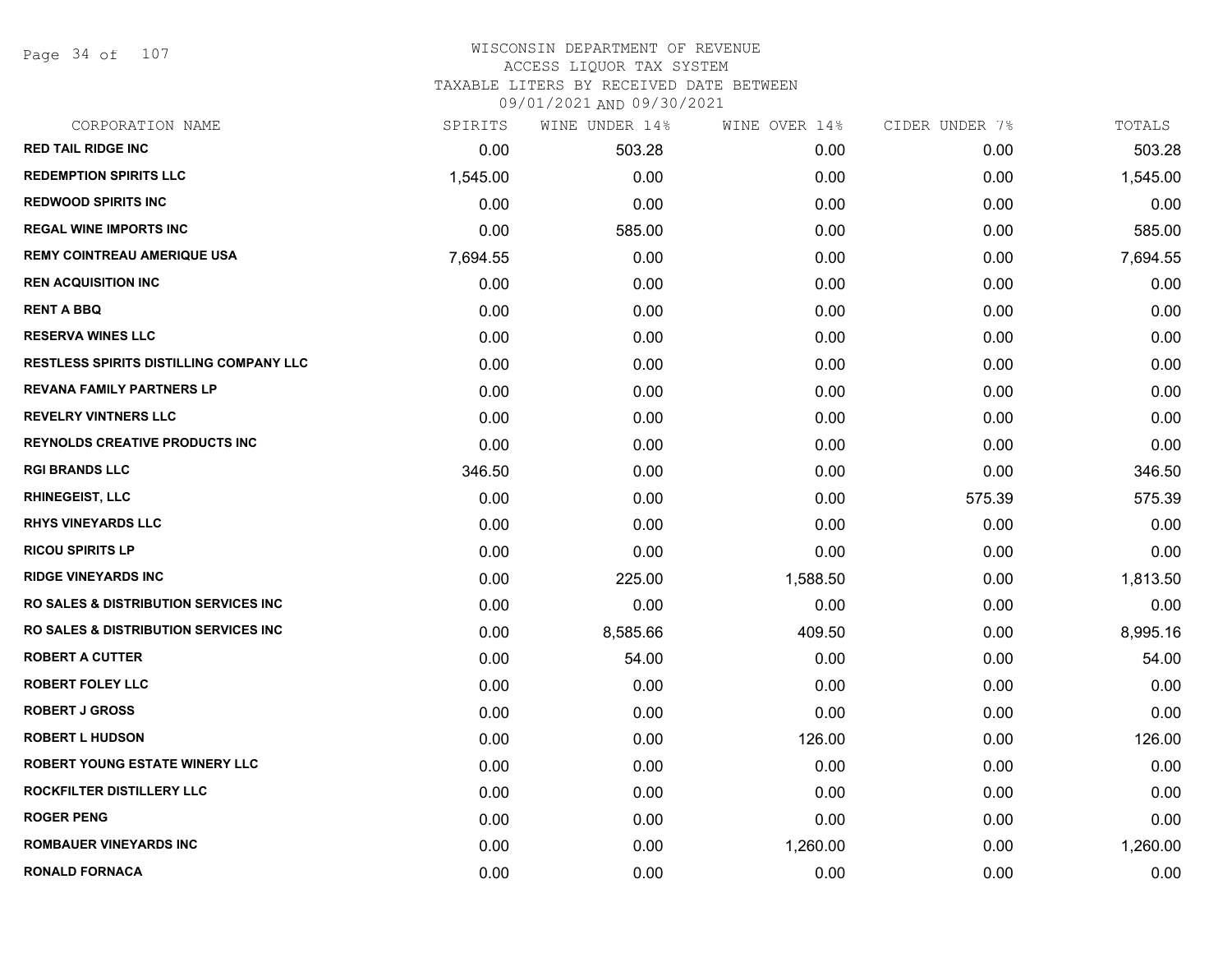Page 35 of 107

| CORPORATION NAME                             | SPIRITS  | WINE UNDER 14% | WINE OVER 14% | CIDER UNDER 7% | TOTALS    |
|----------------------------------------------|----------|----------------|---------------|----------------|-----------|
| <b>RONALD J WICKER</b>                       | 0.00     | 0.00           | 0.00          | 0.00           | 0.00      |
| <b>RONALD T RUBIN</b>                        | 0.00     | 0.00           | 0.00          | 0.00           | 0.00      |
| <b>ROOTS RUN DEEP LLC</b>                    | 0.00     | 0.00           | 1,638.00      | 0.00           | 1,638.00  |
| <b>ROSE COCKTAILS LLC</b>                    | 0.00     | 0.00           | 0.00          | 0.00           | 0.00      |
| <b>ROSE IMPORTING &amp; DISTRIBUTING LLC</b> | 0.00     | 504.00         | 9.00          | 0.00           | 513.00    |
| ROSENTHAL WINE MERCHANT NY LTD               | 0.00     | 1,088.25       | 0.00          | 0.00           | 1,088.25  |
| <b>ROSS PANGERE</b>                          | 0.00     | 0.00           | 0.00          | 0.00           | 0.00      |
| <b>ROTTA WINERY LLC</b>                      | 0.00     | 0.00           | 0.00          | 0.00           | 0.00      |
| <b>ROUND HILL CELLARS</b>                    | 0.00     | 1,134.00       | 1,449.00      | 0.00           | 2,583.00  |
| <b>ROUND POND ESTATE LLC</b>                 | 0.00     | 0.00           | 157.50        | 0.00           | 157.50    |
| <b>ROY ESTATE WINES LLC</b>                  | 0.00     | 0.00           | 0.00          | 0.00           | 0.00      |
| <b>ROYAL WINE CORPORATION</b>                | 0.00     | 0.00           | 0.00          | 0.00           | 0.00      |
| ROZA HILLS VINEYARDS LLC                     | 0.00     | 387.00         | 0.00          | 0.00           | 387.00    |
| <b>RTM IMPORTS, LLC</b>                      | 0.00     | 0.00           | 0.00          | 0.00           | 0.00      |
| <b>RTV WINERY LLC</b>                        | 0.00     | 126.00         | 0.00          | 0.00           | 126.00    |
| RUSH CREEK DISTILLING, LLC                   | 0.00     | 0.00           | 0.00          | 0.00           | 0.00      |
| <b>RUSSIAN RIVER VINEYARDS, LLC</b>          | 0.00     | 0.00           | 0.00          | 0.00           | 0.00      |
| RUSSIAN STANDARD VODKA (USA) INC             | 4,109.70 | 575.55         | 0.00          | 0.00           | 4,685.25  |
| <b>RWG USA LLC</b>                           | 0.00     | 0.00           | 0.00          | 0.00           | 0.00      |
| <b>S &amp; R WINES LLC</b>                   | 0.00     | 0.00           | 0.00          | 0.00           | 0.00      |
| <b>SLJ GROUP INC</b>                         | 0.00     | 8,574.00       | 4,832.50      | 0.00           | 13,406.50 |
| <b>SAGAMORE WHISKEY LLC</b>                  | 0.00     | 0.00           | 0.00          | 0.00           | 0.00      |
| <b>SAKEONE CORPORATION</b>                   | 0.00     | 303.96         | 390.60        | 0.00           | 694.56    |
| <b>SALOON SPIRITS LLC</b>                    | 2,610.00 | 0.00           | 0.00          | 0.00           | 2,610.00  |
| SALT LAKE CITY DISTILLERY LLC                | 0.00     | 0.00           | 0.00          | 0.00           | 0.00      |
| <b>SALVESTRIN WINE CO LLC</b>                | 0.00     | 0.00           | 504.00        | 0.00           | 504.00    |
| <b>SAMANTHA A LOWERY</b>                     | 0.00     | 0.00           | 0.00          | 0.00           | 0.00      |
| <b>SAMANTHA SHEEHAN IMPORTS</b>              | 0.00     | 0.00           | 0.00          | 0.00           | 0.00      |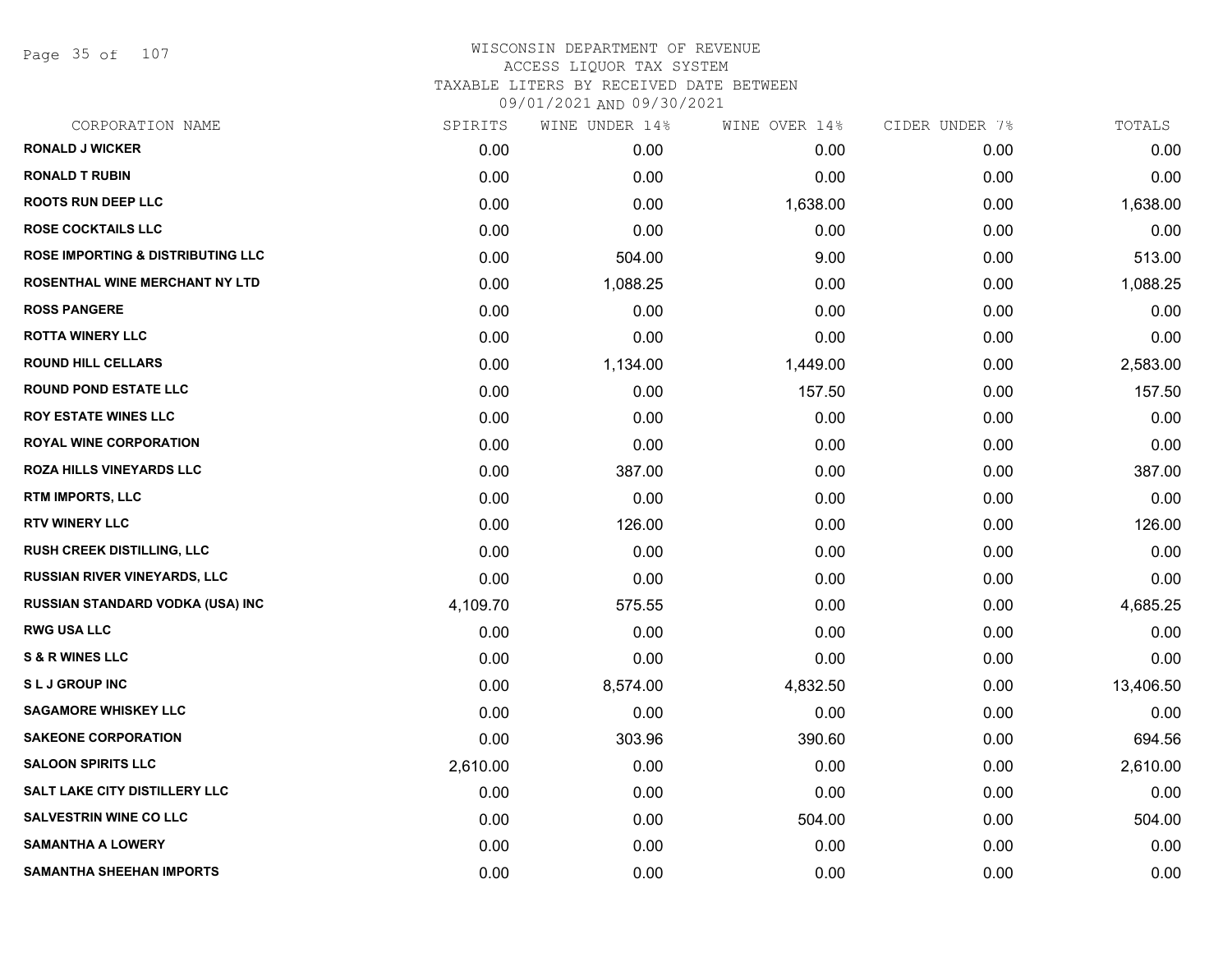#### WISCONSIN DEPARTMENT OF REVENUE ACCESS LIQUOR TAX SYSTEM TAXABLE LITERS BY RECEIVED DATE BETWEEN

| CORPORATION NAME                            | SPIRITS      | WINE UNDER 14% | WINE OVER 14% | CIDER UNDER 7% | TOTALS       |
|---------------------------------------------|--------------|----------------|---------------|----------------|--------------|
| <b>SAMUEL P BAXTER</b>                      | 0.00         | 0.00           | 0.00          | 0.00           | 0.00         |
| <b>SAN ANTONIO WINERY INC</b>               | 0.00         | 105,826.30     | 4,887.00      | 0.00           | 110,713.30   |
| <b>SAN FRANCISCO WINE EXCHANGE INC</b>      | 0.00         | 0.00           | 0.00          | 0.00           | 0.00         |
| SAN GABRIEL VALLEY WAREHOUSE & STORAGE INC  | 0.00         | 0.00           | 264.00        | 0.00           | 264.00       |
| <b>SAN JOAQUIN WINE COMPANY INC</b>         | 0.00         | 1,797.30       | 0.00          | 0.00           | 1,797.30     |
| <b>SAN LUIS SPIRITS DISTILLING CO LLC</b>   | 969.00       | 0.00           | 0.00          | 0.00           | 969.00       |
| <b>SANGLIER SELECTIONS LLC</b>              | 76.50        | 1,017.00       | 0.00          | 0.00           | 1,093.50     |
| <b>SANS LIEGE INC</b>                       | 0.00         | 0.00           | 0.00          | 0.00           | 0.00         |
| <b>SANS WINE &amp; SPIRITS CO</b>           | 252.00       | 0.00           | 0.00          | 0.00           | 252.00       |
| <b>SANS WINE CO. LLC</b>                    | 0.00         | 54.00          | 0.00          | 0.00           | 54.00        |
| <b>SANTA CROCE LLC</b>                      | 585.00       | 0.00           | 0.00          | 0.00           | 585.00       |
| <b>SANTA MARGHERITA USA INC</b>             | 0.00         | 571.50         | 0.00          | 0.00           | 571.50       |
| SANTA RITA USA CORPORATION                  | 0.00         | 0.00           | 0.00          | 0.00           | 0.00         |
| <b>SARMENTO'S IMPORTS &amp; EXPORTS INC</b> | 336.00       | 630.00         | 0.00          | 0.00           | 966.00       |
| <b>SAVIAH ROSE WINERY LLC</b>               | 0.00         | 0.00           | 0.00          | 0.00           | 0.00         |
| <b>SAZERAC COMPANY INC</b>                  | 1,130,524.86 | 4,577.77       | 528.00        | 0.00           | 1,135,630.63 |
| <b>SBRAGIA FAMILY VINEYARDS LLC</b>         | 0.00         | 0.00           | 0.00          | 0.00           | 0.00         |
| <b>SCENIC ROOT WINEGROWERS LLC</b>          | 0.00         | 0.00           | 0.00          | 0.00           | 0.00         |
| SCHAFER-REICHART SELECTIONS, INC.           | 0.00         | 12,600.00      | 0.00          | 1,711.95       | 14,311.95    |
| <b>SCHEID VINEYARDS CALIFORNIA INC</b>      | 0.00         | 13,292.00      | 135.00        | 0.00           | 13,427.00    |
| <b>SCHILLING CIDER LLC</b>                  | 0.00         | 0.00           | 0.00          | 0.00           | 0.00         |
| <b>SCHUG WINERY LLC</b>                     | 0.00         | 0.00           | 0.00          | 0.00           | 0.00         |
| <b>SCHWEIGER VINEYARDS INC</b>              | 0.00         | 0.00           | 0.00          | 0.00           | 0.00         |
| <b>SCOPERTA IMPORTING CO INC</b>            | 0.00         | 3,100.00       | 0.00          | 0.00           | 3,100.00     |
| <b>SEA SMOKE INC</b>                        | 0.00         | 0.00           | 0.00          | 0.00           | 0.00         |
| <b>SEATTLE CIDER COMPANY LLC</b>            | 0.00         | 4,224.50       | 0.00          | 21,546.68      | 25,771.18    |
| <b>SEAVEY VINEYARD LP</b>                   | 0.00         | 0.00           | 0.00          | 0.00           | 0.00         |
| SELECTIONATUREL, LLC                        | 0.00         | 0.00           | 0.00          | 0.00           | 0.00         |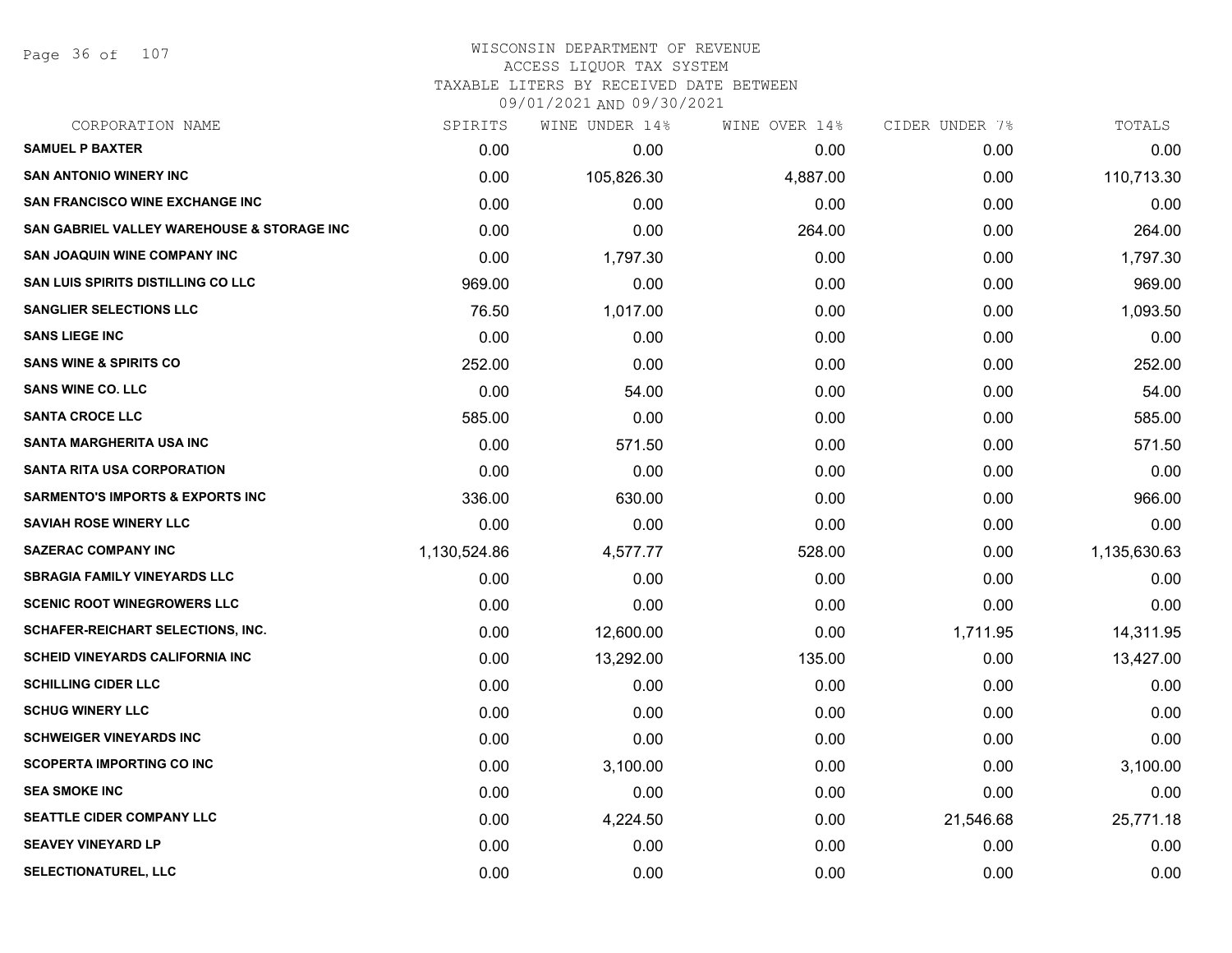Page 37 of 107

| CORPORATION NAME                | SPIRITS  | WINE UNDER 14% | WINE OVER 14% | CIDER UNDER 7% | TOTALS   |
|---------------------------------|----------|----------------|---------------|----------------|----------|
| SELECTIVE WINE ESTATES INC      | 0.00     | 0.00           | 0.00          | 0.00           | 0.00     |
| <b>SERENDIPITY WINES LLC</b>    | 0.00     | 0.00           | 0.00          | 0.00           | 0.00     |
| <b>SERGEY CHISTOV</b>           | 0.00     | 0.00           | 0.00          | 0.00           | 0.00     |
| <b>SERRALLES USA LLC</b>        | 1,278.00 | 0.00           | 0.00          | 0.00           | 1,278.00 |
| <b>SHACKSBURY HOLDING</b>       | 0.00     | 0.00           | 0.00          | 0.00           | 0.00     |
| <b>SHAFER VINEYARDS INC</b>     | 0.00     | 0.00           | 315.00        | 0.00           | 315.00   |
| <b>SHANNON RIDGE INC</b>        | 0.00     | 1,386.00       | 630.00        | 0.00           | 2,016.00 |
| <b>SHAW-ROSS HOLDING CO LLC</b> | 2,217.00 | 901.80         | 5,561.28      | 0.00           | 8,680.08 |
| SHEA WINE CELLARS LLC           | 0.00     | 63.00          | 0.00          | 0.00           | 63.00    |
| SHEEP BLACK WINE US INC         | 0.00     | 0.00           | 0.00          | 0.00           | 0.00     |
| SHELTON-MACKENZIE WINE COMPANY  | 0.00     | 0.00           | 0.00          | 0.00           | 0.00     |
| <b>SHORTS BREWING COMPANY</b>   | 0.00     | 0.00           | 0.00          | 7,297.19       | 7,297.19 |
| SIERRA NEVADA BREWING COMPANY   | 0.00     | 0.00           | 0.00          | 0.00           | 0.00     |
| SILVER OAK WINE CELLARS LLC     | 0.00     | 0.00           | 504.00        | 0.00           | 504.00   |
| SILVER TRIDENT WINERY LLC       | 0.00     | 0.00           | 0.00          | 0.00           | 0.00     |
| SINGLE BARREL SPIRITS U.S. LLC  | 0.00     | 0.00           | 0.00          | 0.00           | 0.00     |
| <b>SINSKEY VINEYARDS INC</b>    | 0.00     | 63.00          | 63.00         | 0.00           | 126.00   |
| <b>SKINNER VINEYARDS LLC</b>    | 0.00     | 0.00           | 0.00          | 0.00           | 0.00     |
| <b>SKINNER-DAVENA LLC</b>       | 0.00     | 0.00           | 252.00        | 0.00           | 252.00   |
| <b>SKYLARK WINE COMPANY</b>     | 0.00     | 0.00           | 0.00          | 0.00           | 0.00     |
| <b>SLIM CHILLERS INC</b>        | 0.00     | 0.00           | 0.00          | 0.00           | 0.00     |
| <b>SLO DOWN WINES LLC</b>       | 0.00     | 0.00           | 0.00          | 0.00           | 0.00     |
| <b>SLURP LLC</b>                | 64.00    | 0.00           | 0.00          | 0.00           | 64.00    |
| <b>SMALL VINES WINES INC</b>    | 0.00     | 4.50           | 0.00          | 0.00           | 4.50     |
| <b>SMART VENDING LLC</b>        | 0.00     | 0.00           | 0.00          | 0.00           | 0.00     |
| <b>SMT ACQUISITIONS LLC</b>     | 0.00     | 2,478.00       | 328.50        | 0.00           | 2,806.50 |
| <b>SOCIAL ENJOYMENTS LLC</b>    | 0.00     | 0.00           | 0.00          | 0.00           | 0.00     |
| SOGEVINUS FINE WINES USA INC    | 0.00     | 50.00          | 20.00         | 0.00           | 70.00    |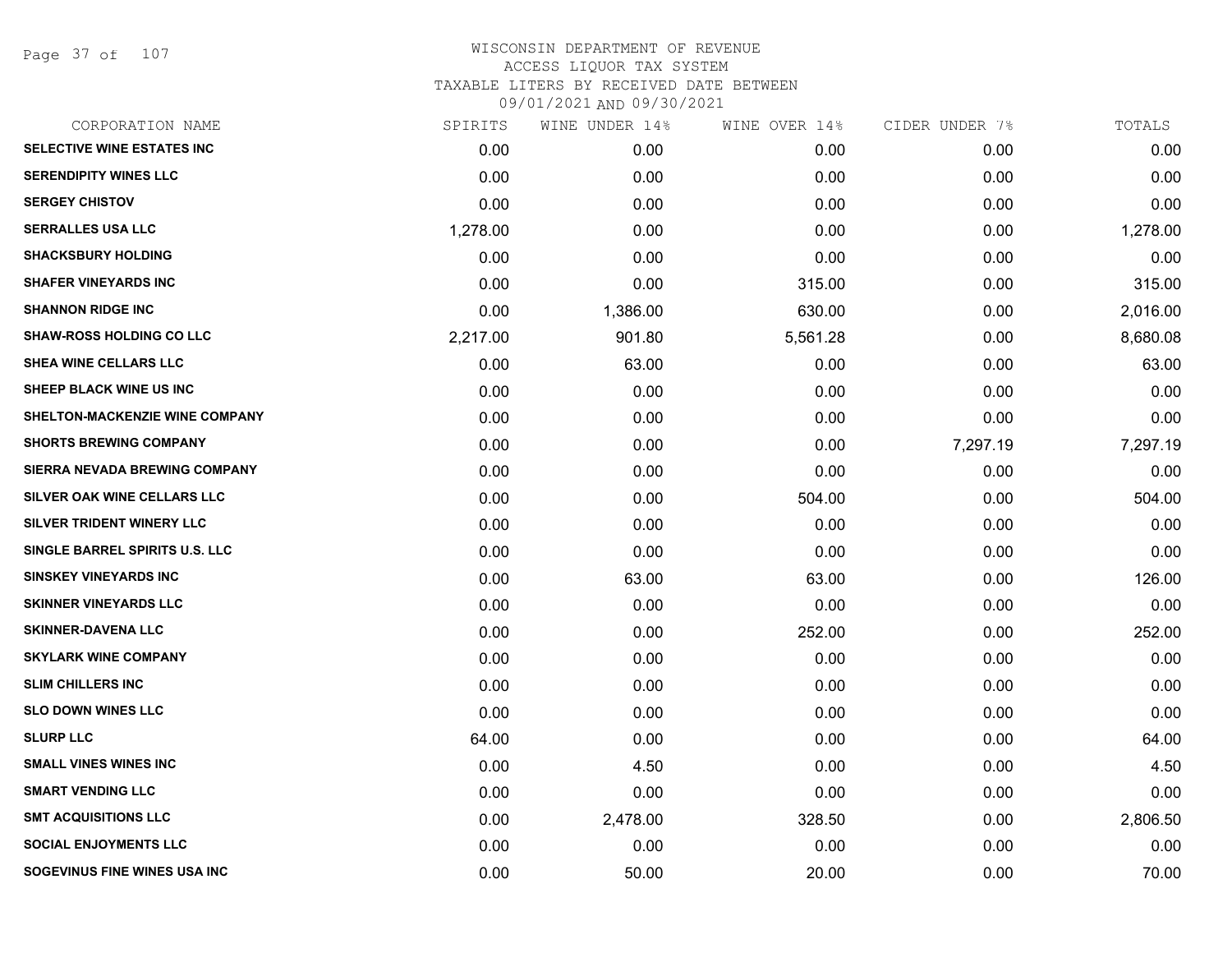Page 38 of 107

| CORPORATION NAME                        | SPIRITS  | WINE UNDER 14% | WINE OVER 14% | CIDER UNDER 7% | TOTALS    |
|-----------------------------------------|----------|----------------|---------------|----------------|-----------|
| <b>SOKOL BLOSSER LTD</b>                | 0.00     | 0.00           | 0.00          | 0.00           | 0.00      |
| <b>SOLBERG DISTILLING LLC</b>           | 0.00     | 0.00           | 0.00          | 0.00           | 0.00      |
| <b>SOLENA CELLARS LLC</b>               | 0.00     | 126.00         | 0.00          | 0.00           | 126.00    |
| <b>SOMERSTON WINE COMPANY, LLC</b>      | 0.00     | 0.00           | 0.00          | 0.00           | 0.00      |
| <b>SOUL FLOWER WINE CO.</b>             | 0.00     | 0.00           | 252.00        | 0.00           | 252.00    |
| SOUTH BAY WINE GROUP LLC                | 0.00     | 1,701.00       | 11,025.00     | 0.00           | 12,726.00 |
| <b>SOUTHERN STARZ INC</b>               | 0.00     | 1,035.00       | 810.00        | 0.00           | 1,845.00  |
| SOUTHERN WINE GROUP LLC                 | 0.00     | 0.00           | 0.00          | 0.00           | 0.00      |
| <b>SOUTHWEST SPIRITS &amp; WINE LLC</b> | 1,275.00 | 0.00           | 0.00          | 0.00           | 1,275.00  |
| <b>SOVEREIGN BRANDS LLC</b>             | 2,799.00 | 4,658.10       | 0.00          | 0.00           | 7,457.10  |
| <b>SPANN VINEYARDS INC</b>              | 0.00     | 0.00           | 4.50          | 0.00           | 4.50      |
| <b>SPARKLING OREGON LLC</b>             | 0.00     | 0.00           | 0.00          | 0.00           | 0.00      |
| <b>SPEAKEASY SPIRITS LLC</b>            | 0.00     | 0.00           | 0.00          | 0.00           | 0.00      |
| <b>SPENCER HOOPES</b>                   | 0.00     | 0.00           | 0.00          | 0.00           | 0.00      |
| SPIRITS OF TENNESSEE, LLC               | 9,783.00 | 0.00           | 0.00          | 0.00           | 9,783.00  |
| <b>SPLINTER GROUP NAPA LLC</b>          | 0.00     | 0.00           | 0.00          | 0.00           | 0.00      |
| <b>SPOTTSWOODE WINERY INC</b>           | 0.00     | 0.00           | 0.00          | 0.00           | 0.00      |
| <b>SPRING MOUNTAIN VINEYARD INC</b>     | 0.00     | 0.00           | 0.00          | 0.00           | 0.00      |
| <b>SQZ BEVS LLC</b>                     | 0.00     | 0.00           | 0.00          | 0.00           | 0.00      |
| <b>ST GEORGE SPIRITS INC</b>            | 726.90   | 0.00           | 0.00          | 0.00           | 726.90    |
| <b>ST HELENA ESTATE LLC</b>             | 0.00     | 0.00           | 0.00          | 0.00           | 0.00      |
| <b>ST INNOCENT LTD</b>                  | 0.00     | 0.00           | 0.00          | 0.00           | 0.00      |
| <b>ST JAMES WINERY INC</b>              | 0.00     | 1,980.00       | 0.00          | 0.00           | 1,980.00  |
| ST JULIAN WINE COMPANY INC              | 0.00     | 0.00           | 0.00          | 0.00           | 0.00      |
| ST KILLIAN IMPORTING CO INC             | 535.50   | 0.00           | 0.00          | 0.00           | 535.50    |
| <b>ST SUPERY INC</b>                    | 0.00     | 0.00           | 45.00         | 0.00           | 45.00     |
| <b>STAGLIN FAMILY VINEYARD LLC</b>      | 0.00     | 0.00           | 0.00          | 0.00           | 0.00      |
| <b>STANLEY STAWSKI DIST CO INC</b>      | 0.00     | 0.00           | 0.00          | 0.00           | 0.00      |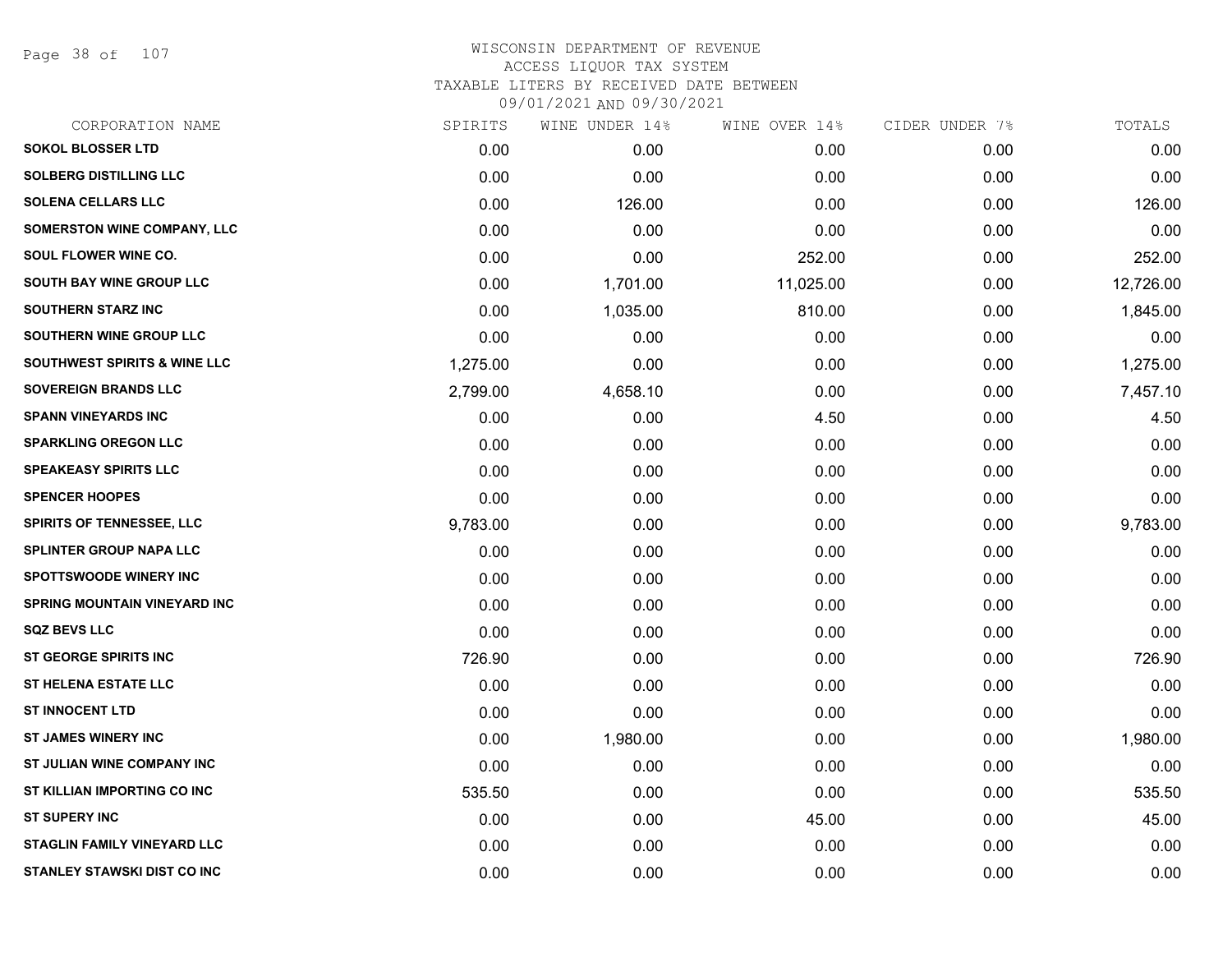Page 39 of 107

# WISCONSIN DEPARTMENT OF REVENUE

### ACCESS LIQUOR TAX SYSTEM

TAXABLE LITERS BY RECEIVED DATE BETWEEN

| CORPORATION NAME                         | SPIRITS   | WINE UNDER 14% | WINE OVER 14% | CIDER UNDER 7% | TOTALS     |
|------------------------------------------|-----------|----------------|---------------|----------------|------------|
| STE. MICHELLE WINE ESTATES LTD.          | 0.00      | 58,706.25      | 9,414.00      | 0.00           | 68,120.25  |
| <b>STEFFENS FAMILY WINES LLC</b>         | 0.00      | 0.00           | 0.00          | 0.00           | 0.00       |
| STELLAR IMPORTING COMPANY LLC            | 0.00      | 0.00           | 0.00          | 0.00           | 0.00       |
| <b>STEM CIDERS LLC</b>                   | 0.00      | 0.00           | 0.00          | 0.00           | 0.00       |
| <b>STEPHAN VINEYARD INC</b>              | 0.00      | 0.00           | 76.50         | 0.00           | 76.50      |
| STEVEN EDMUNDS & CORNELIA ST JOHN        | 0.00      | 0.00           | 0.00          | 0.00           | 0.00       |
| <b>STEWART CELLARS, LLC</b>              | 0.00      | 0.00           | 0.00          | 0.00           | 0.00       |
| <b>STEZ &amp; BOWER</b>                  | 0.00      | 0.00           | 0.00          | 0.00           | 0.00       |
| <b>STOLI GROUP (USA) LLC</b>             | 25,807.50 | 0.00           | 90.00         | 0.00           | 25,897.50  |
| <b>STOLLER IMPORTS INC</b>               | 3,441.03  | 0.00           | 0.00          | 0.00           | 3,441.03   |
| <b>STOLLER VINEYARDS INC</b>             | 0.00      | 0.00           | 0.00          | 0.00           | 0.00       |
| <b>STOLPMAN VINEYARDS LLC</b>            | 0.00      | 126.00         | 0.00          | 0.00           | 126.00     |
| STONEBRAKER-SOLES INC                    | 0.00      | 441.00         | 0.00          | 0.00           | 441.00     |
| <b>STONECUSHION INC</b>                  | 0.00      | 0.00           | 0.00          | 0.00           | 0.00       |
| <b>STRALA VINEYARDS, LLC</b>             | 0.00      | 0.00           | 0.00          | 0.00           | 0.00       |
| <b>STRATUS WINE AND SPIRITS LLC</b>      | 0.00      | 126.00         | 0.00          | 0.00           | 126.00     |
| <b>STUART BOSSOM</b>                     | 0.00      | 0.00           | 0.00          | 0.00           | 0.00       |
| <b>STUBING &amp; GANNON, LLC</b>         | 0.00      | 0.00           | 0.00          | 0.00           | 0.00       |
| <b>STUMPYS SPIRITS CO</b>                | 0.00      | 0.00           | 0.00          | 0.00           | 0.00       |
| <b>SUGARLANDS DISTILLING COMPANY LLC</b> | 3,580.20  | 0.00           | 0.00          | 0.00           | 3,580.20   |
| <b>SUNDANCE SPIRITS COMPANY</b>          | 0.00      | 0.00           | 0.00          | 0.00           | 0.00       |
| <b>SUPERSTITION MEADERY</b>              | 0.00      | 0.00           | 0.00          | 0.00           | 0.00       |
| <b>SURVILLE ENTERPRISES CORP</b>         | 0.00      | 1,129.50       | 54.00         | 0.00           | 1,183.50   |
| <b>SUTTER HOME WINERY INC</b>            | 1,053.00  | 228,206.62     | 4,318.39      | 0.00           | 233,578.01 |
| <b>SVP WINERY LLC</b>                    | 0.00      | 0.00           | 0.00          | 0.00           | 0.00       |
| <b>T &amp; T DISTILLERY INC.</b>         | 0.00      | 0.00           | 0.00          | 0.00           | 0.00       |
| <b>T ELENTENY HOLDINGS LLC</b>           | 0.00      | 1,338.00       | 378.00        | 0.00           | 1,716.00   |
| T. EDWARD WINES, LTD                     | 354.00    | 279.00         | 0.00          | 0.00           | 633.00     |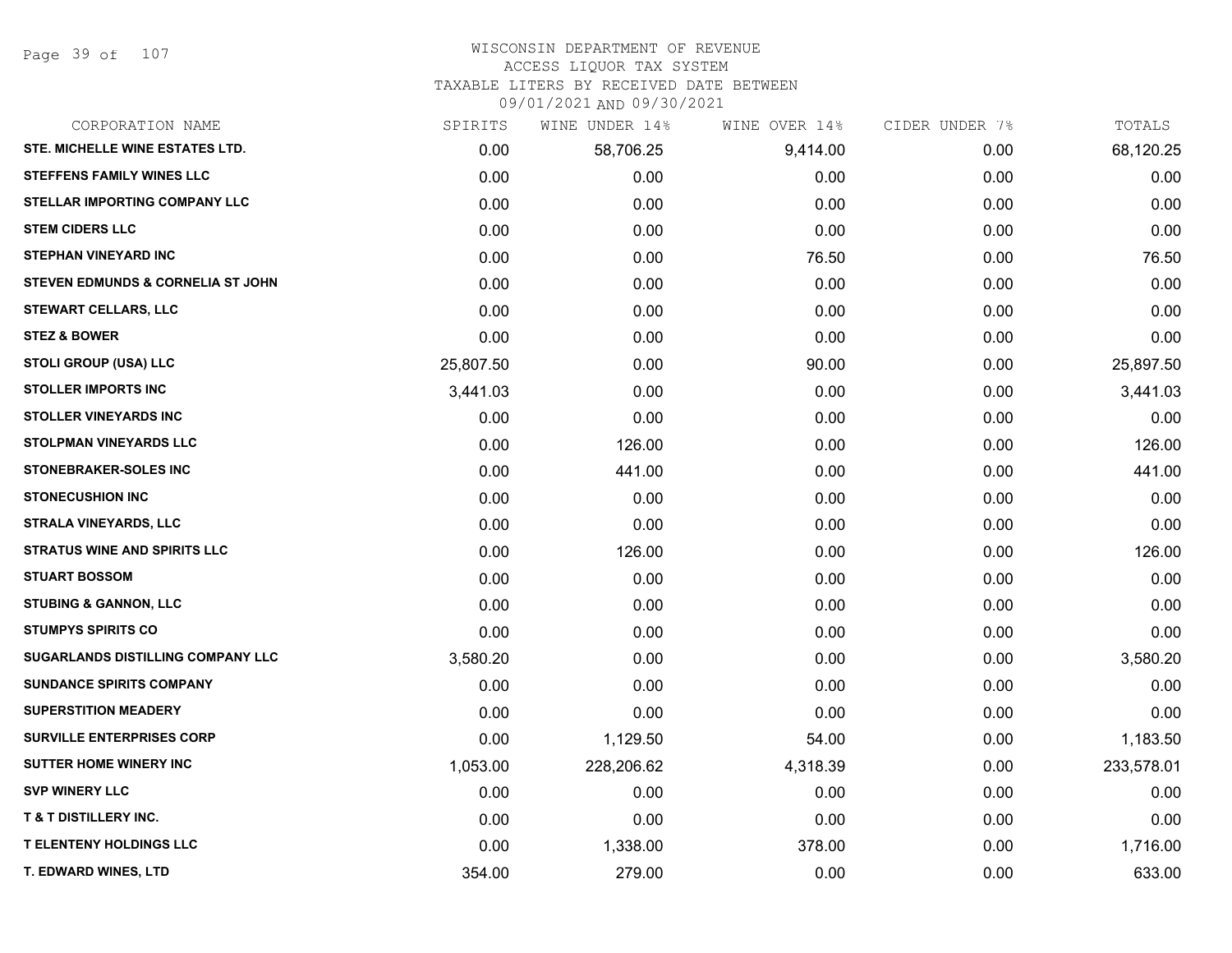Page 40 of 107

| CORPORATION NAME                     | SPIRITS  | WINE UNDER 14% | WINE OVER 14% | CIDER UNDER 7% | TOTALS   |
|--------------------------------------|----------|----------------|---------------|----------------|----------|
| <b>TAFT STREET INC</b>               | 0.00     | 0.00           | 0.00          | 0.00           | 0.00     |
| <b>TAKARA SAKE USA INC</b>           | 18.00    | 94.50          | 106.20        | 102.24         | 320.94   |
| <b>TALLEY VINEYARDS INC</b>          | 0.00     | 0.00           | 0.00          | 0.00           | 0.00     |
| <b>TAMARELO INC</b>                  | 0.00     | 0.00           | 0.00          | 0.00           | 0.00     |
| <b>TAMBER BEY VINEYARDS LLC</b>      | 0.00     | 0.00           | 0.00          | 0.00           | 0.00     |
| <b>TATTERSALL COMPANIES LLC</b>      | 400.50   | 0.00           | 0.00          | 0.00           | 400.50   |
| <b>TEMPERANCE DISTILLING COMPANY</b> | 0.00     | 0.00           | 0.00          | 0.00           | 0.00     |
| <b>TENN SOUTH DISTILLERY</b>         | 0.00     | 0.00           | 0.00          | 0.00           | 0.00     |
| <b>TEQUILAS PREMIUM, INC</b>         | 857.25   | 0.00           | 0.00          | 0.00           | 857.25   |
| <b>TERRANEO MERCHANTS INC</b>        | 0.00     | 477.00         | 0.00          | 0.00           | 477.00   |
| <b>TERRAVANT WINE COMPANY LLC</b>    | 0.00     | 0.00           | 0.00          | 0.00           | 0.00     |
| <b>TERRESSENTIA CORPORATION</b>      | 0.00     | 0.00           | 0.00          | 0.00           | 0.00     |
| <b>TERRIZZI VINO INC</b>             | 0.00     | 0.00           | 0.00          | 0.00           | 0.00     |
| <b>TEXACELLO, LLC</b>                | 0.00     | 0.00           | 0.00          | 0.00           | 0.00     |
| <b>TEXAS BEVERAGE INTERNATIONAL</b>  | 0.00     | 0.00           | 0.00          | 0.00           | 0.00     |
| <b>TGE LLC</b>                       | 0.00     | 953.70         | 0.00          | 0.00           | 953.70   |
| THE AUSTRALIAN WINE CONNECTION INC   | 0.00     | 0.00           | 0.00          | 0.00           | 0.00     |
| THE BARDSTOWN BOURBON COMPANY LLC    | 900.00   | 0.00           | 0.00          | 0.00           | 900.00   |
| THE BIALE ESTATE                     | 0.00     | 0.00           | 0.00          | 0.00           | 0.00     |
| THE BLUE DAISY USA, INC              | 0.00     | 0.00           | 0.00          | 0.00           | 0.00     |
| THE CAPRA COMPANY LLC                | 0.00     | 0.00           | 0.00          | 0.00           | 0.00     |
| THE EDRINGTON GROUP USA LLC          | 4,519.50 | 0.00           | 0.00          | 0.00           | 4,519.50 |
| THE FABLEIST WINE CO.                | 0.00     | 0.00           | 0.00          | 0.00           | 0.00     |
| THE G V LIQUID GROUP INC             | 0.00     | 806.40         | 0.00          | 0.00           | 806.40   |
| THE HESS COLLECTION WINERY           | 0.00     | 1,890.00       | 882.00        | 0.00           | 2,772.00 |
| THE INFUSERY LLC                     | 0.00     | 0.00           | 0.00          | 0.00           | 0.00     |
| THE MEEKER VINEYARD                  | 0.00     | 0.00           | 0.00          | 0.00           | 0.00     |
| THE MORLET SELECTION INC             | 0.00     | 0.00           | 0.00          | 0.00           | 0.00     |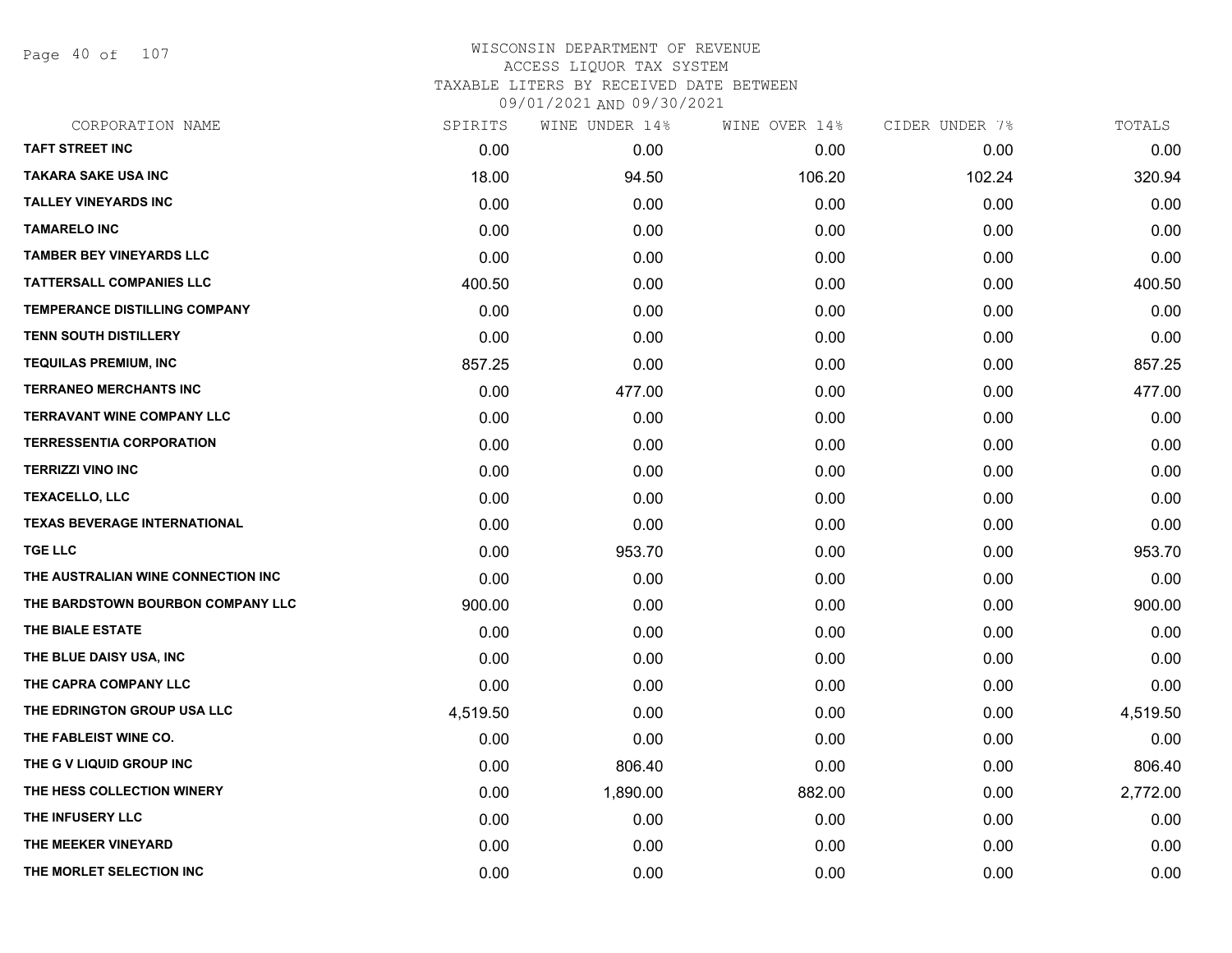Page 41 of 107

| CORPORATION NAME                     | SPIRITS | WINE UNDER 14% | WINE OVER 14% | CIDER UNDER 7% | TOTALS     |
|--------------------------------------|---------|----------------|---------------|----------------|------------|
| THE MORNE WINE COMPANY               | 0.00    | 423.00         | 0.00          | 0.00           | 423.00     |
| THE OJAI VINEYARD INC                | 0.00    | 0.00           | 0.00          | 0.00           | 0.00       |
| THE RIVER WINE INC                   | 0.00    | 0.00           | 0.00          | 0.00           | 0.00       |
| THE SECOND GENERATION TRUST          | 0.00    | 13,607.50      | 1,017.00      | 0.00           | 14,624.50  |
| THE SILVERADO VINEYARDS              | 0.00    | 0.00           | 0.00          | 0.00           | 0.00       |
| THE SORTING TABLE LLC                | 0.00    | 315.00         | 252.00        | 0.00           | 567.00     |
| THE TRITON COLLECTION INC            | 0.00    | 0.00           | 0.00          | 0.00           | 0.00       |
| THE WINE GROUP INC                   | 0.00    | 630,260.46     | 30,906.00     | 0.00           | 661,166.46 |
| THE WINE SOURCE INC                  | 0.00    | 0.00           | 0.00          | 0.00           | 0.00       |
| THE WOODMAR GROUP LLC                | 0.00    | 1,539.00       | 0.00          | 0.00           | 1,539.00   |
| <b>THIENOT USA INC</b>               | 0.00    | 0.00           | 0.00          | 0.00           | 0.00       |
| THIRD LEAF WINES LLC                 | 0.00    | 0.00           | 0.00          | 0.00           | 0.00       |
| THOMAS ALLEN VINEYARDS & WINERY, LLC | 0.00    | 0.00           | 0.00          | 0.00           | 0.00       |
| <b>THOMAS D BRACAMONTES</b>          | 0.00    | 36.00          | 0.00          | 0.00           | 36.00      |
| <b>THOMAS HINDE</b>                  | 0.00    | 0.00           | 0.00          | 0.00           | 0.00       |
| THREE FLOYDS DISTILLING CO., INC     | 0.00    | 0.00           | 0.00          | 0.00           | 0.00       |
| THREE RING PRODUCTIONS LLC           | 0.00    | 0.00           | 0.00          | 0.00           | 0.00       |
| <b>THURMAN J RODGERS</b>             | 0.00    | 0.00           | 0.00          | 0.00           | 0.00       |
| TIGERS USA GLOBAL LOGISTICS INC      | 0.00    | 0.00           | 0.00          | 0.00           | 0.00       |
| <b>TITUS &amp; TITUS</b>             | 0.00    | 0.00           | 0.00          | 0.00           | 0.00       |
| TMR WINE COMPANY LLC                 | 0.00    | 0.00           | 0.00          | 0.00           | 0.00       |
| <b>TOAD HOLLOW VINEYARDS INC</b>     | 0.00    | 972.00         | 189.00        | 0.00           | 1,161.00   |
| <b>TOBIN J HEMINWAY</b>              | 0.00    | 0.00           | 0.00          | 0.00           | 0.00       |
| <b>TOBIN JAMES CELLARS</b>           | 0.00    | 0.00           | 0.00          | 0.00           | 0.00       |
| <b>TOLLIVER RANCH BRANDS LLC</b>     | 0.00    | 0.00           | 0.00          | 0.00           | 0.00       |
| <b>TOM MEADOWCROFT</b>               | 0.00    | 0.00           | 0.00          | 0.00           | 0.00       |
| TR WINES INC.                        | 0.00    | 63.00          | 144.00        | 0.00           | 207.00     |
| <b>TRAVIS R VERNON</b>               | 0.00    | 0.00           | 0.00          | 0.00           | 0.00       |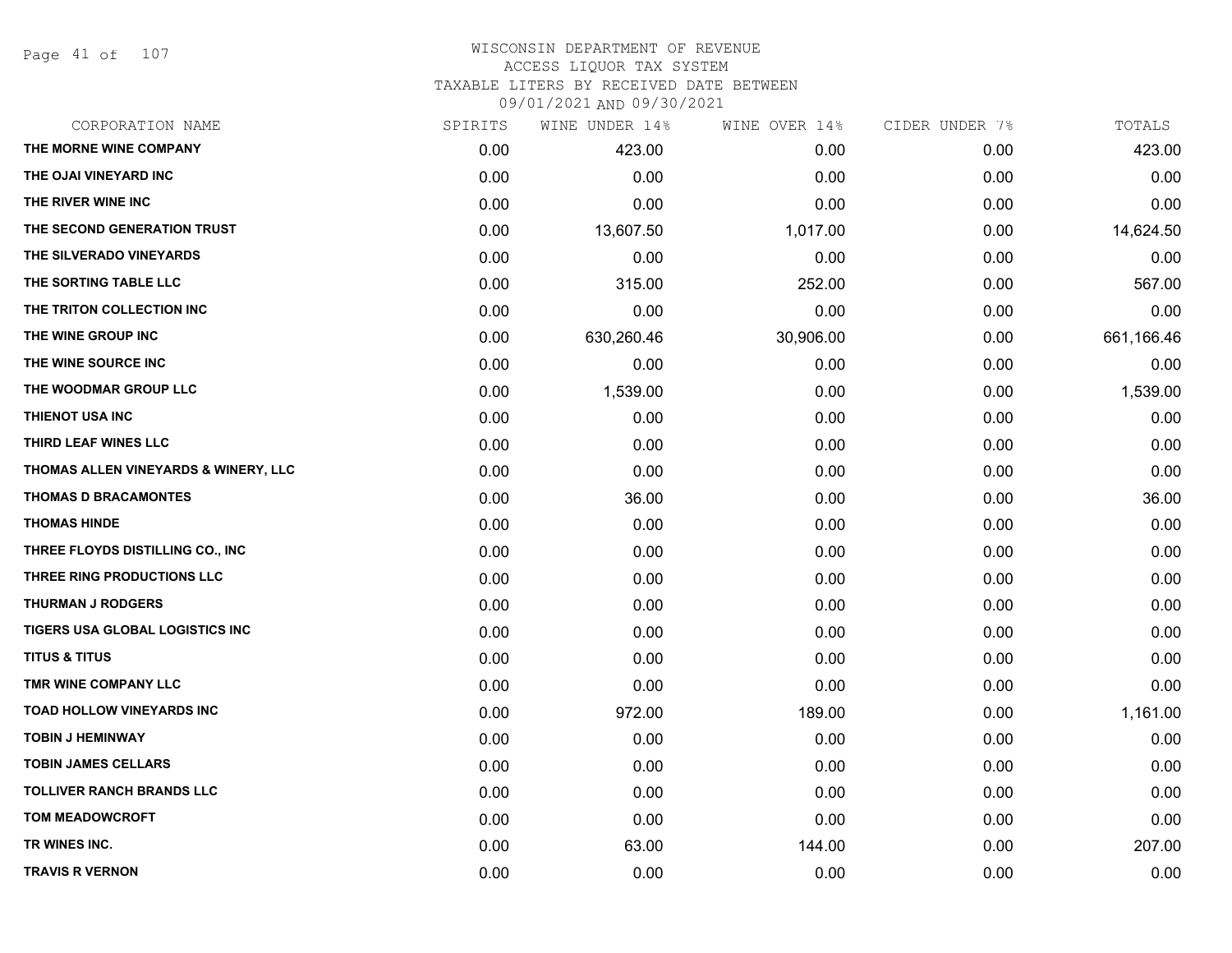Page 42 of 107

# WISCONSIN DEPARTMENT OF REVENUE ACCESS LIQUOR TAX SYSTEM TAXABLE LITERS BY RECEIVED DATE BETWEEN

| CORPORATION NAME                              | SPIRITS    | WINE UNDER 14% | WINE OVER 14% | CIDER UNDER 7% | TOTALS     |
|-----------------------------------------------|------------|----------------|---------------|----------------|------------|
| <b>TREANA WINERY LLC</b>                      | 0.00       | 0.00           | 0.00          | 0.00           | 0.00       |
| <b>TREASURY WINE ESTATES AMERICAS COMPANY</b> | 0.00       | 28,584.00      | 14,075.28     | 0.00           | 42,659.28  |
| <b>TREFETHEN VINEYARDS WINERY INC</b>         | 0.00       | 184.50         | 1,377.00      | 0.00           | 1,561.50   |
| <b>TREMAINE ATKINSON</b>                      | 2,133.00   | 0.00           | 0.00          | 0.00           | 2,133.00   |
| <b>TRENTADUE WINERY LLC</b>                   | 0.00       | 0.00           | 0.00          | 0.00           | 0.00       |
| TRI VIN IMPORTS INC                           | 0.00       | 19,813.44      | 18.00         | 0.00           | 19,831.44  |
| <b>TRIM WINES LLC</b>                         | 0.00       | 0.00           | 0.00          | 0.00           | 0.00       |
| <b>TRINITAS CELLARS LLC</b>                   | 0.00       | 0.00           | 0.00          | 0.00           | 0.00       |
| <b>TRIONE VINEYARDS LLC</b>                   | 0.00       | 90.00          | 0.00          | 0.00           | 90.00      |
| <b>TRI-STAR MARKETING INC</b>                 | 0.00       | 9,108.00       | 0.00          | 0.00           | 9,108.00   |
| <b>TRUJILLO WINES, LLC</b>                    | 0.00       | 0.00           | 0.00          | 0.00           | 0.00       |
| <b>TRUVINO INC</b>                            | 0.00       | 159.09         | 0.00          | 0.00           | 159.09     |
| <b>TURLEY WINE CELLARS INC</b>                | 0.00       | 0.00           | 0.00          | 0.00           | 0.00       |
| <b>TURNBULL WINE CELLARS</b>                  | 0.00       | 0.00           | 0.00          | 0.00           | 0.00       |
| <b>TWIN PEAKS WINERY INC</b>                  | 0.00       | 0.00           | 0.00          | 0.00           | 0.00       |
| TWO BROTHERS ARTISAN SPIRITS COMPANY          | 663.90     | 0.00           | 0.00          | 0.00           | 663.90     |
| <b>TWO SONS IMPORTS LLC</b>                   | 0.00       | 0.00           | 0.00          | 0.00           | 0.00       |
| TWO TREES BEVERAGE COMPANY INC.               | 0.00       | 0.00           | 0.00          | 0.00           | 0.00       |
| TWO WORLDS WINE COMPANY, LLC                  | 0.00       | 0.00           | 0.00          | 0.00           | 0.00       |
| UGLY DOG DISTILLERY, LLC                      | 0.00       | 0.00           | 0.00          | 0.00           | 0.00       |
| <b>UMBERTO ERPILLO</b>                        | 0.00       | 0.00           | 0.00          | 0.00           | 0.00       |
| UNCLE JOHN'S FRUIT HOUSE WINERY LLC           | 0.00       | 0.00           | 0.00          | 0.00           | 0.00       |
| UNDERGROUND WINE PROJECT LLC                  | 0.00       | 0.00           | 0.00          | 0.00           | 0.00       |
| <b>UNION WINE COMPANY</b>                     | 0.00       | 4,983.00       | 0.00          | 0.00           | 4,983.00   |
| UNITED SPIRITS INC                            | 0.00       | 0.00           | 0.00          | 0.00           | 0.00       |
| UNITED STATES BEVERAGE LLC                    | 0.00       | 0.00           | 0.00          | 7,949.37       | 7,949.37   |
| UNITED STATES DISTILLED PRODUCTS CO.          | 542,312.52 | 73,751.77      | 7,272.00      | 0.00           | 623,336.29 |
| UNIVERSAL BEVERAGE IMPORTERS, LLC             | 0.00       | 0.00           | 0.00          | 0.00           | 0.00       |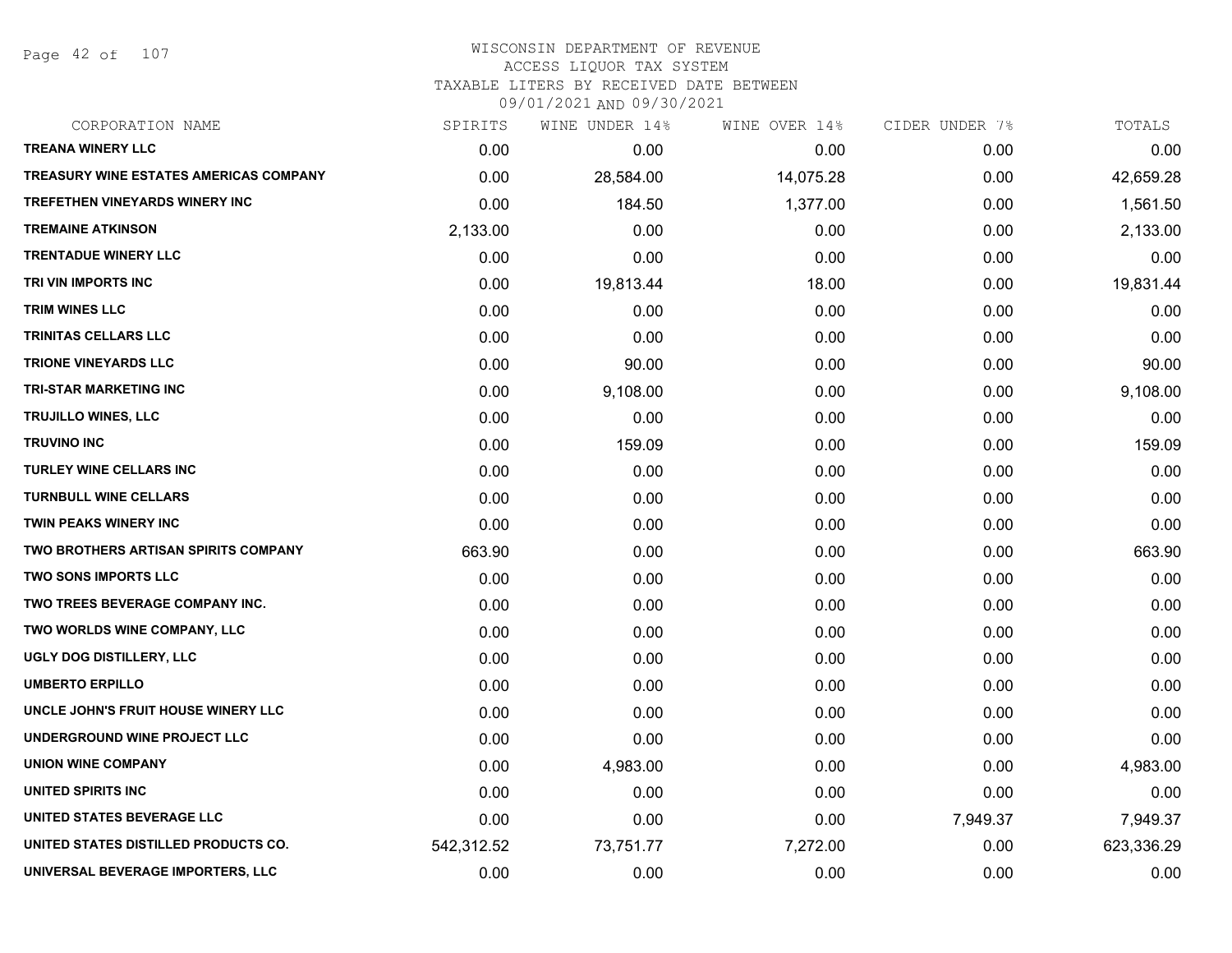Page 43 of 107

# WISCONSIN DEPARTMENT OF REVENUE ACCESS LIQUOR TAX SYSTEM TAXABLE LITERS BY RECEIVED DATE BETWEEN

| CORPORATION NAME                          | SPIRITS  | WINE UNDER 14% | WINE OVER 14% | CIDER UNDER 7% | TOTALS    |
|-------------------------------------------|----------|----------------|---------------|----------------|-----------|
| UNTI WINE CO LLC                          | 0.00     | 0.00           | 0.00          | 0.00           | 0.00      |
| <b>UPCHURCH VINEYARD LLC</b>              | 0.00     | 0.00           | 0.00          | 0.00           | 0.00      |
| <b>USA WINE IMPORTS INC</b>               | 193.00   | 1,419.75       | 0.00          | 0.00           | 1,612.75  |
| <b>USA WINE WEST LLC</b>                  | 1,057.50 | 5,082.50       | 132.75        | 0.00           | 6,272.75  |
| <b>UVE ENTERPRISES INC</b>                | 0.00     | 0.00           | 0.00          | 0.00           | 0.00      |
| V & C LLC                                 | 0.00     | 0.00           | 0.00          | 0.00           | 0.00      |
| <b>VALCKENBERG INTERNATIONAL INC</b>      | 0.00     | 635.22         | 0.00          | 0.00           | 635.22    |
| <b>VALKYRIE SELECTIONS LLC</b>            | 0.00     | 1,693.00       | 252.00        | 0.00           | 1,945.00  |
| <b>VALOR WINE CO LLC</b>                  | 0.00     | 0.00           | 0.00          | 0.00           | 0.00      |
| VAN RUITEN FAMILY WINERY LLC              | 0.00     | 0.00           | 0.00          | 0.00           | 0.00      |
| <b>VANDER MILL LLC</b>                    | 0.00     | 0.00           | 0.00          | 0.00           | 0.00      |
| <b>VELOCITY DISTRIBUTION COMPANY, LLC</b> | 0.00     | 0.00           | 0.00          | 0.00           | 0.00      |
| <b>VEN CAL RANCHES LLC</b>                | 0.00     | 0.00           | 0.00          | 0.00           | 0.00      |
| <b>VENGE VINEYARDS INC</b>                | 0.00     | 0.00           | 0.00          | 0.00           | 0.00      |
| <b>VERITY WINES LLC</b>                   | 0.00     | 0.00           | 0.00          | 0.00           | 0.00      |
| <b>VERMEIL WINE GROUP LLC</b>             | 0.00     | 0.00           | 0.00          | 0.00           | 0.00      |
| <b>VERMONT HARD CIDER COMPANY LLC</b>     | 0.00     | 0.00           | 0.00          | 26,086.00      | 26,086.00 |
| VI. SCO. INC                              | 0.00     | 0.00           | 0.00          | 0.00           | 0.00      |
| <b>VIAS IMPORTS LTD</b>                   | 24.00    | 119.25         | 0.00          | 0.00           | 143.25    |
| <b>VICENTE GANDIA USA INC</b>             | 0.00     | 0.00           | 0.00          | 0.00           | 0.00      |
| <b>VICTOR G HARVEY SR</b>                 | 0.00     | 0.00           | 0.00          | 0.00           | 0.00      |
| <b>VIEUX VINS INC</b>                     | 0.00     | 156.00         | 153.75        | 0.00           | 309.75    |
| <b>VIGNETTE WINERY LLC</b>                | 0.00     | 0.00           | 0.00          | 0.00           | 0.00      |
| <b>VIKRE DISTILLERY LLC</b>               | 247.50   | 456.00         | 0.00          | 0.00           | 703.50    |
| <b>VILLA CREEK INC</b>                    | 0.00     | 0.00           | 0.00          | 0.00           | 0.00      |
| <b>VILLA ENCINAL PARTNERS LP</b>          | 0.00     | 0.00           | 9.00          | 0.00           | 9.00      |
| <b>VILLA SAN JULIETTE INC</b>             | 0.00     | 0.00           | 0.00          | 0.00           | 0.00      |
| VIN DE ZO LLC                             | 0.00     | 0.00           | 0.00          | 0.00           | 0.00      |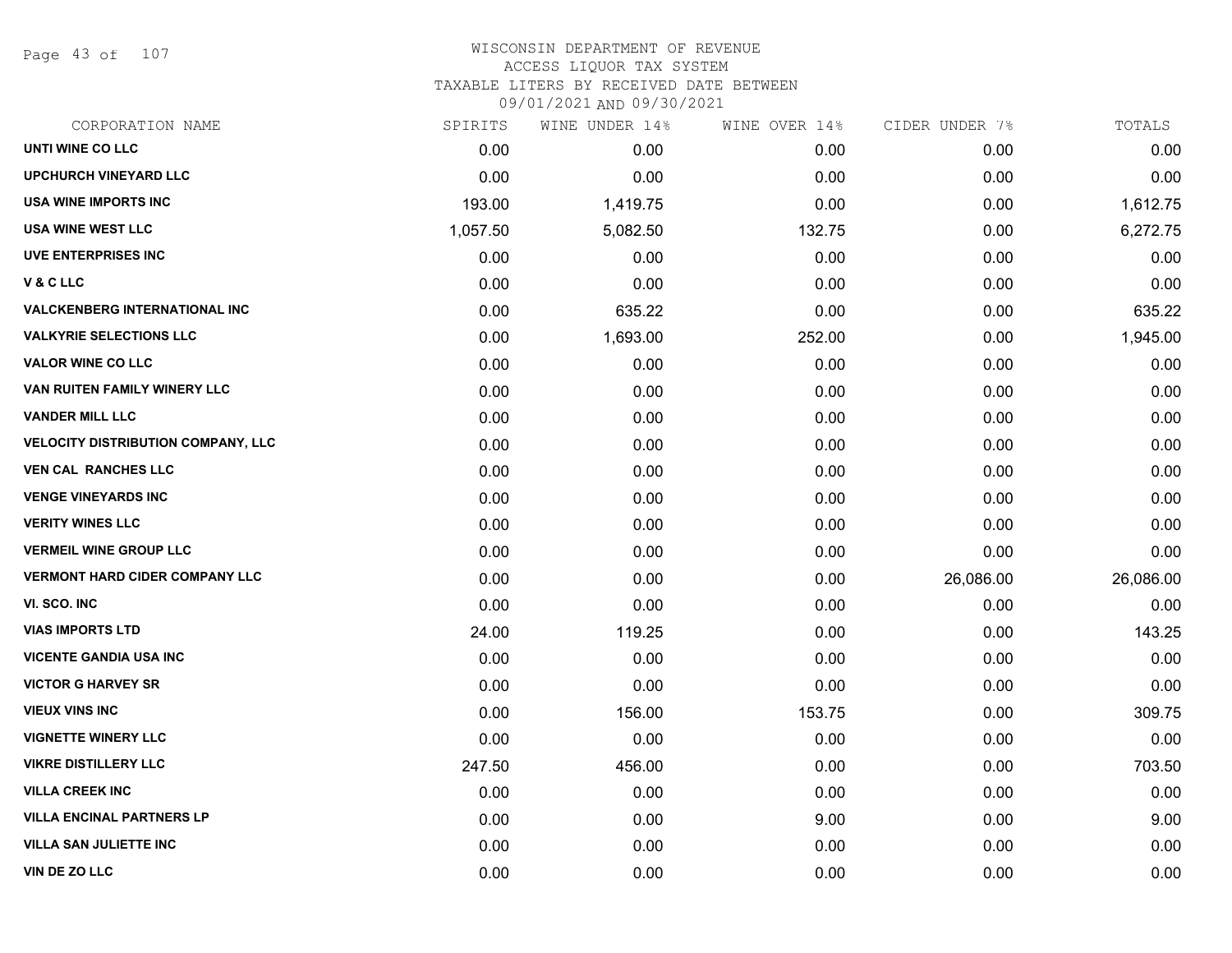Page 44 of 107

|           |            |                |               | TOTALS         |
|-----------|------------|----------------|---------------|----------------|
| 0.00      | 0.00       | 0.00           | 0.00          | 0.00           |
| 0.00      | 0.00       | 270.00         | 0.00          | 270.00         |
| 0.00      | 531.00     | 0.00           | 0.00          | 531.00         |
| 0.00      | 0.00       | 0.00           | 0.00          | 0.00           |
| 0.00      | 0.00       | 0.00           | 0.00          | 0.00           |
| 4.50      | 1,697.88   | 1,633.14       | 0.00          | 3,335.52       |
| 0.00      | 0.00       | 189.00         | 0.00          | 189.00         |
| 0.00      | 0.00       | 0.00           | 0.00          | 0.00           |
| 0.00      | 0.00       | 0.00           | 0.00          | 0.00           |
| 0.00      | 2,177.50   | 177.00         | 0.00          | 2,354.50       |
| 0.00      | 3,366.00   | 378.00         | 0.00          | 3,744.00       |
| 0.00      | 0.00       | 0.00           | 0.00          | 0.00           |
| 957.00    | 5,481.00   | 1,908.00       | 3,210.00      | 11,556.00      |
| 0.00      | 0.00       | 0.00           | 0.00          | 0.00           |
| 0.00      | 0.00       | 0.00           | 0.00          | 0.00           |
| 0.00      | 0.00       | 0.00           | 0.00          | 0.00           |
| 0.00      | 1,332.00   | 0.00           | 0.00          | 1,332.00       |
| 0.00      | 0.00       | 0.00           | 0.00          | 0.00           |
| 0.00      | 0.00       | 0.00           | 0.00          | 0.00           |
| 0.00      | 1,746.00   | 1,001.25       | 0.00          | 2,747.25       |
| 0.00      | 0.00       | 0.00           | 0.00          | 0.00           |
| 0.00      | 0.00       | 0.00           | 0.00          | 0.00           |
| 0.00      | 895.50     | 369.00         | 0.00          | 1,264.50       |
| 0.00      | 0.00       | 0.00           | 0.00          | 0.00           |
| 0.00      | 0.00       | 0.00           | 0.00          | 0.00           |
| 25,665.73 | 107,510.92 | 19,656.45      | 0.00          | 152,833.10     |
| 0.00      | 2,016.00   | 8,028.00       | 0.00          | 10,044.00      |
| 0.00      | 504.00     | 0.00           | 0.00          | 504.00         |
|           | SPIRITS    | WINE UNDER 14% | WINE OVER 14% | CIDER UNDER 7% |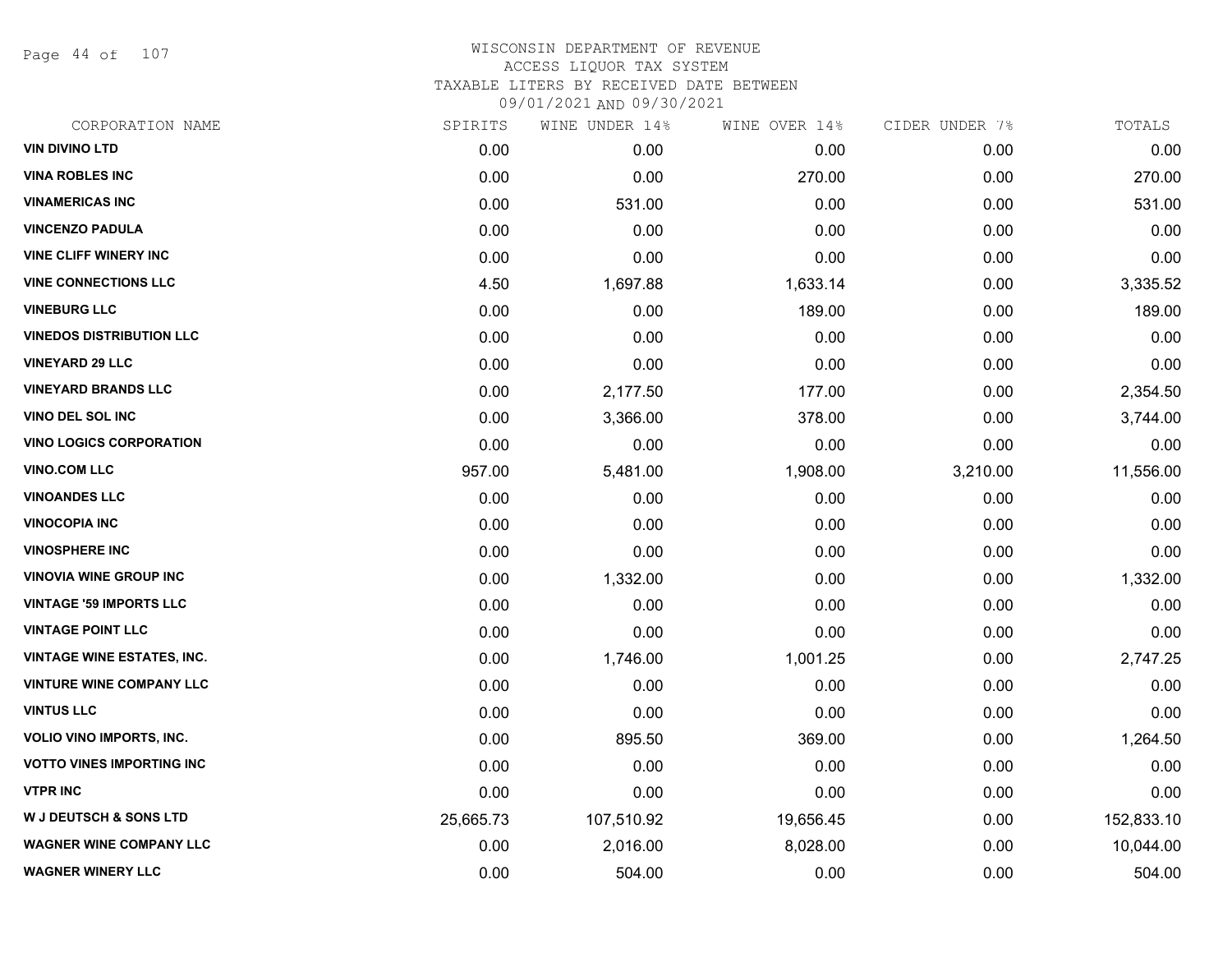Page 45 of 107

| CORPORATION NAME                               | SPIRITS   | WINE UNDER 14% | WINE OVER 14% | CIDER UNDER 7% | TOTALS    |
|------------------------------------------------|-----------|----------------|---------------|----------------|-----------|
| <b>WAYFARER LLC</b>                            | 0.00      | 0.00           | 0.00          | 0.00           | 0.00      |
| <b>WEBSTER BARNES LLC</b>                      | 0.00      | 0.00           | 0.00          | 0.00           | 0.00      |
| <b>WEIBEL INCORPORATED</b>                     | 0.00      | 0.00           | 0.00          | 0.00           | 0.00      |
| <b>WEIN BAUER INC</b>                          | 18.00     | 10,558.77      | 0.00          | 0.00           | 10,576.77 |
| WELL OILED WINE COMPANY LLC                    | 0.00      | 252.00         | 0.00          | 0.00           | 252.00    |
| <b>WEST COAST WINE PARTNERS LLC</b>            | 0.00      | 0.00           | 0.00          | 0.00           | 0.00      |
| <b>WEST MICHIGAN RUM COMPANY, LLC</b>          | 0.00      | 0.00           | 0.00          | 0.00           | 0.00      |
| <b>WESTERN SPIRITS BEVERAGE CO LLC</b>         | 0.00      | 0.00           | 0.00          | 0.00           | 0.00      |
| <b>WEYGANDT-METZLER IMPORTING LTD</b>          | 0.00      | 504.00         | 0.00          | 0.00           | 504.00    |
| <b>WHISKEY ACRES DISTILLING CO</b>             | 0.00      | 0.00           | 0.00          | 0.00           | 0.00      |
| <b>WHYTE AND MACKAY (AMERICAS) LIMITED LLC</b> | 0.00      | 0.00           | 0.00          | 0.00           | 0.00      |
| <b>WI INC</b>                                  | 148.50    | 180.00         | 0.00          | 0.00           | 328.50    |
| <b>WILD AGAVE IMPORTS LLC</b>                  | 0.00      | 0.00           | 0.00          | 0.00           | 0.00      |
| <b>WILDERNESS TRACE DISTILLERY, LLC</b>        | 0.00      | 0.00           | 0.00          | 0.00           | 0.00      |
| <b>WILLAMETTE VALLEY VINEYARDS INC</b>         | 0.00      | 0.00           | 0.00          | 0.00           | 0.00      |
| <b>WILLIAM COLE VINEYARDS LLC</b>              | 0.00      | 0.00           | 0.00          | 0.00           | 0.00      |
| <b>WILLIAM GRANT &amp; SONS INC</b>            | 37,140.75 | 0.00           | 0.00          | 0.00           | 37,140.75 |
| <b>WILLIAM P KNUTTEL</b>                       | 0.00      | 0.00           | 0.00          | 0.00           | 0.00      |
| <b>WILLIAM T HOLLORAN</b>                      | 0.00      | 0.00           | 0.00          | 0.00           | 0.00      |
| <b>WILLIAM WOLF BRAND LLC</b>                  | 0.00      | 0.00           | 0.00          | 0.00           | 0.00      |
| <b>WILLIAM WOODRUFF</b>                        | 0.00      | 0.00           | 0.00          | 0.00           | 0.00      |
| <b>WILLIAMS &amp; SELYEM LLC</b>               | 0.00      | 0.00           | 0.00          | 0.00           | 0.00      |
| <b>WILSON CREEK WINERY &amp; VINEYARDS INC</b> | 0.00      | 0.00           | 0.00          | 0.00           | 0.00      |
| <b>WILSON DANIELS LLC</b>                      | 0.00      | 3,766.46       | 1,498.50      | 0.00           | 5,264.96  |
| <b>WINE ATTITUDE INC</b>                       | 0.00      | 0.00           | 0.00          | 0.00           | 0.00      |
| <b>WINE BRIDGE IMPORTS INC</b>                 | 0.00      | 1,944.00       | 126.00        | 0.00           | 2,070.00  |
| <b>WINE COUNTRY INTERNATIONAL INC</b>          | 0.00      | 0.00           | 0.00          | 0.00           | 0.00      |
| <b>WINE CREEK LLC</b>                          | 0.00      | 0.00           | 0.00          | 0.00           | 0.00      |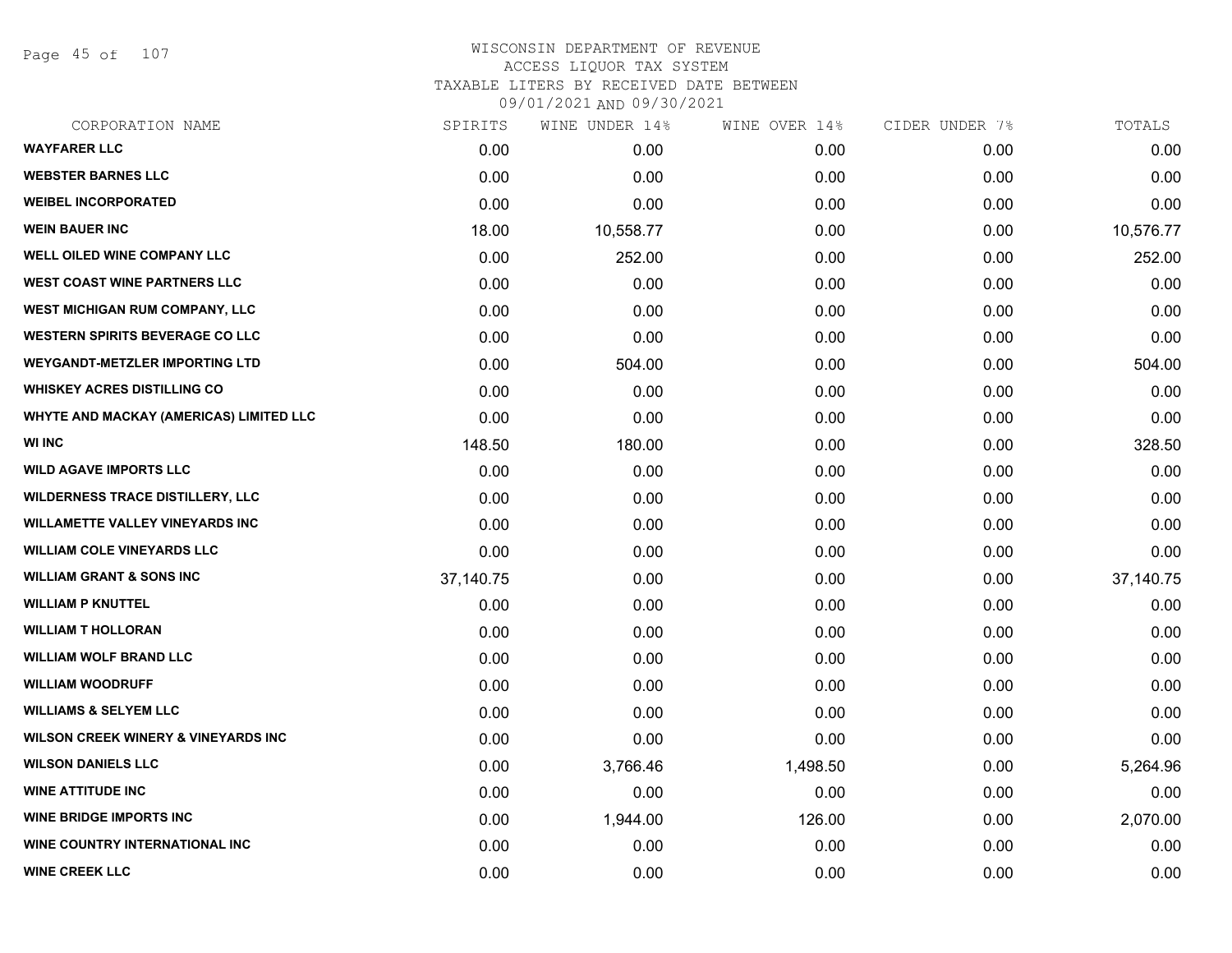Page 46 of 107

#### WISCONSIN DEPARTMENT OF REVENUE ACCESS LIQUOR TAX SYSTEM TAXABLE LITERS BY RECEIVED DATE BETWEEN

| CORPORATION NAME                          | SPIRITS      | WINE UNDER 14% | WINE OVER 14% | CIDER UNDER 7% | TOTALS        |
|-------------------------------------------|--------------|----------------|---------------|----------------|---------------|
| <b>WINE HOOLIGANS LLC</b>                 | 0.00         | 1,197.00       | 2,142.00      | 0.00           | 3,339.00      |
| <b>WINE SPOTS CELLARS, INC</b>            | 0.00         | 0.00           | 0.00          | 0.00           | 0.00          |
| <b>WINE WINE SITUATION LLC</b>            | 0.00         | 0.00           | 0.00          | 0.00           | 0.00          |
| <b>WINEHAVEN INC</b>                      | 0.00         | 0.00           | 0.00          | 0.00           | 0.00          |
| <b>WINEPLAYGROUND.COM INC</b>             | 0.00         | 0.00           | 0.00          | 0.00           | 0.00          |
| <b>WINERIES &amp; SELECT PRODUCTS LLC</b> | 0.00         | 468.00         | 90.00         | 0.00           | 558.00        |
| <b>WINERY EXCHANGE, INC.</b>              | 0.00         | 24,497.69      | 1,071.00      | 0.00           | 25,568.69     |
| <b>WINES OF FRANCE INC</b>                | 0.00         | 0.00           | 213.28        | 0.00           | 213.28        |
| <b>WINES UNLIMITED INC</b>                | 0.00         | 12,094.50      | 0.00          | 0.00           | 12,094.50     |
| <b>WINESELLERS LTD</b>                    | 0.00         | 8,534.50       | 171.00        | 0.00           | 8,705.50      |
| <b>WISD LLC</b>                           | 0.00         | 0.00           | 0.00          | 0.00           | 0.00          |
| <b>WOODSON WINES LLC</b>                  | 0.00         | 0.00           | 0.00          | 0.00           | 0.00          |
| <b>WOOLER BRANDS INC</b>                  | 1,314.00     | 0.00           | 0.00          | 0.00           | 1,314.00      |
| <b>WORLD TRAVELER IMPORTS LLC</b>         | 0.00         | 252.00         | 0.00          | 0.00           | 252.00        |
| <b>WORLDWIDE CELLARS INC</b>              | 0.00         | 1,968.00       | 81.75         | 1.50           | 2,051.25      |
| <b>WRS CO. LLC</b>                        | 0.00         | 0.00           | 0.00          | 0.00           | 0.00          |
| <b>WTC IMPORT &amp; EXPORT LLC</b>        | 0.00         | 0.00           | 0.00          | 0.00           | 0.00          |
| XXX DISTILLERY, LLC                       | 81.00        | 0.00           | 0.00          | 0.00           | 81.00         |
| YAEGAKI CORPORATION OF USA                | 0.00         | 1,053.00       | 222.48        | 0.00           | 1,275.48      |
| YOUNTVILLE WINE IMPORTS LLC               | 0.00         | 0.00           | 0.00          | 0.00           | 0.00          |
| <b>ZACH HOLLINGSWORTH</b>                 | 0.00         | 0.00           | 0.00          | 0.00           | 0.00          |
| <b>ZD WINES LLC</b>                       | 0.00         | 0.00           | 0.00          | 0.00           | 0.00          |
| <b>ZEILER SPIRITS LLC</b>                 | 0.00         | 0.00           | 0.00          | 0.00           | 0.00          |
| ZING ZANG, LLC                            | 15,058.37    | 0.00           | 0.00          | 0.00           | 15,058.37     |
| ZONIN USA INC                             | 0.00         | 0.00           | 0.00          | 0.00           | 0.00          |
| ZRS WINES LLC                             | 0.00         | 0.00           | 0.00          | 0.00           | 0.00          |
| TOTAL LITERS FOR 9/30/2021                | 6,051,747.90 | 3,920,776.55   | 448,874.38    | $-122,943.40$  | 10,298,455.43 |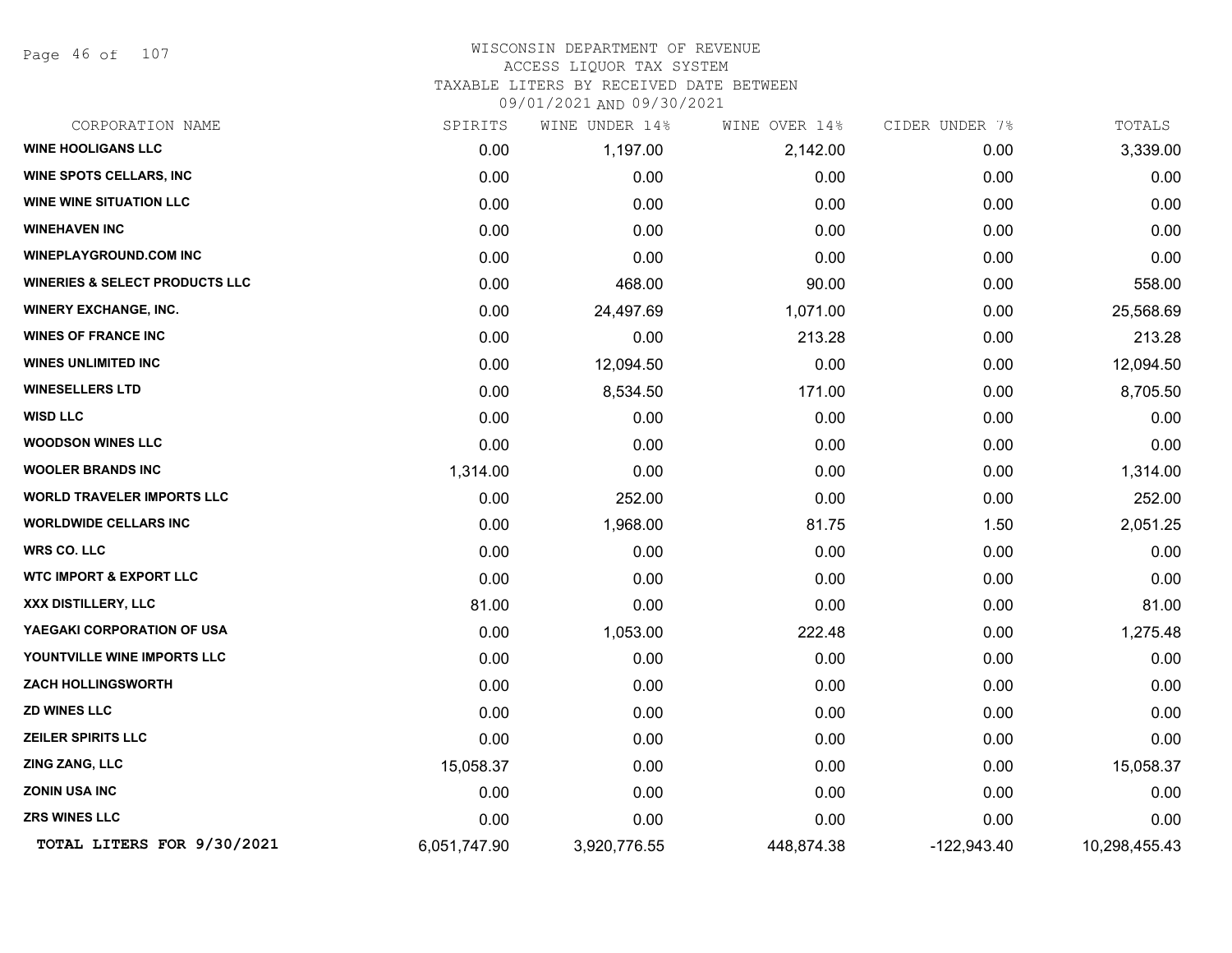Page 47 of 107

# WISCONSIN DEPARTMENT OF REVENUE ACCESS LIQUOR TAX SYSTEM TAXABLE LITERS BY RECEIVED DATE BETWEEN 09/01/2021 AND 09/30/2021

**IN STATE WHOLESALER (W) 1848 DISTRIBUTING COMPANY, LLC** 0.00 0.00 0.00 0.00 0.00 **ALLSTATE LIQUOR & WINE COMPANY, INC.** 0.00 0.00 0.00 0.00 0.00 **AMANDA MORDEN** 0.00 594.00 15.75 0.00 609.75 **ARCADIA BEVERAGE COMPANY**  $0.00$   $0.00$   $0.00$   $0.00$   $0.00$   $0.00$   $0.00$   $0.00$   $0.00$   $0.00$   $0.00$   $0.00$   $0.00$   $0.00$   $0.00$   $0.00$   $0.00$   $0.00$   $0.00$   $0.00$   $0.00$   $0.00$   $0.00$   $0.00$   $0.00$   $0.00$   $0.00$   $0.00$ **ARIS GLOBAL IMPORTS LLC** 0.00 0.00 0.00 0.00 0.00 **AVA WINE & SPIRITS LLC** 0.00 0.00 0.00 0.00 0.00 **BADGER DISTRIBUTING OF MILWAUKEE LLC** 0.00 0.00 0.00 0.00 0.00 **BADGER LIQUOR CO. INC.** 68,700.50 **54,828.00** 33,872.50 0.00 0.00 0.00 0.00 88,700.50 **BADGER STATE WINERY COOPERATIVE** 0.00 0.00 0.00 0.00 0.00 **BADGER WINE & SPIRITS LLC** 0.00 0.00 0.00 0.00 0.00 **BEECHWOOD DISTRIBUTORS, INC.** 0.00 0.00 0.00 0.00 0.00 **BEER CAPITOL DISTRIBUTING LLC** 0.00 0.00 0.00 0.00 0.00 **BILJANA KLATT** 0.00 2,925.00 0.00 0.00 2,925.00 **BILL'S DISTRIBUTING, LTD.** 0.00 0.00 0.00 0.00 0.00 **BRANT T NEHMER** 0.00 4,785.00 453.00 0.00 5,238.00 **BREAKTHRU BEVERAGE GROUP LLC** 0.00 0.00 0.00 0.00 0.00 **BREAKTHRU BEVERAGE GROUP LLC** 0.00 17,478.00 0.00 0.00 17,478.00 **C.J.W., INC.** 6.00 **0.00 0.00 0.00 0.00 0.00 0.00 0.00 0.00 0.00 0.00 0.00 0.00 0.00 CAPITOL-HUSTING COMPANY, INC.** 42,222.00 17,964.00 5,478.00 0.00 65,664.00 **CHAS. A. BERNICK, INCORPORATED** 0.00 0.00 0.00 0.00 0.00 **CHRISTY SMITH** 0.00 0.00 0.00 0.00 0.00 **CHROMATIC WINE COMPANY LLC** 0.00 0.00 0.00 0.00 0.00 **DE PERE LIQUOR CO LLC** 0.00 0.00 0.00 0.00 0.00 **DEAN DISTRIBUTING, INC.** 0.00 0.00 0.00 0.00 0.00 **DEAN DISTRIBUTING, INC.** 0.00 0.00 0.00 0.00 0.00 CORPORATION NAME SPIRITS WINE UNDER 14% WINE OVER 14% CIDER UNDER 7% TOTALS

**DEWITT CHURCH GOODS, INC.** 0.00 0.00 0.00 0.00 0.00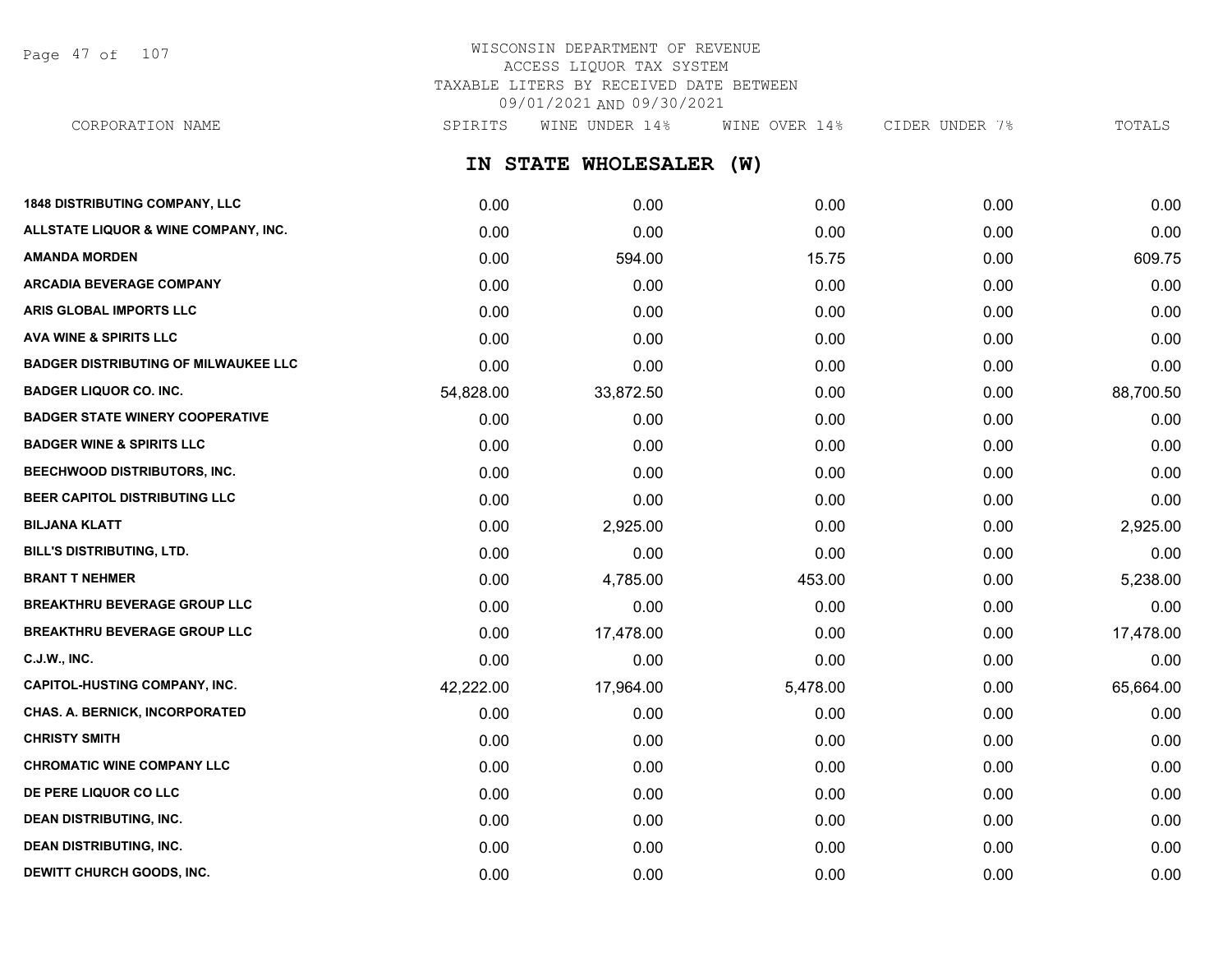Page 48 of 107

| CORPORATION NAME                                 | SPIRITS   | WINE UNDER 14% | WINE OVER 14% | CIDER UNDER 7% | TOTALS      |
|--------------------------------------------------|-----------|----------------|---------------|----------------|-------------|
| <b>EPIC MOMENTS LLC</b>                          | 0.00      | 0.00           | 0.00          | 0.00           | 0.00        |
| <b>FABIANO BROTHERS - WISCONSIN LLC</b>          | 0.00      | 0.00           | 0.00          | 0.00           | 0.00        |
| <b>FAUSTO FIORAVANTI</b>                         | 0.00      | 0.00           | 0.00          | 0.00           | 0.00        |
| FLANIGAN DISTRIBUTING OF DOOR COUNTY, INC.       | 0.00      | 0.00           | 0.00          | 0.00           | 0.00        |
| FOUR SEASONS BEER DISTRIBUTORS INC               | 0.00      | 0.00           | 0.00          | 0.00           | 0.00        |
| <b>FRANK BEER DISTRIBUTORS, INC.</b>             | 0.00      | 0.00           | 0.00          | 0.00           | 0.00        |
| <b>FRANK BEER DISTRIBUTORS, INC.</b>             | 0.00      | 0.00           | 0.00          | 0.00           | 0.00        |
| <b>FRANK J MIRENDA SR</b>                        | 0.00      | 0.00           | 0.00          | 0.00           | 0.00        |
| <b>FRANK LIQUOR COMPANY, INC.</b>                | 25,851.22 | 9,902.35       | 0.00          | 0.00           | 35,753.57   |
| FRANK LIQUORS OF LA CROSSE, INC.                 | 0.00      | 0.00           | 0.00          | 0.00           | 0.00        |
| <b>G &amp; F DISTRIBUTING INC</b>                | 0.00      | 0.00           | 0.00          | 0.00           | 0.00        |
| <b>GENERAL BEER DISTRIBUTORS CO.</b>             | 0.00      | 0.00           | 0.00          | 0.00           | 0.00        |
| <b>GENERAL BEER DISTRIBUTORS CO. - MILWAUKEE</b> | 0.00      | 0.00           | 0.00          | 0.00           | 0.00        |
| <b>GENERAL BEER-NORTHEAST INC</b>                | 0.00      | 0.00           | 0.00          | 0.00           | 0.00        |
| <b>GENERAL BEER-NORTHEAST INC</b>                | 0.00      | 0.00           | 0.00          | 0.00           | 0.00        |
| <b>GENERAL BEER-NORTHWEST, INC.</b>              | 0.00      | 0.00           | 0.00          | 0.00           | 0.00        |
| <b>GENERAL BEER-NORTHWEST, INC.</b>              | 0.00      | 0.00           | 0.00          | 0.00           | 0.00        |
| <b>GENERAL BEVERAGE SALES CO.</b>                | 8,730.60  | 21,662.98      | 11,283.00     | 0.00           | 41,676.58   |
| <b>GENERAL BEVERAGE SALES CO. - OSHKOSH</b>      | 8,597.70  | 20,862.00      | 0.00          | 0.00           | 29,459.70   |
| <b>GENERAL BEVERAGE SALES CO.-MILWAUKEE</b>      | 0.00      | 56,365.50      | 0.00          | 0.00           | 56,365.50   |
| <b>GIUSEPPE GAGLIANELLO</b>                      | 0.00      | 0.00           | 0.00          | 0.00           | 0.00        |
| <b>J &amp; P INTERNATIONAL LLC</b>               | 0.00      | 0.00           | 0.00          | 0.00           | 0.00        |
| <b>JANDRAIN RELIGIOUS SUPPLY, INC.</b>           | 0.00      | 0.00           | 0.00          | 0.00           | 0.00        |
| <b>JANSEN INTERNATIONAL LLC</b>                  | 0.00      | 0.00           | 0.00          | 0.00           | 0.00        |
| <b>JAW PROPERTIES LLC</b>                        | 0.00      | 0.00           | 0.00          | 0.00           | 0.00        |
| <b>JOHN J COLLETTI</b>                           | 0.00      | $-1,008.00$    | 0.00          | 0.00           | $-1,008.00$ |
| JOHNSON BROTHERS OF WISCONSIN, INC.              | 27,630.60 | 18,747.78      | $-36.00$      | 0.00           | 46,342.38   |
| <b>JONATHON LODUCA</b>                           | 0.00      | 0.00           | 0.00          | 0.00           | 0.00        |
|                                                  |           |                |               |                |             |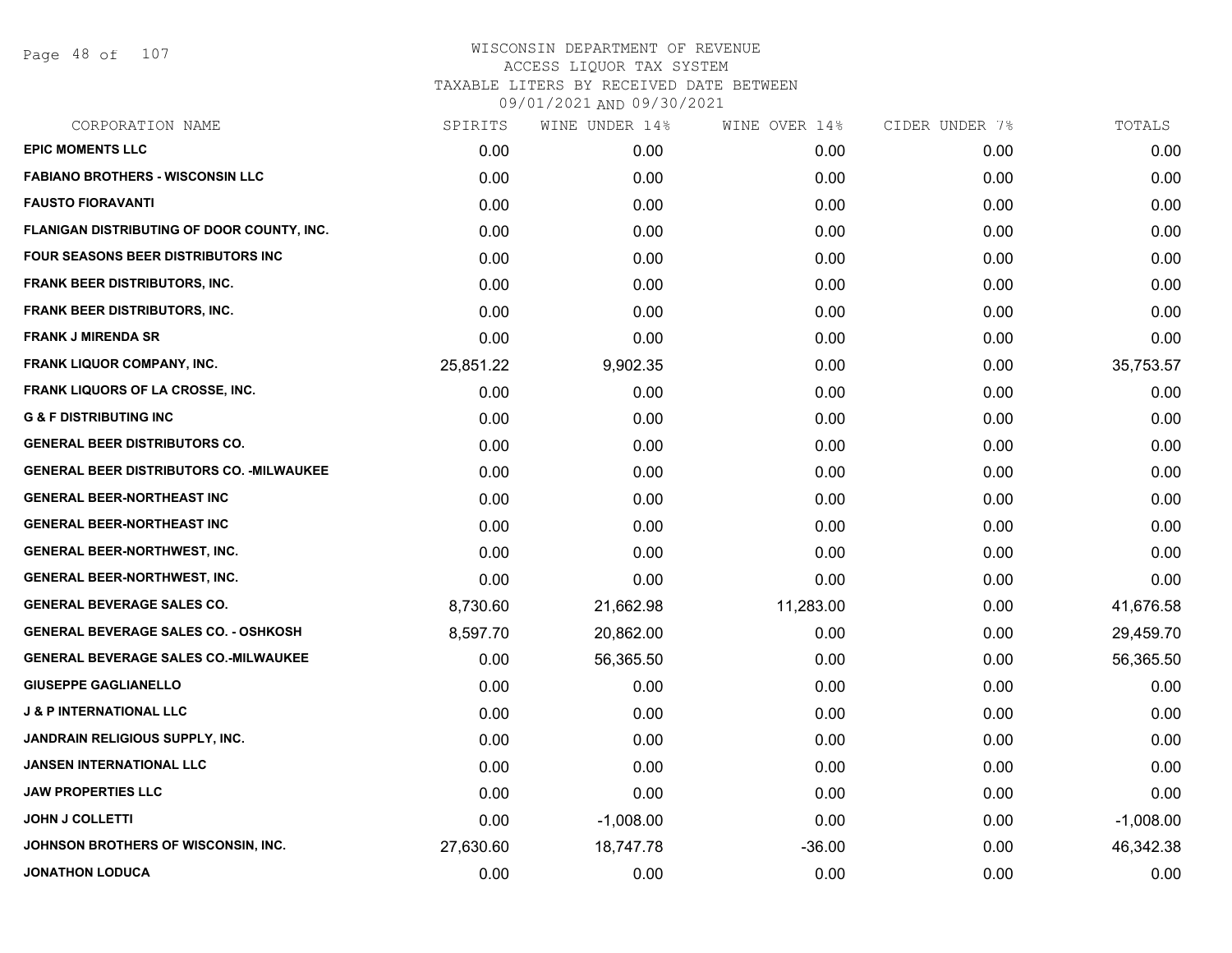Page 49 of 107

| CORPORATION NAME                         | SPIRITS   | WINE UNDER 14% | WINE OVER 14% | CIDER UNDER 7% | TOTALS      |
|------------------------------------------|-----------|----------------|---------------|----------------|-------------|
| <b>JOYVINE LLC</b>                       | 0.00      | 0.00           | 0.00          | 0.00           | 0.00        |
| <b>KAY BEER DISTRIBUTING, INC.</b>       | 0.00      | 0.00           | 0.00          | 0.00           | 0.00        |
| <b>KRH ENTERPRISES, LLC</b>              | 0.00      | 0.00           | 0.00          | 0.00           | 0.00        |
| LA CROSSE BEVERAGE LLC                   | 0.00      | 0.00           | 0.00          | 0.00           | 0.00        |
| LARRY'S DISTRIBUTING CO., INC.           | 0.00      | 0.00           | 0.00          | 0.00           | 0.00        |
| LEE BEVERAGE OF WISCONSIN LLC            | 0.00      | 0.00           | 0.00          | 0.00           | 0.00        |
| LEE BEVERAGE OF WISCONSIN LLC            | 0.00      | 0.00           | 0.00          | 0.00           | 0.00        |
| LEE BEVERAGE-CIDERS WINES & SPIRITS LLC  | 0.00      | 0.00           | 0.00          | 0.00           | 0.00        |
| <b>L'EFT BANK WINE COMPANY LIMITED</b>   | 0.00      | 38,156.12      | 1,021.50      | 0.00           | 39,177.62   |
| LIB DIB, LLC                             | 0.00      | 0.00           | 0.00          | 0.00           | 0.00        |
| LO DUCA BROS., INC.                      | 0.00      | 8,667.00       | $-45.00$      | 0.00           | 8,622.00    |
| <b>LORI SCOTT</b>                        | 0.00      | 0.00           | 0.00          | 0.00           | 0.00        |
| <b>LOS ALTOS AGAVE DISTRIBUTOR INC</b>   | 0.00      | 0.00           | 0.00          | 0.00           | 0.00        |
| <b>M SHIRAZ LLC</b>                      | 0.00      | 0.00           | 0.00          | 0.00           | 0.00        |
| <b>MICCA HUTCHINS</b>                    | 0.00      | 0.00           | 0.00          | 0.00           | 0.00        |
| <b>MICHAEL G ANSAY</b>                   | 0.00      | 0.00           | 0.00          | 0.00           | 0.00        |
| <b>MICHAEL LENTINO</b>                   | 0.00      | $-3,378.70$    | $-18.00$      | 0.00           | $-3,396.70$ |
| <b>MIDWEST SALES &amp; SERVICE, INC.</b> | 0.00      | 0.00           | 0.00          | 0.00           | 0.00        |
| <b>NOELKE DISTRIBUTORS, INC.</b>         | 0.00      | 0.00           | 0.00          | 0.00           | 0.00        |
| <b>NOUVEAU VENTURES LLC</b>              | 0.00      | 8,851.50       | 1,971.00      | 0.00           | 10,822.50   |
| <b>ODIN WINE CO</b>                      | 0.00      | 0.00           | 0.00          | 0.00           | 0.00        |
| PARK RIDGE DISTRIBUTING, INC.            | 0.00      | 0.00           | 0.00          | 0.00           | 0.00        |
| PEHLER DISTRIBUTING, INC.                | 0.00      | 0.00           | 0.00          | 0.00           | 0.00        |
| PHILLIPS DISTRIBUTING CORPORATION        | 20,559.00 | 0.00           | 0.00          | 0.00           | 20,559.00   |
| PHILLIPS WINE COMPANY                    | 0.00      | 0.00           | 0.00          | 0.00           | 0.00        |
| PURE WINE WISCONSIN INC                  | 0.00      | 0.00           | 0.00          | 0.00           | 0.00        |
| <b>PURPLE FEET WINES, LLC</b>            | 0.00      | 0.00           | 0.00          | 0.00           | 0.00        |
| <b>PVD ENTERPRISES LLC</b>               | 0.00      | 0.00           | 0.00          | 0.00           | 0.00        |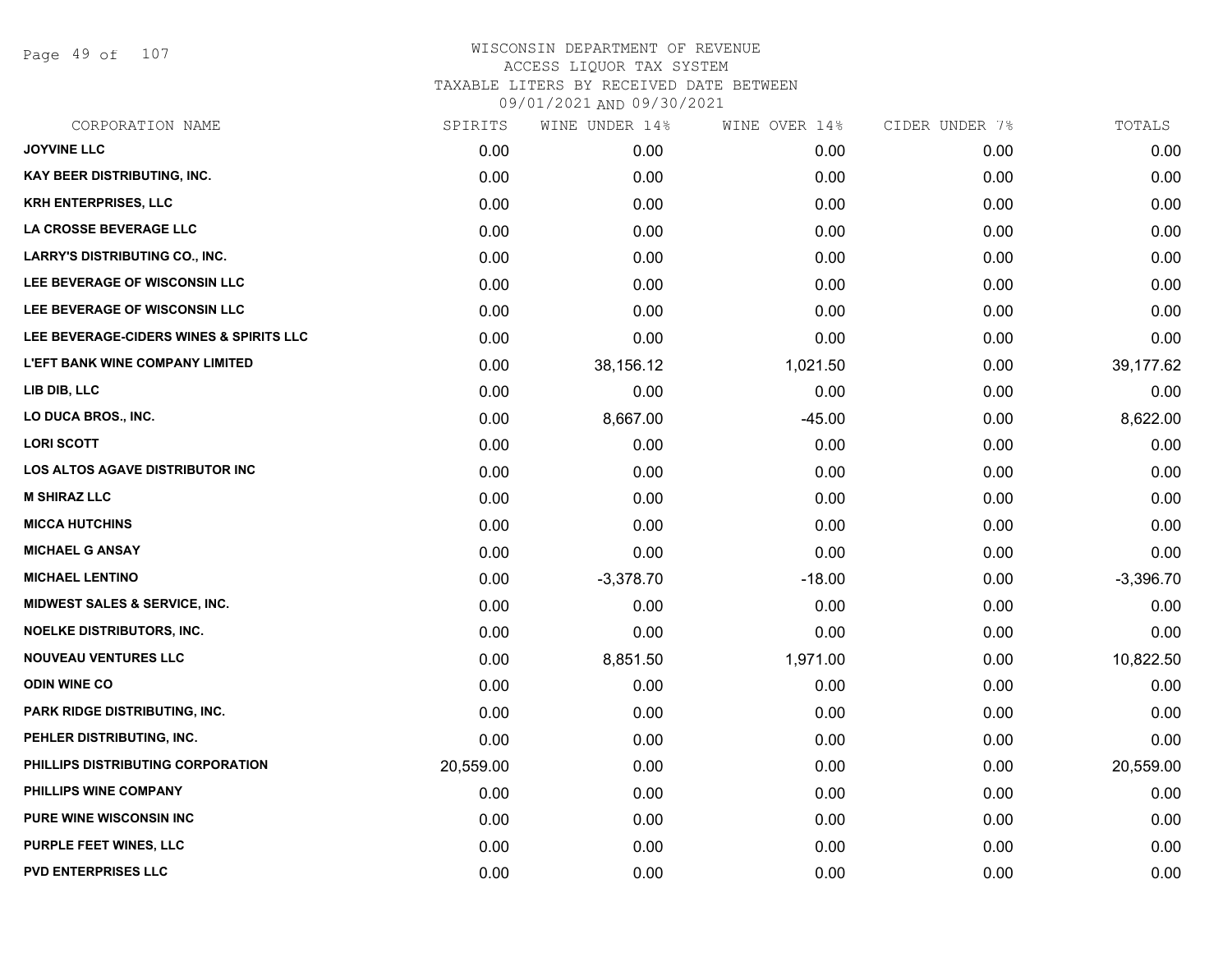Page 50 of 107

| CORPORATION NAME                        | SPIRITS  | WINE UNDER 14% | WINE OVER 14% | CIDER UNDER 7% | TOTALS    |
|-----------------------------------------|----------|----------------|---------------|----------------|-----------|
| <b>RATAS WHOLESALE LIQUOR COMPANY</b>   | 0.00     | 0.00           | 0.00          | 0.00           | 0.00      |
| S. & S. DISTRIBUTING, INC.              | 0.00     | 0.00           | 0.00          | 0.00           | 0.00      |
| S. & S. DISTRIBUTING, INC.              | 0.00     | 0.00           | 0.00          | 0.00           | 0.00      |
| SARATOGA LIQUOR CO., INC.               | 9,850.50 | 0.00           | 0.00          | 0.00           | 9,850.50  |
| <b>SP3 LLC</b>                          | 0.00     | 0.00           | 0.00          | 0.00           | 0.00      |
| <b>SUPERIOR BEVERAGES LLC</b>           | 0.00     | $-216.79$      | 0.00          | $-701.25$      | $-918.04$ |
| <b>SYRIANA INC</b>                      | 0.00     | 0.00           | 0.00          | 0.00           | 0.00      |
| T.H. STEMPER COMPANY, INC.              | 0.00     | 0.00           | 0.00          | 0.00           | 0.00      |
| <b>THOMAS A DORAIRAJ</b>                | 0.00     | 0.00           | 0.00          | 0.00           | 0.00      |
| TJ INTERNATIONAL LTD                    | 0.00     | 0.00           | 0.00          | 0.00           | 0.00      |
| <b>TORI-VERDI GROUP LLC</b>             | 0.00     | 0.00           | 0.00          | 0.00           | 0.00      |
| TRANSNATIONAL ENTERPRISES, INCORPORATED | 0.00     | 0.00           | 0.00          | 0.00           | 0.00      |
| TRIANGLE DISTRIBUTING COMPANY, INC.     | 0.00     | 0.00           | 0.00          | 0.00           | 0.00      |
| TRI-MART COMPANY LLC                    | 0.00     | 0.00           | 0.00          | 0.00           | 0.00      |
| <b>VINO VERITAS, LTD.</b>               | 0.00     | 0.00           | 0.00          | 0.00           | 0.00      |
| <b>WDI LLC</b>                          | 0.00     | 0.00           | 0.00          | 0.00           | 0.00      |
| <b>WDI LLC</b>                          | 0.00     | 0.00           | 0.00          | 0.00           | 0.00      |
| <b>WEBB &amp; GERRITSEN, INC.</b>       | 0.00     | 0.00           | 0.00          | 0.00           | 0.00      |
| <b>WEBB &amp; GERRITSEN, INC.</b>       | 0.00     | 0.00           | 0.00          | 0.00           | 0.00      |
| <b>WILLIAM D HANSEN</b>                 | 0.00     | 0.00           | 0.00          | 0.00           | 0.00      |
| <b>WISCONSIN BEVERAGE TEAM, LLC</b>     | 0.00     | 0.00           | 0.00          | 0.00           | 0.00      |
| <b>WISCONSIN DISTRIBUTORS EAST LLC</b>  | 0.00     | 0.00           | 0.00          | 0.00           | 0.00      |
| <b>WISCONSIN DISTRIBUTORS NORTH LLC</b> | 0.00     | 0.00           | 0.00          | 0.00           | 0.00      |
| <b>WISCONSIN DISTRIBUTORS SOUTH LLC</b> | 0.00     | 0.00           | 0.00          | 0.00           | 0.00      |
| <b>WISCONSIN WINE AND SPIRITS INC</b>   | 0.00     | 0.00           | 0.00          | 0.00           | 0.00      |
| <b>WISCONSIN WINERY CO-OP</b>           | 0.00     | 0.00           | 0.00          | 0.00           | 0.00      |
| <b>WOODFIELD DISTRIBUTION LLC</b>       | 0.00     | 0.00           | 0.00          | 0.00           | 0.00      |
| ZASTROW THE BEER MAN, INC.              | 0.00     | 0.00           | 0.00          | 0.00           | 0.00      |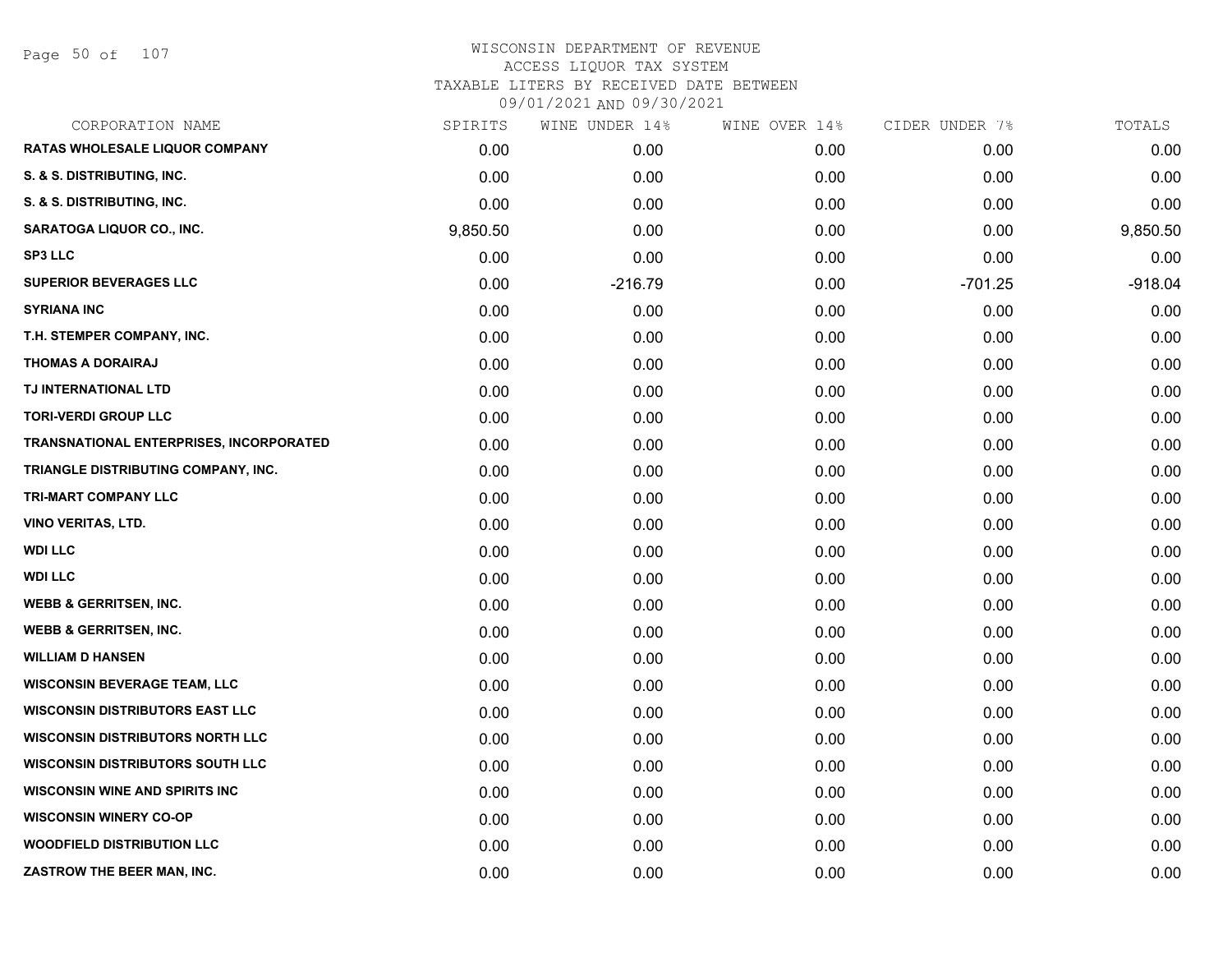Page 51 of 107

| CORPORATION NAME           | SPIRITS    | WINE UNDER 14% | WINE OVER 14% | CIDER UNDER 7% | TOTALS     |
|----------------------------|------------|----------------|---------------|----------------|------------|
| TOTAL LITERS FOR 9/30/2021 | 198,269.62 | 256,230.24     | 20,123.25     | -701.25        | 473,921.86 |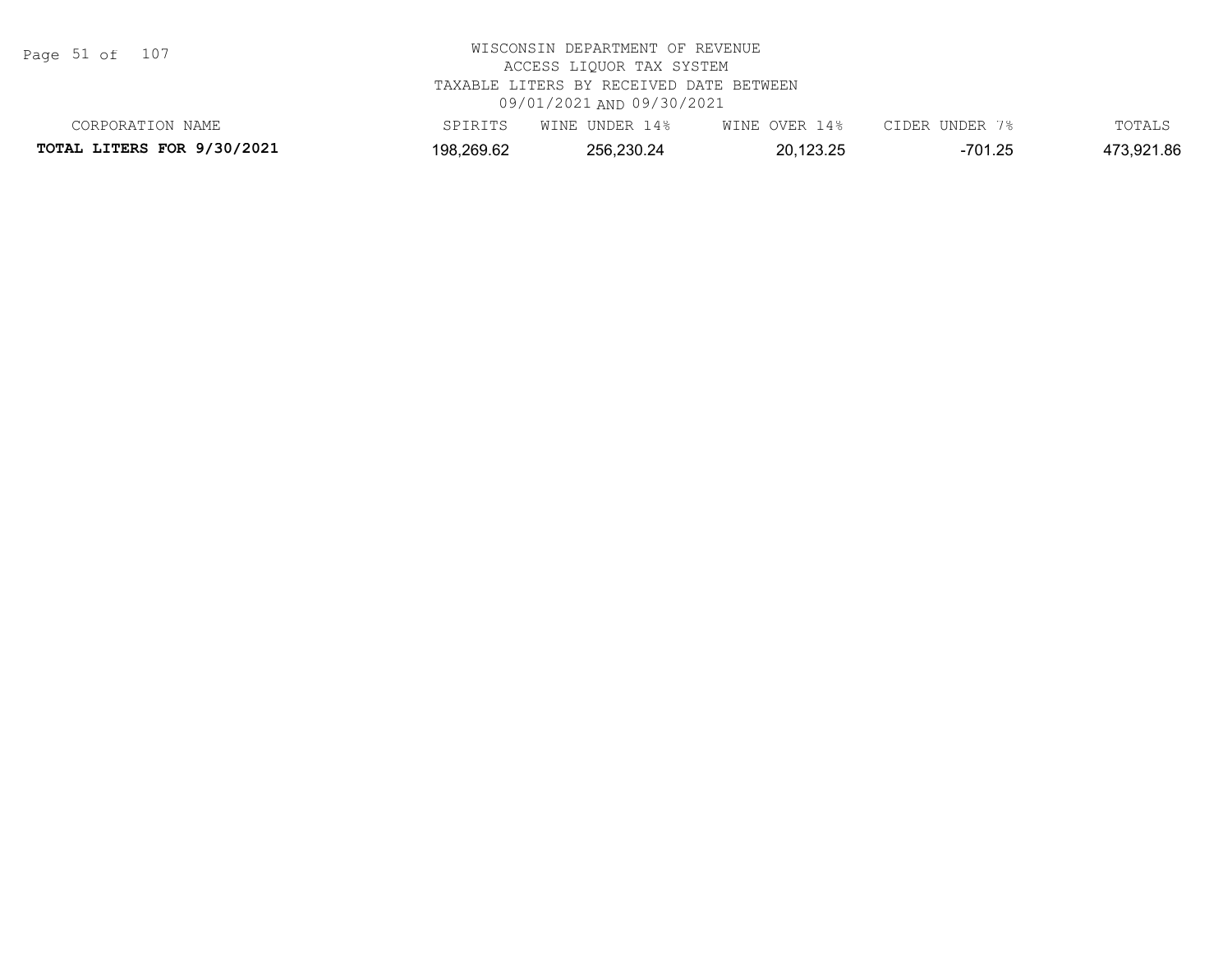Page 52 of 107

# WISCONSIN DEPARTMENT OF REVENUE ACCESS LIQUOR TAX SYSTEM TAXABLE LITERS BY RECEIVED DATE BETWEEN 09/01/2021 AND 09/30/2021

**IN STATE MANUFACTURER (WM) 45TH PARALLEL SPIRITS, LLC** 0.00 0.00 0.00 0.00 0.00 **ACE ETHANOL, LLC** 0.00 0.00 0.00 0.00 0.00 CORPORATION NAME SPIRITS WINE UNDER 14% WINE OVER 14% CIDER UNDER 7% TOTALS

| <b>AEPPELTREOW INC</b>                    | 67.49    | 205.93   | 13.63 | 902.40 | 1,189.45 |
|-------------------------------------------|----------|----------|-------|--------|----------|
| <b>ANCHOR STILLHOUSE HOLDINGS LLC</b>     | 224.89   | 0.00     | 0.00  | 0.00   | 224.89   |
| <b>ANGRY SPIRITS DISTILLING LLC</b>       | 0.00     | 0.00     | 0.00  | 0.00   | 0.00     |
| <b>B &amp; E DISTILLERY INC.</b>          | 0.00     | 0.00     | 0.00  | 0.00   | 0.00     |
| <b>BRIAN SAMMONS</b>                      | 1,088.98 | 0.00     | 0.00  | 0.00   | 1,088.98 |
| <b>C &amp; N CORPORATION</b>              | 3,840.93 | 0.00     | 0.00  | 0.00   | 3,840.93 |
| <b>CENTRAL STANDARD LLC</b>               | 243.02   | 0.00     | 0.00  | 0.00   | 243.02   |
| <b>CENTRAL STANDARD LLC</b>               | 0.00     | 0.00     | 0.00  | 0.00   | 0.00     |
| CENTRAL TIME DISTILLERY AND WINERY, INC.  | 3,574.29 | 0.00     | 0.00  | 0.00   | 3,574.29 |
| CHIPPEWA RIVER DISTILLERY AND BREWERY LLC | 0.00     | 0.00     | 0.00  | 0.00   | 0.00     |
| <b>CLOVER MEADOW LLC</b>                  | 0.00     | 0.00     | 0.00  | 0.00   | 0.00     |
| <b>COPPER CROW DISTILLERY LLC</b>         | 450.05   | 0.00     | 0.00  | 0.00   | 450.05   |
| <b>CULLEN AND HARRISON LLC</b>            | 2,951.40 | 0.00     | 0.00  | 0.00   | 2,951.40 |
| <b>CULLEN AND HARRISON LLC</b>            | 0.00     | 0.00     | 0.00  | 0.00   | 0.00     |
| <b>DANCING GOAT DISTILLERY, LLC</b>       | 0.00     | 0.00     | 0.00  | 0.00   | 0.00     |
| <b>DENNIS E ERB</b>                       | 0.00     | 0.00     | 0.00  | 0.00   | 0.00     |
| <b>DISTILLERY PARTNERS, LLC</b>           | 1,133.24 | 0.00     | 0.00  | 0.00   | 1,133.24 |
| DOG AND SHRUB DISTILLERY LLC              | 263.99   | 0.00     | 0.00  | 0.00   | 263.99   |
| <b>DOUNDRINS DISTILLING</b>               | 1,667.46 | 0.00     | 0.00  | 0.00   | 1,667.46 |
| DRIFTLESS GLEN DISTILLERY LLC             | 6,884.70 | 0.00     | 0.00  | 0.00   | 6,884.70 |
| <b>DRIFTLESS PURE LLC</b>                 | 3,321.01 | 0.00     | 0.00  | 0.00   | 3,321.01 |
| <b>EAGLE TRACE BREWING COMPANY LLC</b>    | 273.00   | 0.00     | 0.00  | 0.00   | 273.00   |
| <b>EMCO CHEMICAL DISTRIBUTORS, INC.</b>   | 0.00     | 0.00     | 0.00  | 0.00   | 0.00     |
| <b>FREDERICK QUANDT</b>                   | 0.00     | 2,271.24 | 0.00  | 0.00   | 2,271.24 |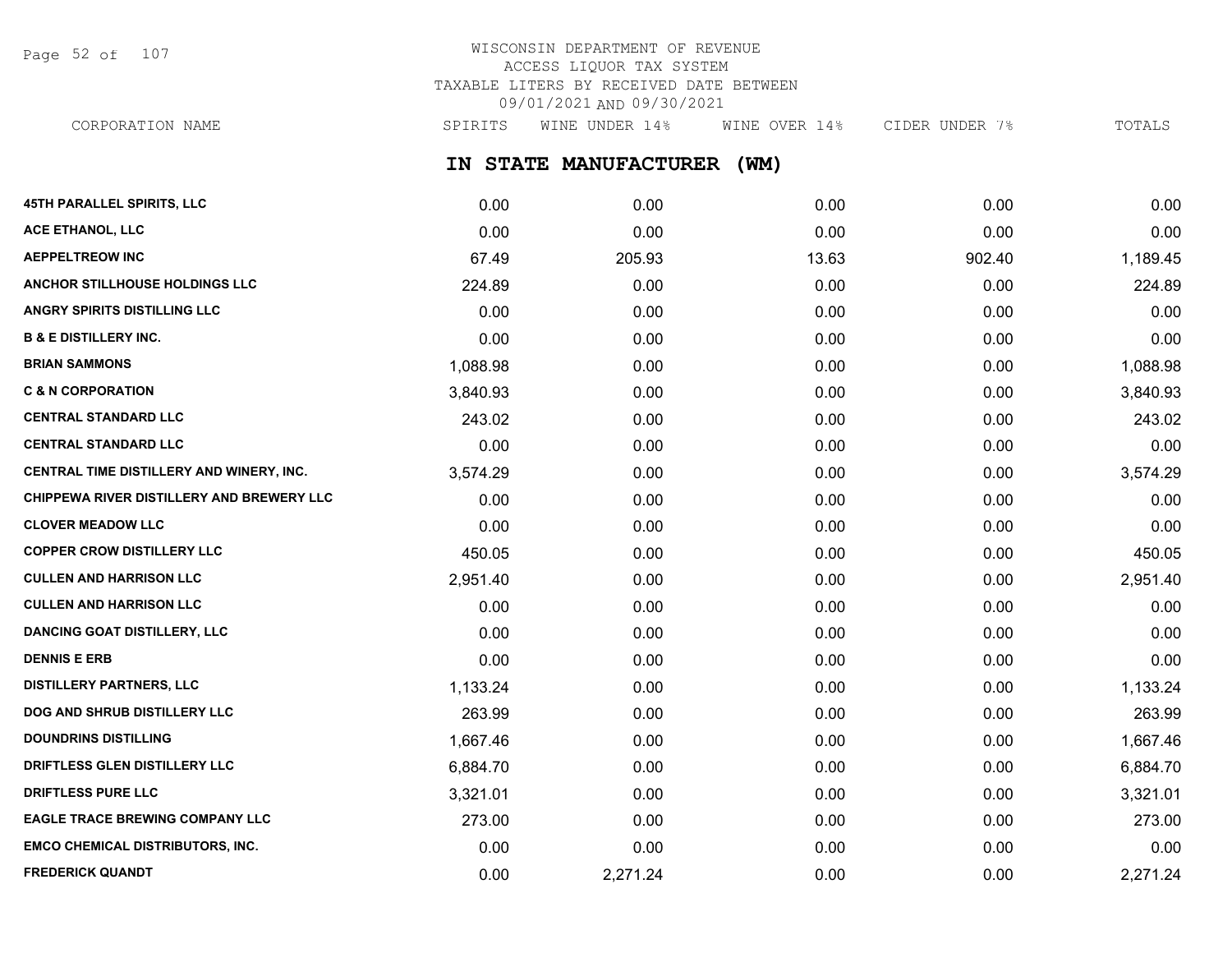Page 53 of 107

| SPIRITS  | WINE UNDER 14% | WINE OVER 14% | CIDER UNDER 7% | TOTALS    |
|----------|----------------|---------------|----------------|-----------|
| 6,453.17 | 621.03         | 0.00          | 0.00           | 7,074.20  |
| 0.00     | 0.00           | 0.00          | 0.00           | 0.00      |
| 1,395.75 | 0.00           | 0.00          | 0.00           | 1,395.75  |
| 526.78   | 0.00           | 0.00          | 0.00           | 526.78    |
| 3,181.48 | 0.00           | 0.00          | 0.00           | 3,181.48  |
| 0.00     | 0.00           | 0.00          | 0.00           | 0.00      |
| 0.00     | 0.00           | 0.00          | 0.00           | 0.00      |
| 7,972.05 | 42.59          | 0.00          | 4,352.26       | 12,366.90 |
| 0.00     | 0.00           | 0.00          | 0.00           | 0.00      |
| 136.80   | 0.00           | 0.00          | 0.00           | 136.80    |
| 197.60   | 0.00           | 0.00          | 0.00           | 197.60    |
| 0.00     | 0.00           | 0.00          | 0.00           | 0.00      |
| 0.00     | 0.00           | 0.00          | 0.00           | 0.00      |
| 0.00     | 0.00           | 0.00          | 0.00           | 0.00      |
| 309.38   | 0.00           | 0.00          | 0.00           | 309.38    |
| 0.00     | 0.00           | 0.00          | 0.00           | 0.00      |
| 316.91   | 8,540.28       | 224.32        | 0.00           | 9,081.51  |
| 0.00     | 0.00           | 0.00          | 0.00           | 0.00      |
| 0.00     | 0.00           | 0.00          | 0.00           | 0.00      |
| 472.49   | 0.00           | 0.00          | 0.00           | 472.49    |
| 2,812.51 | 0.00           | 0.00          | 0.00           | 2,812.51  |
| 0.00     | 0.00           | 0.00          | 0.00           | 0.00      |
| 87.75    | 0.00           | 0.00          | 0.00           | 87.75     |
| 1,080.13 | 0.00           | 0.00          | 0.00           | 1,080.13  |
| 366.01   | 0.00           | 0.00          | 0.00           | 366.01    |
| 0.00     | 0.00           | 0.00          | 0.00           | 0.00      |
| 0.00     | 0.00           | 0.00          | 0.00           | 0.00      |
| 0.00     | 0.00           | 0.00          | 0.00           | 0.00      |
|          |                |               |                |           |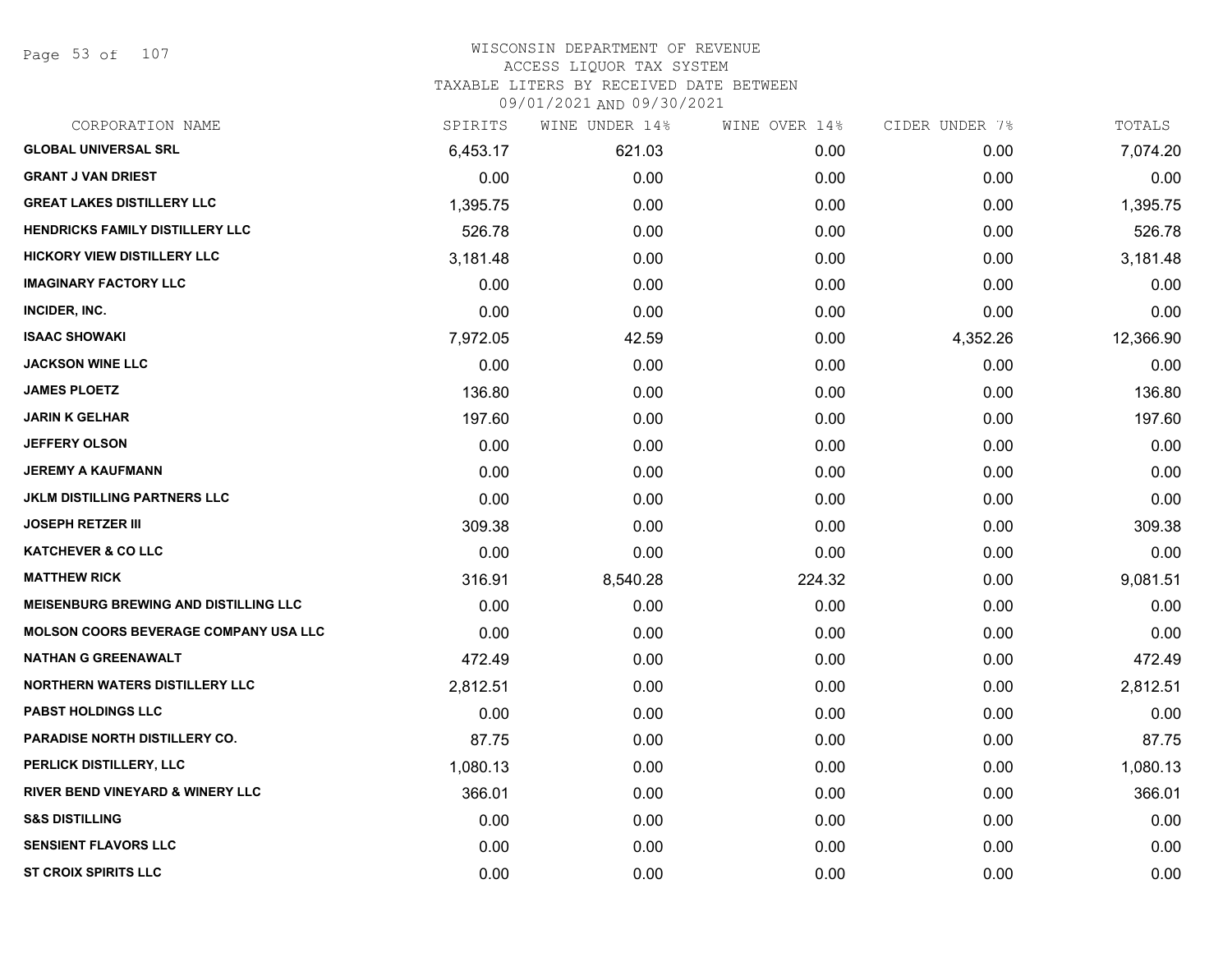Page 54 of 107

### WISCONSIN DEPARTMENT OF REVENUE ACCESS LIQUOR TAX SYSTEM TAXABLE LITERS BY RECEIVED DATE BETWEEN

| CORPORATION NAME                   | SPIRITS   | WINE UNDER 14%    | WINE OVER 14% | CIDER UNDER 7% | TOTALS    |
|------------------------------------|-----------|-------------------|---------------|----------------|-----------|
| <b>ST MARY'S DISTILLARY LLC</b>    | 0.00      | 0.00              | 0.00          | 0.00           | 0.00      |
| <b>STABLE ROCK WINERY LLC</b>      | 0.00      | 1,514.16          | 0.00          | 0.00           | 1,514.16  |
| <b>STATE LINE DISTILLERY, LLC</b>  | 201.76    | 0.00              | 0.00          | 0.00           | 201.76    |
| <b>SUGAR RIVER DISTILLERY INC</b>  | 0.00      | 0.00              | 0.00          | 0.00           | 0.00      |
| <b>TATTERSALL COMPANIES LLC</b>    | 0.00      | 0.00              | 0.00          | 0.00           | 0.00      |
| THE EAU CLAIRE BREWING PROJECT LLC | 0.00      | 0.00              | 0.00          | 0.00           | 0.00      |
| THE NORTH WOODS DISTILLERY LLC     | 364.48    | 0.00 <sub>1</sub> | 0.00          | 0.00           | 364.48    |
| THE WINE VINEYARD LLC              | 0.00      | 681.37            | 0.00          | 0.00           | 681.37    |
| WHITE WINTER WINERY INC            | 0.00      | 0.00              | 0.00          | 0.00           | 0.00      |
| <b>WOLLERSHEIM WINERY, INC.</b>    | 1,641.73  | 26.99             | 719.98        | 0.00           | 2,388.70  |
| YAHARA BAY DISTILLERS, INC.        | 4,105.43  | 0.00              | 0.00          | 0.00           | 4,105.43  |
| TOTAL LITERS FOR 9/30/2021         | 57,606.66 | 13,903.59         | 957.93        | 5,254.66       | 77,722.84 |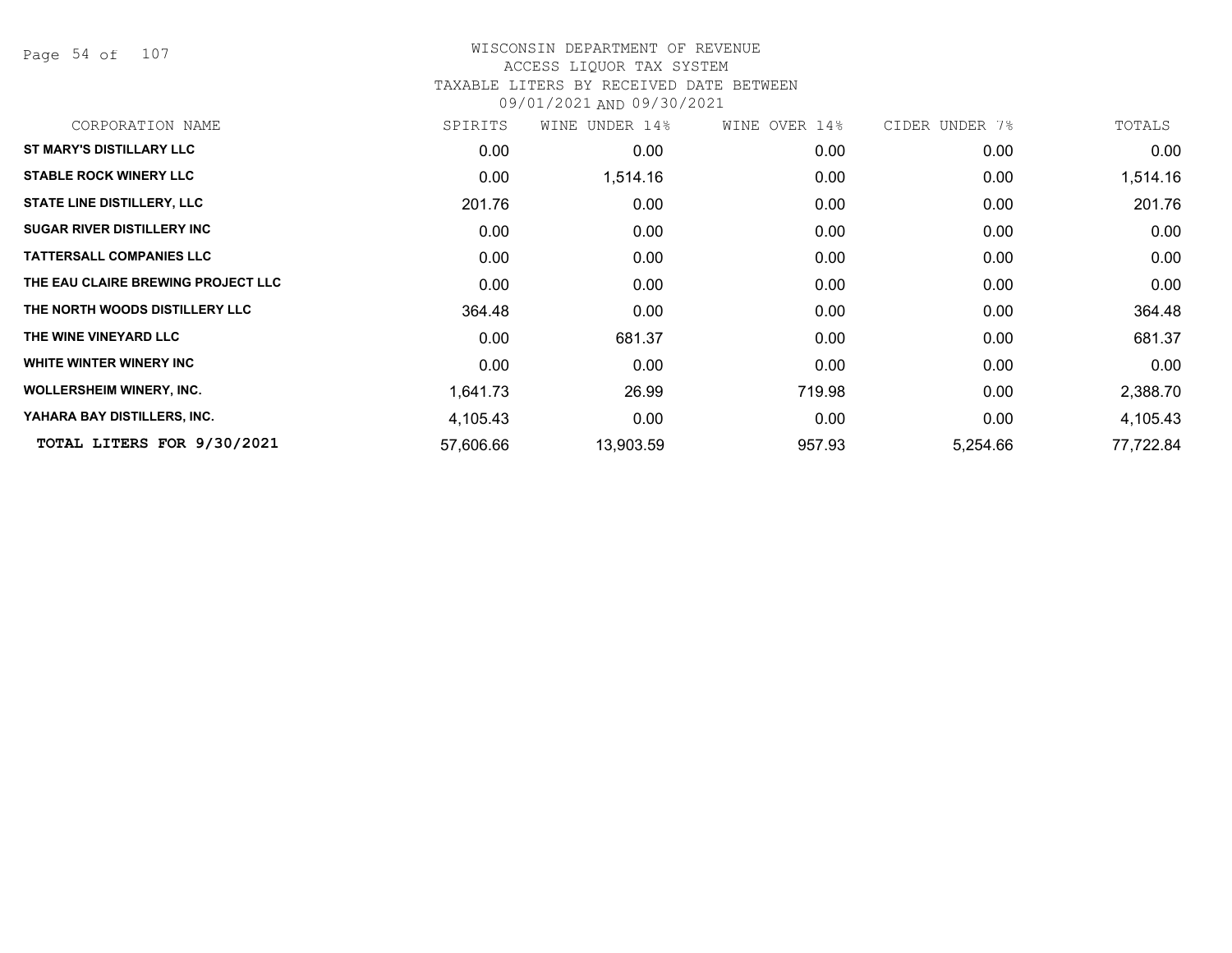Page 55 of 107

# WISCONSIN DEPARTMENT OF REVENUE ACCESS LIQUOR TAX SYSTEM TAXABLE LITERS BY RECEIVED DATE BETWEEN 09/01/2021 AND 09/30/2021

CORPORATION NAME SPIRITS WINE UNDER 14% WINE OVER 14% CIDER UNDER 7% TOTALS

# **IN STATE RECTIFIER (WR)**

| <b>45TH PARALLEL SPIRITS, LLC</b>    | 4,244.48      | 0.00     | 0.00 | 0.00 | 4,244.48      |
|--------------------------------------|---------------|----------|------|------|---------------|
| <b>ARTY'S PREMIUM BEVERAGES, INC</b> | 12,681.28     | 0.00     | 0.00 | 0.00 | 12,681.28     |
| <b>CAIMAN HOLDCO LLC</b>             | $-157,458.12$ | 0.00     | 0.00 | 0.00 | $-157,458.12$ |
| <b>CENTRAL STANDARD LLC</b>          | 7,965.59      | 0.00     | 0.00 | 0.00 | 7,965.59      |
| <b>CENTRAL STANDARD LLC</b>          | 0.00          | 0.00     | 0.00 | 0.00 | 0.00          |
| <b>DANCING GOAT DISTILLERY, LLC</b>  | 3,446.10      | 0.00     | 0.00 | 0.00 | 3,446.10      |
| <b>DISTILLERY PARTNERS, LLC</b>      | 0.00          | 0.00     | 0.00 | 0.00 | 0.00          |
| <b>DOUNDRINS DISTILLING</b>          | 0.00          | 0.00     | 0.00 | 0.00 | 0.00          |
| <b>FORTRESS NUTRITION, LLC</b>       | 0.00          | 0.00     | 0.00 | 0.00 | 0.00          |
| <b>FREDERICK QUANDT</b>              | 0.00          | 3,255.44 | 0.00 | 0.00 | 3,255.44      |
| <b>GALLOWAY COMPANY</b>              | 0.00          | 0.00     | 0.00 | 0.00 | 0.00          |
| <b>GLOBAL UNIVERSAL SRL</b>          | 0.00          | 0.00     | 0.00 | 0.00 | 0.00          |
| <b>GREAT LAKES DISTILLERY LLC</b>    | 3,410.63      | 0.00     | 0.00 | 0.00 | 3,410.63      |
| HENRY FARMS PRAIRIE SPIRITS LLC      | $-225.00$     | 0.00     | 0.00 | 0.00 | $-225.00$     |
| <b>JACKSON WINE LLC</b>              | 0.00          | 0.00     | 0.00 | 0.00 | 0.00          |
| <b>JOHN BIONDI</b>                   | 0.00          | 0.00     | 0.00 | 0.00 | 0.00          |
| <b>KELLY M YOCOM</b>                 | 0.00          | 0.00     | 0.00 | 0.00 | 0.00          |
| <b>MIDWEST CUSTOM BOTTLING LLC</b>   | $-38,898.00$  | $-1.29$  | 0.00 | 0.00 | -38,899.29    |
| <b>NATHAN G GREENAWALT</b>           | 0.00          | 0.00     | 0.00 | 0.00 | 0.00          |
| <b>NATURAL SPIRITS LLC</b>           | 0.00          | 0.00     | 0.00 | 0.00 | 0.00          |
| THE EAU CLAIRE BREWING PROJECT LLC   | 0.00          | 0.00     | 0.00 | 0.00 | 0.00          |
| YAHARA BAY DISTILLERS, INC.          | 0.00          | 0.00     | 0.00 | 0.00 | 0.00          |
| YAHARA BAY DISTILLERS, INC.          | 0.00          | 0.00     | 0.00 | 0.00 | 0.00          |
| TOTAL LITERS FOR 9/30/2021           | $-164,833.04$ | 3,254.15 | 0.00 | 0.00 | $-161,578.89$ |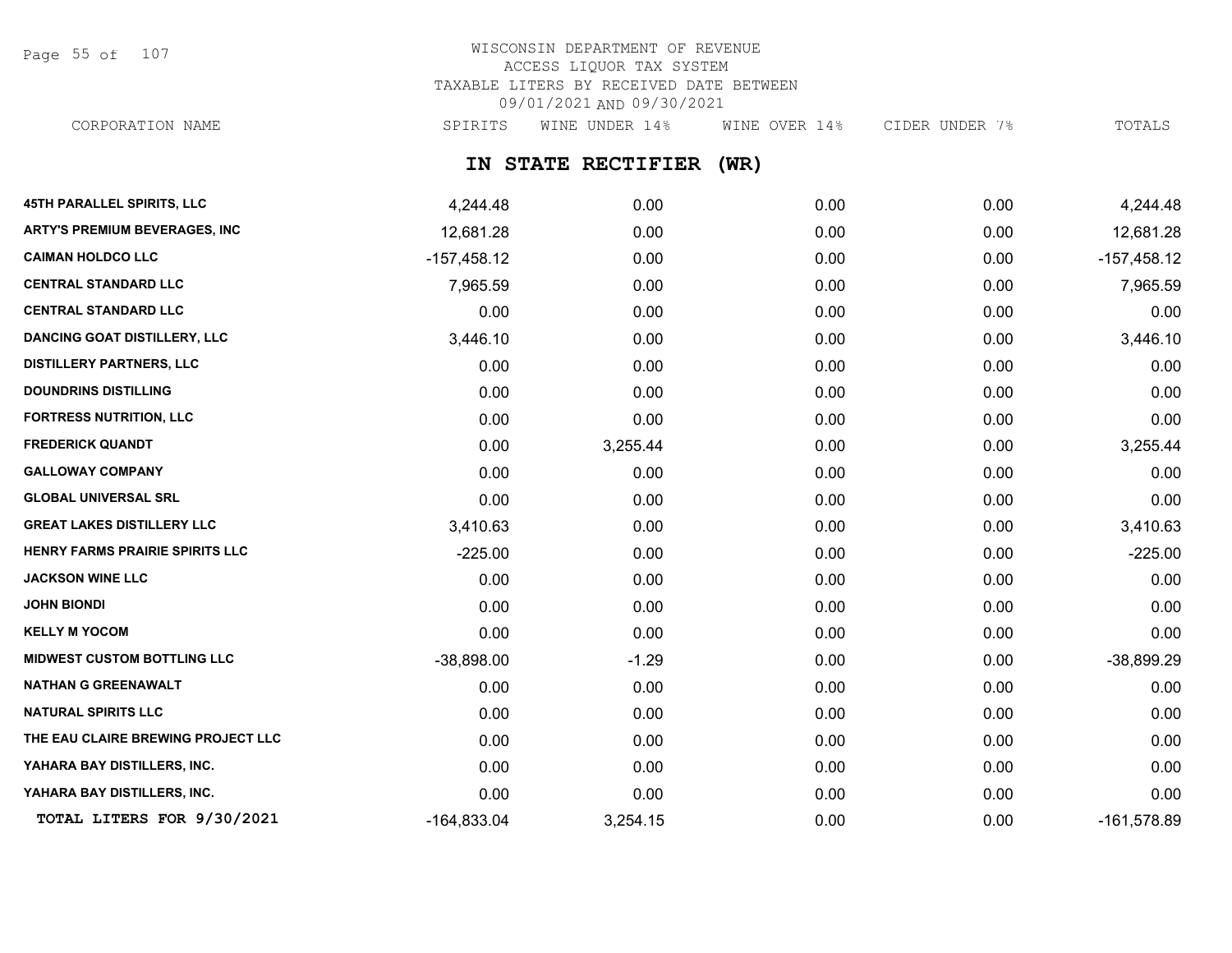Page 56 of 107

# WISCONSIN DEPARTMENT OF REVENUE ACCESS LIQUOR TAX SYSTEM TAXABLE LITERS BY RECEIVED DATE BETWEEN 09/01/2021 AND 09/30/2021

**IN STATE WINERY (WWI)** CORPORATION NAME SPIRITS WINE UNDER 14% WINE OVER 14% CIDER UNDER 7% TOTALS

| <b>4 CHRISTI'S VINEYARD LLC</b>                   | 0.00 | 0.00      | 0.00   | 0.00     | 0.00      |
|---------------------------------------------------|------|-----------|--------|----------|-----------|
| ALLEN L NAPARALLA                                 | 0.00 | 0.00      | 0.00   | 0.00     | 0.00      |
| AMANDA STEFL                                      | 0.00 | 740.92    | 0.00   | 0.00     | 740.92    |
| <b>BADGER STATE BREWING COMPANY LLC</b>           | 0.00 | 0.00      | 0.00   | 352.04   | 352.04    |
| <b>BELLEVINEZ LLC</b>                             | 0.00 | 1,313.99  | 0.00   | 0.00     | 1,313.99  |
| <b>BEVERLY GAGE</b>                               | 0.00 | 0.00      | 0.00   | 0.00     | 0.00      |
| <b>BLIND HORSE WINERY LLC</b>                     | 0.00 | 0.00      | 0.00   | 0.00     | 0.00      |
| <b>BOTHAM BRANDS LLC</b>                          | 0.00 | 3,281.94  | 0.00   | 0.00     | 3,281.94  |
| <b>BRADLEY L ALLEN</b>                            | 0.00 | 125.22    | 0.00   | 0.00     | 125.22    |
| <b>BRANCHES WINERY LLC</b>                        | 0.00 | 0.00      | 0.00   | 0.00     | 0.00      |
| <b>BRIAN C LOKRANTZ</b>                           | 0.00 | 0.00      | 0.00   | 0.00     | 0.00      |
| BRIGADOON FARM & WINERY LLC                       | 0.00 | 1,385.95  | 0.00   | 0.00     | 1,385.95  |
| <b>BRIX CIDER LLC</b>                             | 0.00 | 173.51    | 0.00   | 1,729.82 | 1,903.33  |
| <b>C &amp; N CORPORATION</b>                      | 0.00 | 57,184.45 | 215.96 | 0.00     | 57,400.41 |
| CAPITAL BREWERY COMPANY, INC.                     | 0.00 | 0.00      | 0.00   | 0.00     | 0.00      |
| <b>CHATEAU ST CROIX WINERY &amp; VINEYARD LLC</b> | 0.00 | 4,092.02  | 103.15 | 0.00     | 4,195.17  |
| <b>CHERYL JOHNSON</b>                             | 0.00 | 0.00      | 0.00   | 0.00     | 0.00      |
| <b>CLOVER MEADOW LLC</b>                          | 0.00 | 0.00      | 0.00   | 0.00     | 0.00      |
| COLLEEN M BOS                                     | 0.00 | 0.00      | 0.00   | 0.00     | 0.00      |
| <b>CRAIG FLETCHER</b>                             | 0.00 | 0.00      | 0.00   | 0.00     | 0.00      |
| <b>CREEKSIDE WINERY LLC</b>                       | 0.00 | 0.00      | 0.00   | 0.00     | 0.00      |
| <b>DANIEL J KOEPKE</b>                            | 0.00 | 2,044.12  | 170.34 | 0.00     | 2,214.46  |
| <b>DANIEL M OSBORN</b>                            | 0.00 | 0.00      | 0.00   | 0.00     | 0.00      |
| <b>DANZINGER VINEYARDS LLC</b>                    | 0.00 | 0.00      | 0.00   | 0.00     | 0.00      |
| <b>DAVID R RASMUSSEN</b>                          | 0.00 | 705.79    | 0.00   | 0.00     | 705.79    |
| <b>DEAD BIRD BREWING COMPANY</b>                  | 0.00 | 0.00      | 0.00   | 0.00     | 0.00      |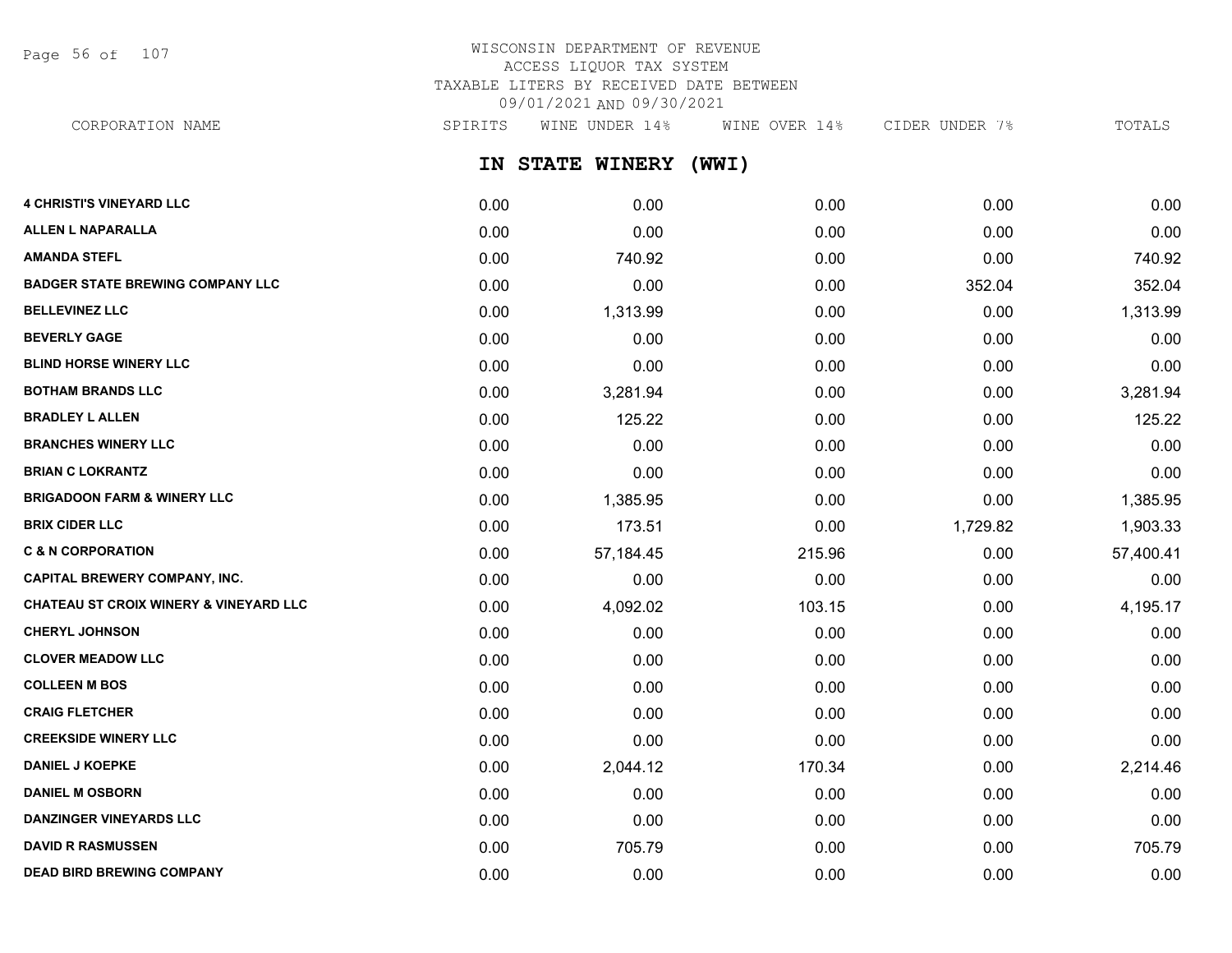Page 57 of 107

| CORPORATION NAME                     | SPIRITS | WINE UNDER 14% | WINE OVER 14% | CIDER UNDER 7% | TOTALS   |
|--------------------------------------|---------|----------------|---------------|----------------|----------|
| <b>DEAN L BAUMGARTEN</b>             | 0.00    | 0.00           | 0.00          | 0.00           | 0.00     |
| <b>DIANA HOBSON</b>                  | 0.00    | 0.00           | 0.00          | 0.00           | 0.00     |
| DIXONS AUTUMN HARVEST WINERY, LLC    | 0.00    | 0.00           | 0.00          | 0.00           | 0.00     |
| <b>DON GRASSE</b>                    | 0.00    | 0.00           | 0.00          | 0.00           | 0.00     |
| DRUMLIN RIDGE WINERY LLC             | 0.00    | 635.95         | 0.00          | 0.00           | 635.95   |
| <b>EASTERN RIDGES VINEYARD, LLC</b>  | 0.00    | 1,682.99       | 0.00          | 0.00           | 1,682.99 |
| <b>ELISABETH W KLEIN</b>             | 0.00    | 423.96         | 0.00          | 0.00           | 423.96   |
| <b>ETHAN KELLER</b>                  | 0.00    | 0.00           | 0.00          | 167.50         | 167.50   |
| <b>FAWN CREEK WINERY LLC</b>         | 0.00    | 7,134.72       | 0.00          | 0.00           | 7,134.72 |
| <b>FERMENTING CELLARS LLC</b>        | 0.00    | 338.00         | 3.44          | 0.00           | 341.44   |
| FERMENTORIUM BEVERAGE COMPANY LLC    | 0.00    | 0.00           | 0.00          | 0.00           | 0.00     |
| <b>FISHER KING WINERY, LLC</b>       | 0.00    | 0.00           | 0.00          | 0.00           | 0.00     |
| <b>FRESAR INC</b>                    | 0.00    | 176.02         | 0.00          | 0.00           | 176.02   |
| FRUIT OF THE WOODS WINE CELLAR, INC. | 0.00    | 0.00           | 0.00          | 0.00           | 0.00     |
| <b>GREENVIEW BREWING LLC</b>         | 0.00    | 0.00           | 0.00          | 0.00           | 0.00     |
| <b>HALF KRAKT LLC</b>                | 0.00    | 547.48         | 0.00          | 0.00           | 547.48   |
| <b>HALF MOON HILL LLC</b>            | 0.00    | 62.99          | 0.00          | 51.90          | 114.89   |
| <b>HARBOR RIDGE WINERY INC.</b>      | 0.00    | 0.00           | 0.00          | 0.00           | 0.00     |
| HAYWARD LAKES WINERY, LLC            | 0.00    | 898.09         | 0.00          | 18.93          | 917.02   |
| <b>HERDIE BAISDEN</b>                | 0.00    | 0.00           | 0.00          | 0.00           | 0.00     |
| <b>HEX MEADERY LLC</b>               | 0.00    | 0.00           | 0.00          | 0.00           | 0.00     |
| <b>INDEED BREWING COMPANY LLC</b>    | 0.00    | 0.00           | 0.00          | 0.00           | 0.00     |
| <b>ISLAND ORCHARD CIDER LLC</b>      | 0.00    | 0.00           | 0.00          | 0.00           | 0.00     |
| <b>JAMES F HAUSER JR</b>             | 0.00    | 0.00           | 0.00          | 1,677.80       | 1,677.80 |
| <b>JAMES PLOETZ</b>                  | 0.00    | 648.73         | 6.02          | 0.00           | 654.75   |
| <b>JEFFERY BEMIS</b>                 | 0.00    | 2,695.20       | 0.00          | 0.00           | 2,695.20 |
| <b>JEFFREY L STOEGER</b>             | 0.00    | 0.00           | 0.00          | 0.00           | 0.00     |
| <b>JESSICA L ECKER</b>               | 0.00    | 0.00           | 0.00          | 0.00           | 0.00     |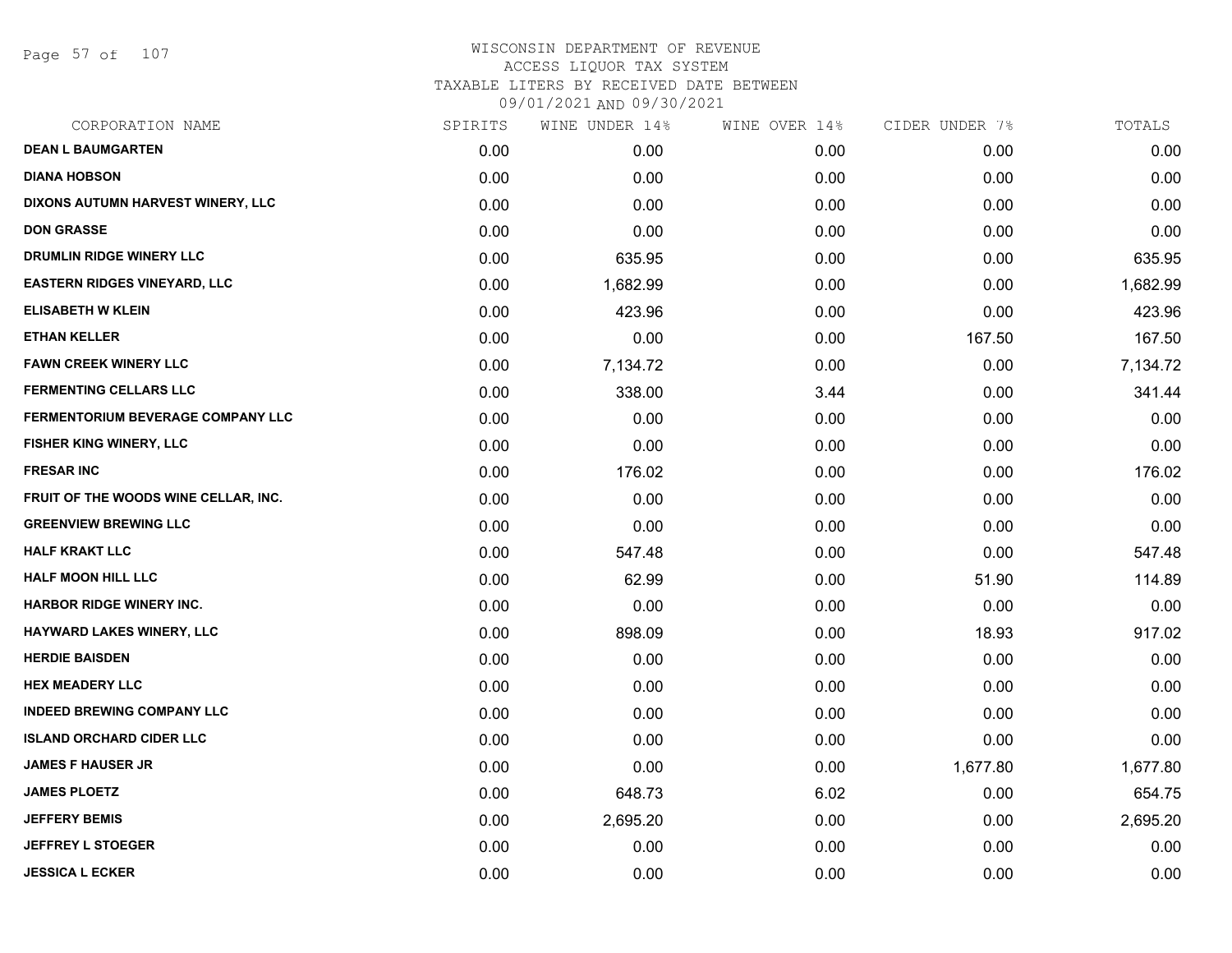Page 58 of 107

#### WISCONSIN DEPARTMENT OF REVENUE ACCESS LIQUOR TAX SYSTEM TAXABLE LITERS BY RECEIVED DATE BETWEEN

| CORPORATION NAME                             | SPIRITS | WINE UNDER 14% | WINE OVER 14% | CIDER UNDER 7% | TOTALS    |
|----------------------------------------------|---------|----------------|---------------|----------------|-----------|
| <b>JOHN BIONDI</b>                           | 0.00    | 0.00           | 0.00          | 1,328.22       | 1,328.22  |
| <b>JONATHAN DALE</b>                         | 0.00    | 0.00           | 0.00          | 0.00           | 0.00      |
| <b>JORNY'S END LLC</b>                       | 0.00    | 0.00           | 0.00          | 0.00           | 0.00      |
| <b>JORNY'S END LLC</b>                       | 0.00    | 2,468.08       | 0.00          | 0.00           | 2,468.08  |
| <b>JOSEPH CALLOW</b>                         | 0.00    | 9,549.01       | 0.00          | 393.68         | 9,942.69  |
| <b>JOSEPH STALLER</b>                        | 0.00    | 0.00           | 0.00          | 0.00           | 0.00      |
| <b>JOSEPH WYNIMKO</b>                        | 0.00    | 0.00           | 0.00          | 0.00           | 0.00      |
| <b>KATCHEVER &amp; CO LLC</b>                | 0.00    | 0.00           | 0.00          | 0.00           | 0.00      |
| <b>KEVIN BEHNKE</b>                          | 0.00    | 412.46         | 0.00          | 0.00           | 412.46    |
| <b>KRISTIN HARRINGTON-BOEGNER</b>            | 0.00    | 4,637.12       | 3,331.15      | 0.00           | 7,968.27  |
| <b>KRISTINA M HOGE</b>                       | 0.00    | 127.49         | 0.00          | 0.00           | 127.49    |
| <b>LAKE NOKOMIS CRANBERRIES INC</b>          | 0.00    | 1,709.49       | 0.00          | 0.00           | 1,709.49  |
| <b>LANDTA WINES LLC</b>                      | 0.00    | 408.82         | 0.00          | 0.00           | 408.82    |
| <b>LAUTENBACH'S ORCHARD COUNTRY INC</b>      | 0.00    | 15,569.84      | 0.00          | 0.00           | 15,569.84 |
| <b>LEDGESTONE ESTATE LLC</b>                 | 0.00    | 314.19         | 3,058.60      | 0.00           | 3,372.79  |
| LIL' OLE WINEMAKER SHOPPE LLC                | 0.00    | 242.08         | 0.00          | 0.00           | 242.08    |
| <b>LOST ISLAND WINE LLC</b>                  | 0.00    | 934.12         | 0.00          | 0.00           | 934.12    |
| <b>LUCKY DOG WINERY</b>                      | 0.00    | 0.00           | 0.00          | 0.00           | 0.00      |
| <b>LUNCH CREEK VINEYARDS LLC</b>             | 0.00    | 0.00           | 0.00          | 0.00           | 0.00      |
| <b>MARTIN E SELL</b>                         | 0.00    | 1,111.01       | 120.38        | 0.00           | 1,231.39  |
| <b>MARY BELLAZZINI</b>                       | 0.00    | 0.00           | 0.00          | 0.00           | 0.00      |
| <b>MATENAER CORPORATION</b>                  | 0.00    | 0.00           | 0.00          | 0.00           | 0.00      |
| <b>MATTHEW RICK</b>                          | 0.00    | 0.00           | 0.00          | 0.00           | 0.00      |
| <b>MCFLESHMAN'S BREWING CO., LLC.</b>        | 0.00    | 0.00           | 0.00          | 0.00           | 0.00      |
| <b>MERSHONIAN CIDERY LLC</b>                 | 0.00    | 2,081.97       | 0.00          | 1,514.16       | 3,596.13  |
| <b>MOBCRAFT BEER INC.</b>                    | 0.00    | 0.00           | 0.00          | 0.00           | 0.00      |
| <b>MOLSON COORS BEVERAGE COMPANY USA LLC</b> | 0.00    | 0.00           | 0.00          | 0.00           | 0.00      |
| <b>MOLSON COORS USA LLC</b>                  | 0.00    | 0.00           | 0.00          | 0.00           | 0.00      |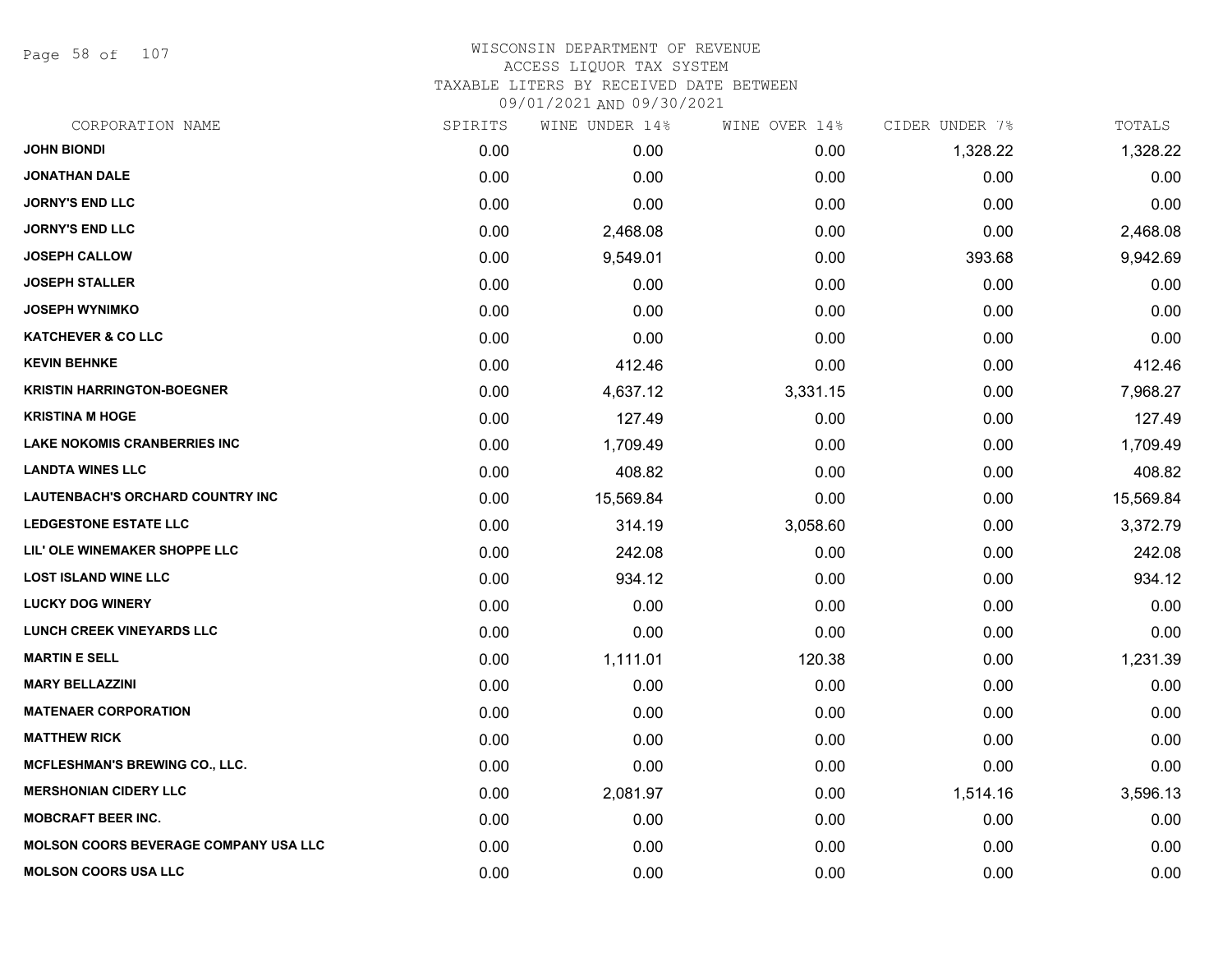Page 59 of 107

| CORPORATION NAME                        | SPIRITS | WINE UNDER 14% | WINE OVER 14% | CIDER UNDER 7% | TOTALS   |
|-----------------------------------------|---------|----------------|---------------|----------------|----------|
| <b>MOONDANCER LLC</b>                   | 0.00    | 153.01         | 0.00          | 0.00           | 153.01   |
| <b>MUNSON BRIDGE WINERY INC</b>         | 0.00    | 2,555.14       | 0.00          | 0.00           | 2,555.14 |
| <b>MUSETTA WINERY, LLC</b>              | 0.00    | 0.00           | 0.00          | 0.00           | 0.00     |
| <b>NOBLE ROOTS BREWING COMPANY, LLC</b> | 0.00    | 0.00           | 0.00          | 0.00           | 0.00     |
| <b>NORTHLEAF WINERY, LLC</b>            | 0.00    | 1,829.26       | 40.50         | 0.00           | 1,869.76 |
| <b>ODILON FORD WINERY INC</b>           | 0.00    | 0.00           | 0.00          | 0.00           | 0.00     |
| PARALLEL 44 VINEYARD & WINERY, INC.     | 0.00    | 2,314.50       | 0.00          | 0.00           | 2,314.50 |
| PARALLEL 44 VINEYARD & WINERY, INC.     | 0.00    | 330.01         | 0.00          | 0.00           | 330.01   |
| <b>PATRICK ARNDT</b>                    | 0.00    | 416.39         | 0.00          | 0.00           | 416.39   |
| <b>PAUL D ASPER</b>                     | 0.00    | 0.00           | 0.00          | 2,016.39       | 2,016.39 |
| <b>PAUL G BLOMMEL</b>                   | 0.00    | 0.00           | 0.00          | 0.00           | 0.00     |
| <b>PAUL HAMMEN</b>                      | 0.00    | 0.00           | 0.00          | 0.00           | 0.00     |
| <b>PAUL J FRANZEN</b>                   | 0.00    | 0.00           | 55.98         | 0.00           | 55.98    |
| PETER H GENTRY                          | 0.00    | 0.00           | 0.00          | 0.00           | 0.00     |
| <b>PHILIP J BRATSCH</b>                 | 0.00    | 0.00           | 0.00          | 0.00           | 0.00     |
| <b>PIEPERTK LLC</b>                     | 0.00    | 2,650.46       | 10.49         | 0.00           | 2,660.95 |
| <b>PRAIRIE HAWK WINERY INC</b>          | 0.00    | 435.40         | 0.00          | 36.72          | 472.12   |
| <b>RED OAK VINEYARD INC</b>             | 0.00    | 2,161.54       | 0.00          | 0.00           | 2,161.54 |
| <b>RIO LOBO LLC</b>                     | 0.00    | 0.00           | 0.00          | 0.00           | 0.00     |
| RIVER BEND VINEYARD & WINERY LLC        | 0.00    | 2,885.99       | 0.00          | 0.00           | 2,885.99 |
| <b>ROBERT J FOWLER</b>                  | 0.00    | $-3.00$        | 0.00          | 0.00           | $-3.00$  |
| ROCK N WOOL WINERY LLC                  | 0.00    | 1,135.62       | 0.00          | 0.00           | 1,135.62 |
| <b>RUSHFORD MEADERY AND WINERY LLC</b>  | 0.00    | 0.00           | 0.00          | 0.00           | 0.00     |
| <b>RYAN PRELLWITZ</b>                   | 0.00    | 0.00           | 0.00          | 0.00           | 0.00     |
| <b>SEVEN HAWKS VINEYARDS LLC</b>        | 0.00    | 0.00           | 0.00          | 0.00           | 0.00     |
| SEVEN HAWKS VINEYARDS LLC               | 0.00    | 0.00           | 0.00          | 0.00           | 0.00     |
| <b>SHARON L PINGEL</b>                  | 0.00    | 76.50          | 0.00          | 0.00           | 76.50    |
| <b>SHERRY HARDIE</b>                    | 0.00    | 626.00         | 4.53          | 0.00           | 630.53   |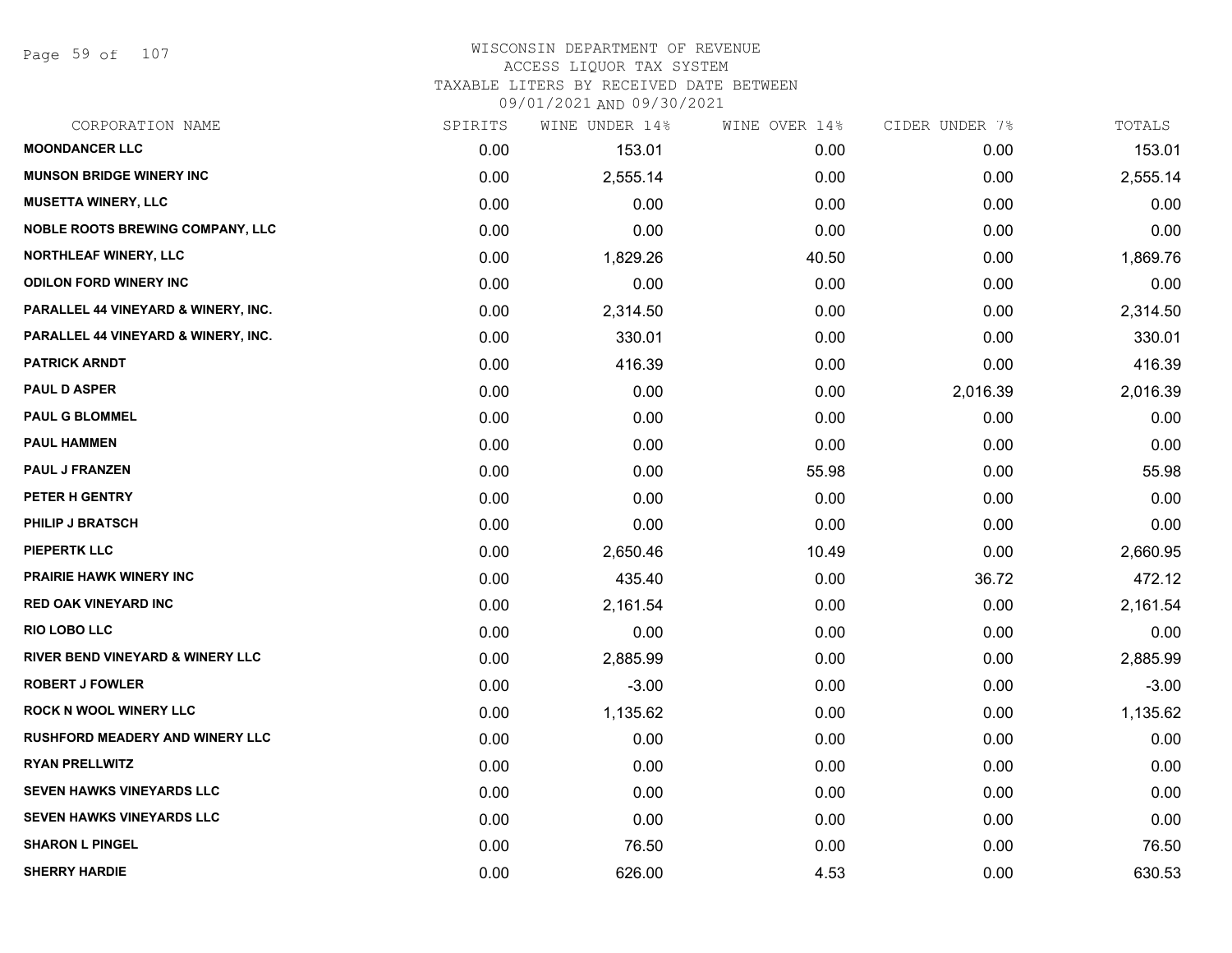Page 60 of 107

# WISCONSIN DEPARTMENT OF REVENUE

ACCESS LIQUOR TAX SYSTEM

TAXABLE LITERS BY RECEIVED DATE BETWEEN

| CORPORATION NAME                           | SPIRITS | WINE UNDER 14% | WINE OVER 14% | CIDER UNDER 7% | TOTALS    |
|--------------------------------------------|---------|----------------|---------------|----------------|-----------|
| SIMON CREEK VINEYARD LLC                   | 0.00    | 4,751.96       | 330.01        | 0.00           | 5,081.97  |
| SINNIPEE VALLEY VINEYARD LLC               | 0.00    | 889.00         | 0.00          | 0.00           | 889.00    |
| <b>SPB LLC</b>                             | 0.00    | 0.00           | 0.00          | 81,479.54      | 81,479.54 |
| <b>SPIRITS OF NORWAY VINEYARD LLC</b>      | 0.00    | 0.00           | 0.00          | 0.00           | 0.00      |
| <b>SPRECHER BREWING COMPANY, LLC</b>       | 0.00    | 0.00           | 0.00          | 0.00           | 0.00      |
| <b>SPURGEON VINEYARDS &amp; WINERY LLC</b> | 0.00    | 6,799.21       | 62.84         | 0.00           | 6,862.05  |
| <b>STEPHEN M KENNEDY</b>                   | 0.00    | 454.25         | 0.00          | 0.00           | 454.25    |
| <b>STEVEN DEBAKER</b>                      | 0.00    | 0.00           | 0.00          | 0.00           | 0.00      |
| STEVEN M & JUDITH A JACOBSON LLC           | 0.00    | 0.00           | 0.00          | 0.00           | 0.00      |
| <b>STILLMANK BREWING COMPANY</b>           | 0.00    | 0.00           | 0.00          | 0.00           | 0.00      |
| <b>STONES THROW WINERY INC</b>             | 0.00    | 0.00           | 435.32        | 0.00           | 435.32    |
| <b>STRING THEORY CIDER INC</b>             | 0.00    | 0.00           | 0.00          | 0.00           | 0.00      |
| <b>SUNSET HOLLOW RANCH</b>                 | 0.00    | 0.00           | 0.00          | 0.00           | 0.00      |
| <b>SUNSET POINT WINERY LLC</b>             | 0.00    | 1,029.23       | 31.50         | 0.00           | 1,060.73  |
| <b>TENBA RIDGE WINERY LLC</b>              | 0.00    | 0.00           | 0.00          | 0.00           | 0.00      |
| THE RUM TREE, INC.                         | 0.00    | 0.00           | 0.00          | 0.00           | 0.00      |
| THE WINE VINEYARD LLC                      | 0.00    | 0.00           | 0.00          | 0.00           | 0.00      |
| THE WOODLAND TRAIL BEVERAGE COMPANY, INC.  | 0.00    | 1,289.23       | 0.00          | 0.00           | 1,289.23  |
| <b>TIMOTHY D GUILD</b>                     | 0.00    | 2,824.40       | 0.00          | 0.00           | 2,824.40  |
| <b>TIMOTHY P MCDONALD</b>                  | 0.00    | 42.74          | 0.00          | 0.00           | 42.74     |
| <b>TODD KUEHL</b>                          | 0.00    | 7,797.93       | 0.00          | 0.00           | 7,797.93  |
| <b>TOMMYS TOO HIGH WINES LLC</b>           | 0.00    | 1,854.86       | 0.00          | 0.00           | 1,854.86  |
| <b>TRACY A SOMERVILLE</b>                  | 0.00    | 0.00           | 0.00          | 0.00           | 0.00      |
| <b>TROY LANDWEHR</b>                       | 0.00    | 444.75         | 105.00        | 0.00           | 549.75    |
| <b>TWO BROTHERS WINES LLC</b>              | 0.00    | 0.00           | 0.00          | 0.00           | 0.00      |
| <b>UPSTREAM CIDER LLC</b>                  | 0.00    | 0.00           | 0.00          | 0.00           | 0.00      |
| VAN WYCHEN WINES INC.                      | 0.00    | 0.00           | 0.00          | 0.00           | 0.00      |
| <b>VERNON VINEYARDS LTD</b>                | 0.00    | 1,324.51       | 0.00          | 0.00           | 1,324.51  |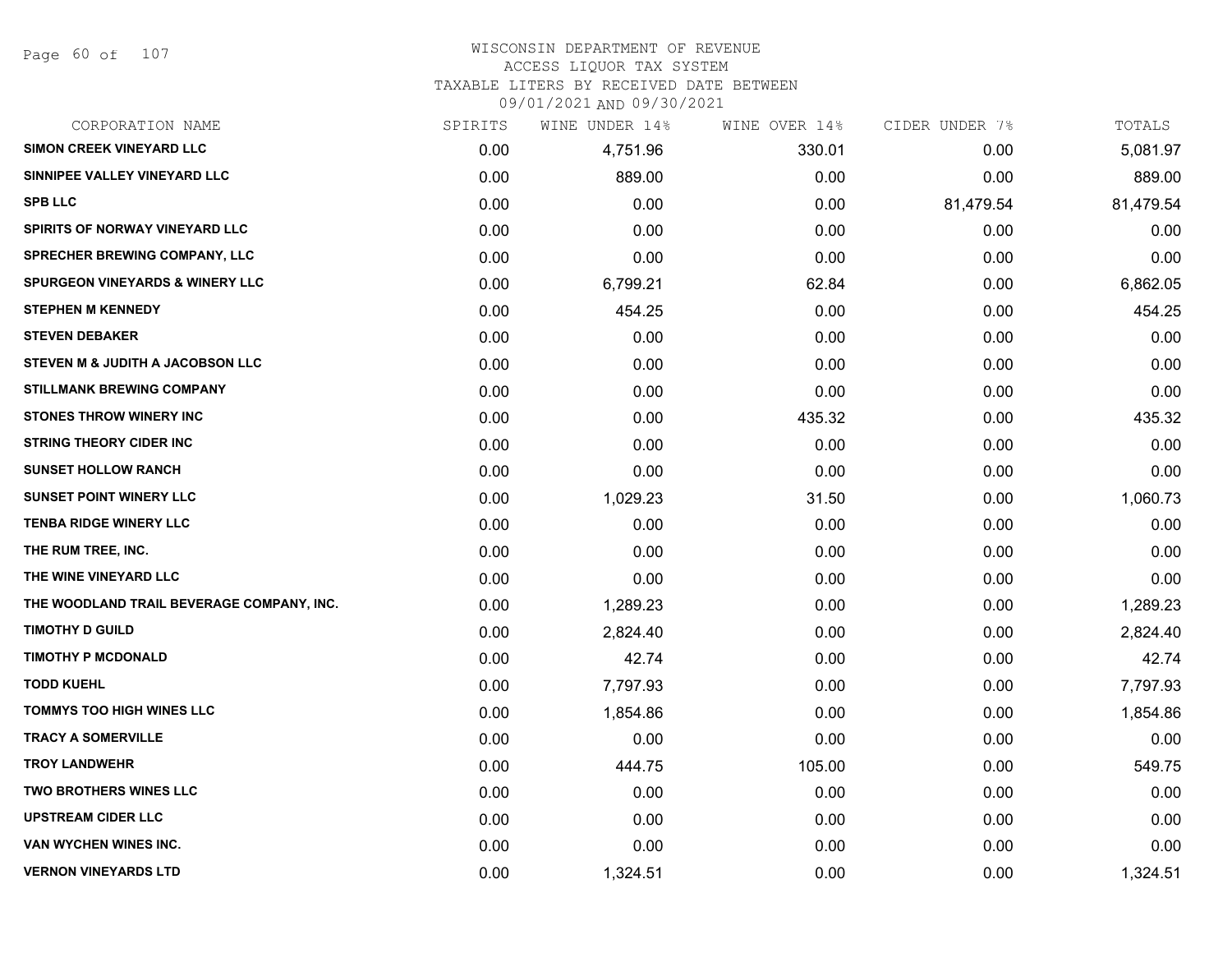Page 61 of 107

#### WISCONSIN DEPARTMENT OF REVENUE ACCESS LIQUOR TAX SYSTEM

TAXABLE LITERS BY RECEIVED DATE BETWEEN

| CORPORATION NAME                                   | SPIRITS | UNDER 14%<br>WINE | WINE OVER 14% | CIDER UNDER 7% | TOTALS     |
|----------------------------------------------------|---------|-------------------|---------------|----------------|------------|
| <b>VINES TO CELLAR, INC.</b>                       | 0.00    | 870.83            | 0.00          | 0.00           | 870.83     |
| <b>VON KLAUS WINERY LLC</b>                        | 0.00    | 304.80            | 202.71        | 0.00           | 507.51     |
| VON STIEHL WINERY LTD.                             | 0.00    | 0.00              | 0.00          | 0.00           | 0.00       |
| <b>VON STIEHL WINERY LTD.</b>                      | 0.00    | 20,262.78         | 3,141.62      | 5,299.53       | 28,703.93  |
| VON STIEHL WINERY LTD.                             | 0.00    | 0.00              | 0.00          | 0.00           | 0.00       |
| <b>WALKER K FANNING</b>                            | 0.00    | 0.00              | 0.00          | 761.66         | 761.66     |
| <b>WEST PRAIRIE WINERY LLC</b>                     | 0.00    | 9,746.23          | 0.00          | 35.51          | 9,781.74   |
| <b>WHISPERING BLUFFS VINEYARD &amp; WINERY LTD</b> | 0.00    | 261.00            | 5.94          | 0.00           | 266.94     |
| <b>WHITE BEAR SPIRITS LLC</b>                      | 0.00    | 3.75              | 0.00          | 0.00           | 3.75       |
| <b>WHITE WINTER WINERY INC</b>                     | 0.00    | 4,080.66          | 0.00          | 0.00           | 4,080.66   |
| <b>WILD EPITOME LLC</b>                            | 0.00    | 141.69            | 24.91         | 0.00           | 166.60     |
| <b>WILD HARE LLC</b>                               | 0.00    | 261.04            | 0.00          | 0.00           | 261.04     |
| <b>WILD HILLS WINERY LLC</b>                       | 0.00    | 0.00              | 0.00          | 0.00           | 0.00       |
| <b>WILLIAM F BLUHM</b>                             | 0.00    | 6,430.40          | 31.85         | 0.00           | 6,462.25   |
| <b>WILLIAM L SCHNEIDER</b>                         | 0.00    | 0.00              | 0.00          | 117.35         | 117.35     |
| <b>WINESITTER BREWHOUSE LLC</b>                    | 0.00    | 0.00              | 0.00          | 0.00           | 0.00       |
| <b>WOLLERSHEIM WINERY, INC.</b>                    | 0.00    | 6,002.93          | 333.00        | 0.00           | 6,335.93   |
| <b>WOLLERSHEIM WINERY, INC.</b>                    | 0.00    | 69,709.85         | 2,525.21      | 0.00           | 72,235.06  |
| TOTAL LITERS FOR 9/30/2021                         | 0.00    | 291,002.57        | 14,350.45     | 96,980.75      | 402,333.77 |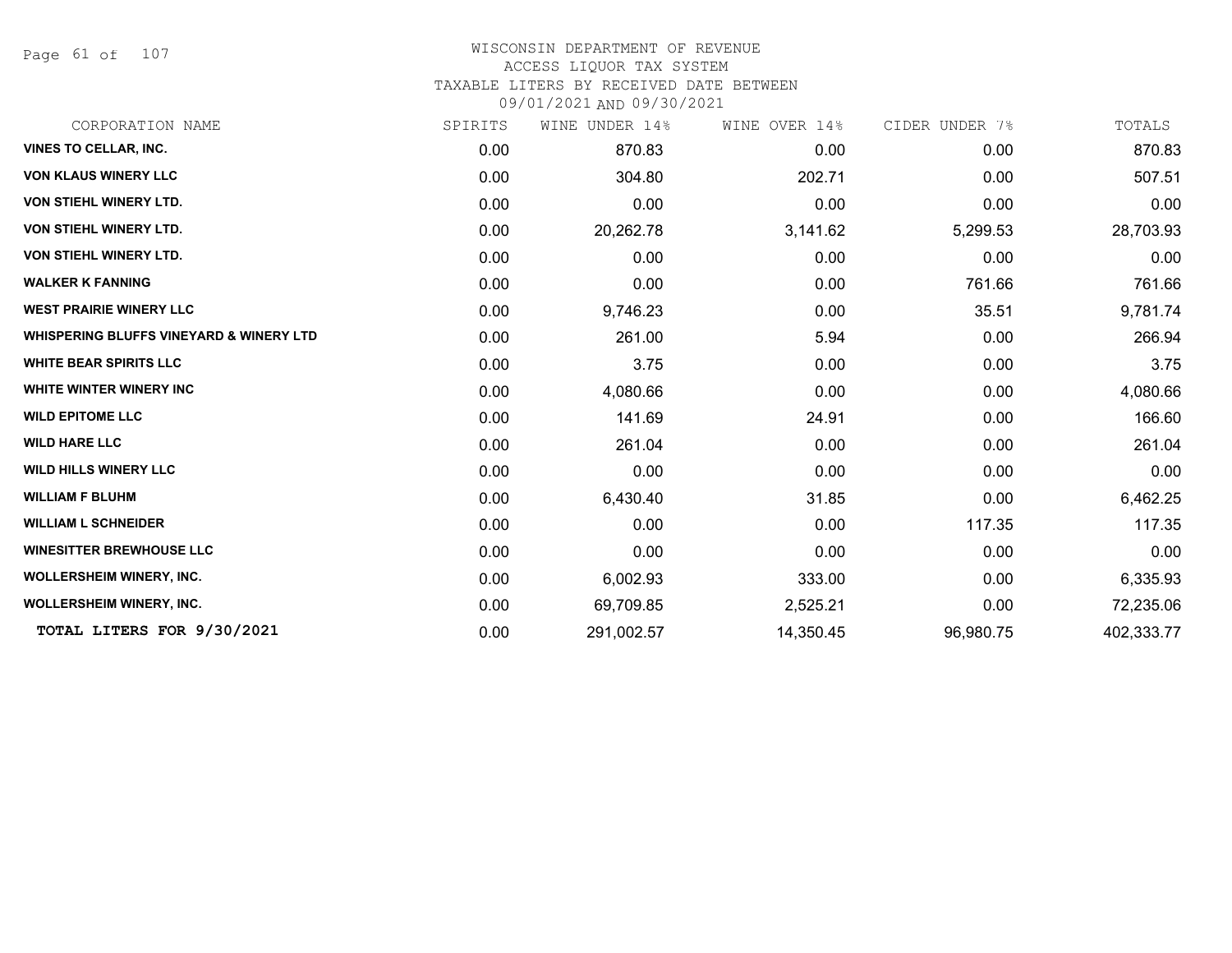Page 62 of 107

# WISCONSIN DEPARTMENT OF REVENUE ACCESS LIQUOR TAX SYSTEM TAXABLE LITERS BY RECEIVED DATE BETWEEN 09/01/2021 AND 09/30/2021

**WINE DIRECT SHIPPER (WDS)** CORPORATION NAME SPIRITS WINE UNDER 14% WINE OVER 14% CIDER UNDER 7% TOTALS

| <b>1-800 WINESHOP.COM INC</b>              | 0.00 | 0.00 | 0.00 | 0.00 | 0.00 |
|--------------------------------------------|------|------|------|------|------|
| <b>26 BRIX LLC</b>                         | 0.00 | 0.00 | 0.00 | 0.00 | 0.00 |
| 2HAWK, LLC                                 | 0.00 | 0.00 | 0.00 | 0.00 | 0.00 |
| <b>3 BADGE BEVERAGE CORPORATION</b>        | 0.00 | 0.00 | 0.00 | 0.00 | 0.00 |
| <b>4 CHRISTI'S VINEYARD LLC</b>            | 0.00 | 0.00 | 0.00 | 0.00 | 0.00 |
| A DONKEY AND GOAT LLC                      | 0.00 | 0.00 | 0.00 | 0.00 | 0.00 |
| A TO Z WINEWORKS LLC                       | 0.00 | 0.00 | 0.00 | 0.00 | 0.00 |
| <b>ABACELA VINEYARDS &amp; WINERY INC.</b> | 0.00 | 0.00 | 0.00 | 0.00 | 0.00 |
| <b>ABREU VINEYARDS INC</b>                 | 0.00 | 0.00 | 0.00 | 0.00 | 0.00 |
| AC VIN CO LLC                              | 0.00 | 0.00 | 0.00 | 0.00 | 0.00 |
| <b>ACA CELLARS LLC</b>                     | 0.00 | 0.00 | 0.00 | 0.00 | 0.00 |
| <b>ACKERMAN FAMILY VINEYARDS LLC</b>       | 0.00 | 0.00 | 0.00 | 0.00 | 0.00 |
| <b>ACKLEY BRANDS LTD</b>                   | 0.00 | 0.00 | 0.00 | 0.00 | 0.00 |
| <b>ACORN ALEGRIA WINERY</b>                | 0.00 | 0.00 | 0.00 | 0.00 | 0.00 |
| <b>ADAMS WINERY LLC</b>                    | 0.00 | 0.00 | 0.00 | 0.00 | 0.00 |
| <b>ADELAIDA CELLARS INC</b>                | 0.00 | 0.00 | 0.00 | 0.00 | 0.00 |
| <b>ADELSHEIM VINEYARD LLC</b>              | 0.00 | 0.00 | 0.00 | 0.00 | 0.00 |
| ADLER DEUTSCH VINEYARD LLC                 | 0.00 | 0.00 | 0.00 | 0.00 | 0.00 |
| <b>AEPPELTREOW INC</b>                     | 0.00 | 0.00 | 0.00 | 0.00 | 0.00 |
| <b>AHA PARTNERS LLC</b>                    | 0.00 | 0.00 | 0.00 | 0.00 | 0.00 |
| <b>AIRPORT RANCH ESTATES LLC</b>           | 0.00 | 0.00 | 0.00 | 0.00 | 0.00 |
| <b>AKA WINES LLC</b>                       | 0.00 | 0.00 | 0.00 | 0.00 | 0.00 |
| ALEJANDRO BULGHERONI ESTATE LLC            | 0.00 | 0.00 | 0.00 | 0.00 | 0.00 |
| ALEXANDRIA NICOLE CELLARS LLC              | 0.00 | 0.00 | 0.00 | 0.00 | 0.00 |
| <b>ALLEN WINE CO LLC</b>                   | 0.00 | 0.00 | 0.00 | 0.00 | 0.00 |
| <b>ALOFT WINES LLC</b>                     | 0.00 | 0.00 | 0.00 | 0.00 | 0.00 |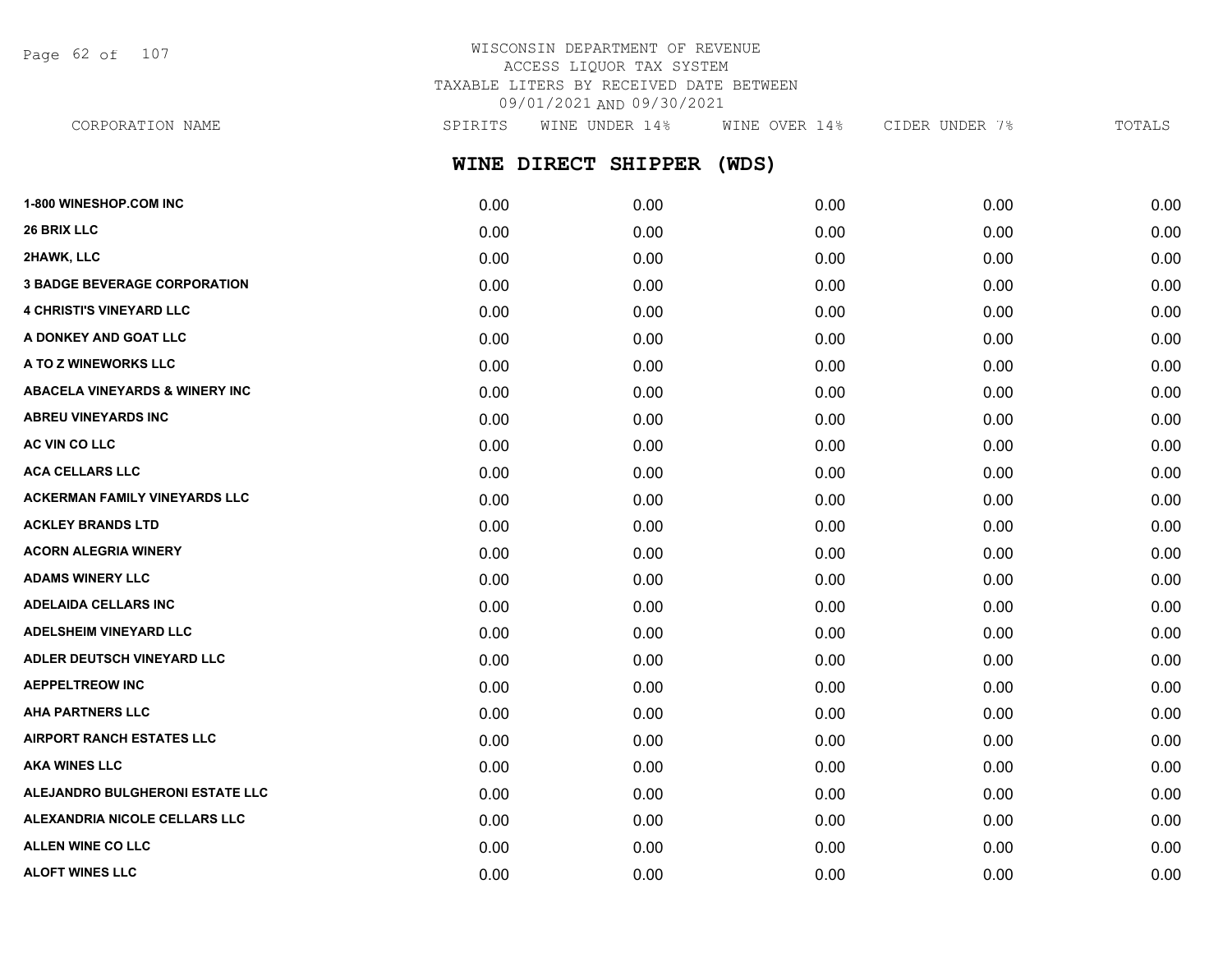Page 63 of 107

| SPIRITS | WINE UNDER 14% | WINE OVER 14% | CIDER UNDER 7% | TOTALS |
|---------|----------------|---------------|----------------|--------|
| 0.00    | 0.00           | 0.00          | 0.00           | 0.00   |
| 0.00    | 0.00           | 0.00          | 0.00           | 0.00   |
| 0.00    | 0.00           | 0.00          | 0.00           | 0.00   |
| 0.00    | 47.25          | 12.75         | 0.00           | 60.00  |
| 0.00    | 0.00           | 0.00          | 0.00           | 0.00   |
| 0.00    | 0.00           | 0.00          | 0.00           | 0.00   |
| 0.00    | 0.00           | 0.00          | 0.00           | 0.00   |
| 0.00    | 0.00           | 0.00          | 0.00           | 0.00   |
| 0.00    | 0.00           | 0.00          | 0.00           | 0.00   |
| 0.00    | 0.00           | 0.00          | 0.00           | 0.00   |
| 0.00    | 0.00           | 0.00          | 0.00           | 0.00   |
| 0.00    | 0.00           | 0.00          | 0.00           | 0.00   |
| 0.00    | 0.00           | 0.00          | 0.00           | 0.00   |
| 0.00    | 0.00           | 0.00          | 0.00           | 0.00   |
| 0.00    | 0.00           | 0.00          | 0.00           | 0.00   |
| 0.00    | 0.00           | 0.00          | 0.00           | 0.00   |
| 0.00    | 0.00           | 0.00          | 0.00           | 0.00   |
| 0.00    | 0.00           | 0.00          | 0.00           | 0.00   |
| 0.00    | 0.00           | 0.00          | 0.00           | 0.00   |
| 0.00    | 0.00           | 0.00          | 0.00           | 0.00   |
| 0.00    | 0.00           | 0.00          | 0.00           | 0.00   |
| 0.00    | 0.00           | 0.00          | 0.00           | 0.00   |
| 0.00    | 0.00           | 0.00          | 0.00           | 0.00   |
| 0.00    | 0.00           | 0.00          | 0.00           | 0.00   |
| 0.00    | 0.00           | 0.00          | 0.00           | 0.00   |
| 0.00    | 0.00           | 0.00          | 0.00           | 0.00   |
| 0.00    | 0.00           | 0.00          | 0.00           | 0.00   |
| 0.00    | 0.00           | 0.00          | 0.00           | 0.00   |
|         |                |               |                |        |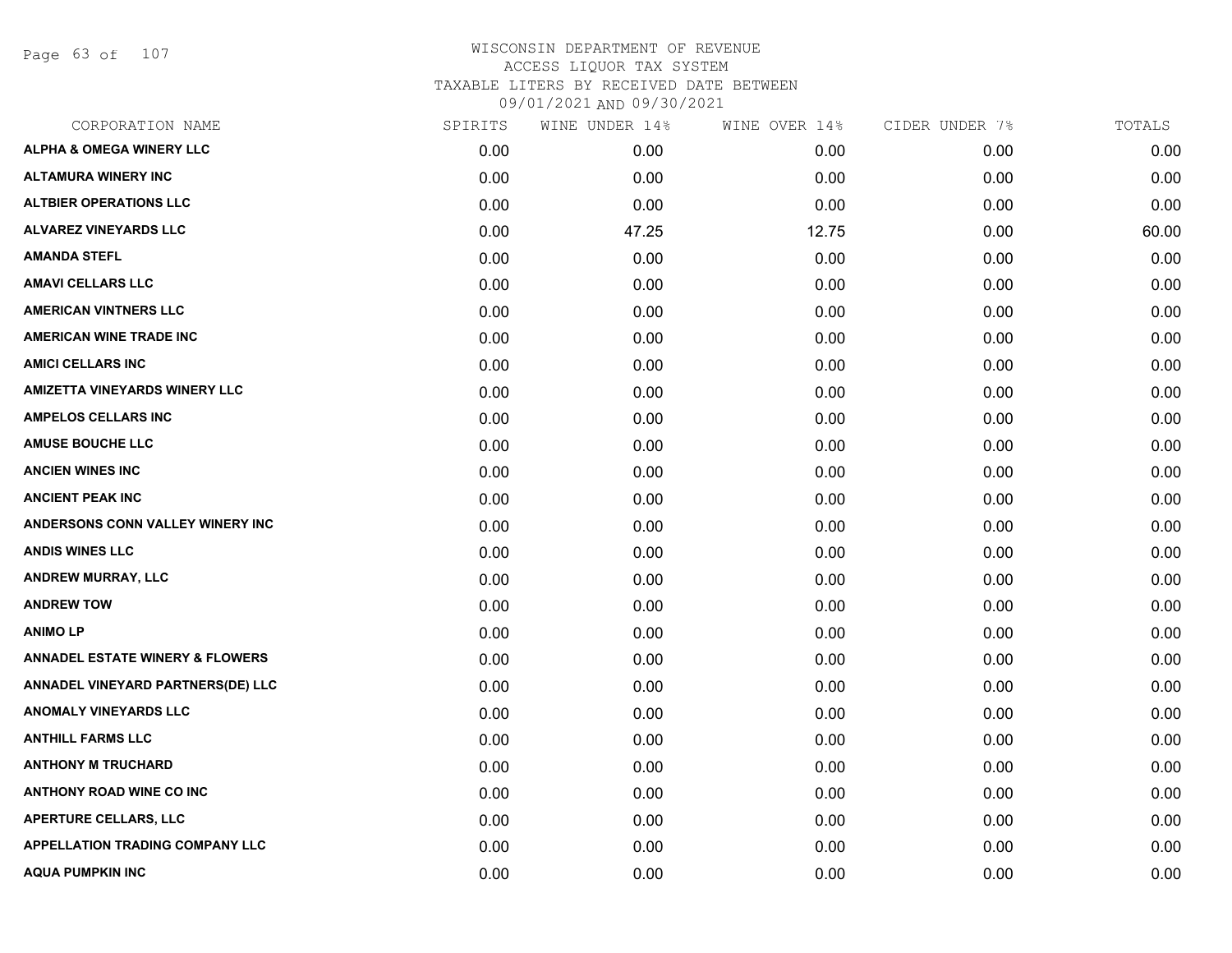Page 64 of 107

| CORPORATION NAME                        | SPIRITS | WINE UNDER 14% | WINE OVER 14% | CIDER UNDER 7% | TOTALS |
|-----------------------------------------|---------|----------------|---------------|----------------|--------|
| <b>ARC WINERY LLC</b>                   | 0.00    | 0.00           | 0.00          | 0.00           | 0.00   |
| <b>ARCHANGEL INVESTMENTS LLC</b>        | 0.00    | 0.00           | 0.00          | 0.00           | 0.00   |
| <b>ARETE WINES LLC</b>                  | 0.00    | 0.00           | 0.00          | 0.00           | 0.00   |
| <b>ARIETTA INC</b>                      | 0.00    | 0.00           | 0.00          | 0.00           | 0.00   |
| <b>ARISTA WINES LLC</b>                 | 0.00    | 0.00           | 0.00          | 0.00           | 0.00   |
| <b>ARKENSTONE VINEYARDS LLC</b>         | 0.00    | 0.00           | 0.00          | 0.00           | 0.00   |
| <b>ARMIDA WINERY INC</b>                | 0.00    | 0.00           | 0.00          | 0.00           | 0.00   |
| <b>ARMSTRONG FAMILY WINERY LLC</b>      | 0.00    | 0.00           | 0.00          | 0.00           | 0.00   |
| <b>ARMSTRONG VINEYARDS INC</b>          | 0.00    | 0.00           | 0.00          | 0.00           | 0.00   |
| <b>ARNOT-ROBERTS LLC</b>                | 0.00    | 0.00           | 0.00          | 0.00           | 0.00   |
| <b>ARRINGTON VINEYARDS LLC</b>          | 0.00    | 0.00           | 0.00          | 0.00           | 0.00   |
| <b>ARTISTE MANAGEMENT CO LLC</b>        | 0.00    | 0.00           | 0.00          | 0.00           | 0.00   |
| ATWATER VINEYARDS, LLC                  | 0.00    | 0.00           | 0.00          | 0.00           | 0.00   |
| AU BON CLIMAT LLC                       | 0.00    | 0.00           | 0.00          | 0.00           | 0.00   |
| <b>AUBERT WINEGROWING INC</b>           | 0.00    | 0.00           | 0.00          | 0.00           | 0.00   |
| <b>AUGUST BRIGGS JR INC</b>             | 0.00    | 0.00           | 0.00          | 0.00           | 0.00   |
| <b>AURORA CELLARS 2015, LLC</b>         | 0.00    | 0.00           | 0.00          | 0.00           | 0.00   |
| <b>AUSTIN NICHOLS &amp; CO INC</b>      | 0.00    | 0.00           | 0.00          | 0.00           | 0.00   |
| AVV WINERY CO LLC                       | 0.00    | 0.00           | 0.00          | 0.00           | 0.00   |
| <b>B WISE VINEYARDS LLC</b>             | 0.00    | 0.00           | 0.00          | 0.00           | 0.00   |
| <b>B. NEKTAR LLC</b>                    | 0.00    | 0.00           | 0.00          | 0.00           | 0.00   |
| <b>BABCOCK ENTERPRISES INC</b>          | 0.00    | 0.00           | 0.00          | 0.00           | 0.00   |
| <b>BADGER MOUNTAIN INC</b>              | 0.00    | 0.00           | 0.00          | 0.00           | 0.00   |
| <b>BADGER STATE BREWING COMPANY LLC</b> | 0.00    | 0.00           | 0.00          | 0.00           | 0.00   |
| <b>BALBOA WINERY LLC</b>                | 0.00    | 0.00           | 0.00          | 0.00           | 0.00   |
| <b>BALLENTINE VINEYARDS INC</b>         | 0.00    | 0.00           | 0.00          | 0.00           | 0.00   |
| <b>BALTIMORE BEND VINEYARD LLC</b>      | 0.00    | 0.00           | 0.00          | 0.00           | 0.00   |
| <b>BARGETTOS SANTA CRUZ WINERY INC</b>  | 0.00    | 0.00           | 0.00          | 0.00           | 0.00   |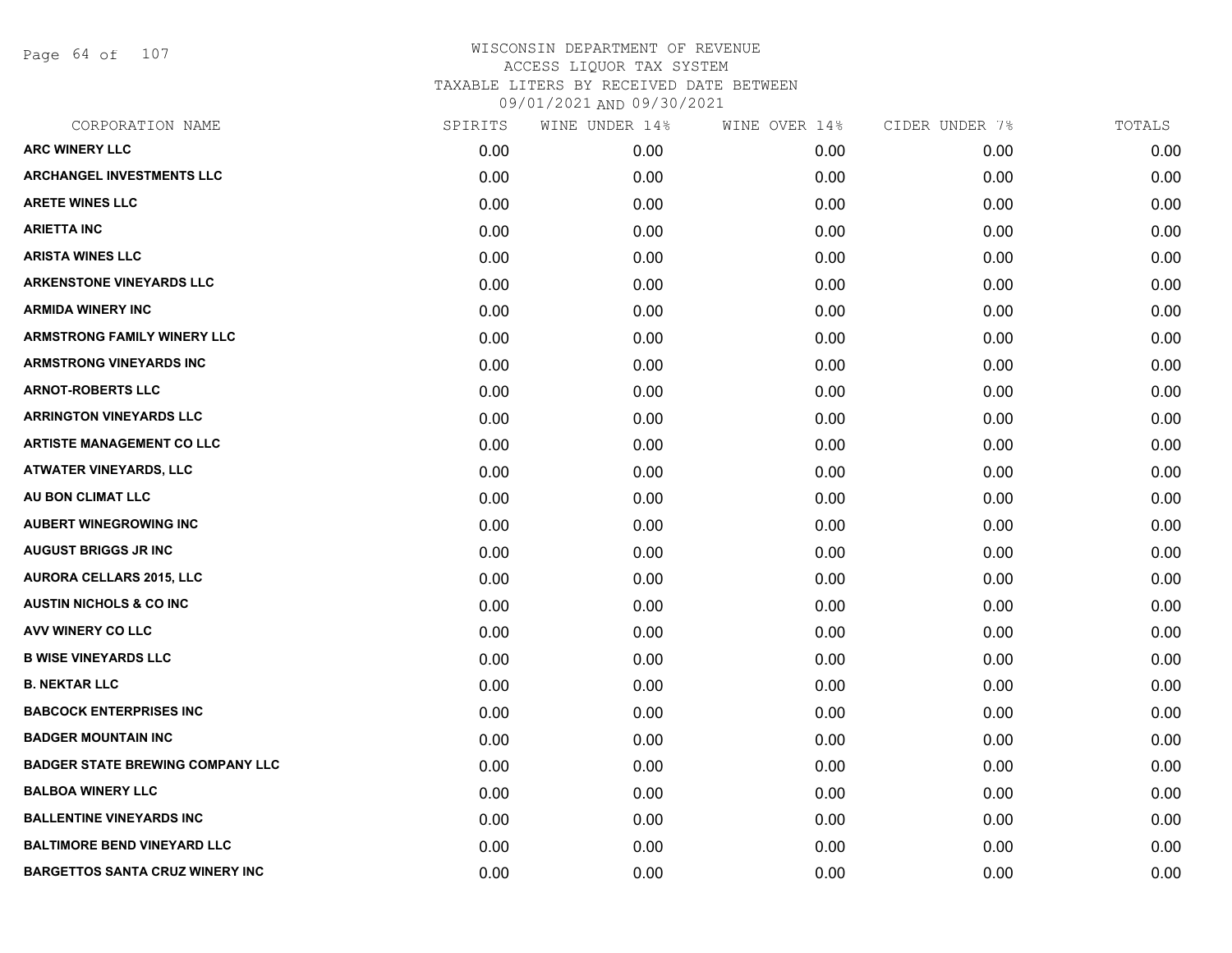Page 65 of 107

| CORPORATION NAME                    | SPIRITS | WINE UNDER 14% | WINE OVER 14% | CIDER UNDER 7% | TOTALS |
|-------------------------------------|---------|----------------|---------------|----------------|--------|
| <b>BARLOW VINEYARDS LLC</b>         | 0.00    | 0.00           | 0.00          | 0.00           | 0.00   |
| <b>BARNARD GRIFFIN INC</b>          | 0.00    | 0.00           | 0.00          | 0.00           | 0.00   |
| <b>BARNETT VINEYARDS LP</b>         | 0.00    | 0.00           | 0.00          | 0.00           | 0.00   |
| <b>BARRA FAMILY WINES, LLC</b>      | 0.00    | 0.00           | 0.00          | 0.00           | 0.00   |
| <b>BAW INC</b>                      | 0.00    | 0.00           | 0.00          | 0.00           | 0.00   |
| <b>BEAUREGARD VINEYARDS LLC</b>     | 0.00    | 0.00           | 0.00          | 0.00           | 0.00   |
| <b>BEAUX FRERES LLC</b>             | 0.00    | 0.00           | 0.00          | 0.00           | 0.00   |
| <b>BECKER FARMS INC</b>             | 0.00    | 0.00           | 0.00          | 0.00           | 0.00   |
| <b>BEDELL NORTH FORK LLC</b>        | 0.00    | 0.00           | 0.00          | 0.00           | 0.00   |
| <b>BEDROCK WINE COMPANY LP</b>      | 0.00    | 0.00           | 0.00          | 0.00           | 0.00   |
| <b>BEHRENS AND DRINKWARD</b>        | 0.00    | 0.00           | 0.00          | 0.00           | 0.00   |
| <b>BEL VINO LLC</b>                 | 0.00    | 0.00           | 0.00          | 0.00           | 0.00   |
| <b>BELLAVINI WINERY</b>             | 0.00    | 0.00           | 0.00          | 0.00           | 0.00   |
| <b>BELLEVINEZ LLC</b>               | 0.00    | 0.00           | 0.00          | 0.00           | 0.00   |
| <b>BENESSERE VINEYARDS LTD</b>      | 0.00    | 0.00           | 0.00          | 0.00           | 0.00   |
| <b>BENNETT LANE WINERY LLC</b>      | 0.00    | 0.00           | 0.00          | 0.00           | 0.00   |
| <b>BENOVIA WINERY LLC</b>           | 0.00    | 0.00           | 0.00          | 0.00           | 0.00   |
| <b>BENT CREEK WINERY LLC</b>        | 0.00    | 0.00           | 0.00          | 0.00           | 0.00   |
| <b>BERGSTROM WINES LLC</b>          | 0.00    | 0.00           | 0.00          | 0.00           | 0.00   |
| <b>BERNARDUS LLC</b>                | 0.00    | 0.00           | 0.00          | 0.00           | 0.00   |
| BETHEL HEIGHTS VINEYARD INC         | 0.00    | 0.00           | 0.00          | 0.00           | 0.00   |
| BETTER BRANDS INTERNATIONAL         | 0.00    | 0.00           | 0.00          | 0.00           | 0.00   |
| <b>BETZ CELLARS LLC</b>             | 0.00    | 0.00           | 0.00          | 0.00           | 0.00   |
| <b>BEVAN CELLARS, LLC</b>           | 0.00    | 0.00           | 0.00          | 0.00           | 0.00   |
| <b>BEVERLY GAGE</b>                 | 0.00    | 0.00           | 0.00          | 0.00           | 0.00   |
| <b>BIG TABLE FARM, INC</b>          | 0.00    | 0.00           | 0.00          | 0.00           | 0.00   |
| <b>BILTMORE ESTATE WINE COMPANY</b> | 0.00    | 0.00           | 0.00          | 0.00           | 0.00   |
| <b>BLACK CAT VINEYARD LLC</b>       | 0.00    | 0.00           | 0.00          | 0.00           | 0.00   |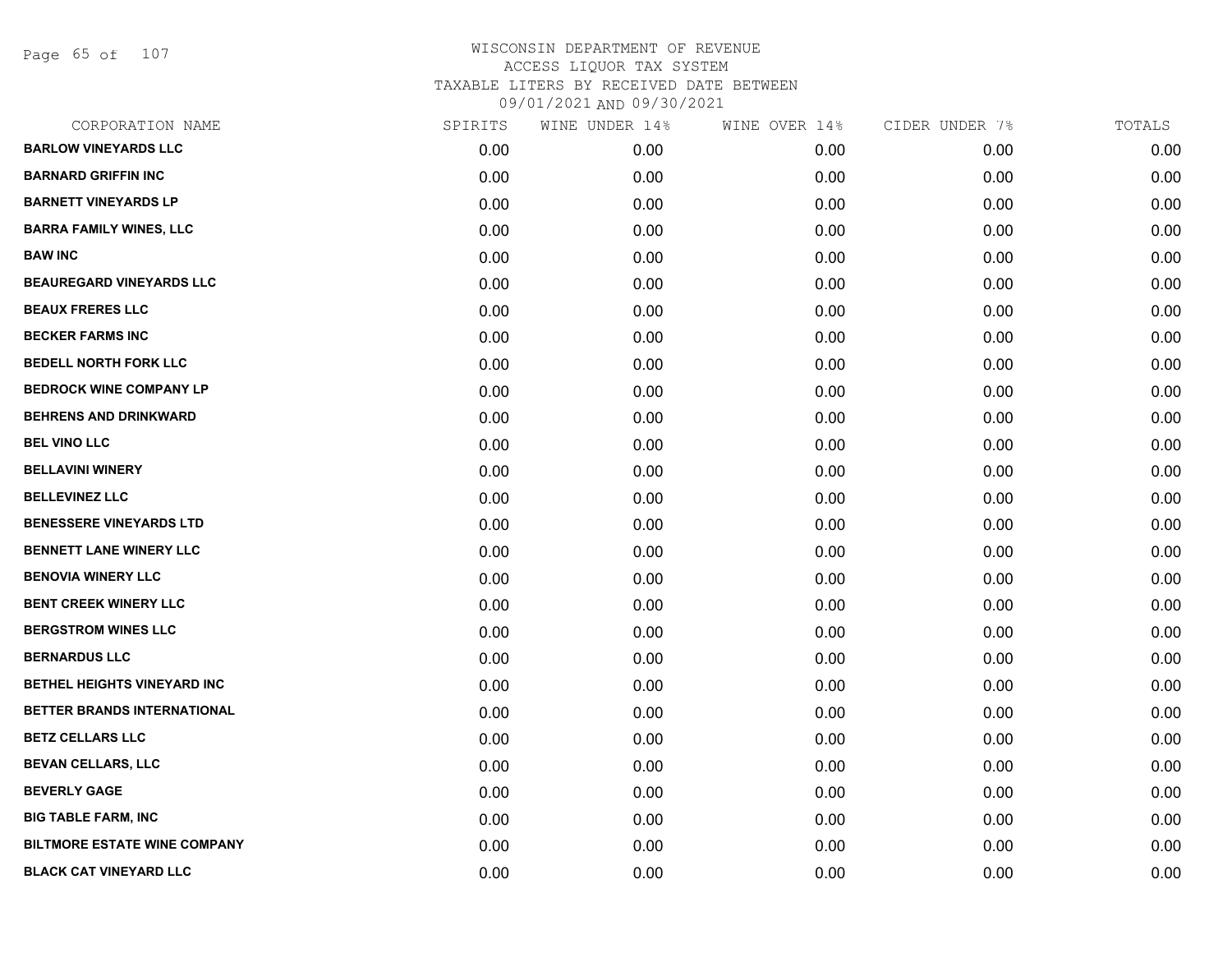Page 66 of 107

| CORPORATION NAME                               | SPIRITS | WINE UNDER 14% | WINE OVER 14% | CIDER UNDER 7% | TOTALS |
|------------------------------------------------|---------|----------------|---------------|----------------|--------|
| <b>BLACK MESA WINERY LLC</b>                   | 0.00    | 0.00           | 0.00          | 0.00           | 0.00   |
| <b>BLACKBIRD VINEYARDS LLC</b>                 | 0.00    | 0.00           | 0.00          | 0.00           | 0.00   |
| <b>BLAIR VINEYARDS LLC</b>                     | 0.00    | 0.00           | 0.00          | 0.00           | 0.00   |
| <b>BLANKIET ESTATE LLC</b>                     | 0.00    | 0.00           | 0.00          | 0.00           | 0.00   |
| <b>BLIND HORSE WINERY LLC</b>                  | 0.00    | 0.00           | 0.00          | 0.00           | 0.00   |
| <b>BLUE FARM, LLC</b>                          | 0.00    | 0.00           | 0.00          | 0.00           | 0.00   |
| <b>BLUE SKY VINTNERS LLC</b>                   | 0.00    | 0.00           | 0.00          | 0.00           | 0.00   |
| <b>BOARS VIEW LLC</b>                          | 0.00    | 0.00           | 0.00          | 0.00           | 0.00   |
| <b>BOATHOUSE VINEYARDS LLC</b>                 | 0.00    | 0.00           | 0.00          | 0.00           | 0.00   |
| <b>BOEDECKER CELLARS, LLC</b>                  | 0.00    | 0.00           | 0.00          | 0.00           | 0.00   |
| <b>BOEGER WINERY INC</b>                       | 0.00    | 0.00           | 0.00          | 0.00           | 0.00   |
| <b>BOEKENOOGEN WINERY LLC</b>                  | 0.00    | 0.00           | 0.00          | 0.00           | 0.00   |
| <b>BOGLE VINEYARDS INC</b>                     | 0.00    | 0.00           | 0.00          | 0.00           | 0.00   |
| <b>BOOKWALTER WINERY LLC</b>                   | 0.00    | 0.00           | 0.00          | 0.00           | 0.00   |
| <b>BOTHAM BRANDS LLC</b>                       | 0.00    | 0.00           | 0.00          | 0.00           | 0.00   |
| <b>BOUCHAINE VINEYARDS INC</b>                 | 0.00    | 0.00           | 0.00          | 0.00           | 0.00   |
| <b>BOUNDARY BREAKS LLC</b>                     | 0.00    | 0.00           | 0.00          | 0.00           | 0.00   |
| <b>BOWERS HARBOR VINEYARDS AND WINERY INC.</b> | 0.00    | 0.00           | 0.00          | 0.00           | 0.00   |
| <b>BRADLEY GEARHART</b>                        | 0.00    | 0.00           | 0.00          | 0.00           | 0.00   |
| <b>BRADLEY L ALLEN</b>                         | 0.00    | 0.00           | 0.00          | 0.00           | 0.00   |
| <b>BRANCHES WINERY LLC</b>                     | 0.00    | 0.00           | 0.00          | 0.00           | 0.00   |
| <b>BRASSFIELD ESTATE WINERY LLC</b>            | 0.00    | 0.00           | 0.00          | 0.00           | 0.00   |
| <b>BREATHLESS, LLC</b>                         | 0.00    | 0.00           | 0.00          | 0.00           | 0.00   |
| <b>BRECON ESTATE INC</b>                       | 0.00    | 0.00           | 0.00          | 0.00           | 0.00   |
| <b>BRET LOPEZ</b>                              | 0.00    | 0.00           | 0.00          | 0.00           | 0.00   |
| <b>BRETON WINE COMPANY INC</b>                 | 0.00    | 0.00           | 0.00          | 0.00           | 0.00   |
| <b>BREWDOG BREWING COMPANY LLC</b>             | 0.00    | 0.00           | 0.00          | 0.00           | 0.00   |
| <b>BRIAN C LOKRANTZ</b>                        | 0.00    | 0.00           | 0.00          | 0.00           | 0.00   |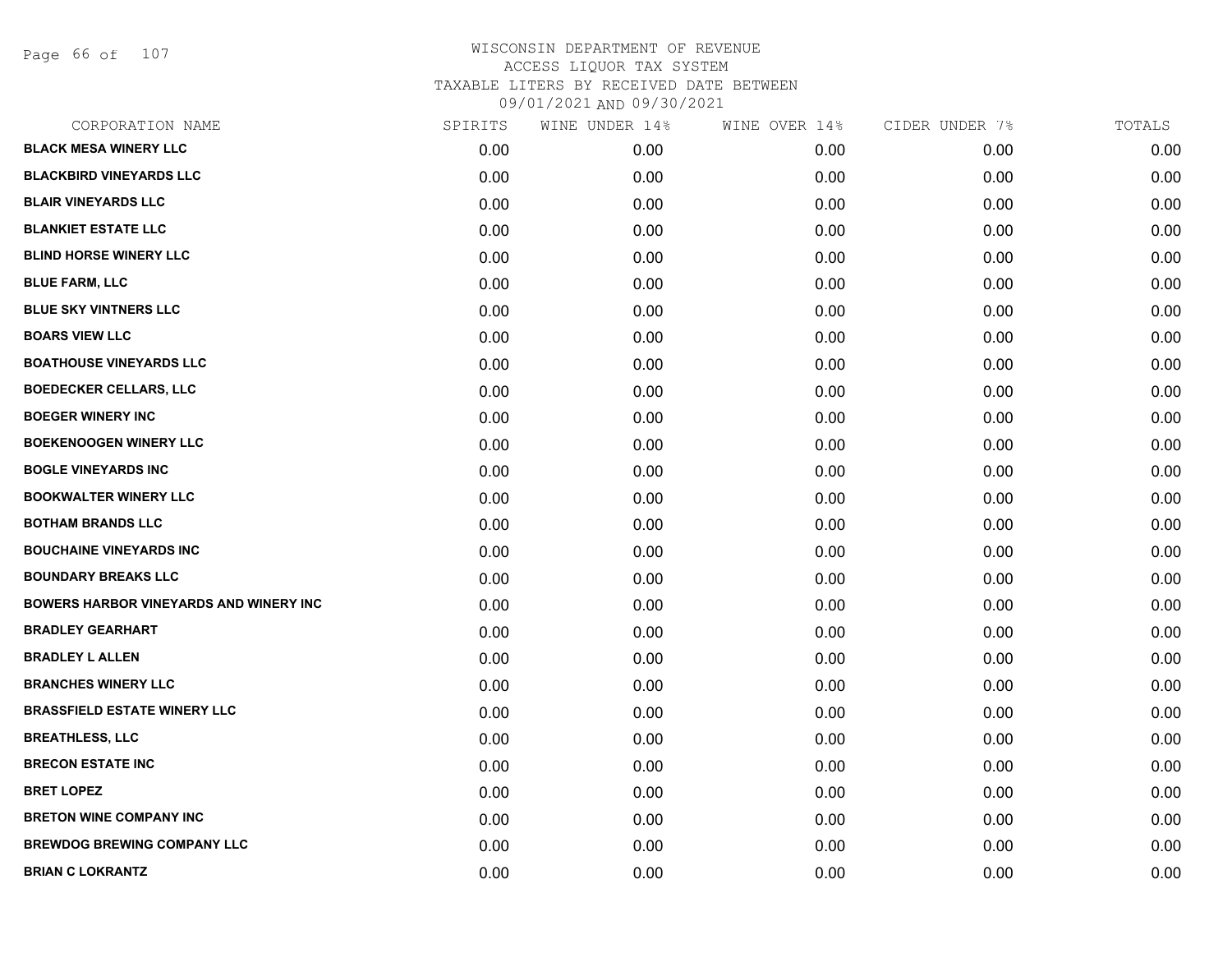Page 67 of 107

| CORPORATION NAME                             | SPIRITS | WINE UNDER 14% | WINE OVER 14% | CIDER UNDER 7% | TOTALS |
|----------------------------------------------|---------|----------------|---------------|----------------|--------|
| <b>BRIAN CARTER CELLARS LLC</b>              | 0.00    | 0.00           | 0.00          | 0.00           | 0.00   |
| <b>BRIAN M HEATH</b>                         | 0.00    | 0.00           | 0.00          | 0.00           | 0.00   |
| <b>BRICOLEUR VINEYARDS LLC</b>               | 0.00    | 0.00           | 0.00          | 0.00           | 0.00   |
| <b>BRIDGEVIEW VINEYARDS INC</b>              | 0.00    | 0.00           | 0.00          | 0.00           | 0.00   |
| <b>BRIGADOON FARM &amp; WINERY LLC</b>       | 0.00    | 0.00           | 0.00          | 0.00           | 0.00   |
| <b>BRIGHT CELLARS INC.</b>                   | 0.00    | 0.00           | 0.00          | 0.00           | 0.00   |
| <b>BRIX CIDER LLC</b>                        | 0.00    | 0.00           | 0.00          | 0.00           | 0.00   |
| <b>BRONCO WINE COMPANY</b>                   | 0.00    | 0.00           | 0.00          | 0.00           | 0.00   |
| <b>BROOKLYN WINERY LLC</b>                   | 0.00    | 0.00           | 0.00          | 0.00           | 0.00   |
| <b>BROWN ESTATE VINEYARDS LLC</b>            | 0.00    | 0.00           | 0.00          | 0.00           | 0.00   |
| <b>BROWNE FAMILY WINES LLC</b>               | 0.00    | 0.00           | 0.00          | 0.00           | 0.00   |
| <b>BRUTOCAO CELLARS LP</b>                   | 0.00    | 0.00           | 0.00          | 0.00           | 0.00   |
| <b>BRYANT VINEYARDS INC</b>                  | 0.00    | 0.00           | 0.00          | 0.00           | 0.00   |
| <b>BUCKLER FAMILY VINEYARDS LLC</b>          | 0.00    | 0.00           | 0.00          | 0.00           | 0.00   |
| <b>BUEHLER VINEYARDS INC</b>                 | 0.00    | 0.00           | 0.00          | 0.00           | 0.00   |
| <b>BULLY HILL VINEYARDS INC</b>              | 0.00    | 0.00           | 0.00          | 0.00           | 0.00   |
| <b>BURGESS CELLARS INC</b>                   | 0.00    | 0.00           | 0.00          | 0.00           | 0.00   |
| <b>BURRELL SCHOOL VINEYARDS INC</b>          | 0.00    | 0.00           | 0.00          | 0.00           | 0.00   |
| <b>BUTTONWOOD FARM WINERY INC</b>            | 0.00    | 0.00           | 0.00          | 0.00           | 0.00   |
| <b>BWSC LLC</b>                              | 0.00    | 0.00           | 0.00          | 0.00           | 0.00   |
| <b>C &amp; C WINE SERVICES INC</b>           | 0.00    | 0.00           | 0.00          | 0.00           | 0.00   |
| <b>C &amp; N CORPORATION</b>                 | 0.00    | 0.00           | 0.00          | 0.00           | 0.00   |
| <b>C G DI ARIE VINEYARD &amp; WINERY LLC</b> | 0.00    | 0.00           | 0.00          | 0.00           | 0.00   |
| <b>C MONDAVI &amp; FAMILY</b>                | 0.00    | 0.00           | 0.00          | 0.00           | 0.00   |
| <b>CADA LLC</b>                              | 0.00    | 0.00           | 0.00          | 0.00           | 0.00   |
| <b>CAIN CELLARS INC</b>                      | 0.00    | 0.00           | 0.00          | 0.00           | 0.00   |
| <b>CAKEBREAD CELLARS</b>                     | 0.00    | 0.00           | 0.00          | 0.00           | 0.00   |
| <b>CALCAREOUS VINEYARD LLC</b>               | 0.00    | 0.00           | 0.00          | 0.00           | 0.00   |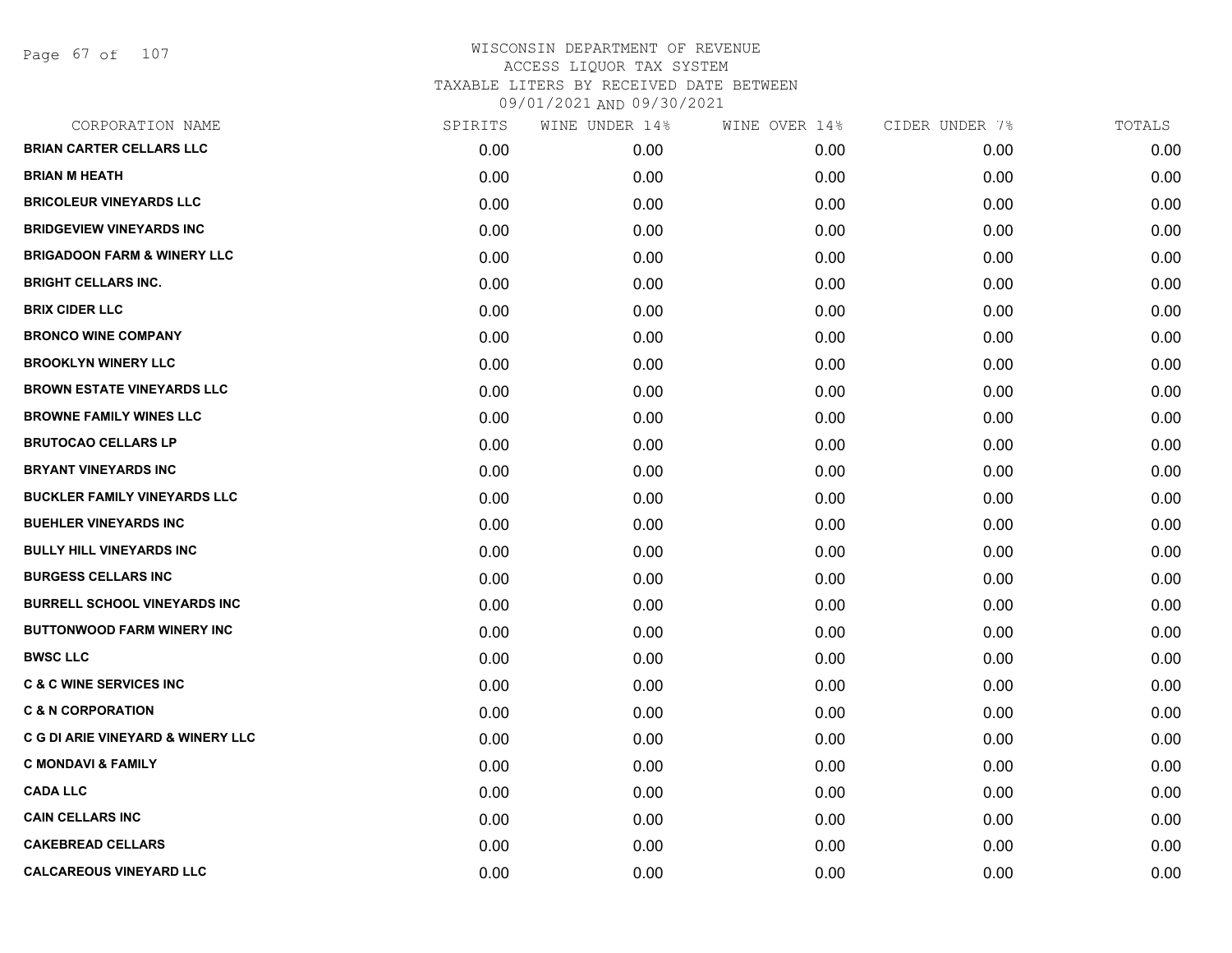Page 68 of 107

| CORPORATION NAME                           | SPIRITS | WINE UNDER 14% | WINE OVER 14% | CIDER UNDER 7% | TOTALS |
|--------------------------------------------|---------|----------------|---------------|----------------|--------|
| <b>CALDWELL WINERY LLC</b>                 | 0.00    | 0.00           | 0.00          | 0.00           | 0.00   |
| <b>CALLAWAY TEMECULA LP</b>                | 0.00    | 0.00           | 0.00          | 0.00           | 0.00   |
| CALWD, INC.                                | 0.00    | 0.00           | 0.00          | 0.00           | 0.00   |
| <b>CAMARDA CORP</b>                        | 0.00    | 0.00           | 0.00          | 0.00           | 0.00   |
| <b>CANVINIA INC</b>                        | 0.00    | 0.00           | 0.00          | 0.00           | 0.00   |
| <b>CARACCIOLI CELLARS INC</b>              | 0.00    | 0.00           | 0.00          | 0.00           | 0.00   |
| <b>CARHARTT VINEYARD, INC.</b>             | 0.00    | 0.00           | 0.00          | 0.00           | 0.00   |
| <b>CARL THOMA</b>                          | 0.00    | 0.00           | 0.00          | 0.00           | 0.00   |
| <b>CARLISLE WINERY &amp; VINEYARDS LLC</b> | 0.00    | 0.00           | 0.00          | 0.00           | 0.00   |
| <b>CARLSON VINEYARDS INC</b>               | 0.00    | 0.00           | 0.00          | 0.00           | 0.00   |
| <b>CARNEROS WINE COMPANY INC</b>           | 0.00    | 0.00           | 0.00          | 0.00           | 0.00   |
| <b>CARR WINERY INC</b>                     | 0.00    | 0.00           | 0.00          | 0.00           | 0.00   |
| <b>CASTORO CELLARS</b>                     | 0.00    | 0.00           | 0.00          | 0.00           | 0.00   |
| <b>CATHERINE ELIZABETH INC</b>             | 0.00    | 0.00           | 0.00          | 0.00           | 0.00   |
| <b>CAYMUS VINEYARDS INC</b>                | 0.00    | 0.00           | 0.00          | 0.00           | 0.00   |
| <b>CBGE LLC</b>                            | 0.00    | 0.00           | 0.00          | 0.00           | 0.00   |
| <b>CECIL A ZERBA</b>                       | 0.00    | 0.00           | 0.00          | 0.00           | 0.00   |
| <b>CEDAR KNOLL VINEYARDS INC</b>           | 0.00    | 0.00           | 0.00          | 0.00           | 0.00   |
| <b>CEJA VINEYARDS INC</b>                  | 0.00    | 0.00           | 0.00          | 0.00           | 0.00   |
| <b>CELIA WELCH WINES LLC</b>               | 0.00    | 0.00           | 0.00          | 0.00           | 0.00   |
| <b>CELLAR RAT CELLARS LLC</b>              | 0.00    | 0.00           | 0.00          | 0.00           | 0.00   |
| <b>CHAPPELLET WINERY INC</b>               | 0.00    | 0.00           | 0.00          | 0.00           | 0.00   |
| <b>CHARLES REININGER LLC</b>               | 0.00    | 0.00           | 0.00          | 0.00           | 0.00   |
| <b>CHATEAU BIANCA INC</b>                  | 0.00    | 0.00           | 0.00          | 0.00           | 0.00   |
| <b>CHATEAU DIANA LLC</b>                   | 0.00    | 0.00           | 0.00          | 0.00           | 0.00   |
| <b>CHATEAU GRAND TRAVERSE LTD</b>          | 0.00    | 0.00           | 0.00          | 0.00           | 0.00   |
| <b>CHATEAU MARGENE INC</b>                 | 0.00    | 0.00           | 0.00          | 0.00           | 0.00   |
| <b>CHATEAU MORRISETTE INC</b>              | 0.00    | 0.00           | 0.00          | 0.00           | 0.00   |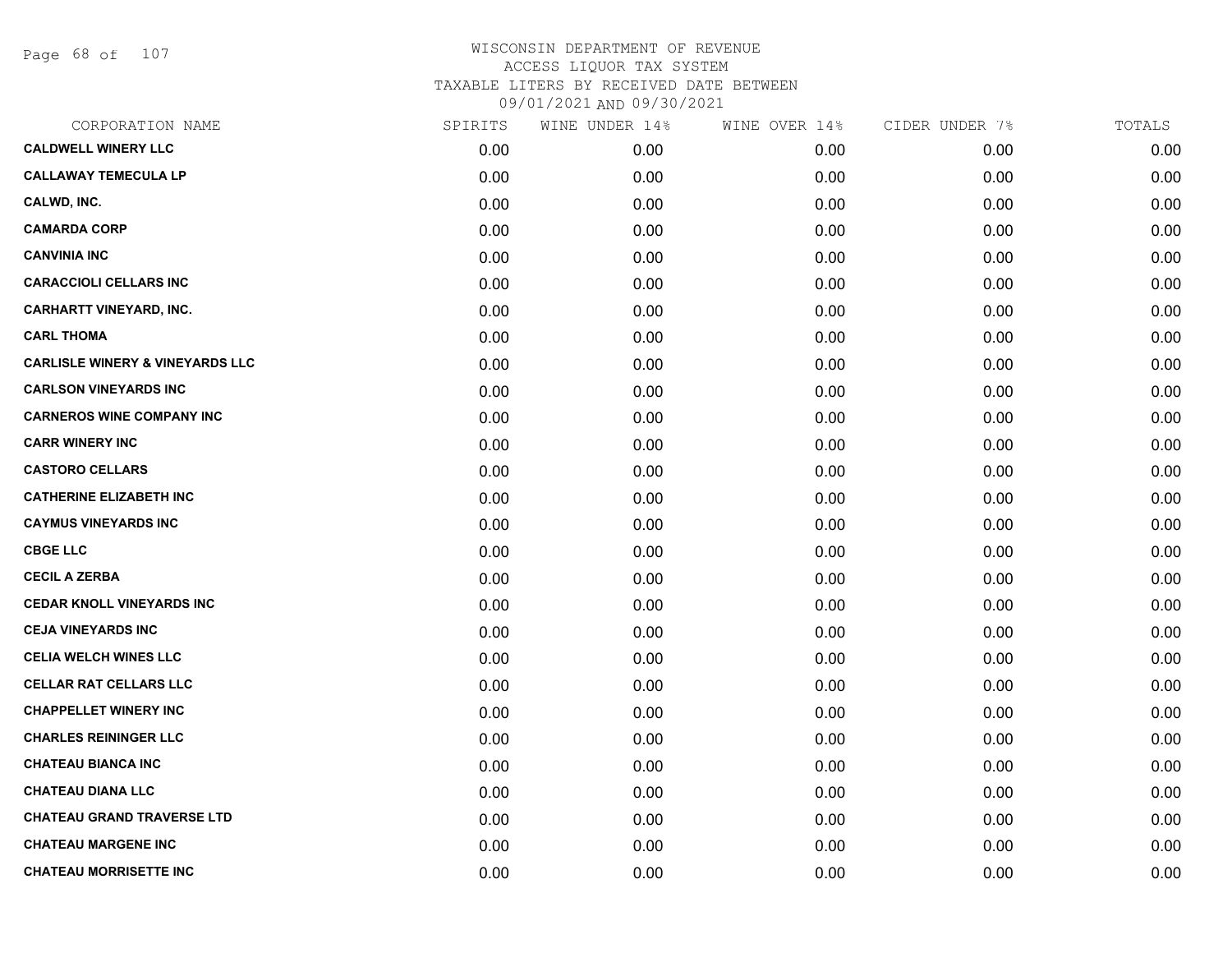| CORPORATION NAME                                  | SPIRITS | WINE UNDER 14% | WINE OVER 14% | CIDER UNDER 7% | TOTALS |
|---------------------------------------------------|---------|----------------|---------------|----------------|--------|
| <b>CHATEAU OPERATIONS, LTD.</b>                   | 0.00    | 0.00           | 0.00          | 0.00           | 0.00   |
| <b>CHATEAU POTELLE HOLDINGS LLC</b>               | 0.00    | 0.00           | 0.00          | 0.00           | 0.00   |
| <b>CHATEAU ST CROIX WINERY &amp; VINEYARD LLC</b> | 0.00    | 0.00           | 0.00          | 0.00           | 0.00   |
| CHERRY HILL LLC                                   | 0.00    | 0.00           | 0.00          | 0.00           | 0.00   |
| <b>CHIARELLO FAMILY VINEYARDS LLC</b>             | 0.00    | 0.00           | 0.00          | 0.00           | 0.00   |
| <b>CHILDRESS WINERY, LLC</b>                      | 0.00    | 0.00           | 0.00          | 0.00           | 0.00   |
| <b>CHIMNEY ROCK WINERY LLC</b>                    | 0.00    | 0.00           | 0.00          | 0.00           | 0.00   |
| <b>CHRISTOPHE BARON</b>                           | 0.00    | 0.00           | 0.00          | 0.00           | 0.00   |
| <b>CHRISTOPHER FIGGINS</b>                        | 0.00    | 0.00           | 0.00          | 0.00           | 0.00   |
| <b>CHRISTOPHER L SHOWN</b>                        | 0.00    | 0.00           | 0.00          | 0.00           | 0.00   |
| <b>CHRISTOPHER M JAMES</b>                        | 0.00    | 0.00           | 0.00          | 0.00           | 0.00   |
| CHUKAR CHERRY COMPANY, INC                        | 0.00    | 0.00           | 0.00          | 0.00           | 0.00   |
| <b>CINNABAR VINEYARDS &amp; WINERY LLC</b>        | 0.00    | 0.00           | 0.00          | 0.00           | 0.00   |
| CIPCO INC.                                        | 0.00    | 0.00           | 0.00          | 0.00           | 0.00   |
| <b>CLAYTON GARLAND</b>                            | 0.00    | 0.00           | 0.00          | 0.00           | 0.00   |
| <b>CLEARWATER CANYON CELLARS LLC</b>              | 0.00    | 0.00           | 0.00          | 0.00           | 0.00   |
| CLIF BAR FAMILY WINERY & FARM LLC                 | 0.00    | 0.00           | 0.00          | 0.00           | 0.00   |
| <b>CLINE CELLARS INC</b>                          | 0.00    | 0.00           | 0.00          | 0.00           | 0.00   |
| <b>CLOS DU VAL WINE CO LTD</b>                    | 0.00    | 0.00           | 0.00          | 0.00           | 0.00   |
| <b>CLOS LACHANCE WINES LLC</b>                    | 0.00    | 0.00           | 0.00          | 0.00           | 0.00   |
| <b>COCKERELL WINE CONSULTING LLC</b>              | 0.00    | 0.00           | 0.00          | 0.00           | 0.00   |
| <b>CODORNIU NAPA INC</b>                          | 0.00    | 0.00           | 0.00          | 0.00           | 0.00   |
| <b>COELHO WINERY INC</b>                          | 0.00    | 0.00           | 0.00          | 0.00           | 0.00   |
| <b>COL SOLARE, LLP</b>                            | 0.00    | 0.00           | 0.00          | 0.00           | 0.00   |
| <b>COLGIN PARTNERS LLC</b>                        | 0.00    | 0.00           | 0.00          | 0.00           | 0.00   |
| <b>COLLEEN M BOS</b>                              | 0.00    | 0.00           | 0.00          | 0.00           | 0.00   |
| <b>COLONIAL GREEN TRUST</b>                       | 0.00    | 0.00           | 0.00          | 0.00           | 0.00   |
| <b>COLUMBIA RIVER WINERY INC</b>                  | 0.00    | 0.00           | 0.00          | 0.00           | 0.00   |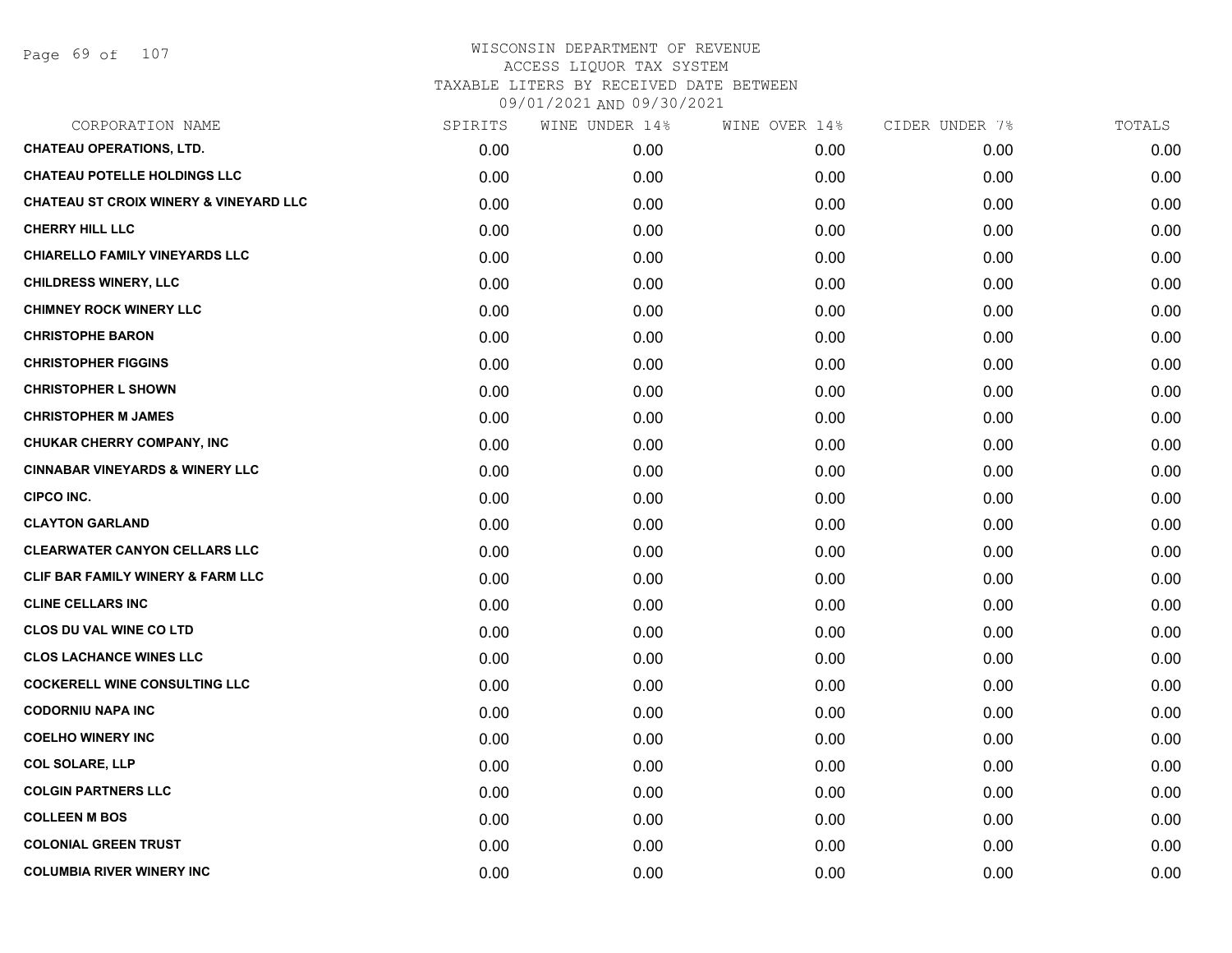Page 70 of 107

| CORPORATION NAME                            | SPIRITS | WINE UNDER 14% | WINE OVER 14% | CIDER UNDER 7% | TOTALS |
|---------------------------------------------|---------|----------------|---------------|----------------|--------|
| <b>COMSTOCK WINES LLC</b>                   | 0.00    | 0.00           | 0.00          | 0.00           | 0.00   |
| <b>CONSTELLATION BRANDS U.S. OPERATIONS</b> | 0.00    | 0.00           | 0.00          | 0.00           | 0.00   |
| <b>CONUNDRUM WINERY LLC</b>                 | 0.00    | 0.00           | 0.00          | 0.00           | 0.00   |
| <b>CONWAY VINEYARDS INC</b>                 | 0.00    | 0.00           | 0.00          | 0.00           | 0.00   |
| <b>COOL HAND VINEYARDS LLC</b>              | 0.00    | 0.00           | 0.00          | 0.00           | 0.00   |
| <b>COOPER VINEYARDS LLC</b>                 | 0.00    | 0.00           | 0.00          | 0.00           | 0.00   |
| <b>COPPER CANE LLC</b>                      | 0.00    | 0.00           | 0.00          | 0.00           | 0.00   |
| <b>COR WINE CELLARS, LLC</b>                | 0.00    | 0.00           | 0.00          | 0.00           | 0.00   |
| <b>CORISON WINERY INC</b>                   | 0.00    | 0.00           | 0.00          | 0.00           | 0.00   |
| <b>CORNERSTONE CELLARS LLC</b>              | 0.00    | 0.00           | 0.00          | 0.00           | 0.00   |
| <b>CORY J MICHAL</b>                        | 0.00    | 0.00           | 0.00          | 0.00           | 0.00   |
| <b>COURAGEOUS INC</b>                       | 0.00    | 0.00           | 0.00          | 0.00           | 0.00   |
| <b>CRAFT BEVERAGE CONCEPTS LLC</b>          | 0.00    | 0.00           | 0.00          | 0.00           | 0.00   |
| <b>CRAIG FLETCHER</b>                       | 0.00    | 0.00           | 0.00          | 0.00           | 0.00   |
| <b>CRAIG S HANDLY</b>                       | 0.00    | 0.00           | 0.00          | 0.00           | 0.00   |
| <b>CREATIVE WINE CONCEPTS INC</b>           | 0.00    | 0.00           | 0.00          | 0.00           | 0.00   |
| <b>CREW WINE COMPANY LLC</b>                | 0.00    | 0.00           | 0.00          | 0.00           | 0.00   |
| <b>CRIMSON WINE GROUP LTD</b>               | 0.00    | 0.00           | 0.00          | 0.00           | 0.00   |
| <b>CRISTIE KERR WINES LLC</b>               | 0.00    | 0.00           | 0.00          | 0.00           | 0.00   |
| <b>CRISTOM VINEYARDS INC</b>                | 0.00    | 0.00           | 0.00          | 0.00           | 0.00   |
| <b>CROCKER &amp; STARR WINE CO LLC</b>      | 0.00    | 0.00           | 0.00          | 0.00           | 0.00   |
| <b>CROFT LLC</b>                            | 0.00    | 0.00           | 0.00          | 0.00           | 0.00   |
| <b>CROWN POINT WINERY LLC</b>               | 0.00    | 0.00           | 0.00          | 0.00           | 0.00   |
| <b>CRUSE WINE COMPANY, LLC</b>              | 0.00    | 0.00           | 0.00          | 0.00           | 0.00   |
| <b>CULLEN AND HARRISON LLC</b>              | 0.00    | 0.00           | 0.00          | 0.00           | 0.00   |
| <b>CUNAT PREMIUM VINEYARDS LLC</b>          | 0.00    | 0.00           | 0.00          | 0.00           | 0.00   |
| <b>CUSHMAN WINERY CORPORATION</b>           | 0.00    | 0.00           | 0.00          | 0.00           | 0.00   |
| <b>CUVAISON INC</b>                         | 0.00    | 0.00           | 0.00          | 0.00           | 0.00   |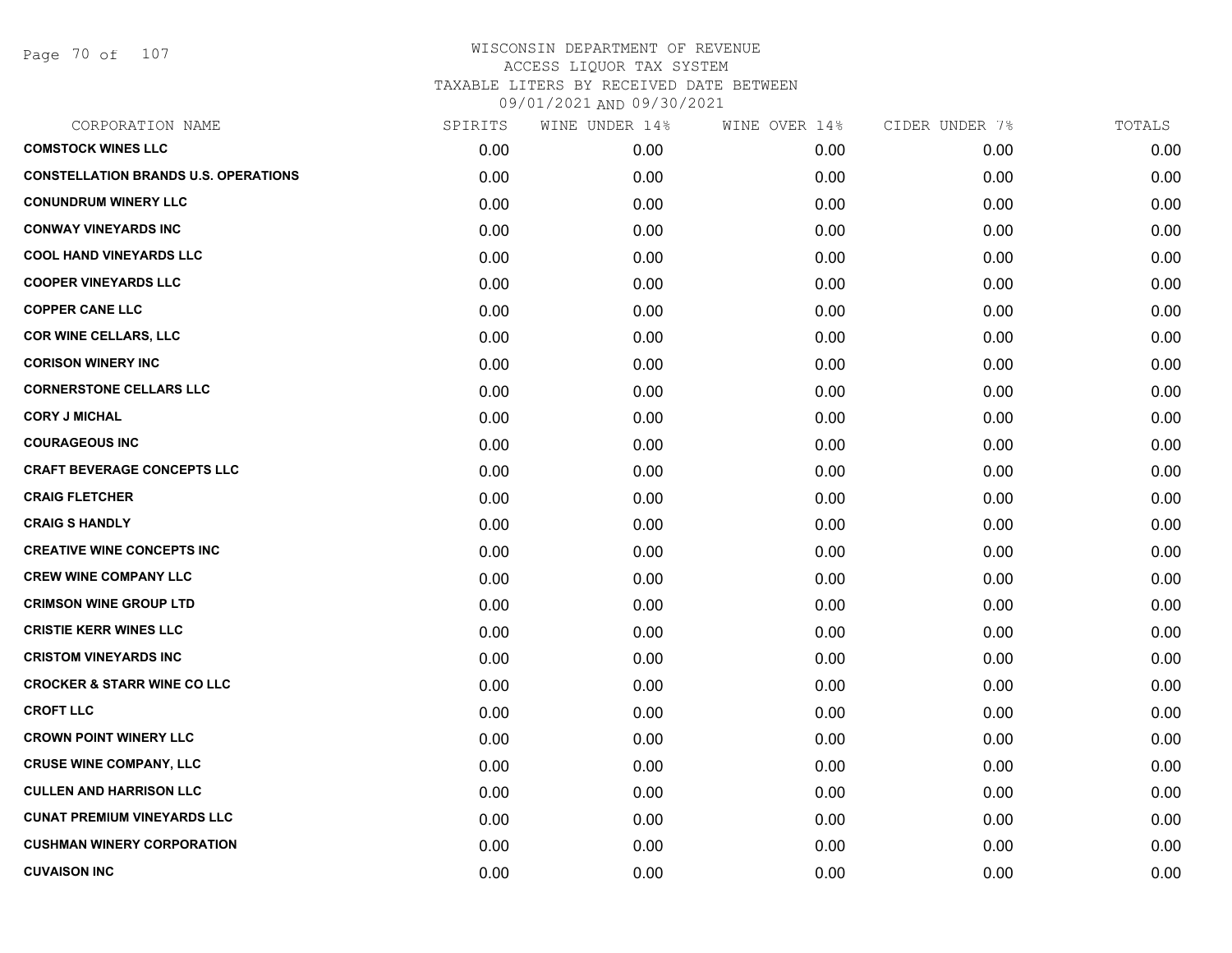Page 71 of 107

| CORPORATION NAME                      | SPIRITS | WINE UNDER 14% | WINE OVER 14% | CIDER UNDER 7% | TOTALS |
|---------------------------------------|---------|----------------|---------------|----------------|--------|
| <b>CWC WINERY LLC</b>                 | 0.00    | 0.00           | 0.00          | 0.00           | 0.00   |
| <b>D MYERS LLC</b>                    | 0.00    | 0.00           | 0.00          | 0.00           | 0.00   |
| <b>D R STEPHENS ESTATE WINES, LLC</b> | 0.00    | 0.00           | 0.00          | 0.00           | 0.00   |
| <b>DADY CAPITAL LLLP</b>              | 0.00    | 0.00           | 0.00          | 0.00           | 0.00   |
| <b>DAMIANI WINE CELLARS, LLC</b>      | 0.00    | 0.00           | 0.00          | 0.00           | 0.00   |
| <b>DANA ESTATES INC</b>               | 0.00    | 0.00           | 0.00          | 0.00           | 0.00   |
| <b>DANA'S ORGANIC WINES, INC.</b>     | 0.00    | 0.00           | 0.00          | 0.00           | 0.00   |
| <b>DANICA PATRICK</b>                 | 0.00    | 0.00           | 0.00          | 0.00           | 0.00   |
| <b>DANIEL J KOEPKE</b>                | 0.00    | 0.00           | 0.00          | 0.00           | 0.00   |
| DANZA DEL SOL WINERY INC              | 0.00    | 0.00           | 0.00          | 0.00           | 0.00   |
| <b>DANZINGER VINEYARDS LLC</b>        | 0.00    | 0.00           | 0.00          | 0.00           | 0.00   |
| <b>DAOU VINEYARDS LLC</b>             | 0.00    | 0.00           | 0.00          | 0.00           | 0.00   |
| <b>DARIOUSH KHALEDI WINERY LLC</b>    | 0.00    | 0.00           | 0.00          | 0.00           | 0.00   |
| DAVERO SONOMA, INC                    | 0.00    | 0.00           | 0.00          | 0.00           | 0.00   |
| <b>DAVID BRUCE WINERY INC</b>         | 0.00    | 0.00           | 0.00          | 0.00           | 0.00   |
| <b>DAVID COFFARO</b>                  | 0.00    | 0.00           | 0.00          | 0.00           | 0.00   |
| <b>DAVID J ECKERT</b>                 | 0.00    | 0.00           | 0.00          | 0.00           | 0.00   |
| <b>DAVID J MATTHEWS</b>               | 0.00    | 0.00           | 0.00          | 0.00           | 0.00   |
| <b>DAVID JAMES LLC</b>                | 0.00    | 0.00           | 0.00          | 0.00           | 0.00   |
| <b>DAVID L MCGEE</b>                  | 0.00    | 6.00           | 3.00          | 0.00           | 9.00   |
| <b>DAVID R ARIZINI</b>                | 0.00    | 0.00           | 0.00          | 0.00           | 0.00   |
| <b>DAVID R RASMUSSEN</b>              | 0.00    | 0.00           | 0.00          | 0.00           | 0.00   |
| <b>DAVIS ESTATES LLC</b>              | 0.00    | 0.00           | 0.00          | 0.00           | 0.00   |
| <b>DAWN'S DREAM LLC</b>               | 0.00    | 0.00           | 0.00          | 0.00           | 0.00   |
| DE LA MONTANYA WINERY INC             | 0.00    | 0.00           | 0.00          | 0.00           | 0.00   |
| DE TIERRA VINEYARD LLC                | 0.00    | 0.00           | 0.00          | 0.00           | 0.00   |
| <b>DEAN VINCENT BORDIGIONI</b>        | 0.00    | 0.00           | 0.00          | 0.00           | 0.00   |
| DEERFIELD RANCH WINERY LLC            | 0.00    | 0.00           | 0.00          | 0.00           | 0.00   |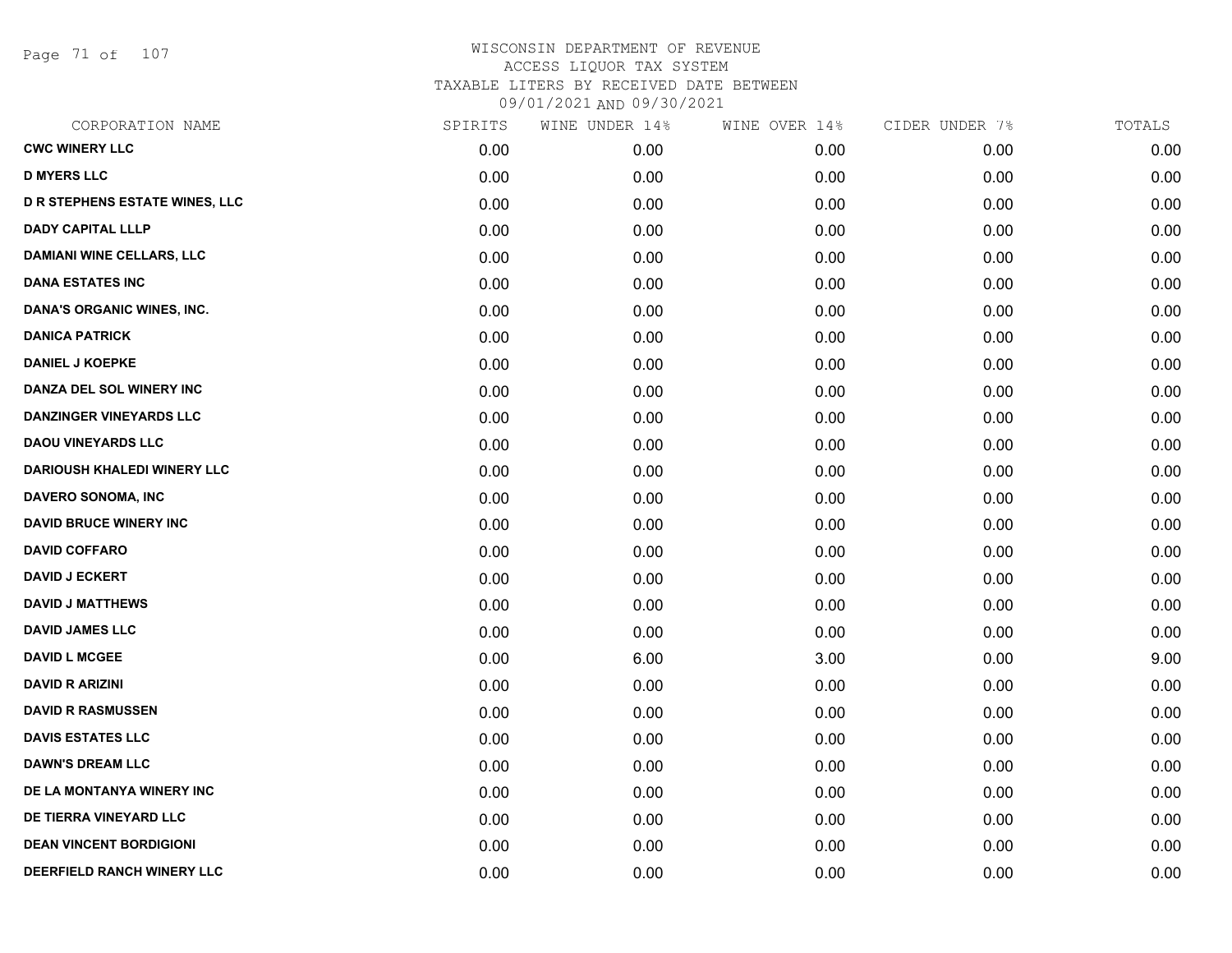Page 72 of 107

| CORPORATION NAME                                                         | SPIRITS | WINE UNDER 14% | WINE OVER 14% | CIDER UNDER 7% | TOTALS |
|--------------------------------------------------------------------------|---------|----------------|---------------|----------------|--------|
| DEHLINGER WINERY, LLC                                                    | 0.00    | 0.00           | 0.00          | 0.00           | 0.00   |
| DEL DOTTO VINEYARDS INC                                                  | 0.00    | 0.00           | 0.00          | 0.00           | 0.00   |
| <b>DELFINO FARMS LLC</b>                                                 | 0.00    | 0.00           | 0.00          | 0.00           | 0.00   |
| <b>DELICATO VINEYARDS INC</b>                                            | 0.00    | 0.00           | 0.00          | 0.00           | 0.00   |
| <b>DELILLE CELLARS LLC</b>                                               | 0.00    | 0.00           | 0.00          | 0.00           | 0.00   |
| <b>DELLA TERRA LLC</b>                                                   | 0.00    | 0.00           | 0.00          | 0.00           | 0.00   |
| <b>DENNIS R ONEIL</b>                                                    | 0.00    | 0.00           | 0.00          | 0.00           | 0.00   |
| DIAMOND MOUNTAIN VINEYARD COMPANY INC                                    | 0.00    | 0.00           | 0.00          | 0.00           | 0.00   |
| <b>DIANA HOBSON</b>                                                      | 0.00    | 0.00           | 0.00          | 0.00           | 0.00   |
| <b>DINO DINA</b>                                                         | 0.00    | 0.00           | 0.00          | 0.00           | 0.00   |
| DIXONS AUTUMN HARVEST WINERY, LLC                                        | 0.00    | 0.00           | 0.00          | 0.00           | 0.00   |
| <b>DOMAINE CARNEROS LTD</b>                                              | 0.00    | 0.00           | 0.00          | 0.00           | 0.00   |
| <b>DOMAINE CHANDON INC</b>                                               | 0.00    | 0.00           | 0.00          | 0.00           | 0.00   |
| DOMAINE DE LA TERRE ROUGE LTD                                            | 0.00    | 0.00           | 0.00          | 0.00           | 0.00   |
| <b>DOMAINE DE MARIA SOTER LLC</b>                                        | 0.00    | 0.00           | 0.00          | 0.00           | 0.00   |
| <b>DOMAINE DROUHIN OREGON LLC</b>                                        | 0.00    | 0.00           | 0.00          | 0.00           | 0.00   |
| <b>DOMAINE SERENE VINEYARDS &amp; WINERY INC</b>                         | 0.00    | 0.00           | 0.00          | 0.00           | 0.00   |
| <b>DOMINICK CHIRICHILLO</b>                                              | 0.00    | 0.00           | 0.00          | 0.00           | 0.00   |
| <b>DON GRASSE</b>                                                        | 0.00    | 0.00           | 0.00          | 0.00           | 0.00   |
| <b>DON SEBASTIANI &amp; SONS INTERNATIONAL WINE</b><br><b>NEGOCIANTS</b> | 0.00    | 0.00           | 0.00          | 0.00           | 0.00   |
| <b>DONALD PHILLIPS HILL JR</b>                                           | 0.00    | 0.00           | 0.00          | 0.00           | 0.00   |
| DONATI FAMILY VINEYARD, INC                                              | 0.00    | 0.00           | 0.00          | 0.00           | 0.00   |
| DONELAN FAMILY WINE CELLARS LLC                                          | 0.00    | 0.00           | 0.00          | 0.00           | 0.00   |
| <b>DONGYI INTERNATIONAL LLC</b>                                          | 0.00    | 0.00           | 0.00          | 0.00           | 0.00   |
| <b>DOROTHY PANELLA</b>                                                   | 0.00    | 0.00           | 0.00          | 0.00           | 0.00   |
| <b>DOSSEY VINEYARDS LLC</b>                                              | 0.00    | 0.00           | 0.00          | 0.00           | 0.00   |
| DOUBLE CANYON VINEYARDS LLC                                              | 0.00    | 0.00           | 0.00          | 0.00           | 0.00   |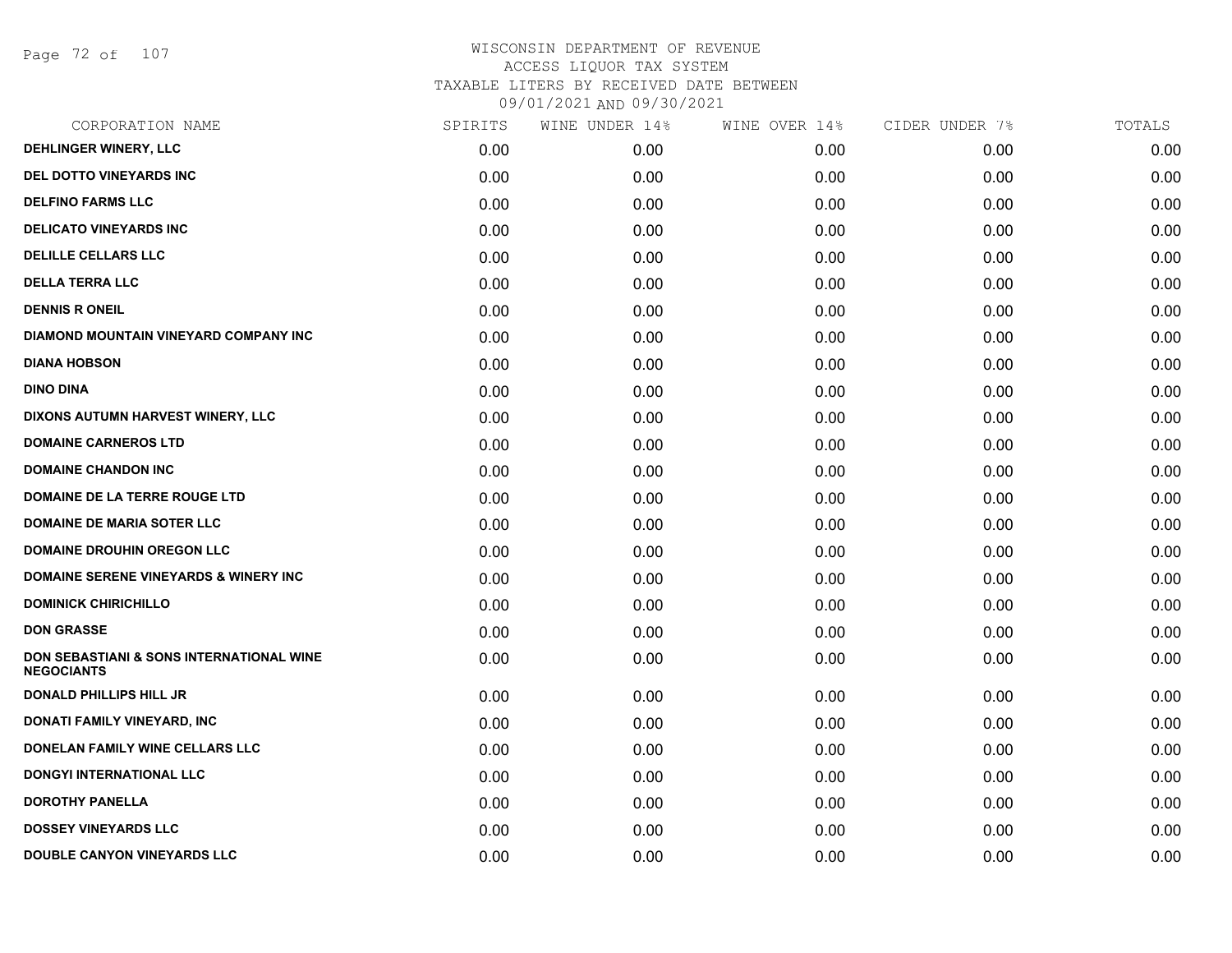Page 73 of 107

| CORPORATION NAME                    | SPIRITS | WINE UNDER 14% | WINE OVER 14% | CIDER UNDER 7% | TOTALS |
|-------------------------------------|---------|----------------|---------------|----------------|--------|
| <b>DOUKENIE WINERY, INC.</b>        | 0.00    | 0.00           | 0.00          | 0.00           | 0.00   |
| DRAGONETTE CELLARS LLC              | 0.00    | 0.00           | 0.00          | 0.00           | 0.00   |
| DRAKE MAKES WINE, INC.              | 0.00    | 0.00           | 0.00          | 0.00           | 0.00   |
| DRUMLIN RIDGE WINERY LLC            | 0.00    | 0.00           | 0.00          | 0.00           | 0.00   |
| DRY CREEK VINEYARD INC              | 0.00    | 0.00           | 0.00          | 0.00           | 0.00   |
| <b>DSC INVESTORS INC</b>            | 0.00    | 0.00           | 0.00          | 0.00           | 0.00   |
| <b>DUCKHORN WINE COMPANY</b>        | 0.00    | 0.00           | 0.00          | 0.00           | 0.00   |
| <b>DUDLEY VINEYARD</b>              | 0.00    | 0.00           | 0.00          | 0.00           | 0.00   |
| <b>DUMOL WINERY LLC</b>             | 0.00    | 0.00           | 0.00          | 0.00           | 0.00   |
| <b>DUNHAM CELLARS LLC</b>           | 0.00    | 0.00           | 0.00          | 0.00           | 0.00   |
| <b>DUNN VINEYARDS LLC</b>           | 0.00    | 0.00           | 0.00          | 0.00           | 0.00   |
| DUPLIN WINE CELLARS INC             | 0.00    | 0.00           | 0.00          | 0.00           | 0.00   |
| <b>DURANT VINEYARDS LLC</b>         | 0.00    | 0.00           | 0.00          | 0.00           | 0.00   |
| DUTTON GOLDFIELD WINERY LLC         | 0.00    | 0.00           | 0.00          | 0.00           | 0.00   |
| <b>E &amp; J GALLO WINERY</b>       | 0.00    | 0.00           | 0.00          | 0.00           | 0.00   |
| <b>E STRING CELLARS LLC</b>         | 0.00    | 0.00           | 0.00          | 0.00           | 0.00   |
| <b>EAGLES LANDING WINERY LLC</b>    | 0.00    | 0.00           | 0.00          | 0.00           | 0.00   |
| <b>EAST BRANCH WINERY, INC.</b>     | 0.00    | 0.00           | 0.00          | 0.00           | 0.00   |
| <b>EASTERN RIDGES VINEYARD, LLC</b> | 0.00    | 0.00           | 0.00          | 0.00           | 0.00   |
| <b>EBERLE WINERY LP</b>             | 0.00    | 0.00           | 0.00          | 0.00           | 0.00   |
| EDEN ICE CIDER COMPANY INC.         | 0.00    | 0.00           | 0.00          | 0.00           | 0.00   |
| <b>EDWARDS WINES, LLC</b>           | 0.00    | 0.00           | 0.00          | 0.00           | 0.00   |
| EHREN JORDAN WINE CELLARS LLC       | 0.00    | 0.00           | 0.00          | 0.00           | 0.00   |
| <b>EILEEN BRYS</b>                  | 0.00    | 0.00           | 0.00          | 0.00           | 0.00   |
| <b>ELEGANCE PROPERTIES LLC</b>      | 0.00    | 0.00           | 0.00          | 0.00           | 0.00   |
| <b>ELEVEN WINERY INC</b>            | 0.00    | 0.00           | 0.00          | 0.00           | 0.00   |
| <b>ELISABETH W KLEIN</b>            | 0.00    | 0.00           | 0.00          | 0.00           | 0.00   |
| ELK COVE VINEYARDS INC              | 0.00    | 0.00           | 0.00          | 0.00           | 0.00   |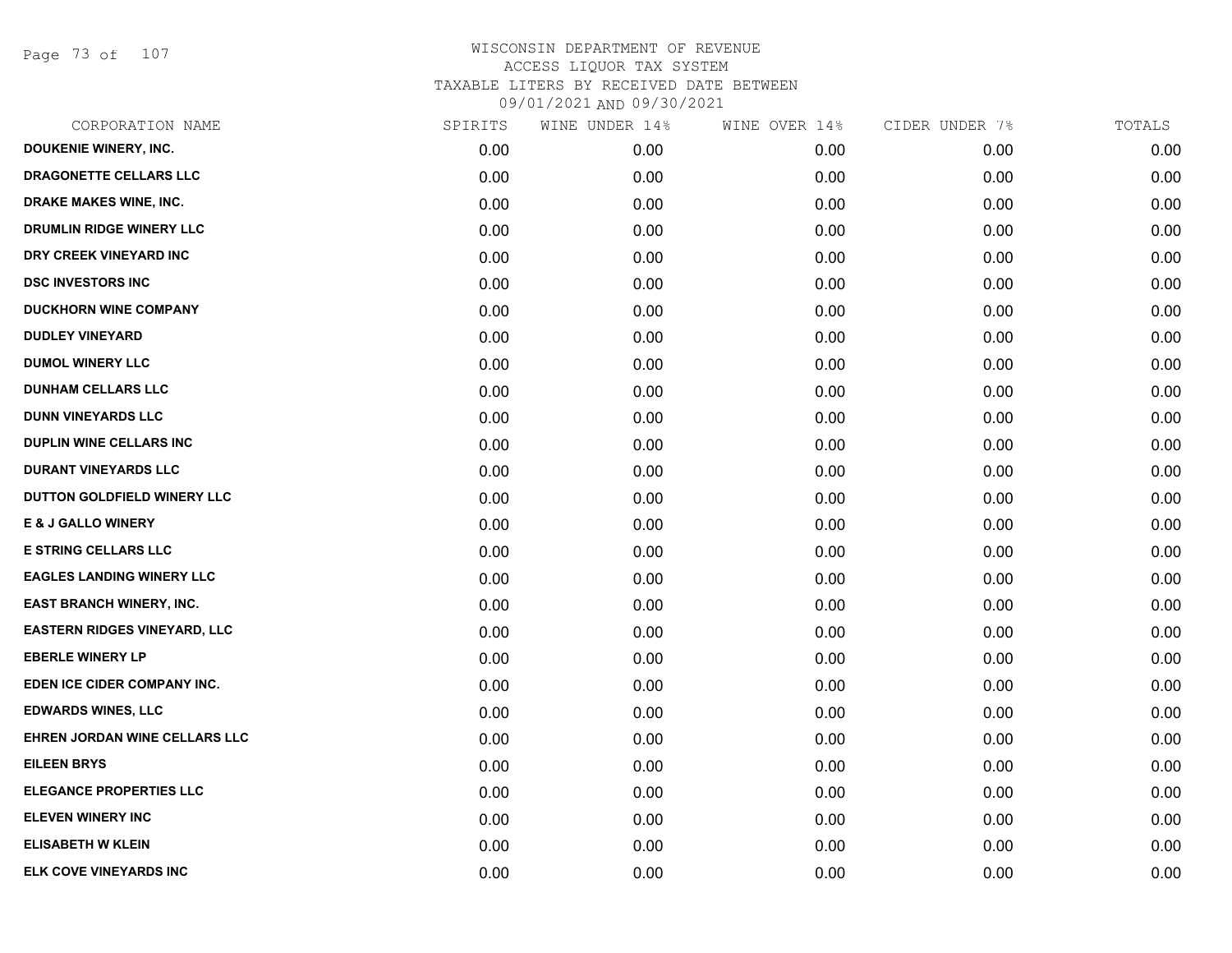Page 74 of 107

| CORPORATION NAME                   | SPIRITS | WINE UNDER 14% | WINE OVER 14% | CIDER UNDER 7% | TOTALS |
|------------------------------------|---------|----------------|---------------|----------------|--------|
| <b>ELV-OREGON LLC</b>              | 0.00    | 0.00           | 0.00          | 0.00           | 0.00   |
| <b>EMILIO GUGLIELMO WINERY INC</b> | 0.00    | 0.00           | 0.00          | 0.00           | 0.00   |
| <b>EMMITT-SCORSONE WINES LLC</b>   | 0.00    | 0.00           | 0.00          | 0.00           | 0.00   |
| <b>EMMOLO RIVER RANCH LLC</b>      | 0.00    | 0.00           | 0.00          | 0.00           | 0.00   |
| <b>ENTENTE SPIRITS LLC</b>         | 0.00    | 0.00           | 0.00          | 0.00           | 0.00   |
| <b>EOLA HILLS WINE CELLARS INC</b> | 0.00    | 0.00           | 0.00          | 0.00           | 0.00   |
| EPONA ESTATE VINEYARD LLC          | 0.00    | 0.00           | 0.00          | 0.00           | 0.00   |
| <b>ERIC FLANAGAN</b>               | 0.00    | 0.00           | 0.00          | 0.00           | 0.00   |
| ERIC TRUMP WINE MANUFACTURING LLC  | 0.00    | 0.00           | 0.00          | 0.00           | 0.00   |
| <b>ERIK MILLER WINES, INC.</b>     | 0.00    | 0.00           | 0.00          | 0.00           | 0.00   |
| <b>ERNEST VINEYARDS LLC</b>        | 0.00    | 0.00           | 0.00          | 0.00           | 0.00   |
| <b>ETHAN KELLER</b>                | 0.00    | 0.00           | 0.00          | 0.00           | 0.00   |
| <b>ETHYL AMBROSIA LLC</b>          | 0.00    | 0.00           | 0.00          | 0.00           | 0.00   |
| <b>EUGENE PERATA</b>               | 0.00    | 0.00           | 0.00          | 0.00           | 0.00   |
| <b>F KORBEL &amp; BROS INC</b>     | 0.00    | 0.00           | 0.00          | 0.00           | 0.00   |
| <b>FAETHM INC</b>                  | 0.00    | 0.00           | 0.00          | 0.00           | 0.00   |
| <b>FAIRWINDS ESTATE, LLC</b>       | 0.00    | 0.00           | 0.00          | 0.00           | 0.00   |
| <b>FANTESCA LLC</b>                | 0.00    | 0.00           | 0.00          | 0.00           | 0.00   |
| <b>FAT BOYS INC</b>                | 0.00    | 0.00           | 0.00          | 0.00           | 0.00   |
| <b>FAWN CREEK WINERY LLC</b>       | 0.00    | 0.00           | 0.00          | 0.00           | 0.00   |
| <b>FAZELI VINEYARDS, LLC</b>       | 0.00    | 0.00           | 0.00          | 0.00           | 0.00   |
| <b>FENESTRA WINERY INC</b>         | 0.00    | 0.00           | 0.00          | 0.00           | 0.00   |
| FENN VALLEY VINEYARDS, INC.        | 0.00    | 0.00           | 0.00          | 0.00           | 0.00   |
| <b>FERMENTED SCIENCES II INC</b>   | 0.00    | 0.00           | 0.00          | 0.00           | 0.00   |
| <b>FERMENTING CELLARS LLC</b>      | 0.00    | 0.00           | 0.00          | 0.00           | 0.00   |
| FERMENTORIUM BEVERAGE COMPANY LLC  | 0.00    | 0.00           | 0.00          | 0.00           | 0.00   |
| <b>FERNRAY LLC</b>                 | 0.00    | 0.00           | 0.00          | 0.00           | 0.00   |
| <b>FETZER VINEYARDS</b>            | 0.00    | 0.00           | 0.00          | 0.00           | 0.00   |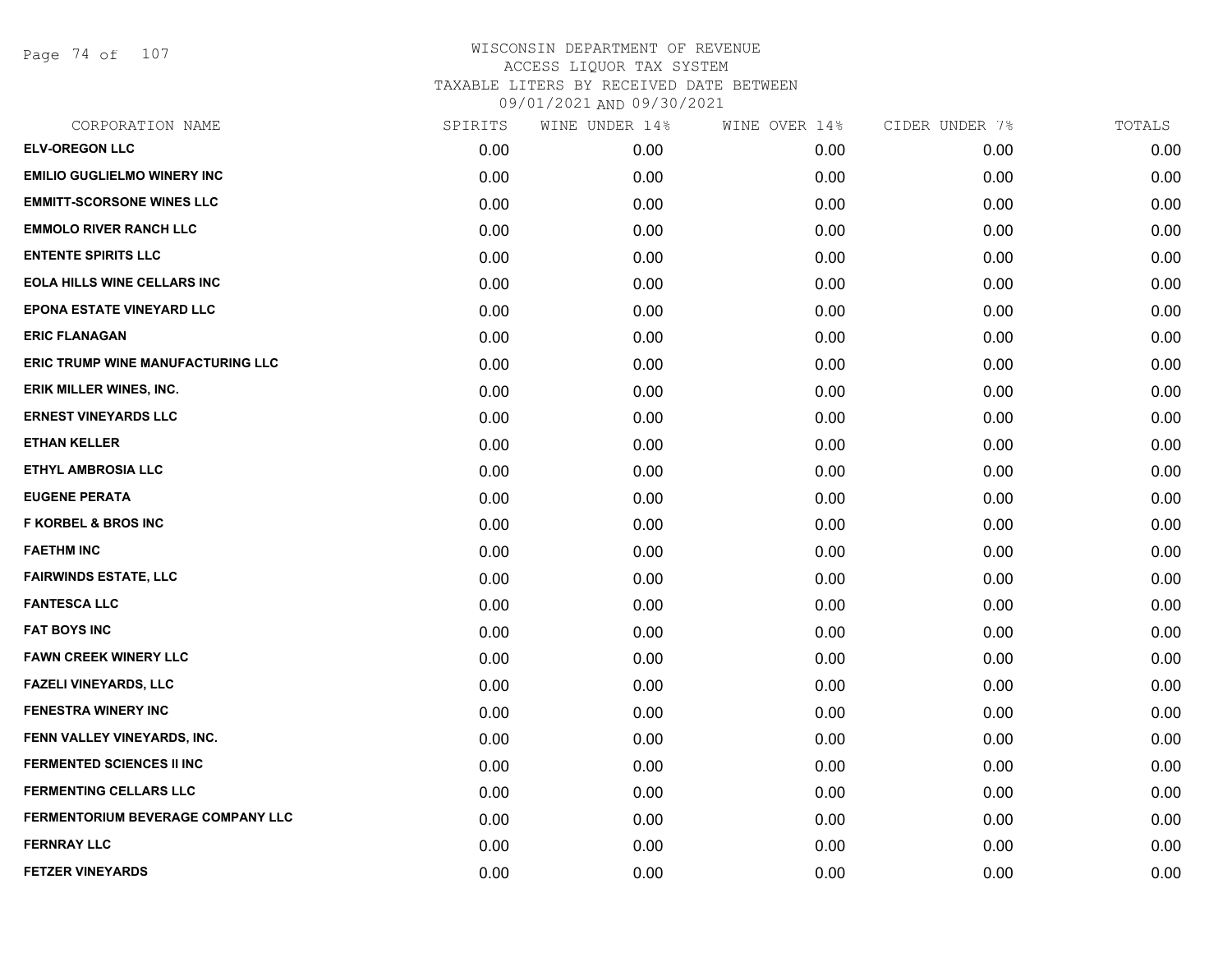Page 75 of 107

| CORPORATION NAME                       | SPIRITS | WINE UNDER 14% | WINE OVER 14% | CIDER UNDER 7% | TOTALS |
|----------------------------------------|---------|----------------|---------------|----------------|--------|
| <b>FICKLIN VINEYARDS INC</b>           | 0.00    | 0.00           | 0.00          | 0.00           | 0.00   |
| <b>FIDDLEHEAD CELLARS LP</b>           | 0.00    | 0.00           | 0.00          | 0.00           | 0.00   |
| <b>FIDELITAS WINES LLC</b>             | 0.00    | 0.00           | 0.00          | 0.00           | 0.00   |
| FIESTA VINEYARD & WINERY LLC           | 0.00    | 0.00           | 0.00          | 0.00           | 0.00   |
| <b>FINKELSTEIN VINEYARDS INC</b>       | 0.00    | 0.00           | 0.00          | 0.00           | 0.00   |
| <b>FIRESTEED CORPORATION</b>           | 0.00    | 0.00           | 0.00          | 0.00           | 0.00   |
| FISHER KING WINERY, LLC                | 0.00    | 0.00           | 0.00          | 0.00           | 0.00   |
| <b>FISHER VINEYARDS</b>                | 0.00    | 0.00           | 0.00          | 0.00           | 0.00   |
| <b>FITVINE LLC</b>                     | 0.00    | 0.00           | 0.00          | 0.00           | 0.00   |
| <b>FIVE VINES LLC</b>                  | 0.00    | 0.00           | 0.00          | 0.00           | 0.00   |
| <b>FLOOD RANCH COMPANY</b>             | 0.00    | 0.00           | 0.00          | 0.00           | 0.00   |
| <b>FLORA SPRINGS WINE COMPANY</b>      | 0.00    | 0.00           | 0.00          | 0.00           | 0.00   |
| <b>FLORIDA ORANGE GROVES INC</b>       | 0.00    | 0.00           | 0.00          | 0.00           | 0.00   |
| <b>FLX GRAPES LLC</b>                  | 0.00    | 0.00           | 0.00          | 0.00           | 0.00   |
| <b>FLYING B VINEYARD LP</b>            | 0.00    | 0.00           | 0.00          | 0.00           | 0.00   |
| FN CELLARS LLC                         | 0.00    | 0.00           | 0.00          | 0.00           | 0.00   |
| FOLEY ESTATES VINEYARD & WINERY LLC    | 0.00    | 0.00           | 0.00          | 0.00           | 0.00   |
| <b>FOLEY FAMILY WINES INC</b>          | 0.00    | 0.00           | 0.00          | 0.00           | 0.00   |
| <b>FOLIO WINE COMPANY LLC</b>          | 0.00    | 0.00           | 0.00          | 0.00           | 0.00   |
| <b>FONTANELLA WINES LLC</b>            | 0.00    | 0.00           | 0.00          | 0.00           | 0.00   |
| <b>FORIS VINEYARDS WINERY LLC</b>      | 0.00    | 0.00           | 0.00          | 0.00           | 0.00   |
| <b>FORKING PATHS VINEYARDS,INC</b>     | 0.00    | 0.00           | 0.00          | 0.00           | 0.00   |
| FORT ROSS VINEYARD & WINERY LLC        | 0.00    | 0.00           | 0.00          | 0.00           | 0.00   |
| FOUR BEARS WINERY LLC                  | 0.00    | 0.00           | 0.00          | 0.00           | 0.00   |
| FOUR DAUGHTERS VINEYARD AND WINERY LLC | 0.00    | 0.00           | 0.00          | 0.00           | 0.00   |
| FOX RUN VINEYARDS INC                  | 0.00    | 0.00           | 0.00          | 0.00           | 0.00   |
| <b>FOXEN VINEYARD INC</b>              | 0.00    | 0.00           | 0.00          | 0.00           | 0.00   |
| <b>FRANCIS COPPOLA WINERY LLC</b>      | 0.00    | 0.00           | 0.00          | 0.00           | 0.00   |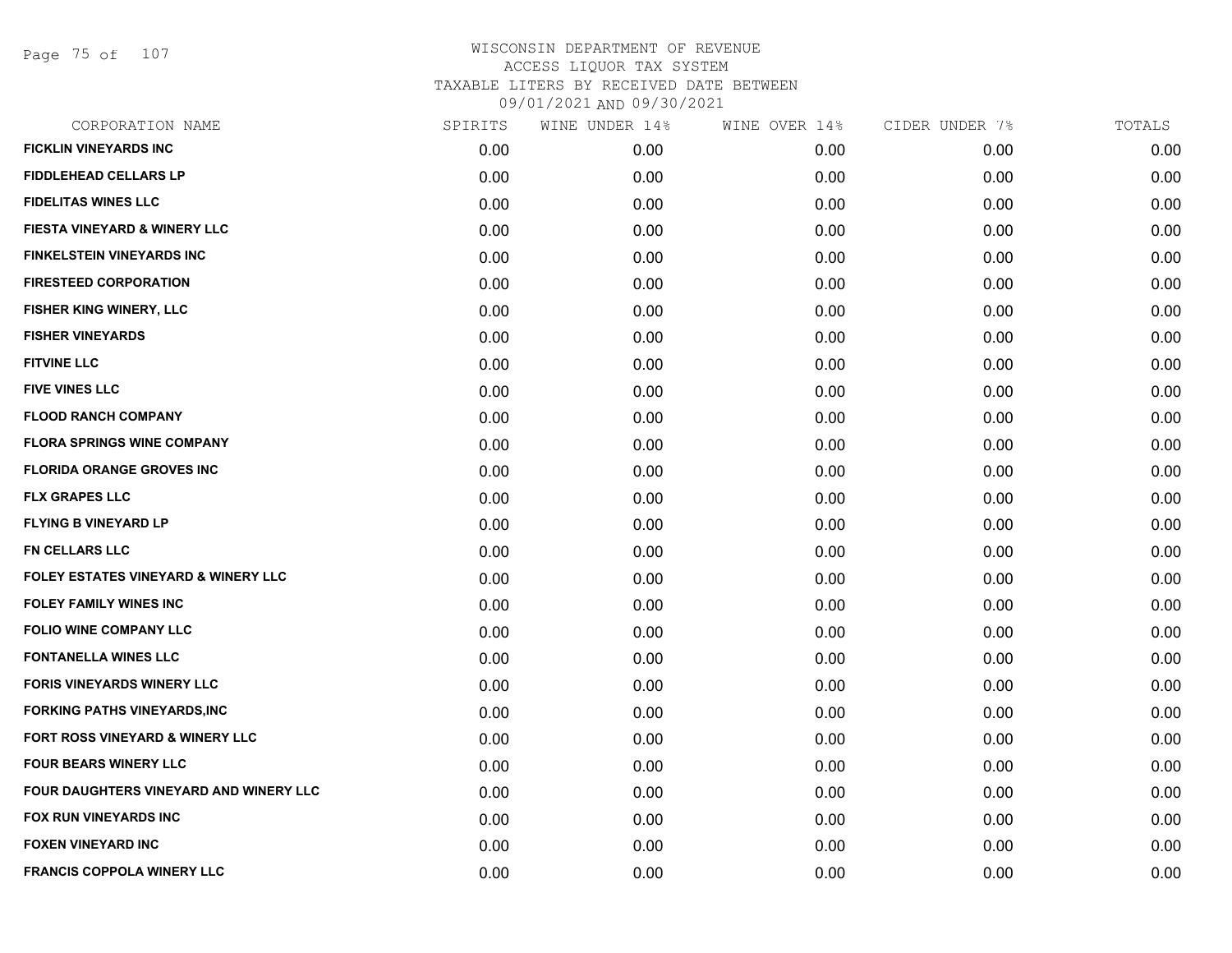Page 76 of 107

| SPIRITS | WINE UNDER 14% | WINE OVER 14% | CIDER UNDER 7% | TOTALS |
|---------|----------------|---------------|----------------|--------|
| 0.00    | 0.00           | 0.00          | 0.00           | 0.00   |
| 0.00    | 0.00           | 0.00          | 0.00           | 0.00   |
| 0.00    | 0.00           | 0.00          | 0.00           | 0.00   |
| 0.00    | 0.00           | 0.00          | 0.00           | 0.00   |
| 0.00    | 0.00           | 0.00          | 0.00           | 0.00   |
| 0.00    | 0.00           | 0.00          | 0.00           | 0.00   |
| 0.00    | 0.00           | 0.00          | 0.00           | 0.00   |
| 0.00    | 0.00           | 0.00          | 0.00           | 0.00   |
| 0.00    | 0.00           | 0.00          | 0.00           | 0.00   |
| 0.00    | 0.00           | 0.00          | 0.00           | 0.00   |
| 0.00    | 0.00           | 0.00          | 0.00           | 0.00   |
| 0.00    | 0.00           | 0.00          | 0.00           | 0.00   |
| 0.00    | 0.00           | 0.00          | 0.00           | 0.00   |
| 0.00    | 0.00           | 0.00          | 0.00           | 0.00   |
| 0.00    | 0.00           | 0.00          | 0.00           | 0.00   |
| 0.00    | 0.00           | 0.00          | 0.00           | 0.00   |
| 0.00    | 0.00           | 0.00          | 0.00           | 0.00   |
| 0.00    | 0.00           | 0.00          | 0.00           | 0.00   |
| 0.00    | 0.00           | 0.00          | 0.00           | 0.00   |
| 0.00    | 0.00           | 0.00          | 0.00           | 0.00   |
| 0.00    | 0.00           | 0.00          | 0.00           | 0.00   |
| 0.00    | 0.00           | 0.00          | 0.00           | 0.00   |
| 0.00    | 0.00           | 0.00          | 0.00           | 0.00   |
| 0.00    | 0.00           | 0.00          | 0.00           | 0.00   |
| 0.00    | 0.00           | 0.00          | 0.00           | 0.00   |
| 0.00    | 0.00           | 0.00          | 0.00           | 0.00   |
| 0.00    | 0.00           | 0.00          | 0.00           | 0.00   |
| 0.00    | 0.00           | 0.00          | 0.00           | 0.00   |
|         |                |               |                |        |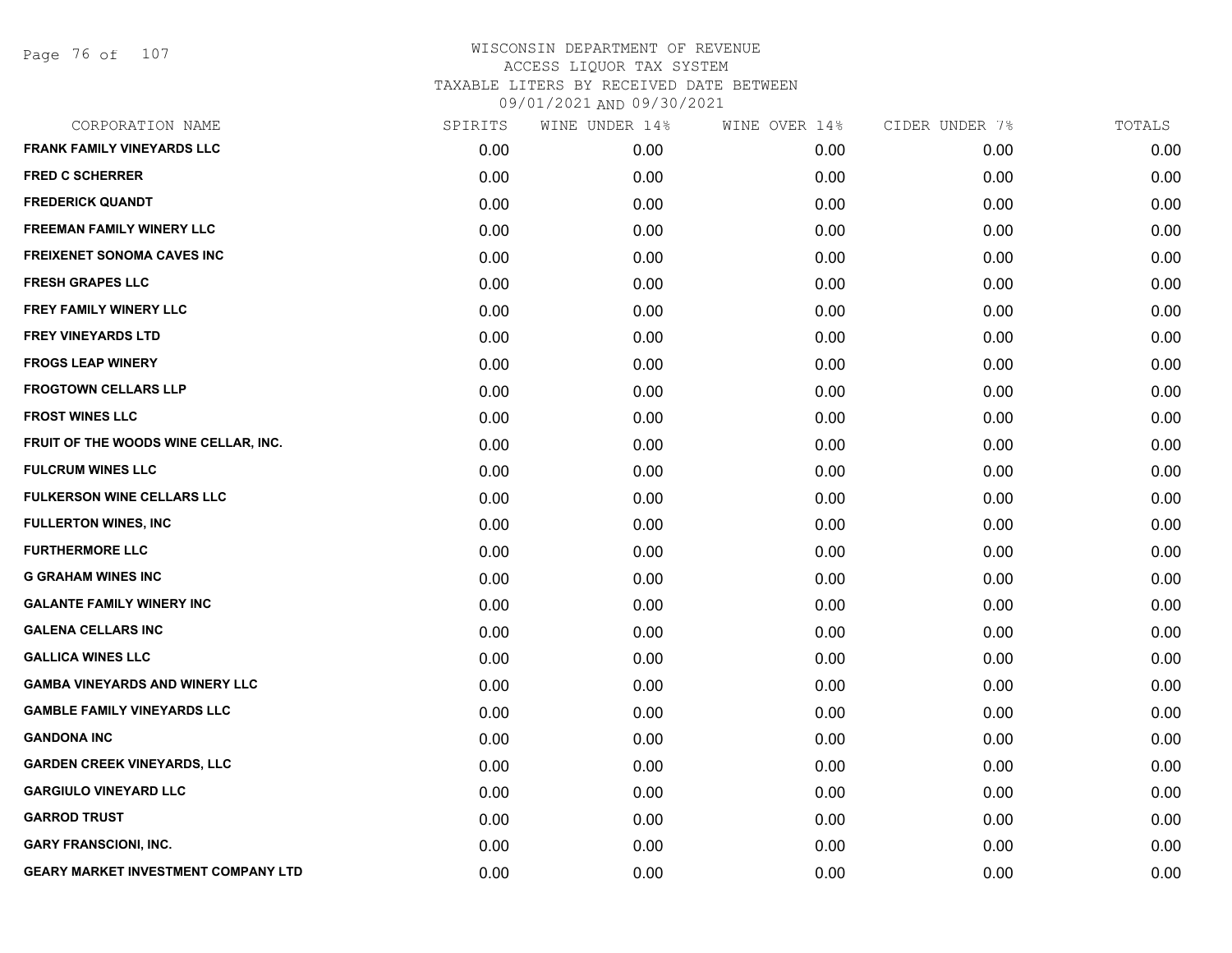Page 77 of 107

| CORPORATION NAME                        | SPIRITS | WINE UNDER 14% | WINE OVER 14% | CIDER UNDER 7% | TOTALS |
|-----------------------------------------|---------|----------------|---------------|----------------|--------|
| <b>GEMSTONE VINEYARDS LLC</b>           | 0.00    | 0.00           | 0.00          | 0.00           | 0.00   |
| <b>GENERATIONS OF SONOMA LLC</b>        | 0.00    | 0.00           | 0.00          | 0.00           | 0.00   |
| <b>GENESEO PARTNERS LP</b>              | 0.00    | 0.00           | 0.00          | 0.00           | 0.00   |
| <b>GEORGE O HENDRY</b>                  | 0.00    | 0.00           | 0.00          | 0.00           | 0.00   |
| <b>GEORGE RONALD DENNER</b>             | 0.00    | 0.00           | 0.00          | 0.00           | 0.00   |
| <b>GEORGIA WINES, INC.</b>              | 0.00    | 0.00           | 0.00          | 0.00           | 0.00   |
| <b>GERALD E FORTH</b>                   | 0.00    | 0.00           | 0.00          | 0.00           | 0.00   |
| <b>GF VINEYARDS LLC</b>                 | 0.00    | 0.00           | 0.00          | 0.00           | 0.00   |
| <b>GF WINES LLC</b>                     | 0.00    | 0.00           | 0.00          | 0.00           | 0.00   |
| <b>GIFT SERVICES INC</b>                | 0.00    | 0.00           | 0.00          | 0.00           | 0.00   |
| <b>GLEASON FAMILY VINEYARDS LP</b>      | 0.00    | 0.00           | 0.00          | 0.00           | 0.00   |
| <b>GLOBAL UNIVERSAL SRL</b>             | 0.00    | 0.00           | 0.00          | 0.00           | 0.00   |
| <b>GOLDIN INVESTMENT II INC</b>         | 0.00    | 0.00           | 0.00          | 0.00           | 0.00   |
| <b>GOLDRIDGEPINOT.COM LLC</b>           | 0.00    | 0.00           | 0.00          | 0.00           | 0.00   |
| <b>GOLDSCHMIDT VINEYARDS LLC</b>        | 0.00    | 60.00          | 118.50        | 0.00           | 178.50 |
| <b>GOOD FOUNDATIONS INC</b>             | 0.00    | 0.00           | 0.00          | 0.00           | 0.00   |
| <b>GOOSE RIDGE LLC</b>                  | 0.00    | 0.00           | 0.00          | 0.00           | 0.00   |
| <b>GRAPE VISIONS LLC</b>                | 0.00    | 0.00           | 0.00          | 0.00           | 0.00   |
| <b>GRAPES &amp; GRAIN L.L.C.</b>        | 0.00    | 0.00           | 0.00          | 0.00           | 0.00   |
| <b>GRASSINI FAMILY VINEYARDS LLC</b>    | 0.00    | 0.00           | 0.00          | 0.00           | 0.00   |
| <b>GREEN FAMILY WINERY LLC</b>          | 0.00    | 0.00           | 0.00          | 0.00           | 0.00   |
| <b>GREG MICHAEL CELLARS, LLC</b>        | 0.00    | 0.00           | 0.00          | 0.00           | 0.00   |
| <b>GREG SANDERS</b>                     | 0.00    | 0.00           | 0.00          | 0.00           | 0.00   |
| <b>GREGORY EDWARD GRAZIANO</b>          | 0.00    | 0.00           | 0.00          | 0.00           | 0.00   |
| <b>GRGICH HILLS CELLAR</b>              | 0.00    | 0.00           | 0.00          | 0.00           | 0.00   |
| <b>GRIEB OPTIMAL WINECRAFTING LLC</b>   | 0.00    | 0.00           | 0.00          | 0.00           | 0.00   |
| <b>GROENNFELL MEADERY LLC</b>           | 0.00    | 0.00           | 0.00          | 0.00           | 0.00   |
| <b>GROTH VINEYARDS &amp; WINERY LLC</b> | 0.00    | 0.00           | 0.00          | 0.00           | 0.00   |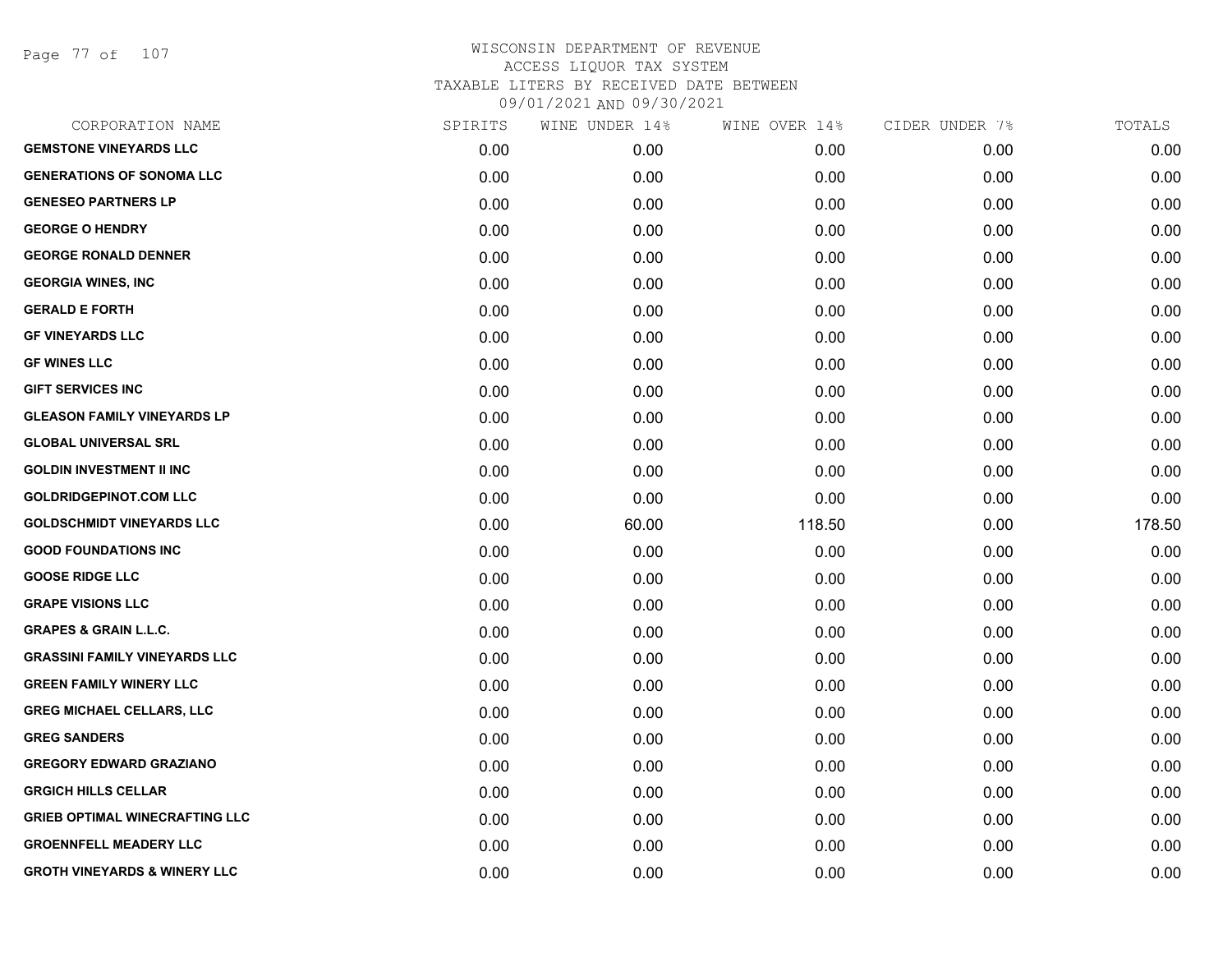Page 78 of 107

| CORPORATION NAME                      | SPIRITS | WINE UNDER 14% | WINE OVER 14% | CIDER UNDER 7% | TOTALS |
|---------------------------------------|---------|----------------|---------------|----------------|--------|
| <b>GROUNDED WINE PROJECT LLC</b>      | 0.00    | 0.00           | 0.00          | 0.00           | 0.00   |
| <b>GROVE ACQUISITION LLC</b>          | 0.00    | 0.00           | 0.00          | 0.00           | 0.00   |
| <b>GULLETT &amp; GULLETT</b>          | 0.00    | 0.00           | 0.00          | 0.00           | 0.00   |
| H DE V LLC                            | 0.00    | 0.00           | 0.00          | 0.00           | 0.00   |
| <b>HAFNER VINEYARD LLC</b>            | 0.00    | 0.00           | 0.00          | 0.00           | 0.00   |
| <b>HAGAFEN CELLARS INC</b>            | 0.00    | 0.00           | 0.00          | 0.00           | 0.00   |
| <b>HAHN ESTATE</b>                    | 0.00    | 0.00           | 0.00          | 0.00           | 0.00   |
| <b>HALF KRAKT LLC</b>                 | 0.00    | 0.00           | 0.00          | 0.00           | 0.00   |
| <b>HALF MOON HILL LLC</b>             | 0.00    | 0.00           | 0.00          | 0.00           | 0.00   |
| <b>HALL WINES LLC</b>                 | 0.00    | 0.00           | 0.00          | 0.00           | 0.00   |
| <b>HAMEL FAMILY WINES LLC</b>         | 0.00    | 0.00           | 0.00          | 0.00           | 0.00   |
| <b>HAMMLER WINE CORP</b>              | 0.00    | 0.00           | 0.00          | 0.00           | 0.00   |
| HANDAL-DENIER VINEYARDS, LLC          | 0.00    | 0.00           | 0.00          | 0.00           | 0.00   |
| HANDLEY CELLARS LIMITED PARTNERSHIP   | 0.00    | 0.00           | 0.00          | 0.00           | 0.00   |
| <b>HANNA WINERY INC</b>               | 0.00    | 0.00           | 0.00          | 0.00           | 0.00   |
| <b>HANSJOERG WYSS</b>                 | 0.00    | 0.00           | 0.00          | 0.00           | 0.00   |
| <b>HARBOR HILL FRUIT FARMS INC</b>    | 0.00    | 0.00           | 0.00          | 0.00           | 0.00   |
| <b>HARBOR RIDGE WINERY INC.</b>       | 0.00    | 0.00           | 0.00          | 0.00           | 0.00   |
| <b>HARLAN ESTATE WINERY INC</b>       | 0.00    | 0.00           | 0.00          | 0.00           | 0.00   |
| HARMELL CELLARS LLC                   | 0.00    | 0.00           | 0.00          | 0.00           | 0.00   |
| <b>HARRIS &amp; HARRIS</b>            | 0.00    | 0.00           | 0.00          | 0.00           | 0.00   |
| <b>HARROW CELLARS</b>                 | 0.00    | 0.00           | 0.00          | 0.00           | 0.00   |
| <b>HARRY &amp; DAVID HOLDINGS INC</b> | 0.00    | 0.00           | 0.00          | 0.00           | 0.00   |
| <b>HAT RACK WINES</b>                 | 0.00    | 0.00           | 0.00          | 0.00           | 0.00   |
| <b>HAWK AND HORSE VINEYARDS LLC</b>   | 0.00    | 0.00           | 0.00          | 0.00           | 0.00   |
| <b>HAWKES LLC</b>                     | 0.00    | 0.00           | 0.00          | 0.00           | 0.00   |
| <b>HAZLITT 1852 VINEYARDS INC</b>     | 0.00    | 0.00           | 0.00          | 0.00           | 0.00   |
| <b>HDD LLC</b>                        | 0.00    | 0.00           | 0.00          | 0.00           | 0.00   |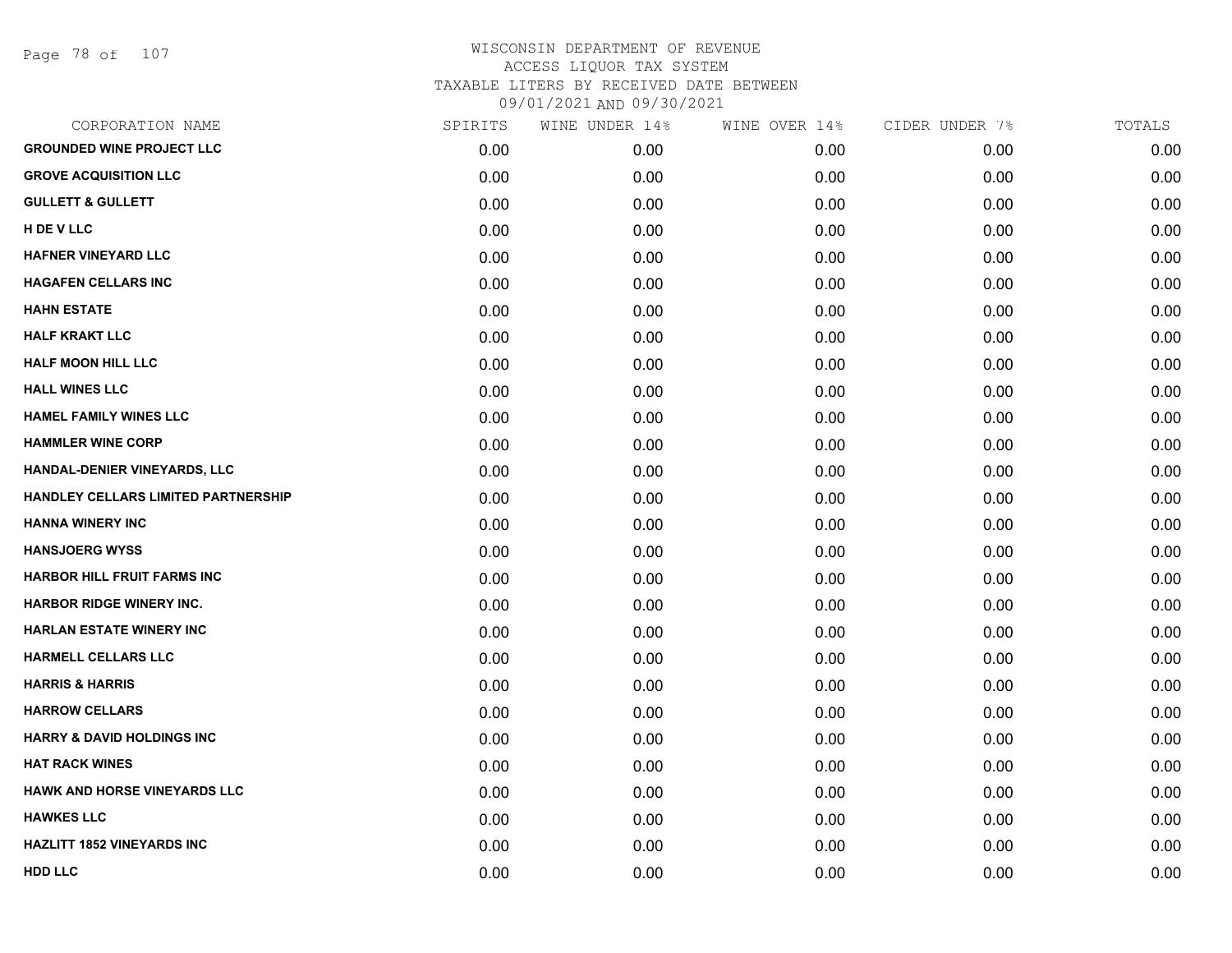| CORPORATION NAME                   | SPIRITS | WINE UNDER 14% | WINE OVER 14% | CIDER UNDER 7% | TOTALS |
|------------------------------------|---------|----------------|---------------|----------------|--------|
| HEATH SPARKLING WINES, LLC         | 0.00    | 0.00           | 0.00          | 0.00           | 0.00   |
| <b>HEIDRUN MEADERY</b>             | 0.00    | 0.00           | 0.00          | 0.00           | 0.00   |
| <b>HEITZ WINE CELLARS</b>          | 0.00    | 0.00           | 0.00          | 0.00           | 0.00   |
| <b>HEMISPHERE WINE COMPANY INC</b> | 0.00    | 0.00           | 0.00          | 0.00           | 0.00   |
| <b>HEMISPHERES LLC</b>             | 0.00    | 0.00           | 0.00          | 0.00           | 0.00   |
| <b>HERDIE BAISDEN</b>              | 0.00    | 0.00           | 0.00          | 0.00           | 0.00   |
| <b>HERMAN STORY WINES INC</b>      | 0.00    | 0.00           | 0.00          | 0.00           | 0.00   |
| <b>HERON HILL VINEYARDS INC</b>    | 0.00    | 0.00           | 0.00          | 0.00           | 0.00   |
| <b>HESTAN VINEYARDS LLC</b>        | 0.00    | 0.00           | 0.00          | 0.00           | 0.00   |
| <b>HICKORY FARMS LLC</b>           | 0.00    | 0.00           | 0.00          | 0.00           | 0.00   |
| HIDDEN RIDGE VINEYARD LLC          | 0.00    | 0.00           | 0.00          | 0.00           | 0.00   |
| <b>HILL ESTATES INC</b>            | 0.00    | 0.00           | 0.00          | 0.00           | 0.00   |
| <b>HILLSIDE WINERY</b>             | 0.00    | 0.00           | 0.00          | 0.00           | 0.00   |
| <b>HIRSCH WINERY LLC</b>           | 0.00    | 0.00           | 0.00          | 0.00           | 0.00   |
| <b>HOLLYS HILL VINEYARDS LLC</b>   | 0.00    | 0.00           | 0.00          | 0.00           | 0.00   |
| HONIG VINEYARD AND WINERY LLC      | 0.00    | 0.00           | 0.00          | 0.00           | 0.00   |
| <b>HOPE WINE LLC</b>               | 0.00    | 0.00           | 0.00          | 0.00           | 0.00   |
| <b>HORSE &amp; PLOW INC,</b>       | 0.00    | 0.00           | 0.00          | 0.00           | 0.00   |
| <b>HOUDINI INC</b>                 | 0.00    | 0.00           | 0.00          | 0.00           | 0.00   |
| <b>HOURGLASS WINE COMPANY INC</b>  | 0.00    | 0.00           | 0.00          | 0.00           | 0.00   |
| <b>HQ WINERY LLC</b>               | 0.00    | 0.00           | 0.00          | 0.00           | 0.00   |
| <b>HUA YUAN</b>                    | 0.00    | 0.00           | 0.00          | 0.00           | 0.00   |
| HUNEEUS WINES HOLDCO LLC           | 0.00    | 0.00           | 0.00          | 0.00           | 0.00   |
| HUNT COUNTRY VINEYARDS LLC         | 0.00    | 0.00           | 0.00          | 0.00           | 0.00   |
| <b>HUSCH VINEYARDS INC</b>         | 0.00    | 0.00           | 0.00          | 0.00           | 0.00   |
| <b>HUSIC VINEYARDS LLC</b>         | 0.00    | 0.00           | 0.00          | 0.00           | 0.00   |
| <b>IMAGINARY FACTORY LLC</b>       | 0.00    | 0.00           | 0.00          | 0.00           | 0.00   |
| <b>INCEPTION WINES LLC</b>         | 0.00    | 0.00           | 0.00          | 0.00           | 0.00   |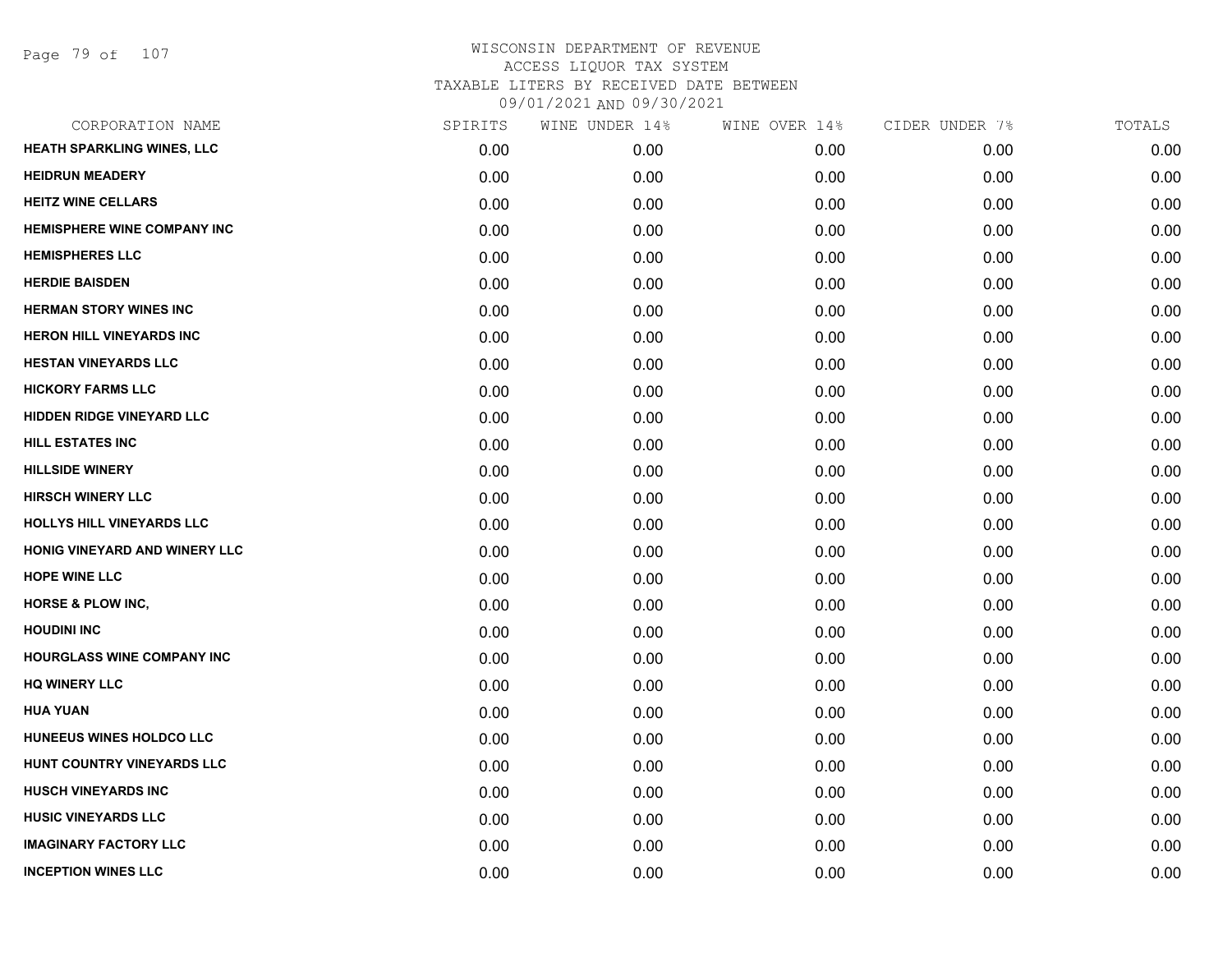Page 80 of 107

| CORPORATION NAME                             | SPIRITS | WINE UNDER 14% | WINE OVER 14% | CIDER UNDER 7% | TOTALS |
|----------------------------------------------|---------|----------------|---------------|----------------|--------|
| INCIDER, INC.                                | 0.00    | 0.00           | 0.00          | 0.00           | 0.00   |
| <b>INMAN FAMILY WINES LLC</b>                | 0.00    | 0.00           | 0.00          | 0.00           | 0.00   |
| <b>INVESTOR'S OF AMERICA LP</b>              | 0.00    | 0.00           | 0.00          | 0.00           | 0.00   |
| <b>IRON HORSE VINEYARDS LP</b>               | 0.00    | 0.00           | 0.00          | 0.00           | 0.00   |
| <b>ISENHOWER CELLARS LLC</b>                 | 0.00    | 0.00           | 0.00          | 0.00           | 0.00   |
| <b>ISLAND ORCHARD CIDER LLC</b>              | 0.00    | 0.00           | 0.00          | 0.00           | 0.00   |
| J BLAIR PENCE, TRUSTEE OF PENCE FAMILY TRUST | 0.00    | 0.00           | 0.00          | 0.00           | 0.00   |
| <b>J CELLARS INVESTMENTS LLC</b>             | 0.00    | 0.00           | 0.00          | 0.00           | 0.00   |
| <b>J LOHR WINERY CORP</b>                    | 0.00    | 0.00           | 0.00          | 0.00           | 0.00   |
| <b>J PEDRONCELLI WINERY</b>                  | 0.00    | 0.00           | 0.00          | 0.00           | 0.00   |
| <b>J RICKARDS WINERY LLC</b>                 | 0.00    | 0.00           | 0.00          | 0.00           | 0.00   |
| <b>J WILLETT COMPANIES</b>                   | 0.00    | 0.00           | 0.00          | 0.00           | 0.00   |
| J. DUSI, INC.                                | 0.00    | 0.00           | 0.00          | 0.00           | 0.00   |
| <b>J.W. THOMAS LLC</b>                       | 0.00    | 0.00           | 0.00          | 0.00           | 0.00   |
| <b>J3 WINE PARTNERS LLC</b>                  | 0.00    | 0.00           | 0.00          | 0.00           | 0.00   |
| JACK JOHN INVESTMENTS INC                    | 0.00    | 0.00           | 0.00          | 0.00           | 0.00   |
| JACKSON FAMILY WINES INC                     | 0.00    | 0.00           | 0.00          | 0.00           | 0.00   |
| <b>JACKSON WINE LLC</b>                      | 0.00    | 0.00           | 0.00          | 0.00           | 0.00   |
| <b>JACKSON WINERY &amp; VINEYARDS</b>        | 0.00    | 0.00           | 0.00          | 0.00           | 0.00   |
| <b>JACUZZI FAMILY VINEYARDS LLC</b>          | 0.00    | 0.00           | 0.00          | 0.00           | 0.00   |
| <b>JAIME GONZALEZ</b>                        | 0.00    | 0.00           | 0.00          | 0.00           | 0.00   |
| <b>JAM CELLARS INC</b>                       | 0.00    | 0.00           | 0.00          | 0.00           | 0.00   |
| <b>JAMES CZACHOROWSKI</b>                    | 0.00    | 0.00           | 0.00          | 0.00           | 0.00   |
| <b>JAMES L LAMBERT</b>                       | 0.00    | 0.00           | 0.00          | 0.00           | 0.00   |
| <b>JAMES P PROSSER</b>                       | 0.00    | 0.00           | 0.00          | 0.00           | 0.00   |
| <b>JARVIS</b>                                | 0.00    | 0.00           | 0.00          | 0.00           | 0.00   |
| <b>JB GEORGE LLC</b>                         | 0.00    | 0.00           | 0.00          | 0.00           | 0.00   |
| <b>JC CELLARS INC</b>                        | 0.00    | 0.00           | 0.00          | 0.00           | 0.00   |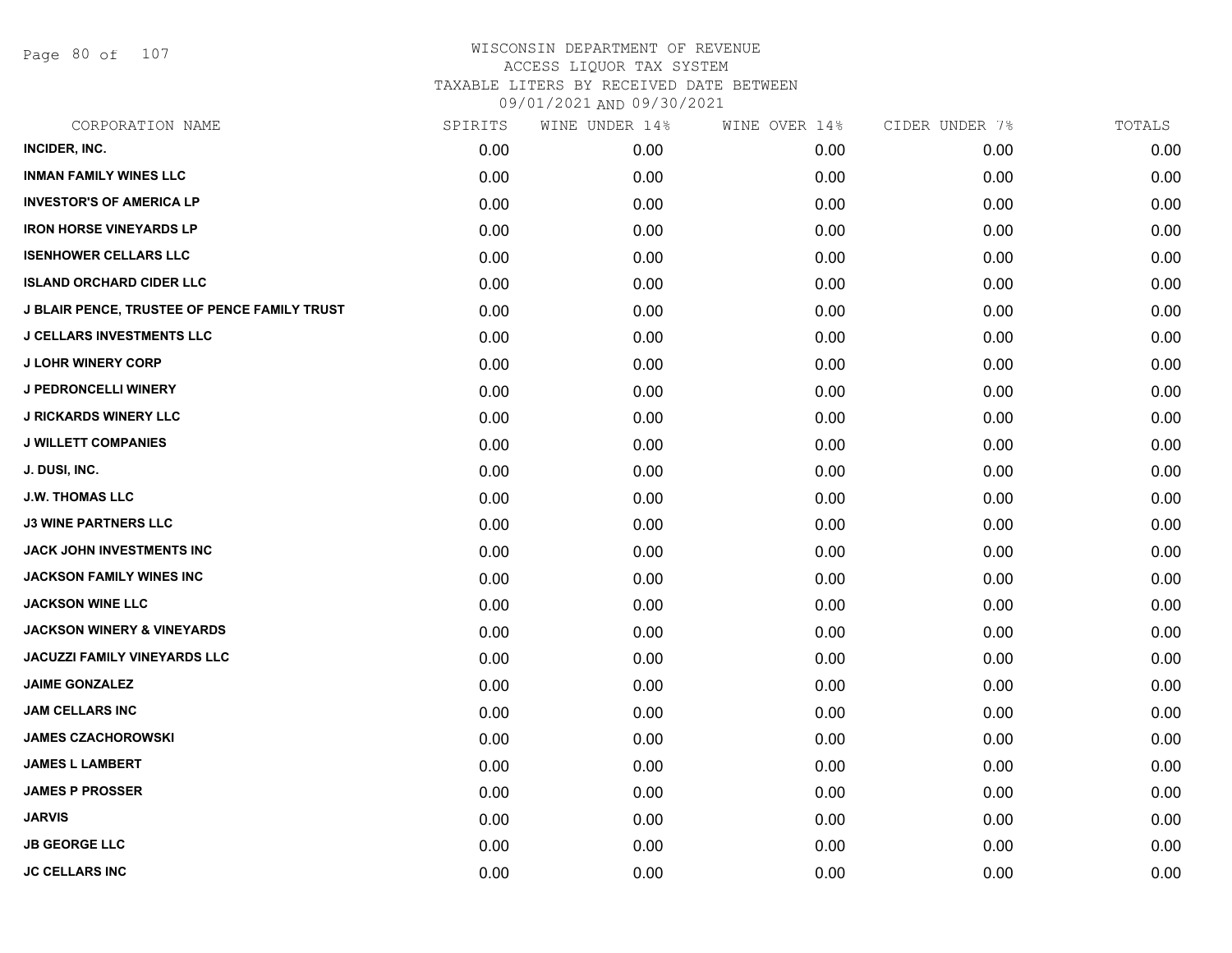| CORPORATION NAME                         | SPIRITS | WINE UNDER 14% | WINE OVER 14% | CIDER UNDER 7% | TOTALS |
|------------------------------------------|---------|----------------|---------------|----------------|--------|
| JEFF RUNQUIST WINES INC                  | 0.00    | 0.00           | 0.00          | 0.00           | 0.00   |
| <b>JEFFERY BEMIS</b>                     | 0.00    | 0.00           | 0.00          | 0.00           | 0.00   |
| <b>JEFFREY L STOEGER</b>                 | 0.00    | 0.00           | 0.00          | 0.00           | 0.00   |
| <b>JEFFREY NELSON</b>                    | 0.00    | 0.00           | 0.00          | 0.00           | 0.00   |
| <b>JENNIFER L JACKSON-HARTFORD</b>       | 0.00    | 0.00           | 0.00          | 0.00           | 0.00   |
| <b>JESSIES GROVE WINERY INC</b>          | 0.00    | 0.00           | 0.00          | 0.00           | 0.00   |
| <b>JESSUP CELLARS HOLDING CO LLC</b>     | 0.00    | 0.00           | 0.00          | 0.00           | 0.00   |
| <b>JM CELLARS COMPANY</b>                | 0.00    | 0.00           | 0.00          | 0.00           | 0.00   |
| <b>J-NH WINE GROUP LLC</b>               | 0.00    | 0.00           | 0.00          | 0.00           | 0.00   |
| JOHN ANTHONY VINEYARDS LLC               | 0.00    | 0.00           | 0.00          | 0.00           | 0.00   |
| <b>JOHN BIONDI</b>                       | 0.00    | 0.00           | 0.00          | 0.00           | 0.00   |
| <b>JOHN R LUCAS</b>                      | 0.00    | 0.00           | 0.00          | 0.00           | 0.00   |
| <b>JOHNSON ESTATE WINERY LLC</b>         | 0.00    | 0.00           | 0.00          | 0.00           | 0.00   |
| <b>JONATHAN DALE</b>                     | 0.00    | 0.00           | 0.00          | 0.00           | 0.00   |
| <b>JONES FAMILY WINERY LLC</b>           | 0.00    | 0.00           | 0.00          | 0.00           | 0.00   |
| <b>JORNY'S END LLC</b>                   | 0.00    | 0.00           | 0.00          | 0.00           | 0.00   |
| <b>JOSEPH ALEXANDER VILLICANA II</b>     | 0.00    | 0.00           | 0.00          | 0.00           | 0.00   |
| <b>JOSEPH CALLOW</b>                     | 0.00    | 0.00           | 0.00          | 0.00           | 0.00   |
| <b>JOSEPH PHELPS VINEYARDS LLC</b>       | 0.00    | 0.00           | 0.00          | 0.00           | 0.00   |
| <b>JOSEPH STALLER</b>                    | 0.00    | 0.00           | 0.00          | 0.00           | 0.00   |
| <b>JOSEPH WYNIMKO</b>                    | 0.00    | 0.00           | 0.00          | 0.00           | 0.00   |
| <b>JOYCE VINEYARDS LLC</b>               | 0.00    | 0.00           | 0.00          | 0.00           | 0.00   |
| <b>JUNESHINE INC</b>                     | 0.00    | 0.00           | 0.00          | 0.00           | 0.00   |
| <b>JUST THE TIPSY INC.</b>               | 0.00    | 0.00           | 0.00          | 0.00           | 0.00   |
| <b>JUSTIN VINEYARDS &amp; WINERY LLC</b> | 0.00    | 0.00           | 0.00          | 0.00           | 0.00   |
| <b>JVW CORPORATION</b>                   | 0.00    | 0.00           | 0.00          | 0.00           | 0.00   |
| <b>K VINTNERS LLC</b>                    | 0.00    | 0.00           | 0.00          | 0.00           | 0.00   |
| <b>KACHINA CELLARS LLC</b>               | 0.00    | 0.00           | 0.00          | 0.00           | 0.00   |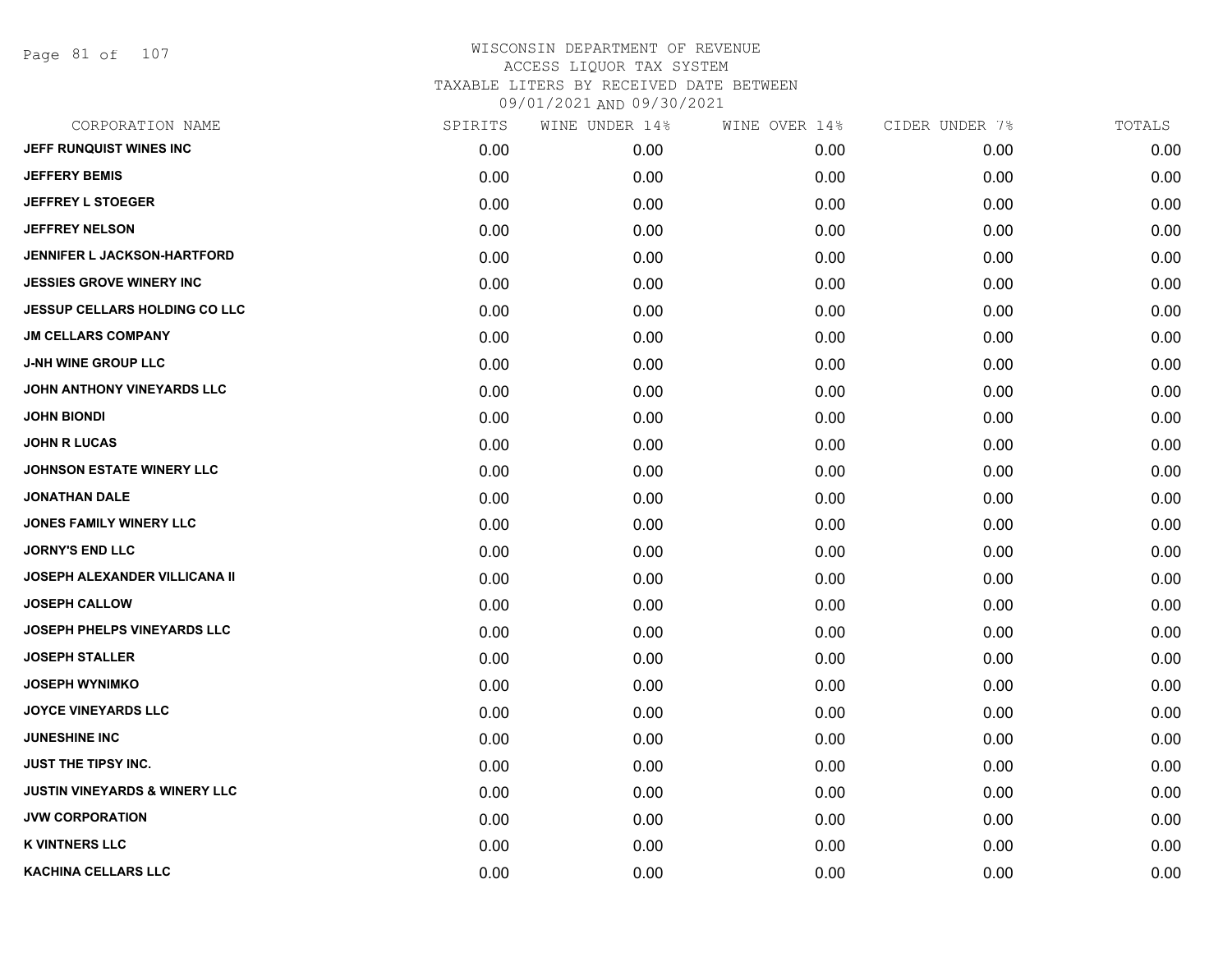Page 82 of 107

| CORPORATION NAME                     | SPIRITS | WINE UNDER 14% | WINE OVER 14% | CIDER UNDER 7% | TOTALS |
|--------------------------------------|---------|----------------|---------------|----------------|--------|
| <b>KALYRA WINERY LLC</b>             | 0.00    | 0.00           | 0.00          | 0.00           | 0.00   |
| <b>KAMEN WINES LLC</b>               | 0.00    | 0.00           | 0.00          | 0.00           | 0.00   |
| <b>KANGARU ENTERPRISES LLC</b>       | 0.00    | 0.00           | 0.00          | 0.00           | 0.00   |
| <b>KAPCSANDY FAMILY LLC</b>          | 0.00    | 0.00           | 0.00          | 0.00           | 0.00   |
| <b>KATCHEVER &amp; CO LLC</b>        | 0.00    | 0.00           | 0.00          | 0.00           | 0.00   |
| <b>KDM GLOBAL PARTNERS, LLC</b>      | 0.00    | 0.00           | 0.00          | 0.00           | 0.00   |
| <b>KDS LLC</b>                       | 0.00    | 0.00           | 0.00          | 0.00           | 0.00   |
| <b>KEEVER VINEYARDS LLC</b>          | 0.00    | 0.00           | 0.00          | 0.00           | 0.00   |
| <b>KEN BROWN WINES LLC</b>           | 0.00    | 0.00           | 0.00          | 0.00           | 0.00   |
| <b>KEN WRIGHT CELLARS CO</b>         | 0.00    | 0.00           | 0.00          | 0.00           | 0.00   |
| <b>KENEFICK RANCHES WINERY LLC</b>   | 0.00    | 0.00           | 0.00          | 0.00           | 0.00   |
| <b>KENT HUMPHREY</b>                 | 0.00    | 0.00           | 0.00          | 0.00           | 0.00   |
| KENWARD FAMILY VINEYARDS, LLC        | 0.00    | 0.00           | 0.00          | 0.00           | 0.00   |
| <b>KENZO ESTATE INC</b>              | 0.00    | 0.00           | 0.00          | 0.00           | 0.00   |
| <b>KERWIN ESTATE LLC</b>             | 0.00    | 0.00           | 0.00          | 0.00           | 0.00   |
| <b>KESTREL PROPERTIES LLC</b>        | 0.00    | 0.00           | 0.00          | 0.00           | 0.00   |
| <b>KEUKA SPRING VINEYARDS LLC</b>    | 0.00    | 0.00           | 0.00          | 0.00           | 0.00   |
| <b>KEVIN BEHNKE</b>                  | 0.00    | 0.00           | 0.00          | 0.00           | 0.00   |
| <b>KEVIN C LUTHER</b>                | 0.00    | 0.00           | 0.00          | 0.00           | 0.00   |
| <b>KING ESTATE WINERY LP</b>         | 0.00    | 0.00           | 0.00          | 0.00           | 0.00   |
| KISMET WINE, INC.                    | 0.00    | 0.00           | 0.00          | 0.00           | 0.00   |
| KISTLER VINEYARDS, LLC               | 0.00    | 0.00           | 0.00          | 0.00           | 0.00   |
| <b>KITFOX VINEYARDS LLC</b>          | 0.00    | 0.00           | 0.00          | 0.00           | 0.00   |
| <b>KLEIN FOODS INC</b>               | 0.00    | 0.00           | 0.00          | 0.00           | 0.00   |
| <b>KNIGHTS BRIDGE WINERY LLC</b>     | 0.00    | 0.00           | 0.00          | 0.00           | 0.00   |
| KOEHLER WINERY LLC                   | 0.00    | 0.00           | 0.00          | 0.00           | 0.00   |
| <b>KONSTANTIN D FRANK &amp; SONS</b> | 0.00    | 0.00           | 0.00          | 0.00           | 0.00   |
| <b>KOPRI INC</b>                     | 0.00    | 0.00           | 0.00          | 0.00           | 0.00   |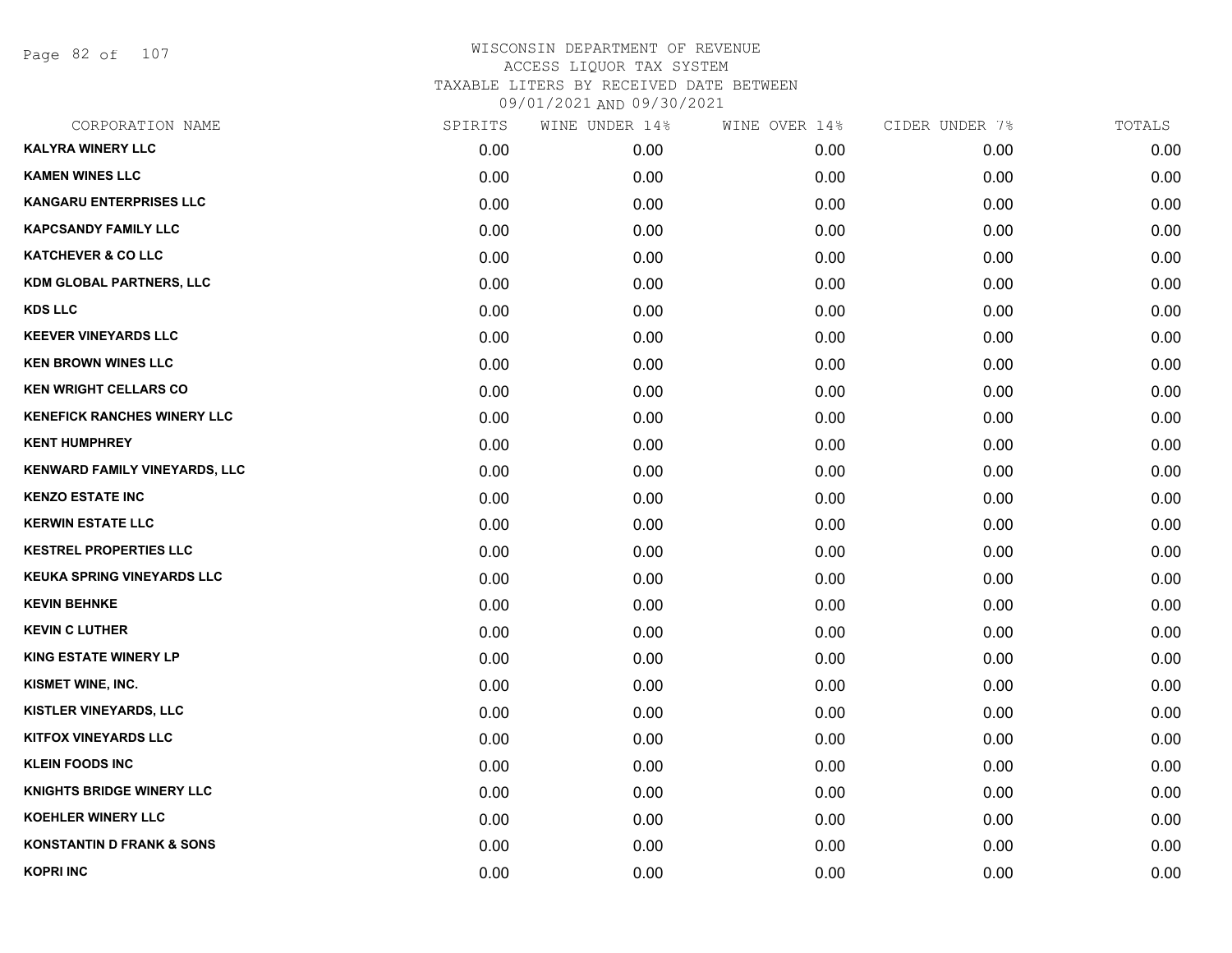Page 83 of 107

| CORPORATION NAME                                  | SPIRITS | WINE UNDER 14% | WINE OVER 14% | CIDER UNDER 7% | TOTALS |
|---------------------------------------------------|---------|----------------|---------------|----------------|--------|
| <b>KPC MT. PALOMAR WINERY LLC</b>                 | 0.00    | 0.00           | 0.00          | 0.00           | 0.00   |
| <b>KRAUSE FAMILY CELLARS LLC</b>                  | 0.00    | 0.00           | 0.00          | 0.00           | 0.00   |
| <b>KRISTIN HARRINGTON-BOEGNER</b>                 | 0.00    | 0.00           | 0.00          | 0.00           | 0.00   |
| <b>KRUPP BROTHERS LLC</b>                         | 0.00    | 0.00           | 0.00          | 0.00           | 0.00   |
| <b>KSSM LLC</b>                                   | 0.00    | 0.00           | 0.00          | 0.00           | 0.00   |
| <b>KT WINECO LLC</b>                              | 0.00    | 0.00           | 0.00          | 0.00           | 0.00   |
| <b>KULETO VILLA LLC</b>                           | 0.00    | 0.00           | 0.00          | 0.00           | 0.00   |
| <b>KUNDE ENTERPRISES INC</b>                      | 0.00    | 0.00           | 0.00          | 0.00           | 0.00   |
| <b>KV WINES LLC</b>                               | 0.00    | 0.00           | 0.00          | 0.00           | 0.00   |
| <b>L C WINE</b>                                   | 0.00    | 0.00           | 0.00          | 0.00           | 0.00   |
| L FOPPIANO WINE CO INC                            | 0.00    | 0.00           | 0.00          | 0.00           | 0.00   |
| L. MAWBY, LLC                                     | 0.00    | 0.00           | 0.00          | 0.00           | 0.00   |
| L18 HOLDINGS, INC.                                | 0.00    | 0.00           | 0.00          | 0.00           | 0.00   |
| <b>LADERA WINERY LLC</b>                          | 0.00    | 0.00           | 0.00          | 0.00           | 0.00   |
| <b>LAGUNA OAKS VINEYARD &amp; WINERY INC</b>      | 0.00    | 0.00           | 0.00          | 0.00           | 0.00   |
| <b>LAIL VINEYARDS LLC</b>                         | 0.00    | 0.00           | 0.00          | 0.00           | 0.00   |
| <b>LAIRD FAMILY ESTATE LLC</b>                    | 0.00    | 0.00           | 0.00          | 0.00           | 0.00   |
| <b>LAKE NOKOMIS CRANBERRIES INC</b>               | 0.00    | 0.00           | 0.00          | 0.00           | 0.00   |
| <b>LAMBERT BRIDGE WINERY INC</b>                  | 0.00    | 0.00           | 0.00          | 0.00           | 0.00   |
| <b>LAMBORN FAMILY WINE COMPANY LP</b>             | 0.00    | 0.00           | 0.00          | 0.00           | 0.00   |
| <b>LAMOREAUX LANDING WINE CELLARS LLC</b>         | 0.00    | 0.00           | 0.00          | 0.00           | 0.00   |
| <b>LANCASTER ESTATE VINEYARD &amp; WINERY LLC</b> | 0.00    | 0.00           | 0.00          | 0.00           | 0.00   |
| <b>LANGE WINERY LLC</b>                           | 0.00    | 0.00           | 0.00          | 0.00           | 0.00   |
| <b>LANGETWINS WINE CO INC</b>                     | 0.00    | 0.00           | 0.00          | 0.00           | 0.00   |
| <b>LARKMEAD VINEYARDS INC</b>                     | 0.00    | 0.00           | 0.00          | 0.00           | 0.00   |
| <b>LARSON FAMILY WINERY INC</b>                   | 0.00    | 0.00           | 0.00          | 0.00           | 0.00   |
| <b>LASSETER FAMILY WINERY LLC</b>                 | 0.00    | 0.00           | 0.00          | 0.00           | 0.00   |
| <b>LATAH CREEK WINE CELLARS LTD</b>               | 0.00    | 0.00           | 0.00          | 0.00           | 0.00   |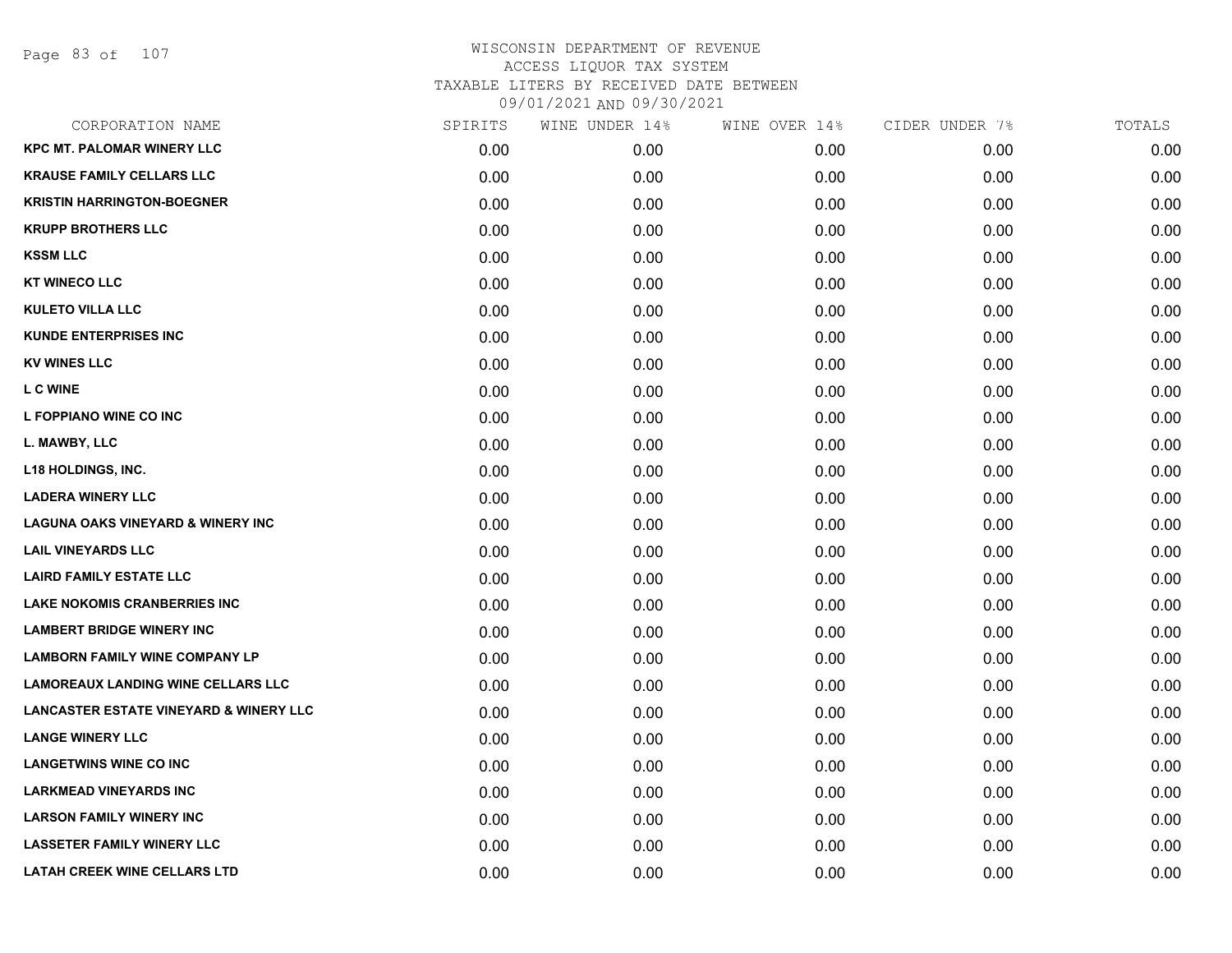Page 84 of 107

| CORPORATION NAME                         | SPIRITS | WINE UNDER 14% | WINE OVER 14% | CIDER UNDER 7% | TOTALS |
|------------------------------------------|---------|----------------|---------------|----------------|--------|
| <b>LAURO GUERRA</b>                      | 0.00    | 0.00           | 0.00          | 0.00           | 0.00   |
| LAUTENBACH'S ORCHARD COUNTRY INC         | 0.00    | 0.00           | 0.00          | 0.00           | 0.00   |
| <b>LAVA SPRINGS INC</b>                  | 0.00    | 0.00           | 0.00          | 0.00           | 0.00   |
| <b>LAW ESTATE WINES</b>                  | 0.00    | 0.00           | 0.00          | 0.00           | 0.00   |
| <b>LAWER FAMILY WINERY INC</b>           | 0.00    | 0.00           | 0.00          | 0.00           | 0.00   |
| <b>LAWRENCE CELLARS LLC</b>              | 0.00    | 0.00           | 0.00          | 0.00           | 0.00   |
| LE CEP II INC                            | 0.00    | 0.00           | 0.00          | 0.00           | 0.00   |
| <b>LEAL VINEYARDS INC</b>                | 0.00    | 0.00           | 0.00          | 0.00           | 0.00   |
| <b>LEDGESTONE ESTATE LLC</b>             | 0.00    | 0.00           | 0.00          | 0.00           | 0.00   |
| LEELANAU WINE CELLARS, LTD.              | 0.00    | 0.00           | 0.00          | 0.00           | 0.00   |
| LEFT COAST CELLARS LLC                   | 0.00    | 0.00           | 0.00          | 0.00           | 0.00   |
| <b>LEMELSON WINERY LLC</b>               | 0.00    | 0.00           | 0.00          | 0.00           | 0.00   |
| LEMON CREEK WINERY LTD.                  | 0.00    | 0.00           | 0.00          | 0.00           | 0.00   |
| <b>LEONARDINI FAMILY WINERY LLC</b>      | 0.00    | 0.00           | 0.00          | 0.00           | 0.00   |
| <b>LEONESSE CELLARS LLC</b>              | 0.00    | 0.00           | 0.00          | 0.00           | 0.00   |
| <b>LEONETTI CELLAR LLC</b>               | 0.00    | 0.00           | 0.00          | 0.00           | 0.00   |
| LIFE IS SHORT! LLC                       | 0.00    | 0.00           | 0.00          | 0.00           | 0.00   |
| LIL' OLE WINEMAKER SHOPPE LLC            | 0.00    | 0.00           | 0.00          | 0.00           | 0.00   |
| <b>LIMERICK LANE CELLARS INC</b>         | 0.00    | 0.00           | 0.00          | 0.00           | 0.00   |
| LINGUA FRANCA-LS VINEYARDS HOLDINGS, LLC | 0.00    | 0.00           | 0.00          | 0.00           | 0.00   |
| <b>LINNE CALODO INC</b>                  | 0.00    | 0.00           | 0.00          | 0.00           | 0.00   |
| LINSFIELD WINE CO., LLC                  | 0.00    | 0.00           | 0.00          | 0.00           | 0.00   |
| <b>LION NATHAN USA INC</b>               | 0.00    | 0.00           | 0.00          | 0.00           | 0.00   |
| <b>LIONS PEAK</b>                        | 0.00    | 0.00           | 0.00          | 0.00           | 0.00   |
| <b>LISA REDMON</b>                       | 0.00    | 0.00           | 0.00          | 0.00           | 0.00   |
| <b>LLOYD CELLARS INC</b>                 | 0.00    | 0.00           | 0.00          | 0.00           | 0.00   |
| <b>LLOYD W DAVIS</b>                     | 0.00    | 0.00           | 0.00          | 0.00           | 0.00   |
| <b>LMR WINE ESTATES LLC</b>              | 0.00    | 0.00           | 0.00          | 0.00           | 0.00   |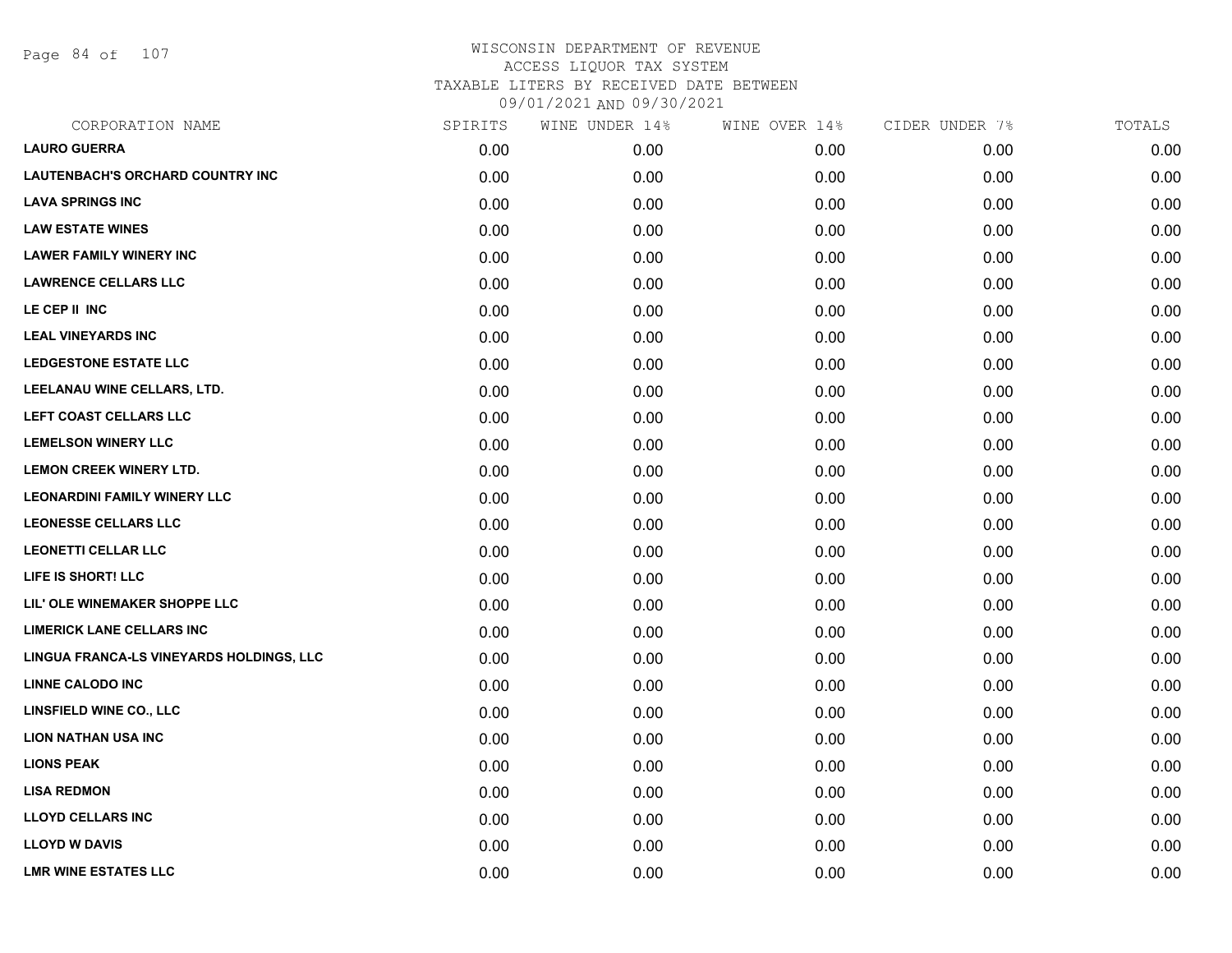Page 85 of 107

| CORPORATION NAME                          | SPIRITS | WINE UNDER 14% | WINE OVER 14% | CIDER UNDER 7% | TOTALS |
|-------------------------------------------|---------|----------------|---------------|----------------|--------|
| <b>LOBO WINES LLC</b>                     | 0.00    | 0.00           | 0.00          | 0.00           | 0.00   |
| <b>LONG SHADOWS VINTNERS LLC</b>          | 0.00    | 0.00           | 0.00          | 0.00           | 0.00   |
| <b>LONGBOARD VINEYARDS LLC</b>            | 0.00    | 0.00           | 0.00          | 0.00           | 0.00   |
| <b>LONGORIA &amp; LONGORIA</b>            | 0.00    | 0.00           | 0.00          | 0.00           | 0.00   |
| <b>LORENZI ESTATE WINES, INC</b>          | 0.00    | 0.00           | 0.00          | 0.00           | 0.00   |
| <b>LORIMAR WINERY INC</b>                 | 0.00    | 0.00           | 0.00          | 0.00           | 0.00   |
| <b>LOST ISLAND WINE LLC</b>               | 0.00    | 0.00           | 0.00          | 0.00           | 0.00   |
| <b>LOWDEN SCHOOLHOUSE CORPORATION</b>     | 0.00    | 0.00           | 0.00          | 0.00           | 0.00   |
| <b>LUCAS &amp; LEWELLEN VINEYARDS INC</b> | 0.00    | 0.00           | 0.00          | 0.00           | 0.00   |
| <b>LYNFRED WINERY INC</b>                 | 0.00    | 0.00           | 0.00          | 0.00           | 0.00   |
| <b>LYNMAR WINERY LLC</b>                  | 0.00    | 0.00           | 0.00          | 0.00           | 0.00   |
| <b>M.A.C. WINES, LLC</b>                  | 0.00    | 0.00           | 0.00          | 0.00           | 0.00   |
| <b>MACCHIA, INC</b>                       | 0.00    | 0.00           | 0.00          | 0.00           | 0.00   |
| <b>MADRIGAL FAMILY WINERY LLC</b>         | 0.00    | 0.00           | 0.00          | 0.00           | 0.00   |
| <b>MADRONA VINEYARDS LP</b>               | 0.00    | 0.00           | 0.00          | 0.00           | 0.00   |
| <b>MAHAN WINES LLC</b>                    | 0.00    | 0.00           | 0.00          | 0.00           | 0.00   |
| <b>MAKER WINE COMPANY</b>                 | 0.00    | 0.00           | 0.00          | 0.00           | 0.00   |
| <b>MAKK WINE LLC</b>                      | 0.00    | 0.00           | 0.00          | 0.00           | 0.00   |
| <b>MALULANI INVESTMENTS LIMITED</b>       | 0.00    | 0.00           | 0.00          | 0.00           | 0.00   |
| <b>MANCAN WINE LLC</b>                    | 0.00    | 0.00           | 0.00          | 0.00           | 0.00   |
| <b>MANO'S INC</b>                         | 0.00    | 0.00           | 0.00          | 0.00           | 0.00   |
| <b>MARCASSIN WINE COMPANY, LLC</b>        | 0.00    | 0.00           | 0.00          | 0.00           | 0.00   |
| <b>MARGERUM WINE COMPANY INC</b>          | 0.00    | 0.00           | 0.00          | 0.00           | 0.00   |
| <b>MARIETTA CELLARS INC</b>               | 0.00    | 0.00           | 0.00          | 0.00           | 0.00   |
| <b>MARIPOSA WINE COMPANY LLC</b>          | 0.00    | 0.00           | 0.00          | 0.00           | 0.00   |
| <b>MARK HEROLD</b>                        | 0.00    | 0.00           | 0.00          | 0.00           | 0.00   |
| <b>MARK J NEAL</b>                        | 0.00    | 0.00           | 0.00          | 0.00           | 0.00   |
| <b>MARK MCNEILLY</b>                      | 0.00    | 0.00           | 0.00          | 0.00           | 0.00   |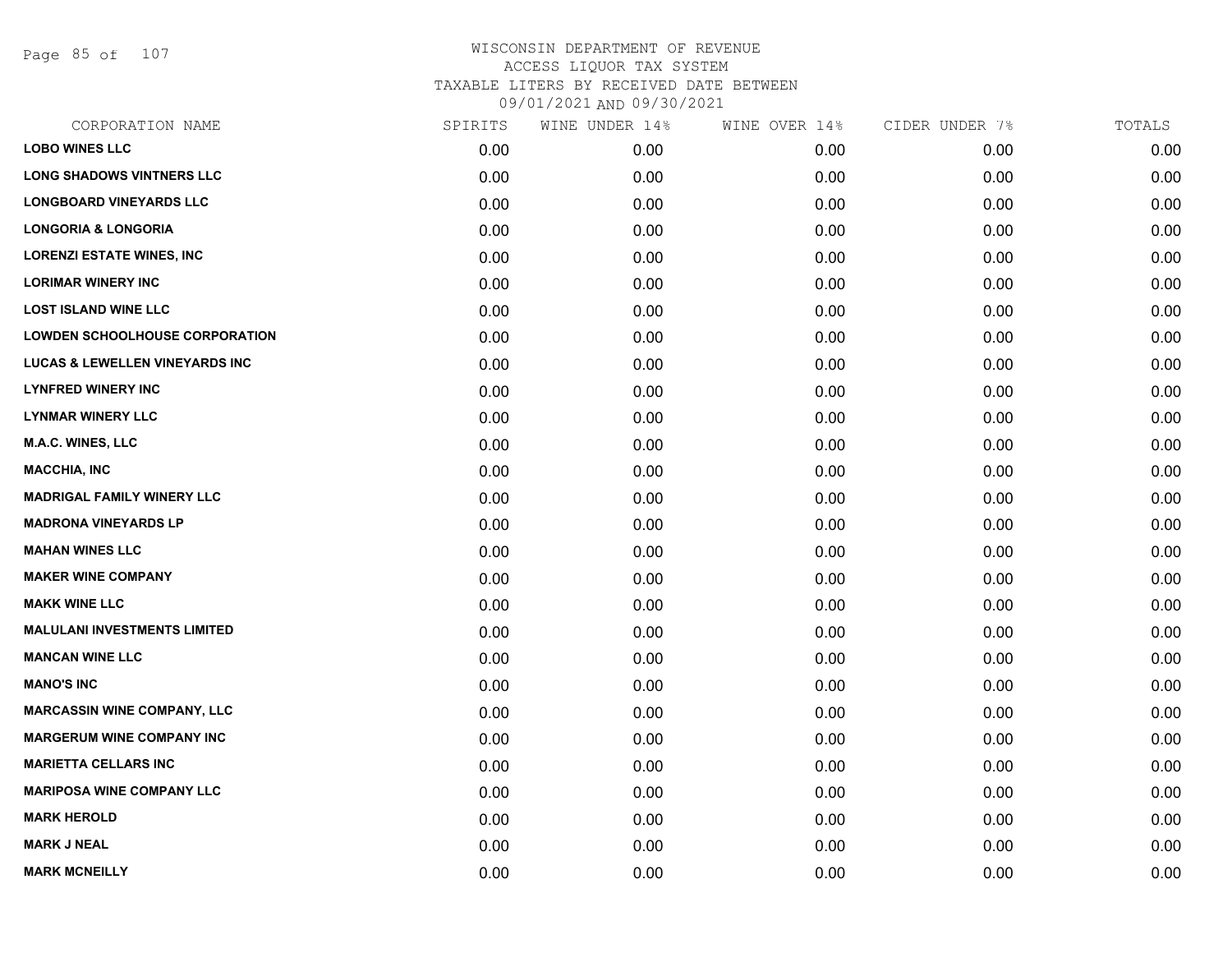Page 86 of 107

| CORPORATION NAME                              | SPIRITS | WINE UNDER 14% | WINE OVER 14% | CIDER UNDER 7% | TOTALS |
|-----------------------------------------------|---------|----------------|---------------|----------------|--------|
| <b>MARKHAM VINEYARDS</b>                      | 0.00    | 0.00           | 0.00          | 0.00           | 0.00   |
| <b>MARTIN E SELL</b>                          | 0.00    | 0.00           | 0.00          | 0.00           | 0.00   |
| <b>MARTIN RANCH WINERY, INC.</b>              | 0.00    | 0.00           | 0.00          | 0.00           | 0.00   |
| <b>MARTIN RAY WINERY INC</b>                  | 0.00    | 0.00           | 0.00          | 0.00           | 0.00   |
| <b>MARTINELLI WINERY INC</b>                  | 0.00    | 0.00           | 0.00          | 0.00           | 0.00   |
| <b>MARYANN MCNALLY</b>                        | 0.00    | 0.00           | 0.00          | 0.00           | 0.00   |
| <b>MATHY WINERY LLC</b>                       | 0.00    | 0.00           | 0.00          | 0.00           | 0.00   |
| <b>MATRICK HOLDINGS CORPORATION</b>           | 0.00    | 0.00           | 0.00          | 0.00           | 0.00   |
| <b>MATT PREIS</b>                             | 0.00    | 0.00           | 0.00          | 0.00           | 0.00   |
| <b>MATTHEW RICK</b>                           | 0.00    | 0.00           | 0.00          | 0.00           | 0.00   |
| <b>MATTHIAS A PIPPIG &amp; JAMIE M KINSER</b> | 0.00    | 0.00           | 0.00          | 0.00           | 0.00   |
| <b>MAUI WINE LTD</b>                          | 0.00    | 0.00           | 0.00          | 0.00           | 0.00   |
| <b>MAURITSON FAMILY WINERY</b>                | 0.00    | 0.00           | 0.00          | 0.00           | 0.00   |
| <b>MAYACAMA FARMS LLC</b>                     | 0.00    | 0.00           | 0.00          | 0.00           | 0.00   |
| <b>MAYACAMAS VINEYARDS INC</b>                | 0.00    | 0.00           | 0.00          | 0.00           | 0.00   |
| <b>MAYNARD JAMES KEENAN</b>                   | 0.00    | 0.00           | 0.00          | 0.00           | 0.00   |
| <b>MCBRIDE SISTERS COLLECTIONS INC</b>        | 0.00    | 0.00           | 0.00          | 0.00           | 0.00   |
| MCFLESHMAN'S BREWING CO., LLC.                | 0.00    | 0.00           | 0.00          | 0.00           | 0.00   |
| <b>MCKAHN FAMILY CELLARS, LLC</b>             | 0.00    | 0.00           | 0.00          | 0.00           | 0.00   |
| <b>MCMENAMINS INC</b>                         | 0.00    | 0.00           | 0.00          | 0.00           | 0.00   |
| <b>MCNAB RIDGE WINERY LLC</b>                 | 0.00    | 0.00           | 0.00          | 0.00           | 0.00   |
| <b>MELROSE CELLARS LLC</b>                    | 0.00    | 0.00           | 0.00          | 0.00           | 0.00   |
| <b>MELVILLE VINEYARDS SOUTH LLC</b>           | 0.00    | 0.00           | 0.00          | 0.00           | 0.00   |
| <b>MENDOCINO WINE GROUP LLC</b>               | 0.00    | 0.00           | 0.00          | 0.00           | 0.00   |
| <b>MER ET SOLEIL LLC</b>                      | 0.00    | 0.00           | 0.00          | 0.00           | 0.00   |
| <b>MERCER WINE ESTATES LLC</b>                | 0.00    | 0.00           | 0.00          | 0.00           | 0.00   |
| <b>MERRYVALE VINEYARDS LLC</b>                | 0.00    | 0.00           | 0.00          | 0.00           | 0.00   |
| <b>MERSHONIAN CIDERY LLC</b>                  | 0.00    | 0.00           | 0.00          | 0.00           | 0.00   |
|                                               |         |                |               |                |        |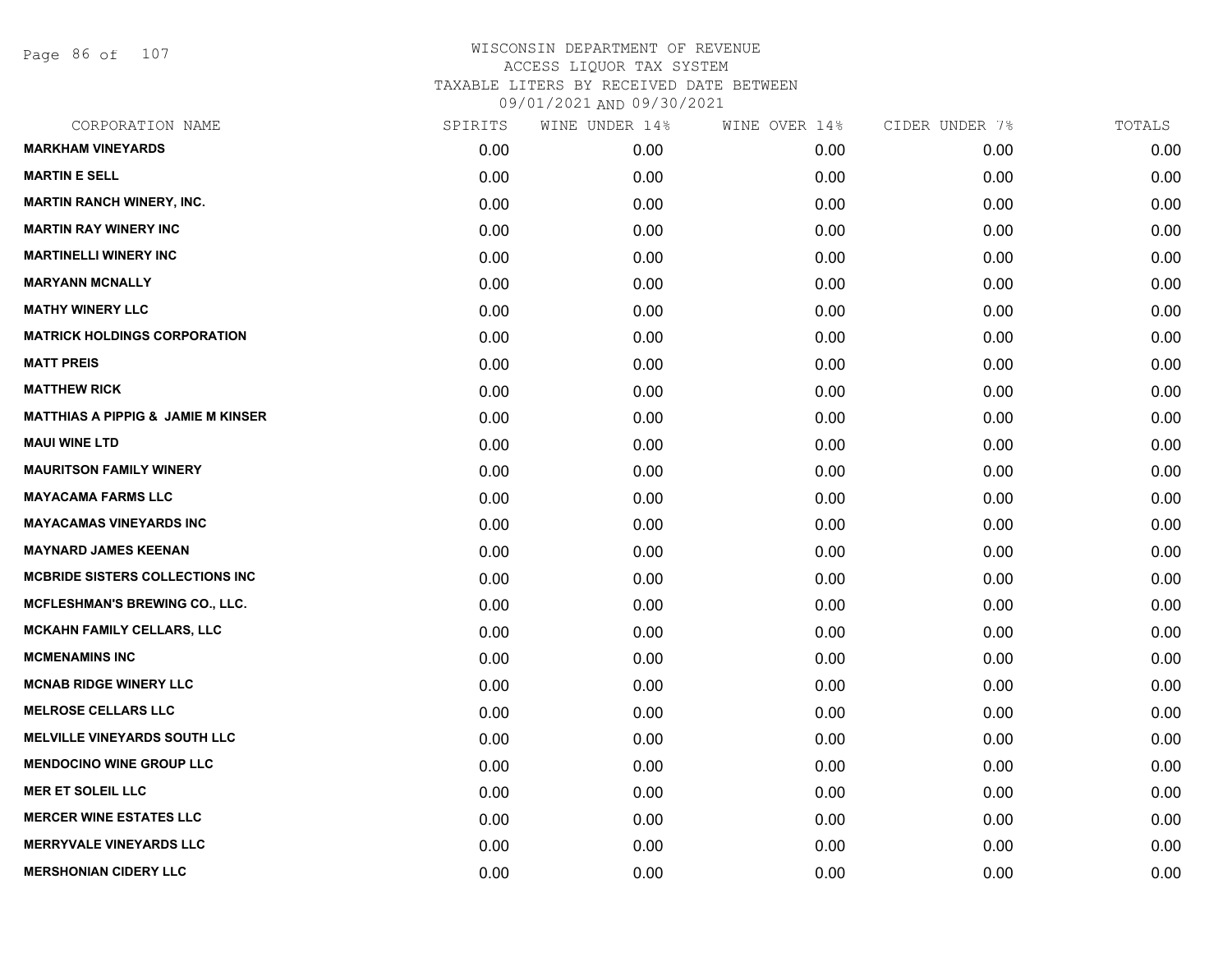Page 87 of 107

| CORPORATION NAME                                  | SPIRITS | WINE UNDER 14% | WINE OVER 14% | CIDER UNDER 7% | TOTALS |
|---------------------------------------------------|---------|----------------|---------------|----------------|--------|
| <b>MESSINA HOF WINE CELLARS INC</b>               | 0.00    | 0.00           | 0.00          | 0.00           | 0.00   |
| <b>METAMORPHOSIS WINES LLC</b>                    | 0.00    | 0.00           | 0.00          | 0.00           | 0.00   |
| <b>METEOR VINEYARD LLC</b>                        | 0.00    | 0.00           | 0.00          | 0.00           | 0.00   |
| <b>METROPOLITAN WINES LLC</b>                     | 0.00    | 0.00           | 0.00          | 0.00           | 0.00   |
| <b>METTLER WINES LLC</b>                          | 0.00    | 0.00           | 0.00          | 0.00           | 0.00   |
| <b>MEV CORPORATION</b>                            | 0.00    | 0.00           | 0.00          | 0.00           | 0.00   |
| <b>MEYER CELLARS LLC</b>                          | 0.00    | 0.00           | 0.00          | 0.00           | 0.00   |
| <b>MHM GLASS ETCHING, INC</b>                     | 0.00    | 0.00           | 0.00          | 0.00           | 0.00   |
| <b>MI SUENO WINERY</b>                            | 0.00    | 0.00           | 0.00          | 0.00           | 0.00   |
| <b>MICHAEL C YATES</b>                            | 0.00    | 0.00           | 0.00          | 0.00           | 0.00   |
| <b>MICHAEL HIRBY</b>                              | 0.00    | 0.00           | 0.00          | 0.00           | 0.00   |
| <b>MICHEAL DASHE</b>                              | 0.00    | 0.00           | 0.00          | 0.00           | 0.00   |
| <b>MIDNIGHT CELLARS INC</b>                       | 0.00    | 0.00           | 0.00          | 0.00           | 0.00   |
| <b>MID-OAK DISTILLERY INC</b>                     | 0.00    | 0.00           | 0.00          | 0.00           | 0.00   |
| <b>MILBRANDT FAMILY WINES LLC</b>                 | 0.00    | 0.00           | 0.00          | 0.00           | 0.00   |
| <b>MILDARA BLASS INC</b>                          | 0.00    | 0.00           | 0.00          | 0.00           | 0.00   |
| <b>MILL CREEK VINEYARDS</b>                       | 0.00    | 0.00           | 0.00          | 0.00           | 0.00   |
| <b>MILLBROOK WINERY INC</b>                       | 0.00    | 0.00           | 0.00          | 0.00           | 0.00   |
| MILLER FAMILY WINE COMPANY LLC                    | 0.00    | 0.00           | 0.00          | 0.00           | 0.00   |
| <b>MINER FAMILY WINERY LLC</b>                    | 0.00    | 0.00           | 0.00          | 0.00           | 0.00   |
| <b>MINNESOTAS FINEST FERMENTED PRODUCTS</b>       | 0.00    | 0.00           | 0.00          | 0.00           | 0.00   |
| <b>MIRA WINERY LLC</b>                            | 0.00    | 0.00           | 0.00          | 0.00           | 0.00   |
| <b>MIRAMONT ESTATE VINEYARDS &amp; WINERY INC</b> | 0.00    | 0.00           | 0.00          | 0.00           | 0.00   |
| <b>MIRASOL WINE LLC</b>                           | 0.00    | 0.00           | 0.00          | 0.00           | 0.00   |
| <b>MOBCRAFT BEER INC.</b>                         | 0.00    | 0.00           | 0.00          | 0.00           | 0.00   |
| <b>MODERN DEVELOPMENT COMPANY</b>                 | 0.00    | 0.00           | 0.00          | 0.00           | 0.00   |
| <b>MOLLY AIDA INC</b>                             | 0.00    | 0.00           | 0.00          | 0.00           | 0.00   |
| MOLLYDOOKER INTERNATIONAL LLC                     | 0.00    | 0.00           | 0.00          | 0.00           | 0.00   |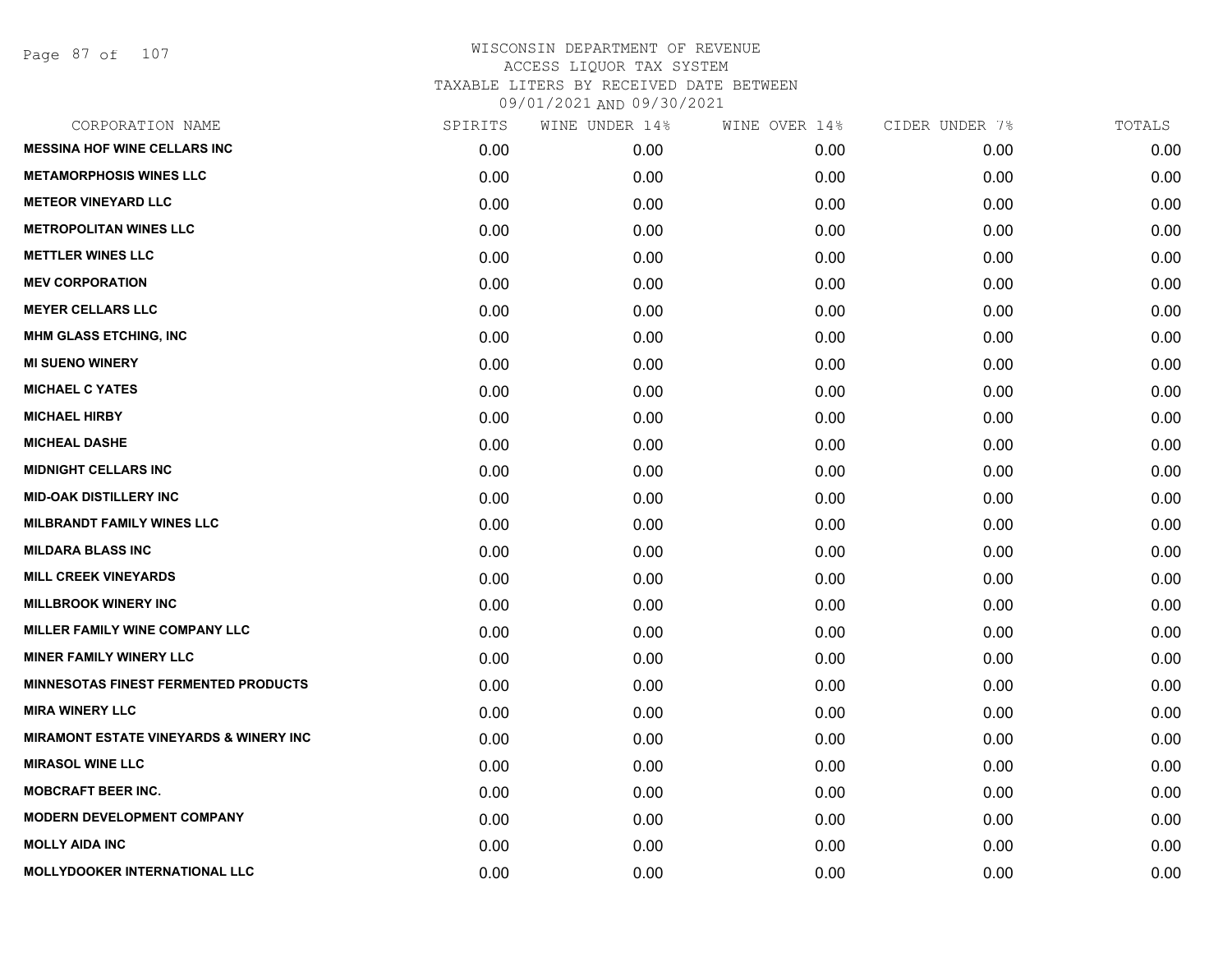| CORPORATION NAME                      | SPIRITS | WINE UNDER 14% | WINE OVER 14% | CIDER UNDER 7% | TOTALS |
|---------------------------------------|---------|----------------|---------------|----------------|--------|
| <b>MONTEREY WINE AND PRODUCE CORP</b> | 0.00    | 0.00           | 0.00          | 0.00           | 0.00   |
| <b>MONTICELLO CELLARS INC</b>         | 0.00    | 0.00           | 0.00          | 0.00           | 0.00   |
| <b>MOONDANCER LLC</b>                 | 0.00    | 0.00           | 0.00          | 0.00           | 0.00   |
| MORCHELLA WINE CELLARS LLC            | 0.00    | 0.00           | 0.00          | 0.00           | 0.00   |
| <b>MORGAN WINERY INC</b>              | 0.00    | 0.00           | 0.00          | 0.00           | 0.00   |
| <b>MOSHIN VINEYARDS INC</b>           | 0.00    | 0.00           | 0.00          | 0.00           | 0.00   |
| <b>MOSIER, LLC</b>                    | 0.00    | 0.00           | 0.00          | 0.00           | 0.00   |
| <b>MOUNT VEEDER SPRINGS LLC</b>       | 0.00    | 0.00           | 0.00          | 0.00           | 0.00   |
| <b>MS WINES, LLC</b>                  | 0.00    | 0.00           | 0.00          | 0.00           | 0.00   |
| <b>MULLIGAN &amp; MULLIGAN</b>        | 0.00    | 0.00           | 0.00          | 0.00           | 0.00   |
| <b>MUNCH &amp; FOX</b>                | 0.00    | 0.00           | 0.00          | 0.00           | 0.00   |
| <b>MUNSON BRIDGE WINERY INC</b>       | 0.00    | 0.00           | 0.00          | 0.00           | 0.00   |
| <b>MURIELLE WINERY INC.</b>           | 0.00    | 0.00           | 0.00          | 0.00           | 0.00   |
| <b>MUSCARDINI CELLARS, LLC</b>        | 0.00    | 0.00           | 0.00          | 0.00           | 0.00   |
| <b>MUSETTA WINERY, LLC</b>            | 0.00    | 0.00           | 0.00          | 0.00           | 0.00   |
| <b>MY FAVORITE NEIGHBOR LLC</b>       | 0.00    | 0.00           | 0.00          | 0.00           | 0.00   |
| <b>MYKA CELLARS INC</b>               | 0.00    | 0.00           | 0.00          | 0.00           | 0.00   |
| <b>NCWGINC</b>                        | 0.00    | 0.00           | 0.00          | 0.00           | 0.00   |
| <b>NABOR WINES LLC</b>                | 0.00    | 0.00           | 0.00          | 0.00           | 0.00   |
| <b>NAKED WINES LLC</b>                | 0.00    | 0.00           | 0.00          | 0.00           | 0.00   |
| <b>NAKEDWINES.COM INC</b>             | 0.00    | 0.00           | 0.00          | 0.00           | 0.00   |
| <b>NALLE WINERY, INC.</b>             | 0.00    | 0.00           | 0.00          | 0.00           | 0.00   |
| <b>NAPA WINE CELLAR, INC.</b>         | 0.00    | 0.00           | 0.00          | 0.00           | 0.00   |
| <b>NAPA WINE COMPANY LLC</b>          | 0.00    | 0.00           | 0.00          | 0.00           | 0.00   |
| <b>NAPA WINERY GROUP, LLC</b>         | 0.00    | 0.00           | 0.00          | 0.00           | 0.00   |
| <b>NATURAL SELECTIONS 357 LLC</b>     | 0.00    | 0.00           | 0.00          | 0.00           | 0.00   |
| <b>NAVARRE CELLARS LTD</b>            | 0.00    | 0.00           | 0.00          | 0.00           | 0.00   |
| NAVARRO VINEYARDS, LLC                | 0.00    | 0.00           | 0.00          | 0.00           | 0.00   |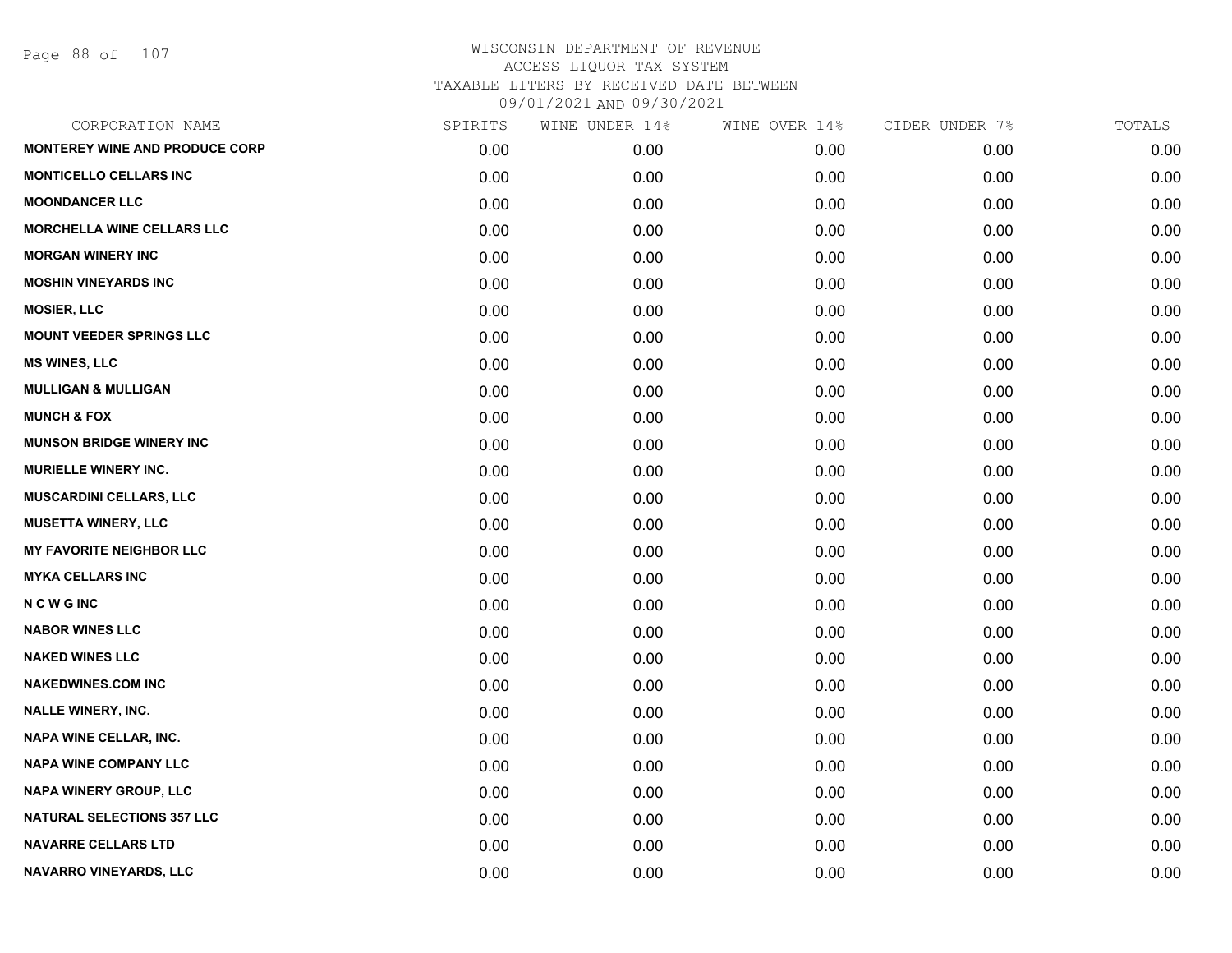Page 89 of 107

| CORPORATION NAME                         | SPIRITS | WINE UNDER 14% | WINE OVER 14% | CIDER UNDER 7% | TOTALS |
|------------------------------------------|---------|----------------|---------------|----------------|--------|
| <b>NEFF CELLARS LLC</b>                  | 0.00    | 0.00           | 0.00          | 0.00           | 0.00   |
| <b>NEVADA WINE CELLARS INC</b>           | 0.00    | 0.00           | 0.00          | 0.00           | 0.00   |
| <b>NEW VAVIN INC</b>                     | 0.00    | 0.00           | 0.00          | 0.00           | 0.00   |
| <b>NEW VINELAND LLC</b>                  | 0.00    | 0.00           | 0.00          | 0.00           | 0.00   |
| <b>NEWBERG MAIL ROOM INC</b>             | 0.00    | 0.00           | 0.00          | 0.00           | 0.00   |
| <b>NEWTON VINEYARD LLC</b>               | 0.00    | 0.00           | 0.00          | 0.00           | 0.00   |
| <b>NICALI, LLC</b>                       | 0.00    | 48.75          | 0.00          | 0.00           | 48.75  |
| <b>NICHOLSON RANCH LLC</b>               | 0.00    | 0.00           | 0.00          | 0.00           | 0.00   |
| NIEBAUM-COPPOLA ESTATE WINERY LP         | 0.00    | 0.00           | 0.00          | 0.00           | 0.00   |
| <b>NINER WINE ESTATES LLC</b>            | 0.00    | 0.00           | 0.00          | 0.00           | 0.00   |
| <b>NOAH DORRANCE</b>                     | 0.00    | 0.00           | 0.00          | 0.00           | 0.00   |
| <b>NORMAN LEE WILLIAMS</b>               | 0.00    | 0.00           | 0.00          | 0.00           | 0.00   |
| <b>NORTH SHORE WINERY LLC</b>            | 0.00    | 0.00           | 0.00          | 0.00           | 0.00   |
| <b>NORTHLEAF WINERY, LLC</b>             | 0.00    | 0.00           | 0.00          | 0.00           | 0.00   |
| <b>NOTRE VUE ESTATE WINE GROUP, INC.</b> | 0.00    | 0.00           | 0.00          | 0.00           | 0.00   |
| <b>NOVA WINES, INC.</b>                  | 0.00    | 0.00           | 0.00          | 0.00           | 0.00   |
| <b>NV AWG LTD</b>                        | 0.00    | 0.00           | 0.00          | 0.00           | 0.00   |
| <b>NW WINE COMPANY LLC</b>               | 0.00    | 0.00           | 0.00          | 0.00           | 0.00   |
| <b>OAK RIDGE WINERY LLC</b>              | 0.00    | 0.00           | 0.00          | 0.00           | 0.00   |
| <b>OAKVILLE HILLS CELLARS INC</b>        | 0.00    | 0.00           | 0.00          | 0.00           | 0.00   |
| <b>OAKVILLE RANCH WINERY INC</b>         | 0.00    | 0.00           | 0.00          | 0.00           | 0.00   |
| <b>OAT HILL CORPORATION</b>              | 0.00    | 0.00           | 0.00          | 0.00           | 0.00   |
| OBLOQUY, INC.                            | 0.00    | 0.00           | 0.00          | 0.00           | 0.00   |
| <b>OBRIEN FAMILY VINEYARDS, LLC</b>      | 0.00    | 0.00           | 0.00          | 0.00           | 0.00   |
| <b>ODILON FORD WINERY INC</b>            | 0.00    | 0.00           | 0.00          | 0.00           | 0.00   |
| <b>OGB PARTNERS LLC</b>                  | 0.00    | 0.00           | 0.00          | 0.00           | 0.00   |
| <b>OGILVIE MERWIN VENTURES, LLC</b>      | 0.00    | 0.00           | 0.00          | 0.00           | 0.00   |
| OLD VINE WINE PARTNERS LLC               | 0.00    | 0.00           | 0.00          | 0.00           | 0.00   |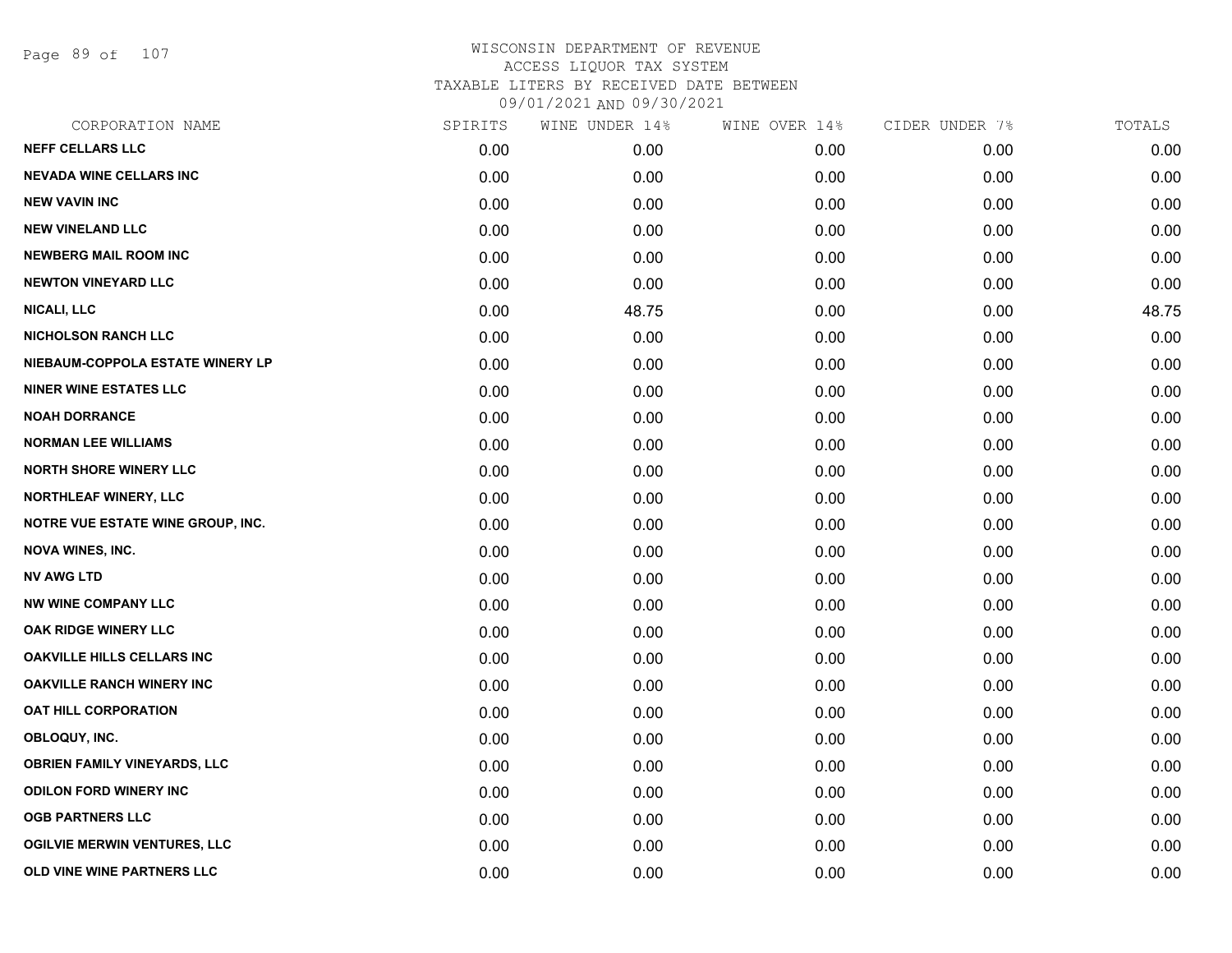Page 90 of 107

| CORPORATION NAME                    | SPIRITS | WINE UNDER 14% | WINE OVER 14% | CIDER UNDER 7% | TOTALS |
|-------------------------------------|---------|----------------|---------------|----------------|--------|
| <b>OLIVER WINE COMPANY INC</b>      | 0.00    | 0.00           | 0.00          | 0.00           | 0.00   |
| ONE TRUE VINE LLC                   | 0.00    | 0.00           | 0.00          | 0.00           | 0.00   |
| O'NEILL BEVERAGES CO LLC            | 0.00    | 0.00           | 0.00          | 0.00           | 0.00   |
| <b>ONX WINERY INC</b>               | 0.00    | 0.00           | 0.00          | 0.00           | 0.00   |
| <b>OPAL WEST WINES, LLC</b>         | 0.00    | 0.00           | 0.00          | 0.00           | 0.00   |
| <b>OPOLO WINES LP</b>               | 0.00    | 0.00           | 0.00          | 0.00           | 0.00   |
| <b>OPUS ONE WINERY LLC</b>          | 0.00    | 0.00           | 0.00          | 0.00           | 0.00   |
| ORCA PROPERTIES LLC                 | 0.00    | 0.00           | 0.00          | 0.00           | 0.00   |
| <b>ORFILA VINEYARDS INC</b>         | 0.00    | 0.00           | 0.00          | 0.00           | 0.00   |
| <b>O'SHAUGHNESSY DEL OSO LLC</b>    | 0.00    | 0.00           | 0.00          | 0.00           | 0.00   |
| OUT FROM LAND INVESTOR GROUP LLC    | 0.00    | 0.00           | 0.00          | 0.00           | 0.00   |
| PAIX SUR TERRE, LLC                 | 0.00    | 0.00           | 0.00          | 0.00           | 0.00   |
| PALI WINE COMPANY LP                | 0.00    | 0.00           | 0.00          | 0.00           | 0.00   |
| PALM BAY HOLDINGS LLC               | 0.00    | 0.00           | 0.00          | 0.00           | 0.00   |
| PALOMA VINEYARD LLC                 | 0.00    | 0.00           | 0.00          | 0.00           | 0.00   |
| PAOLETTI ESTATES WINERY, INC        | 0.00    | 0.00           | 0.00          | 0.00           | 0.00   |
| <b>PARADISE RIDGE WINERY</b>        | 0.00    | 0.00           | 0.00          | 0.00           | 0.00   |
| PARALLEL 44 VINEYARD & WINERY, INC. | 0.00    | 0.00           | 0.00          | 0.00           | 0.00   |
| <b>PARKER STATION INC</b>           | 0.00    | 0.00           | 0.00          | 0.00           | 0.00   |
| <b>PARMESON FAMILY LLC</b>          | 0.00    | 0.00           | 0.00          | 0.00           | 0.00   |
| PARSONAGE CELLARS INC               | 0.00    | 0.00           | 0.00          | 0.00           | 0.00   |
| <b>PATRICIA A HOOVER</b>            | 0.00    | 0.00           | 0.00          | 0.00           | 0.00   |
| PATRICIA GREEN CELLARS LLC          | 0.00    | 0.00           | 0.00          | 0.00           | 0.00   |
| <b>PATRICK ARNDT</b>                | 0.00    | 0.00           | 0.00          | 0.00           | 0.00   |
| <b>PATRICK M RUE</b>                | 0.00    | 0.00           | 0.00          | 0.00           | 0.00   |
| <b>PAUL D ASPER</b>                 | 0.00    | 0.00           | 0.00          | 0.00           | 0.00   |
| <b>PAUL G BLOMMEL</b>               | 0.00    | 0.00           | 0.00          | 0.00           | 0.00   |
| <b>PAUL HOBBS WINERY LP</b>         | 0.00    | 0.00           | 0.00          | 0.00           | 0.00   |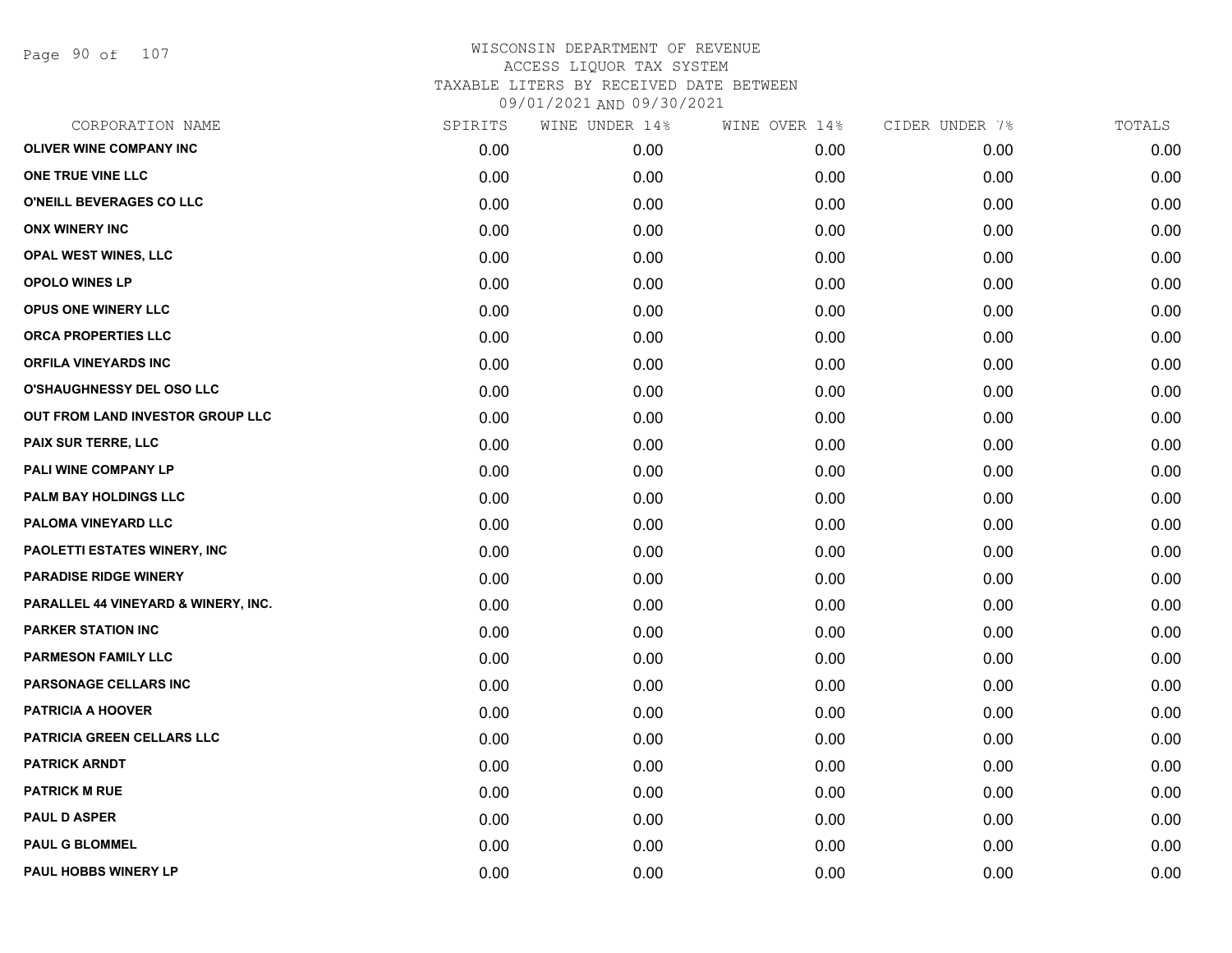Page 91 of 107

| CORPORATION NAME                     | SPIRITS | WINE UNDER 14% | WINE OVER 14% | CIDER UNDER 7% | TOTALS |
|--------------------------------------|---------|----------------|---------------|----------------|--------|
| <b>PAUL J FRANZEN</b>                | 0.00    | 0.00           | 0.00          | 0.00           | 0.00   |
| <b>PAVI WINES LLC</b>                | 0.00    | 0.00           | 0.00          | 0.00           | 0.00   |
| <b>PAWEL LATO</b>                    | 0.00    | 0.00           | 0.00          | 0.00           | 0.00   |
| PCJ, INC.                            | 0.00    | 0.00           | 0.00          | 0.00           | 0.00   |
| PEACHY CANYON WINERY                 | 0.00    | 0.00           | 0.00          | 0.00           | 0.00   |
| PEAR VALLEY VINEYARD, INC.           | 0.00    | 0.00           | 0.00          | 0.00           | 0.00   |
| PEAY VINEYARDS LLC                   | 0.00    | 0.00           | 0.00          | 0.00           | 0.00   |
| PEIRANO ESTATE WINERY INC.           | 0.00    | 0.00           | 0.00          | 0.00           | 0.00   |
| PEJU FAMILY OPERATING PARTNERSHIP LP | 0.00    | 0.00           | 0.00          | 0.00           | 0.00   |
| PELLEGRINI RANCHES INC               | 0.00    | 0.00           | 0.00          | 0.00           | 0.00   |
| <b>PENROSE HILL, LIMITED</b>         | 0.00    | 0.00           | 0.00          | 0.00           | 0.00   |
| PEPPER BRIDGE WINERY LLC             | 0.00    | 0.00           | 0.00          | 0.00           | 0.00   |
| PERCHANCE ESTATES LLC                | 0.00    | 0.00           | 0.00          | 0.00           | 0.00   |
| PERNOD RICARD KENWOOD HOLDING LLC    | 0.00    | 0.00           | 0.00          | 0.00           | 0.00   |
| <b>PERVINO INC</b>                   | 0.00    | 0.00           | 0.00          | 0.00           | 0.00   |
| PETER FRANUS WINE COMPANY INC        | 0.00    | 0.00           | 0.00          | 0.00           | 0.00   |
| PETER MICHAEL WINERY                 | 0.00    | 0.00           | 0.00          | 0.00           | 0.00   |
| PETERSON WINERY LLC                  | 0.00    | 0.00           | 0.00          | 0.00           | 0.00   |
| PETROGLYPH WINERY LLC                | 0.00    | 0.00           | 0.00          | 0.00           | 0.00   |
| PETRONI VINEYARDS LLC                | 0.00    | 0.00           | 0.00          | 0.00           | 0.00   |
| PHASE 2 CELLARS LLC                  | 0.00    | 0.00           | 0.00          | 0.00           | 0.00   |
| PHILIP TOGNI VINEYARD LP             | 0.00    | 0.00           | 0.00          | 0.00           | 0.00   |
| PHILLIPS FARMS LLC                   | 0.00    | 0.00           | 0.00          | 0.00           | 0.00   |
| PHOENIX WINE COMPANY LLC             | 0.00    | 0.00           | 0.00          | 0.00           | 0.00   |
| <b>PIEPERTK LLC</b>                  | 0.00    | 0.00           | 0.00          | 0.00           | 0.00   |
| <b>PINA CELLARS LP</b>               | 0.00    | 0.00           | 0.00          | 0.00           | 0.00   |
| PINE RIDGE WINERY LLC                | 0.00    | 0.00           | 0.00          | 0.00           | 0.00   |
| PINK SANDS, INC.                     | 0.00    | 0.00           | 0.00          | 0.00           | 0.00   |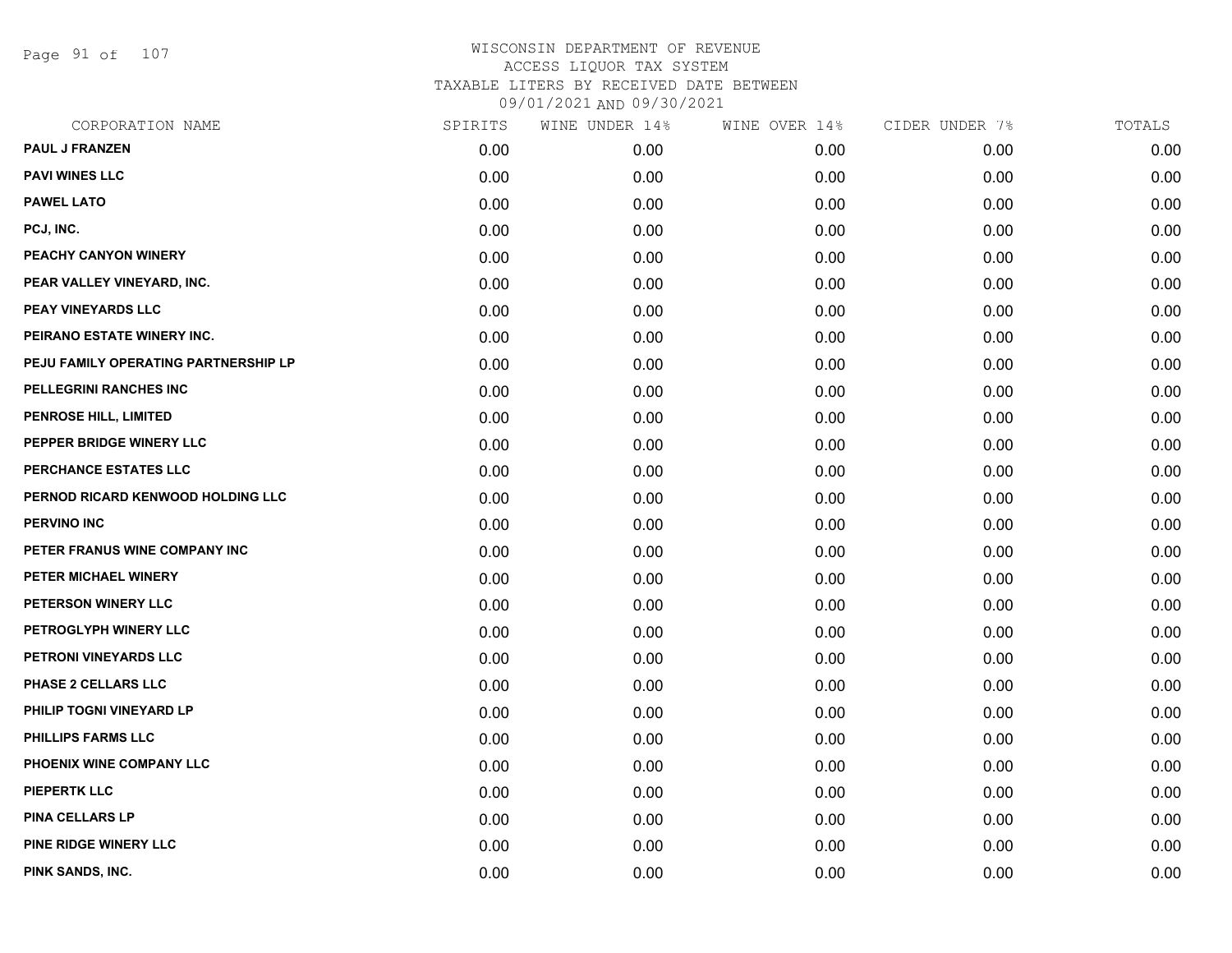Page 92 of 107

| CORPORATION NAME                     | SPIRITS | WINE UNDER 14% | WINE OVER 14% | CIDER UNDER 7% | TOTALS |
|--------------------------------------|---------|----------------|---------------|----------------|--------|
| <b>PJK WINERY LLC</b>                | 0.00    | 0.00           | 0.00          | 0.00           | 0.00   |
| PLATA WINE PARTNERS LLC              | 0.00    | 0.00           | 0.00          | 0.00           | 0.00   |
| PLYMOUTH ROCKS WINE, LLC             | 0.00    | 0.00           | 0.00          | 0.00           | 0.00   |
| <b>PONZI VINEYARDS, LLC</b>          | 0.00    | 0.00           | 0.00          | 0.00           | 0.00   |
| POPE VALLEY WINERY LLC               | 0.00    | 0.00           | 0.00          | 0.00           | 0.00   |
| PORTER FAMILY VINEYARDS LLC          | 0.00    | 0.00           | 0.00          | 0.00           | 0.00   |
| <b>POTT WINE</b>                     | 0.00    | 0.00           | 0.00          | 0.00           | 0.00   |
| PRAGER WINERY & PORT WORKS, INC.     | 0.00    | 0.00           | 0.00          | 0.00           | 0.00   |
| <b>PRAIRIE BERRY LLC</b>             | 0.00    | 0.00           | 0.00          | 0.00           | 0.00   |
| <b>PRAIRIE HAWK WINERY INC</b>       | 0.00    | 0.00           | 0.00          | 0.00           | 0.00   |
| PRECEPT BRANDS LLC                   | 0.00    | 0.00           | 0.00          | 0.00           | 0.00   |
| <b>PREMIUM VINTNERS LLC</b>          | 0.00    | 0.00           | 0.00          | 0.00           | 0.00   |
| PRESQU'ILE WINERY                    | 0.00    | 0.00           | 0.00          | 0.00           | 0.00   |
| PRESTON VINEYARDS INC                | 0.00    | 0.00           | 0.00          | 0.00           | 0.00   |
| <b>PRESTON VINEYARDS INC</b>         | 0.00    | 0.00           | 0.00          | 0.00           | 0.00   |
| PRIDE MOUNTAIN VINEYARDS LLC         | 0.00    | 0.00           | 0.00          | 0.00           | 0.00   |
| <b>PRINCE MICHEL LLC</b>             | 0.00    | 0.00           | 0.00          | 0.00           | 0.00   |
| <b>PROMONTORY LLC</b>                | 0.00    | 0.00           | 0.00          | 0.00           | 0.00   |
| <b>PWG LLC</b>                       | 0.00    | 0.00           | 0.00          | 0.00           | 0.00   |
| <b>QUADY SOUTH WINERY LLC</b>        | 0.00    | 0.00           | 0.00          | 0.00           | 0.00   |
| <b>QUILCEDA CREEK VINTNERS INC</b>   | 0.00    | 0.00           | 0.00          | 0.00           | 0.00   |
| <b>QUIXOTE WINERY, LLC</b>           | 0.00    | 0.00           | 0.00          | 0.00           | 0.00   |
| <b>RH KEENAN CO</b>                  | 0.00    | 0.00           | 0.00          | 0.00           | 0.00   |
| <b>RADIO-COTEAU WINE CELLARS LLC</b> | 0.00    | 0.00           | 0.00          | 0.00           | 0.00   |
| <b>RAMAZZOTTI WINES LLC</b>          | 0.00    | 0.00           | 0.00          | 0.00           | 0.00   |
| <b>RAMEY WINE CELLARS INC</b>        | 0.00    | 0.00           | 0.00          | 0.00           | 0.00   |
| <b>RAPTOR RIDGE WINERY LLC</b>       | 0.00    | 0.00           | 0.00          | 0.00           | 0.00   |
| RASA VINEYARDS, LLC                  | 0.00    | 0.00           | 0.00          | 0.00           | 0.00   |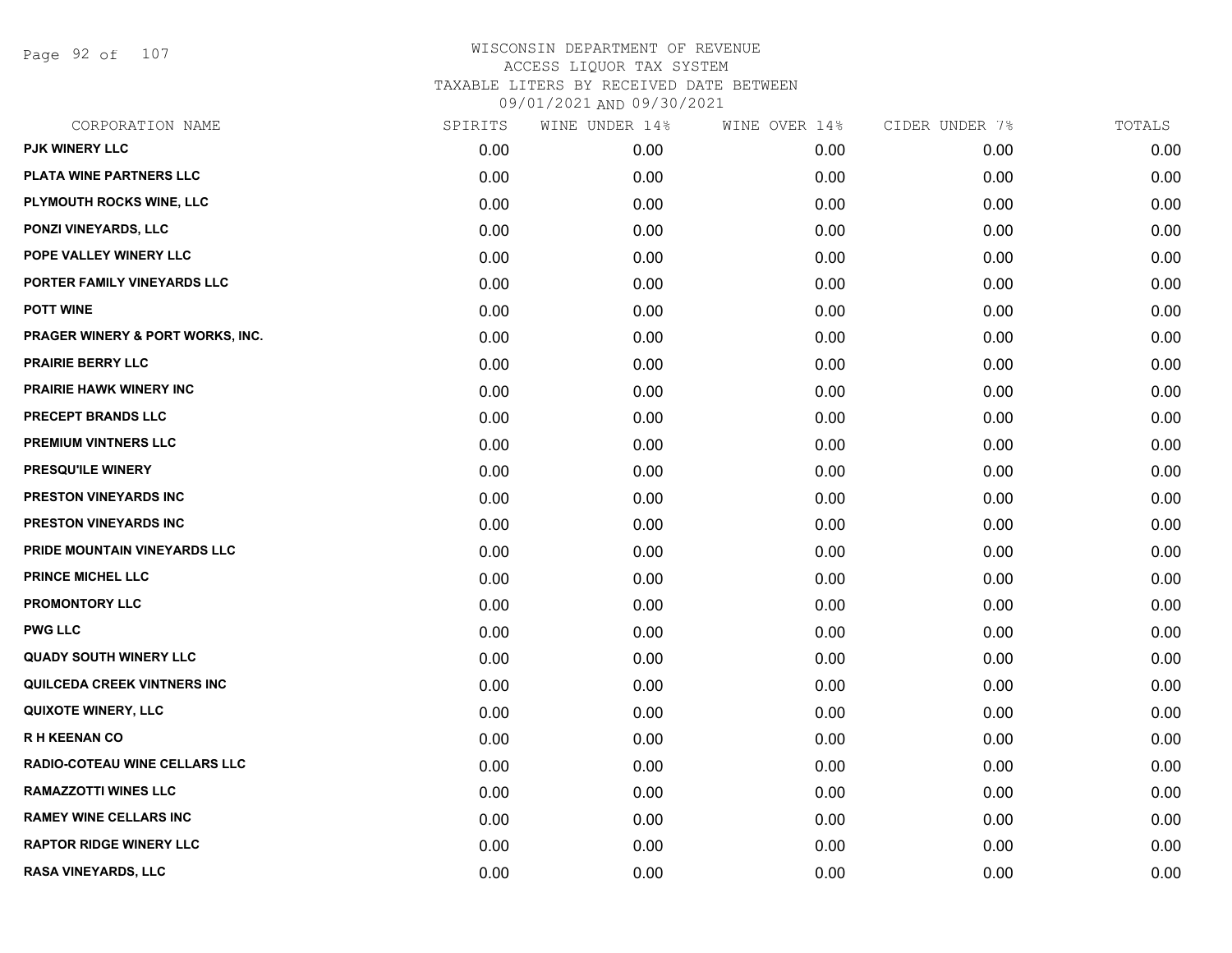Page 93 of 107

| CORPORATION NAME                         | SPIRITS | WINE UNDER 14% | WINE OVER 14% | CIDER UNDER 7% | TOTALS |
|------------------------------------------|---------|----------------|---------------|----------------|--------|
| <b>RASMUSSEN FAMILY WINES, LLC</b>       | 0.00    | 0.00           | 0.00          | 0.00           | 0.00   |
| <b>RAYMOND SIGNORELLO</b>                | 0.00    | 0.00           | 0.00          | 0.00           | 0.00   |
| <b>RAYMOND VINEYARD &amp; CELLAR INC</b> | 0.00    | 0.00           | 0.00          | 0.00           | 0.00   |
| <b>RB WINE ASSOCIATES LLC</b>            | 0.00    | 0.00           | 0.00          | 0.00           | 0.00   |
| <b>RBZ VINEYARDS LLC</b>                 | 0.00    | 0.00           | 0.00          | 0.00           | 0.00   |
| <b>RED CAR WINE COMPANY LLC</b>          | 0.00    | 0.00           | 0.00          | 0.00           | 0.00   |
| RED HILLS CELLARS, LLC                   | 0.00    | 0.00           | 0.00          | 0.00           | 0.00   |
| <b>RED MARE WINES LLC</b>                | 0.00    | 0.00           | 0.00          | 0.00           | 0.00   |
| <b>RED NEWT CELLARS INC</b>              | 0.00    | 0.00           | 0.00          | 0.00           | 0.00   |
| <b>RED OAK VINEYARD INC</b>              | 0.00    | 0.00           | 0.00          | 0.00           | 0.00   |
| <b>REGENERATIVE GIFT, LLC</b>            | 0.00    | 0.00           | 0.00          | 0.00           | 0.00   |
| <b>REGUSCI WINERY INC</b>                | 0.00    | 0.00           | 0.00          | 0.00           | 0.00   |
| <b>RESONANCE WINES LLC</b>               | 0.00    | 0.00           | 0.00          | 0.00           | 0.00   |
| <b>REVANA FAMILY PARTNERS LP</b>         | 0.00    | 0.00           | 0.00          | 0.00           | 0.00   |
| REVANA FAMILY PARTNERS LP                | 0.00    | 0.00           | 0.00          | 0.00           | 0.00   |
| <b>REVELRY VINTNERS LLC</b>              | 0.00    | 0.00           | 0.00          | 0.00           | 0.00   |
| <b>REYNOLDS CREATIVE PRODUCTS INC</b>    | 0.00    | 0.00           | 0.00          | 0.00           | 0.00   |
| <b>RH WINERY LLC</b>                     | 0.00    | 0.00           | 0.00          | 0.00           | 0.00   |
| <b>RHYS VINEYARDS LLC</b>                | 0.00    | 0.00           | 0.00          | 0.00           | 0.00   |
| <b>RICHARD E LIBBY</b>                   | 0.00    | 0.00           | 0.00          | 0.00           | 0.00   |
| <b>RICHARD FORTUNE</b>                   | 0.00    | 0.00           | 0.00          | 0.00           | 0.00   |
| <b>RIDGE VINEYARDS INC</b>               | 0.00    | 0.00           | 0.00          | 0.00           | 0.00   |
| <b>RIGHT SIDE LLC</b>                    | 0.00    | 0.00           | 0.00          | 0.00           | 0.00   |
| <b>RIO LOBO LLC</b>                      | 0.00    | 0.00           | 0.00          | 0.00           | 0.00   |
| RIVER BEND VINEYARD & WINERY LLC         | 0.00    | 0.00           | 0.00          | 0.00           | 0.00   |
| RIVER VALLEY VINEYARD INC                | 0.00    | 0.00           | 0.00          | 0.00           | 0.00   |
| <b>RIVERBENCH LLC</b>                    | 0.00    | 0.00           | 0.00          | 0.00           | 0.00   |
| <b>ROBERT CRAIG WINERY LP</b>            | 0.00    | 0.00           | 0.00          | 0.00           | 0.00   |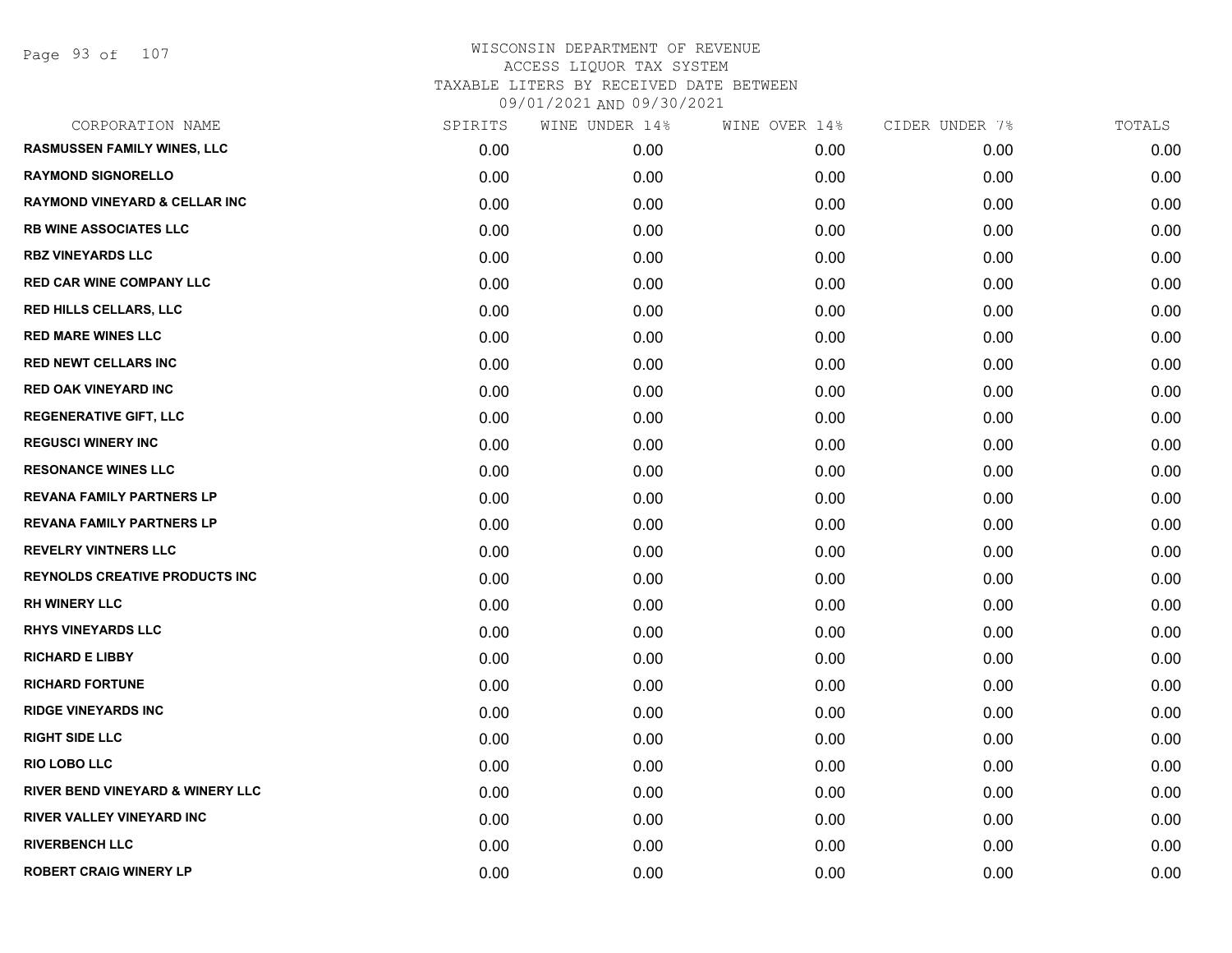Page 94 of 107

| CORPORATION NAME                      | SPIRITS | WINE UNDER 14% | WINE OVER 14% | CIDER UNDER 7% | TOTALS |
|---------------------------------------|---------|----------------|---------------|----------------|--------|
| <b>ROBERT DUNNING</b>                 | 0.00    | 0.00           | 0.00          | 0.00           | 0.00   |
| <b>ROBERT FOLEY LLC</b>               | 0.00    | 0.00           | 0.00          | 0.00           | 0.00   |
| <b>ROBERT J BRAKESMAN</b>             | 0.00    | 0.00           | 0.00          | 0.00           | 0.00   |
| <b>ROBERT J FOWLER</b>                | 0.00    | 0.00           | 0.00          | 0.00           | 0.00   |
| <b>ROBERT L HUDSON</b>                | 0.00    | 0.00           | 0.00          | 0.00           | 0.00   |
| <b>ROBERT MUELLER CELLARS</b>         | 0.00    | 0.00           | 0.00          | 0.00           | 0.00   |
| <b>ROBERT YOUNG ESTATE WINERY LLC</b> | 0.00    | 0.00           | 0.00          | 0.00           | 0.00   |
| <b>ROBIN PFEIFFER</b>                 | 0.00    | 0.00           | 0.00          | 0.00           | 0.00   |
| <b>ROBINSON FAMILY VINEYARDS LLC</b>  | 0.00    | 0.00           | 0.00          | 0.00           | 0.00   |
| ROCCA FAMILY VINEYARDS INC            | 0.00    | 0.00           | 0.00          | 0.00           | 0.00   |
| <b>ROCHE WINERY LLC</b>               | 0.00    | 0.00           | 0.00          | 0.00           | 0.00   |
| ROCHIOLI VINEYARD & WINERY LLC        | 0.00    | 0.00           | 0.00          | 0.00           | 0.00   |
| <b>ROCK N WOOL WINERY LLC</b>         | 0.00    | 0.00           | 0.00          | 0.00           | 0.00   |
| <b>ROCK WALL WINE COMPANY INC</b>     | 0.00    | 0.00           | 0.00          | 0.00           | 0.00   |
| <b>ROEDERER ESTATE INC</b>            | 0.00    | 0.00           | 0.00          | 0.00           | 0.00   |
| <b>ROGER PENG</b>                     | 0.00    | 0.00           | 0.00          | 0.00           | 0.00   |
| <b>ROMBAUER VINEYARDS INC</b>         | 0.00    | 0.00           | 0.00          | 0.00           | 0.00   |
| <b>RONALD J BENZA</b>                 | 0.00    | 0.00           | 0.00          | 0.00           | 0.00   |
| <b>RONALD L FENOLIO</b>               | 0.00    | 0.00           | 0.00          | 0.00           | 0.00   |
| <b>RONALD T RUBIN</b>                 | 0.00    | 2.25           | 0.00          | 0.00           | 2.25   |
| <b>ROOTS RUN DEEP LLC</b>             | 0.00    | 0.00           | 0.00          | 0.00           | 0.00   |
| <b>ROUND HILL CELLARS</b>             | 0.00    | 0.00           | 0.00          | 0.00           | 0.00   |
| <b>ROUND POND ESTATE LLC</b>          | 0.00    | 0.00           | 0.00          | 0.00           | 0.00   |
| <b>ROZA HILLS VINEYARDS LLC</b>       | 0.00    | 0.00           | 0.00          | 0.00           | 0.00   |
| RRJ REAL PROPERTIES LLC               | 0.00    | 0.00           | 0.00          | 0.00           | 0.00   |
| <b>RTV WINERY LLC</b>                 | 0.00    | 0.00           | 0.00          | 0.00           | 0.00   |
| <b>RUDD WINES INC</b>                 | 0.00    | 3.00           | 27.75         | 0.00           | 30.75  |
| <b>RUDIUS WINES, LLC</b>              | 0.00    | 0.00           | 0.00          | 0.00           | 0.00   |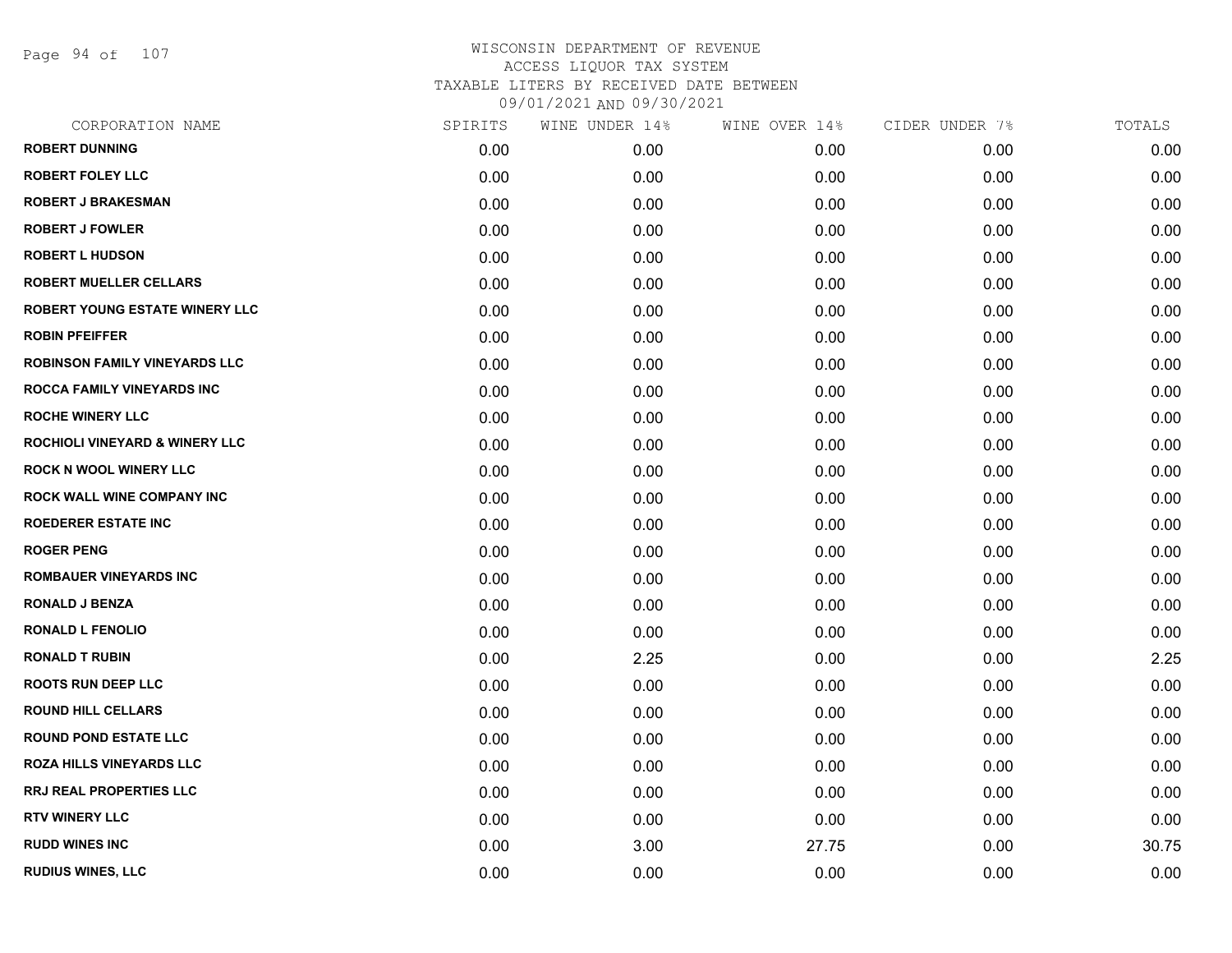Page 95 of 107

| CORPORATION NAME                        | SPIRITS | WINE UNDER 14% | WINE OVER 14% | CIDER UNDER 7% | TOTALS |
|-----------------------------------------|---------|----------------|---------------|----------------|--------|
| <b>RUED WINERY INC</b>                  | 0.00    | 0.00           | 0.00          | 0.00           | 0.00   |
| <b>RUSHFORD MEADERY AND WINERY LLC</b>  | 0.00    | 0.00           | 0.00          | 0.00           | 0.00   |
| <b>RUSSIAN RIVER WINES, LLC</b>         | 0.00    | 0.00           | 0.00          | 0.00           | 0.00   |
| <b>RUTHERFORD HILL WINERY LLC</b>       | 0.00    | 0.00           | 0.00          | 0.00           | 0.00   |
| <b>RYAN PRELLWITZ</b>                   | 0.00    | 0.00           | 0.00          | 0.00           | 0.00   |
| <b>SLJ GROUP INC</b>                    | 0.00    | 0.00           | 0.00          | 0.00           | 0.00   |
| <b>SAARLOOS ESTATE VINEYARDS LLC</b>    | 0.00    | 0.00           | 0.00          | 0.00           | 0.00   |
| <b>SAINTSBURY LLC</b>                   | 0.00    | 0.00           | 0.00          | 0.00           | 0.00   |
| <b>SALVESTRIN WINE CO LLC</b>           | 0.00    | 0.00           | 0.00          | 0.00           | 0.00   |
| <b>SAMUEL P BAXTER</b>                  | 0.00    | 0.00           | 0.00          | 0.00           | 0.00   |
| <b>SAN ANTONIO WINERY INC</b>           | 0.00    | 0.00           | 0.00          | 0.00           | 0.00   |
| <b>SANDHI VINTNERS LLC</b>              | 0.00    | 0.00           | 0.00          | 0.00           | 0.00   |
| <b>SANDPOINT WINES</b>                  | 0.00    | 0.00           | 0.00          | 0.00           | 0.00   |
| <b>SANFORD WINERY COMPANY LP</b>        | 0.00    | 0.00           | 0.00          | 0.00           | 0.00   |
| <b>SANS LIEGE INC</b>                   | 0.00    | 0.00           | 0.00          | 0.00           | 0.00   |
| <b>SANTA YNEZ WINE CORP.</b>            | 0.00    | 0.00           | 0.00          | 0.00           | 0.00   |
| <b>SARAH J SHADONIX</b>                 | 0.00    | 0.00           | 0.00          | 0.00           | 0.00   |
| <b>SAUCELITO CANYON LP</b>              | 0.00    | 0.00           | 0.00          | 0.00           | 0.00   |
| SAVANNAH CHANELLE VINEYARDS INC         | 0.00    | 0.00           | 0.00          | 0.00           | 0.00   |
| <b>SAVIAH ROSE WINERY LLC</b>           | 0.00    | 0.00           | 0.00          | 0.00           | 0.00   |
| <b>SAXUM VINEYARDS INC</b>              | 0.00    | 0.00           | 0.00          | 0.00           | 0.00   |
| <b>SBRAGIA FAMILY VINEYARDS LLC</b>     | 0.00    | 0.00           | 0.00          | 0.00           | 0.00   |
| <b>SCHEID VINEYARDS CALIFORNIA INC.</b> | 0.00    | 0.00           | 0.00          | 0.00           | 0.00   |
| <b>SCHLOSSADLER INC</b>                 | 0.00    | 0.00           | 0.00          | 0.00           | 0.00   |
| <b>SCHRADER CELLARS LLC</b>             | 0.00    | 0.00           | 0.00          | 0.00           | 0.00   |
| <b>SCHRAMSBERG VINEYARDS CO INC</b>     | 0.00    | 0.00           | 0.00          | 0.00           | 0.00   |
| <b>SCHUG WINERY LLC</b>                 | 0.00    | 0.00           | 0.00          | 0.00           | 0.00   |
| <b>SCHWEIGER VINEYARDS INC</b>          | 0.00    | 0.00           | 0.00          | 0.00           | 0.00   |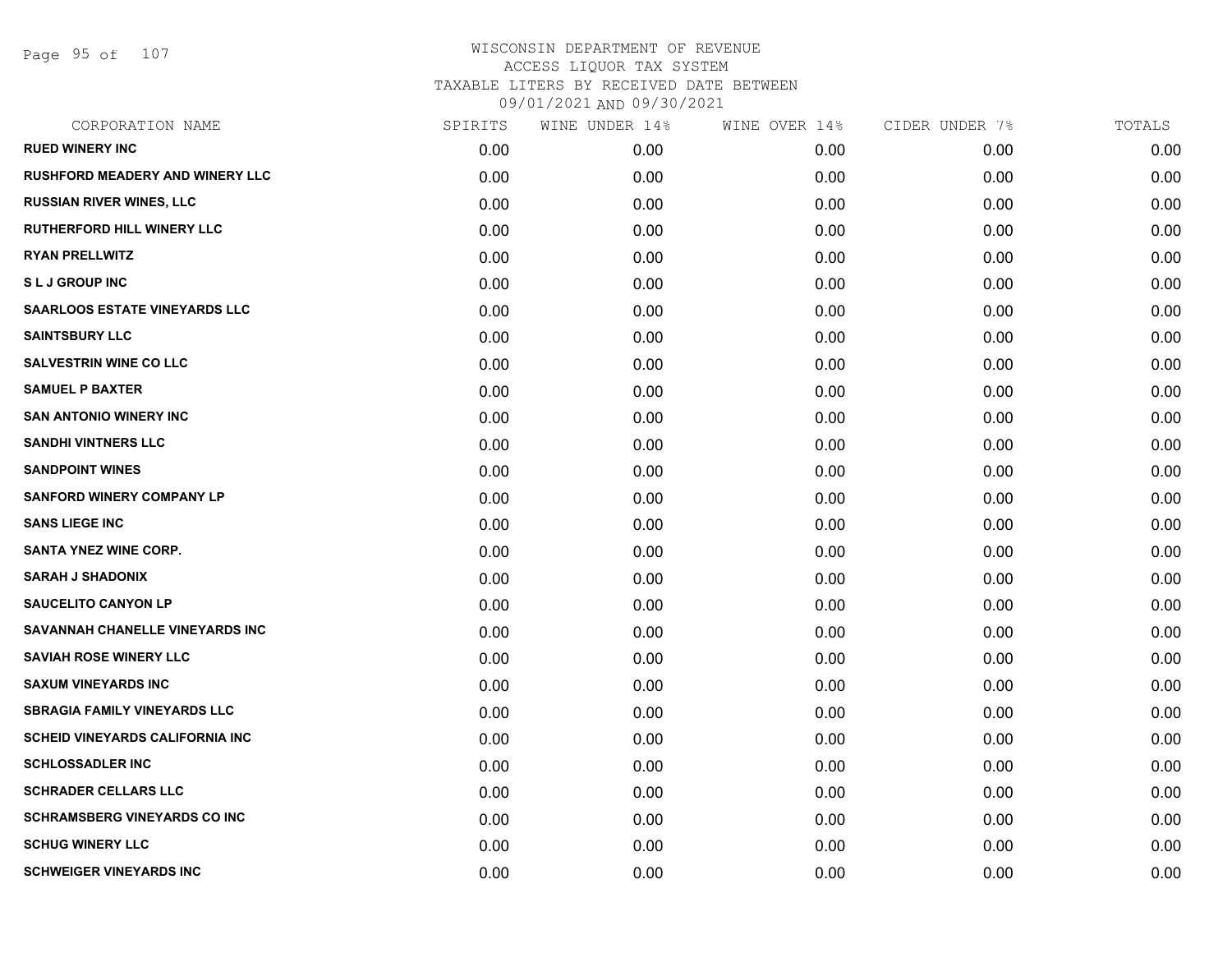| CORPORATION NAME                              | SPIRITS | WINE UNDER 14% | WINE OVER 14% | CIDER UNDER 7% | TOTALS |
|-----------------------------------------------|---------|----------------|---------------|----------------|--------|
| <b>SCREAMING EAGLE LLC</b>                    | 0.00    | 0.00           | 0.00          | 0.00           | 0.00   |
| <b>SEA SMOKE INC</b>                          | 0.00    | 0.00           | 0.00          | 0.00           | 0.00   |
| <b>SEAVER VINEYARDS LLC</b>                   | 0.00    | 0.00           | 0.00          | 0.00           | 0.00   |
| <b>SEAVEY VINEYARD LP</b>                     | 0.00    | 0.00           | 0.00          | 0.00           | 0.00   |
| <b>SEBASTOPOL VINEYARDS &amp; WINERY CORP</b> | 0.00    | 0.00           | 0.00          | 0.00           | 0.00   |
| <b>SELBY ENTERPRISES INC</b>                  | 0.00    | 0.00           | 0.00          | 0.00           | 0.00   |
| <b>SEQUOIA GROVE VINEYARDS LP</b>             | 0.00    | 0.00           | 0.00          | 0.00           | 0.00   |
| <b>SEVEN ANGELS CELLARS LLC</b>               | 0.00    | 0.00           | 0.00          | 0.00           | 0.00   |
| <b>SEVEN STONES WINERY LLC</b>                | 0.00    | 0.00           | 0.00          | 0.00           | 0.00   |
| <b>SFW, LLC</b>                               | 0.00    | 0.00           | 0.00          | 0.00           | 0.00   |
| <b>SHADY LADIES LLC</b>                       | 0.00    | 0.00           | 0.00          | 0.00           | 0.00   |
| <b>SHADYBROOK ESTATE LLC</b>                  | 0.00    | 0.00           | 0.00          | 0.00           | 0.00   |
| <b>SHAFER VINEYARDS INC</b>                   | 0.00    | 0.00           | 0.00          | 0.00           | 0.00   |
| <b>SHANNON RIDGE INC</b>                      | 0.00    | 0.00           | 0.00          | 0.00           | 0.00   |
| <b>SHARON L PINGEL</b>                        | 0.00    | 0.00           | 0.00          | 0.00           | 0.00   |
| SHELDRAKE POINT VINEYARD LLC                  | 0.00    | 0.00           | 0.00          | 0.00           | 0.00   |
| SHELTON-MACKENZIE WINE COMPANY                | 0.00    | 0.00           | 0.00          | 0.00           | 0.00   |
| <b>SHERRY HARDIE</b>                          | 0.00    | 0.00           | 0.00          | 0.00           | 0.00   |
| SHERWIN FAMILY VINEYARDS LLC                  | 0.00    | 0.00           | 0.00          | 0.00           | 0.00   |
| <b>SHIFT WINE LLC</b>                         | 0.00    | 0.00           | 0.00          | 0.00           | 0.00   |
| SILVER OAK WINE CELLARS LLC                   | 0.00    | 0.00           | 0.00          | 0.00           | 0.00   |
| SILVER TRIDENT WINERY LLC                     | 0.00    | 0.00           | 0.00          | 0.00           | 0.00   |
| <b>SINE QUA NON INC</b>                       | 0.00    | 0.00           | 0.00          | 0.00           | 0.00   |
| <b>SINSKEY VINEYARDS INC</b>                  | 0.00    | 0.00           | 0.00          | 0.00           | 0.00   |
| <b>SIX SIGMA WINERY LLC</b>                   | 0.00    | 0.00           | 0.00          | 0.00           | 0.00   |
| <b>SKINNER VINEYARDS LLC</b>                  | 0.00    | 0.00           | 0.00          | 0.00           | 0.00   |
| <b>SKYWALKER VINEYARDS, LLC</b>               | 0.00    | 0.00           | 0.00          | 0.00           | 0.00   |
| SLEIGHT OF HAND CELLARS, LLC                  | 0.00    | 0.00           | 0.00          | 0.00           | 0.00   |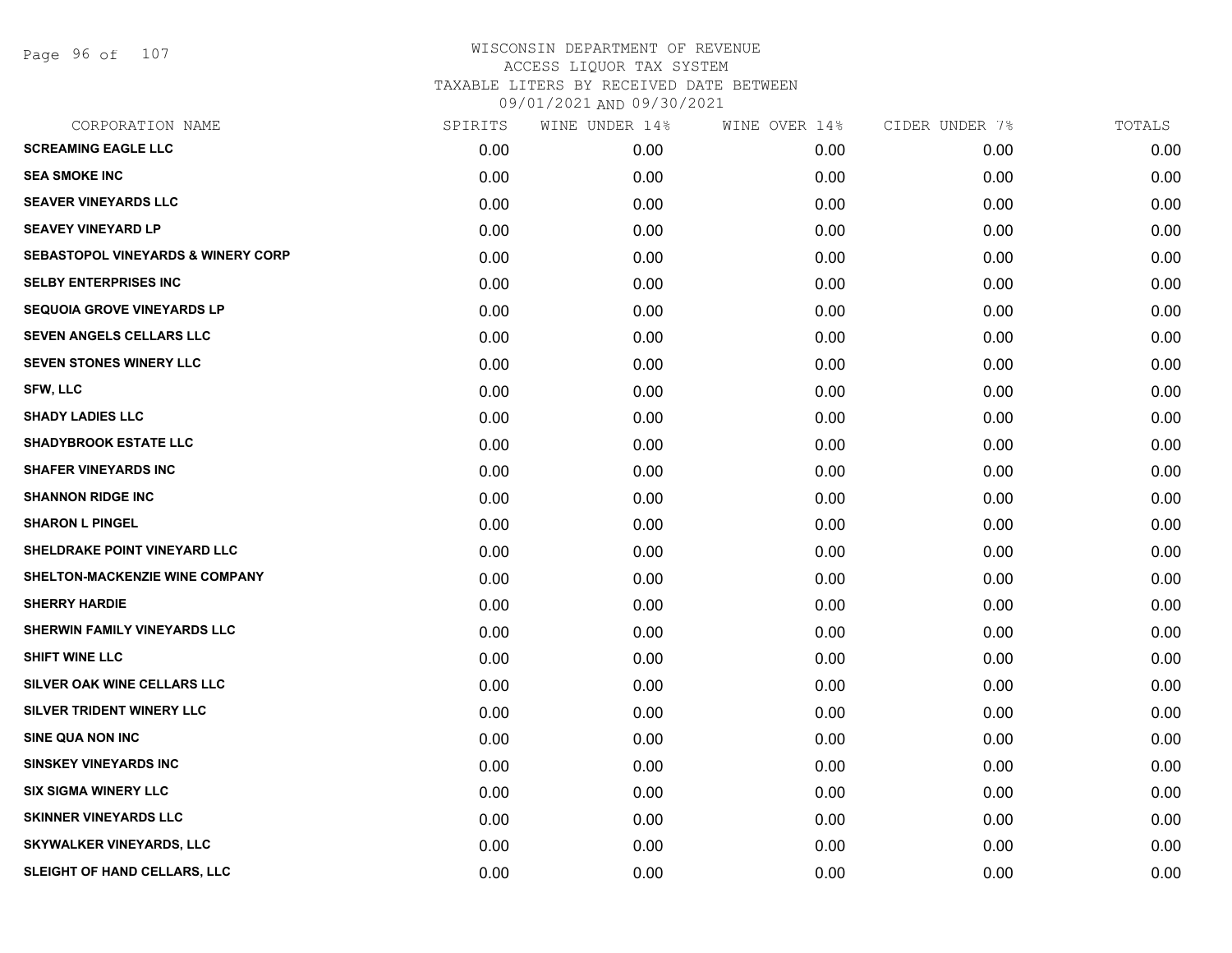Page 97 of 107

| SPIRITS | WINE UNDER 14% | WINE OVER 14% | CIDER UNDER 7% | TOTALS |
|---------|----------------|---------------|----------------|--------|
| 0.00    | 0.00           | 0.00          | 0.00           | 0.00   |
| 0.00    | 0.00           | 0.00          | 0.00           | 0.00   |
| 0.00    | 14.20          | 0.00          | 0.00           | 14.20  |
| 0.00    | 0.00           | 0.00          | 0.00           | 0.00   |
| 0.00    | 0.00           | 0.00          | 0.00           | 0.00   |
| 0.00    | 0.00           | 0.00          | 0.00           | 0.00   |
| 0.00    | 0.00           | 0.00          | 0.00           | 0.00   |
| 0.00    | 0.00           | 0.00          | 0.00           | 0.00   |
| 0.00    | 0.00           | 0.00          | 0.00           | 0.00   |
| 0.00    | 0.00           | 0.00          | 0.00           | 0.00   |
| 0.00    | 0.00           | 0.00          | 0.00           | 0.00   |
| 0.00    | 0.00           | 0.00          | 0.00           | 0.00   |
| 0.00    | 0.00           | 0.00          | 0.00           | 0.00   |
| 0.00    | 0.00           | 0.00          | 0.00           | 0.00   |
| 0.00    | 0.00           | 0.00          | 0.00           | 0.00   |
| 0.00    | 0.00           | 0.00          | 0.00           | 0.00   |
| 0.00    | 0.00           | 0.00          | 0.00           | 0.00   |
| 0.00    | 0.00           | 0.00          | 0.00           | 0.00   |
| 0.00    | 0.00           | 0.00          | 0.00           | 0.00   |
| 0.00    | 0.00           | 0.00          | 0.00           | 0.00   |
| 0.00    | 0.00           | 0.00          | 0.00           | 0.00   |
| 0.00    | 0.00           | 0.00          | 0.00           | 0.00   |
| 0.00    | 0.00           | 0.00          | 0.00           | 0.00   |
| 0.00    | 0.00           | 0.00          | 0.00           | 0.00   |
| 0.00    | 0.00           | 0.00          | 0.00           | 0.00   |
| 0.00    | 0.00           | 0.00          | 0.00           | 0.00   |
| 0.00    | 0.00           | 0.00          | 0.00           | 0.00   |
| 0.00    | 0.00           | 0.00          | 0.00           | 0.00   |
|         |                |               |                |        |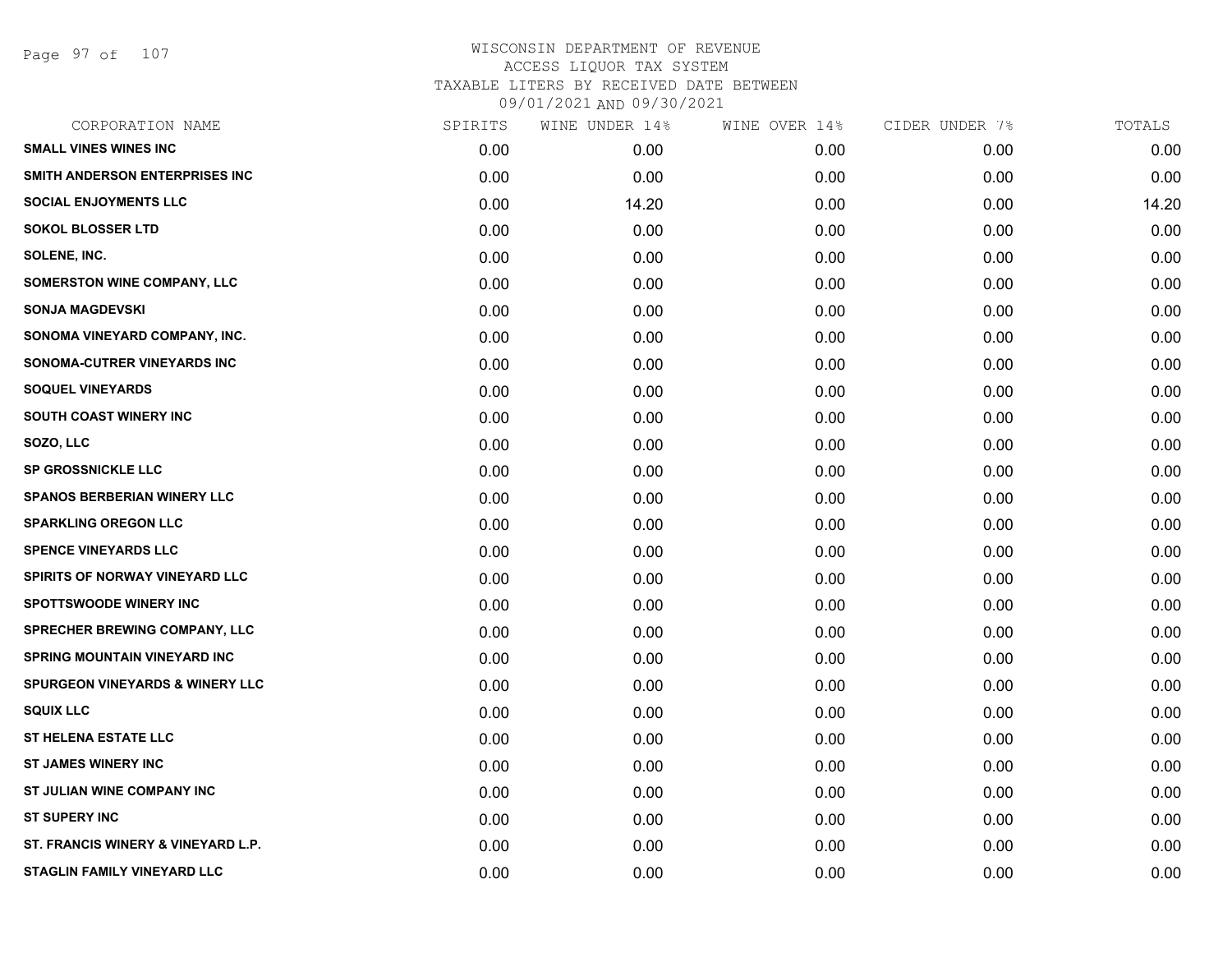Page 98 of 107

| CORPORATION NAME                    | SPIRITS | WINE UNDER 14% | WINE OVER 14% | CIDER UNDER 7% | TOTALS |
|-------------------------------------|---------|----------------|---------------|----------------|--------|
| <b>STAG'S LEAP WINE CELLARS LLC</b> | 0.00    | 0.00           | 0.00          | 0.00           | 0.00   |
| <b>STANDING JOURNEY LLC</b>         | 0.00    | 0.00           | 0.00          | 0.00           | 0.00   |
| <b>STANDING SUN WINES INC</b>       | 0.00    | 0.00           | 0.00          | 0.00           | 0.00   |
| <b>STANLEY R BOYD</b>               | 0.00    | 0.00           | 0.00          | 0.00           | 0.00   |
| STE. MICHELLE WINE ESTATES LTD.     | 0.00    | 0.00           | 0.00          | 0.00           | 0.00   |
| <b>STEDUM PROPERTIES LLC</b>        | 0.00    | 0.00           | 0.00          | 0.00           | 0.00   |
| <b>STEFFENS FAMILY WINES LLC</b>    | 0.00    | 0.00           | 0.00          | 0.00           | 0.00   |
| <b>STEPHAN VINEYARD INC</b>         | 0.00    | 0.00           | 0.00          | 0.00           | 0.00   |
| <b>STEPHEN A MCPHERSON</b>          | 0.00    | 0.00           | 0.00          | 0.00           | 0.00   |
| <b>STEPHEN M KENNEDY</b>            | 0.00    | 0.00           | 0.00          | 0.00           | 0.00   |
| <b>STEPHEN M REUSTLE</b>            | 0.00    | 0.00           | 0.00          | 0.00           | 0.00   |
| <b>STEVE MANNEBACH</b>              | 0.00    | 0.00           | 0.00          | 0.00           | 0.00   |
| <b>STEVEN DEBAKER</b>               | 0.00    | 0.00           | 0.00          | 0.00           | 0.00   |
| STEVEN M & JUDITH A JACOBSON LLC    | 0.00    | 0.00           | 0.00          | 0.00           | 0.00   |
| <b>STEVEN N LEDSON</b>              | 0.00    | 0.00           | 0.00          | 0.00           | 0.00   |
| <b>STEVEN TONELLA</b>               | 0.00    | 0.00           | 0.00          | 0.00           | 0.00   |
| <b>STEWART CELLARS, LLC</b>         | 0.00    | 0.00           | 0.00          | 0.00           | 0.00   |
| <b>STOLLER VINEYARDS INC</b>        | 0.00    | 0.00           | 0.00          | 0.00           | 0.00   |
| STOLPMAN VINEYARDS LLC              | 0.00    | 0.00           | 0.00          | 0.00           | 0.00   |
| <b>STONE EDGE WINERY LLC</b>        | 0.00    | 0.00           | 0.00          | 0.00           | 0.00   |
| <b>STONE HILL WINE CO INC</b>       | 0.00    | 0.00           | 0.00          | 0.00           | 0.00   |
| STONE WOLF VINEYARDS, LLC           | 0.00    | 0.00           | 0.00          | 0.00           | 0.00   |
| STONEBRAKER-SOLES INC               | 0.00    | 0.00           | 0.00          | 0.00           | 0.00   |
| <b>STONECUSHION INC</b>             | 0.00    | 0.00           | 0.00          | 0.00           | 0.00   |
| STONEHAUS WINERY, INC.              | 0.00    | 0.00           | 0.00          | 0.00           | 0.00   |
| <b>STONES THROW WINERY INC</b>      | 0.00    | 0.00           | 0.00          | 0.00           | 0.00   |
| <b>STONY HILL VINEYARD INC</b>      | 0.00    | 0.00           | 0.00          | 0.00           | 0.00   |
| STORYBOOK MOUNTAIN WINERY INC       | 0.00    | 0.00           | 0.00          | 0.00           | 0.00   |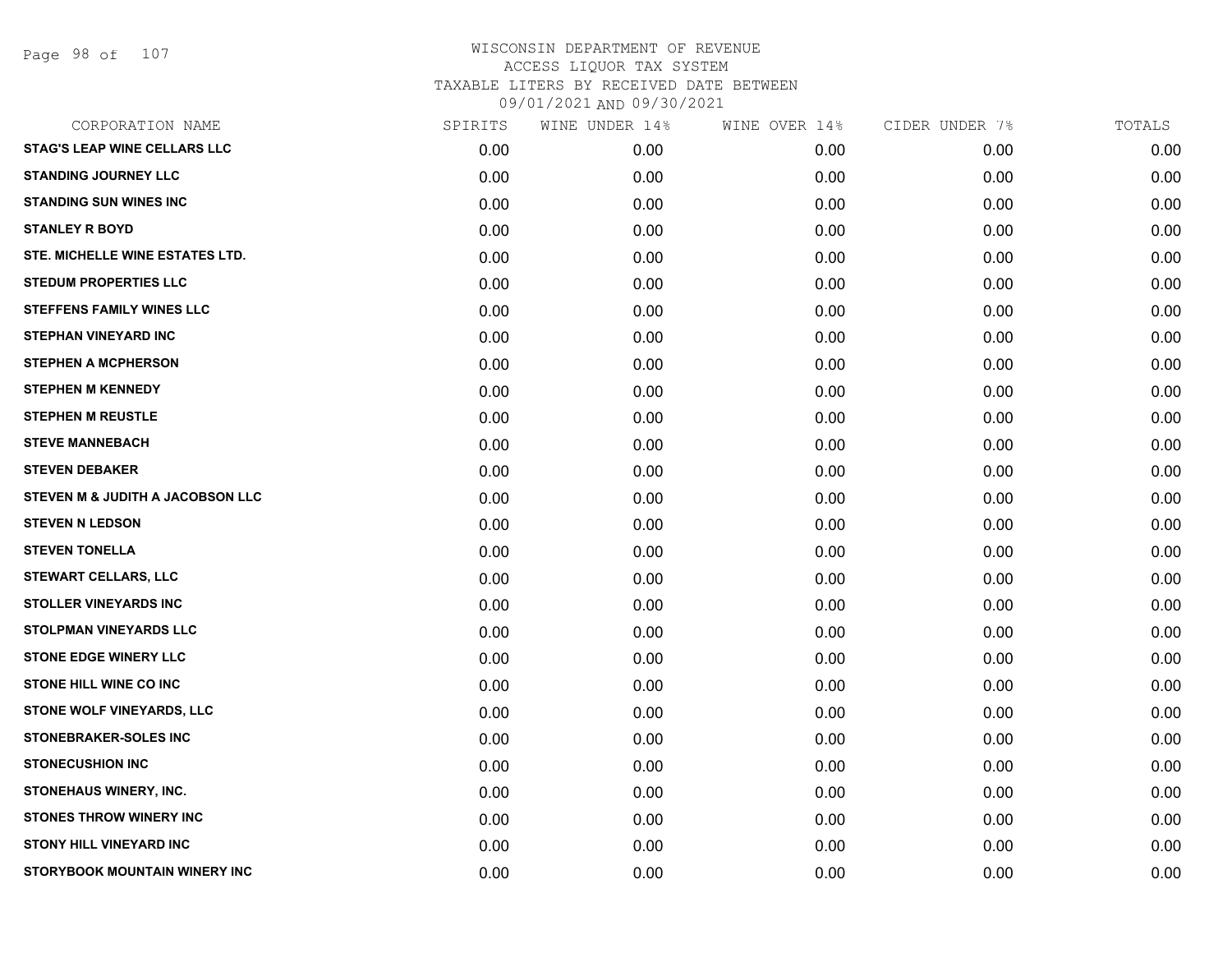Page 99 of 107

| CORPORATION NAME                       | SPIRITS | WINE UNDER 14% | WINE OVER 14% | CIDER UNDER 7% | TOTALS |
|----------------------------------------|---------|----------------|---------------|----------------|--------|
| <b>STRALA VINEYARDS, LLC</b>           | 0.00    | 0.00           | 0.00          | 0.00           | 0.00   |
| <b>STRATEGY PARTNERS INTERNATIONAL</b> | 0.00    | 0.00           | 0.00          | 0.00           | 0.00   |
| <b>STRING THEORY CIDER INC</b>         | 0.00    | 0.00           | 0.00          | 0.00           | 0.00   |
| SULPHUR SPRINGS WINERY LLC             | 0.00    | 0.00           | 0.00          | 0.00           | 0.00   |
| <b>SUMMERWOOD WINERY &amp; INN INC</b> | 0.00    | 0.00           | 0.00          | 0.00           | 0.00   |
| <b>SUNSET HOLLOW RANCH</b>             | 0.00    | 0.00           | 0.00          | 0.00           | 0.00   |
| <b>SUNSET POINT WINERY LLC</b>         | 0.00    | 0.00           | 0.00          | 0.00           | 0.00   |
| <b>SUSAN M BOSWELL</b>                 | 0.00    | 0.00           | 0.00          | 0.00           | 0.00   |
| <b>SUTTER HOME WINERY INC</b>          | 0.00    | 0.00           | 0.00          | 0.00           | 0.00   |
| <b>SWEAZEY WINERY INVESTMENT LLC</b>   | 0.00    | 0.00           | 0.00          | 0.00           | 0.00   |
| <b>SWEDISH HILL VINEYARD INC</b>       | 0.00    | 0.00           | 0.00          | 0.00           | 0.00   |
| <b>SWEET CHEEKS VINEYARDS INC</b>      | 0.00    | 0.00           | 0.00          | 0.00           | 0.00   |
| <b>TABLAS CREEK VINEYARD LP</b>        | 0.00    | 0.00           | 0.00          | 0.00           | 0.00   |
| <b>TAFT STREET INC</b>                 | 0.00    | 0.00           | 0.00          | 0.00           | 0.00   |
| <b>TAKARA SAKE USA INC</b>             | 0.00    | 0.00           | 0.00          | 0.00           | 0.00   |
| <b>TALLEY VINEYARDS INC</b>            | 0.00    | 0.00           | 0.00          | 0.00           | 0.00   |
| <b>TAMBER BEY VINEYARDS LLC</b>        | 0.00    | 0.00           | 0.00          | 0.00           | 0.00   |
| <b>TANDEM WINES LLC</b>                | 0.00    | 0.00           | 0.00          | 0.00           | 0.00   |
| <b>TARA BELLA WINERY LLC</b>           | 0.00    | 0.00           | 0.00          | 0.00           | 0.00   |
| TASTE IT INC.                          | 0.00    | 0.00           | 0.00          | 0.00           | 0.00   |
| TC VINEYARDS INC                       | 0.00    | 0.00           | 0.00          | 0.00           | 0.00   |
| <b>TEALE CREEK ASSOCIATES</b>          | 0.00    | 0.00           | 0.00          | 0.00           | 0.00   |
| TELAYA, LLC                            | 0.00    | 0.00           | 0.00          | 0.00           | 0.00   |
| <b>TENBA RIDGE WINERY LLC</b>          | 0.00    | 0.00           | 0.00          | 0.00           | 0.00   |
| <b>TERMINAL VELOCITY INC</b>           | 0.00    | 0.00           | 0.00          | 0.00           | 0.00   |
| <b>TERRA BLANCA VINTERS INC</b>        | 0.00    | 0.00           | 0.00          | 0.00           | 0.00   |
| <b>TERRAVANT WINE COMPANY LLC</b>      | 0.00    | 0.00           | 0.00          | 0.00           | 0.00   |
| <b>TESTAROSSA VINEYARDS LLC</b>        | 0.00    | 0.00           | 0.00          | 0.00           | 0.00   |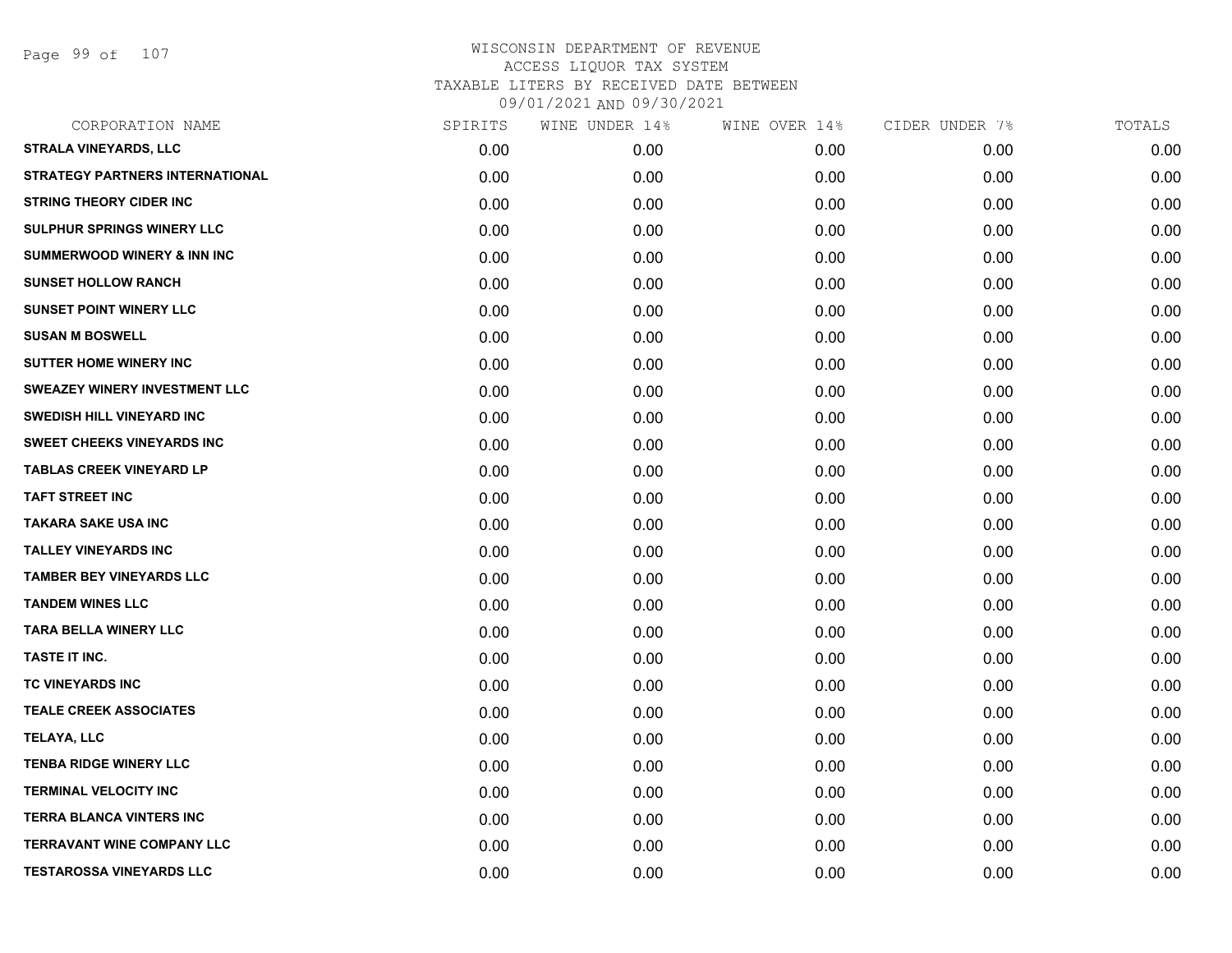Page 100of 107

| CORPORATION NAME                          | SPIRITS | WINE UNDER 14% | WINE OVER 14% | CIDER UNDER 7% | TOTALS |
|-------------------------------------------|---------|----------------|---------------|----------------|--------|
| <b>TEXAS FULFILLMENT SERVICES</b>         | 0.00    | 0.00           | 0.00          | 0.00           | 0.00   |
| <b>THATCH WINERY, LLC</b>                 | 0.00    | 0.00           | 0.00          | 0.00           | 0.00   |
| THE ALIXIR COMPANY                        | 0.00    | 0.00           | 0.00          | 0.00           | 0.00   |
| THE BIALE ESTATE                          | 0.00    | 0.00           | 0.00          | 0.00           | 0.00   |
| THE BLEECHER FAMILY TRUST                 | 0.00    | 0.00           | 0.00          | 0.00           | 0.00   |
| THE BRANDER VINEYARD                      | 0.00    | 0.00           | 0.00          | 0.00           | 0.00   |
| THE BREMER GROUP, LLC                     | 0.00    | 0.00           | 0.00          | 0.00           | 0.00   |
| THE CAPRA COMPANY LLC                     | 0.00    | 0.00           | 0.00          | 0.00           | 0.00   |
| THE GAINEY VINEYARD                       | 0.00    | 0.00           | 0.00          | 0.00           | 0.00   |
| THE HARDER GROUP INC                      | 0.00    | 0.00           | 0.00          | 0.00           | 0.00   |
| THE HESS COLLECTION WINERY                | 0.00    | 0.00           | 0.00          | 0.00           | 0.00   |
| THE LITTORAI WINES                        | 0.00    | 0.00           | 0.00          | 0.00           | 0.00   |
| THE LOCK AGRICULTURAL VENTURES LLC        | 0.00    | 0.00           | 0.00          | 0.00           | 0.00   |
| THE MASCOT WINE, LLC                      | 0.00    | 0.00           | 0.00          | 0.00           | 0.00   |
| THE MEEKER VINEYARD                       | 0.00    | 0.00           | 0.00          | 0.00           | 0.00   |
| THE MORLET SELECTION INC                  | 0.00    | 0.00           | 0.00          | 0.00           | 0.00   |
| THE MORNE WINE COMPANY                    | 0.00    | 0.00           | 0.00          | 0.00           | 0.00   |
| THE OJAI VINEYARD INC                     | 0.00    | 0.00           | 0.00          | 0.00           | 0.00   |
| THE RED STITCH WINE GROUP, LLC            | 0.00    | 0.00           | 0.00          | 0.00           | 0.00   |
| THE RENTON FAMILY VINEYARDS, LLC          | 0.00    | 0.00           | 0.00          | 0.00           | 0.00   |
| THE RUM TREE, INC.                        | 0.00    | 0.00           | 0.00          | 0.00           | 0.00   |
| THE SHORES OF FAIRHAVEN INC               | 0.00    | 0.00           | 0.00          | 0.00           | 0.00   |
| THE SILVERADO VINEYARDS                   | 0.00    | 0.00           | 0.00          | 0.00           | 0.00   |
| THE WILLIAMSBURG WINERY LTD               | 0.00    | 0.00           | 0.00          | 0.00           | 0.00   |
| THE WINE GROUP INC                        | 0.00    | 0.00           | 0.00          | 0.00           | 0.00   |
| THE WINE VINEYARD LLC                     | 0.00    | 0.00           | 0.00          | 0.00           | 0.00   |
| THE WOODLAND TRAIL BEVERAGE COMPANY, INC. | 0.00    | 0.00           | 0.00          | 0.00           | 0.00   |
| <b>THERESA HIGH</b>                       | 0.00    | 0.00           | 0.00          | 0.00           | 0.00   |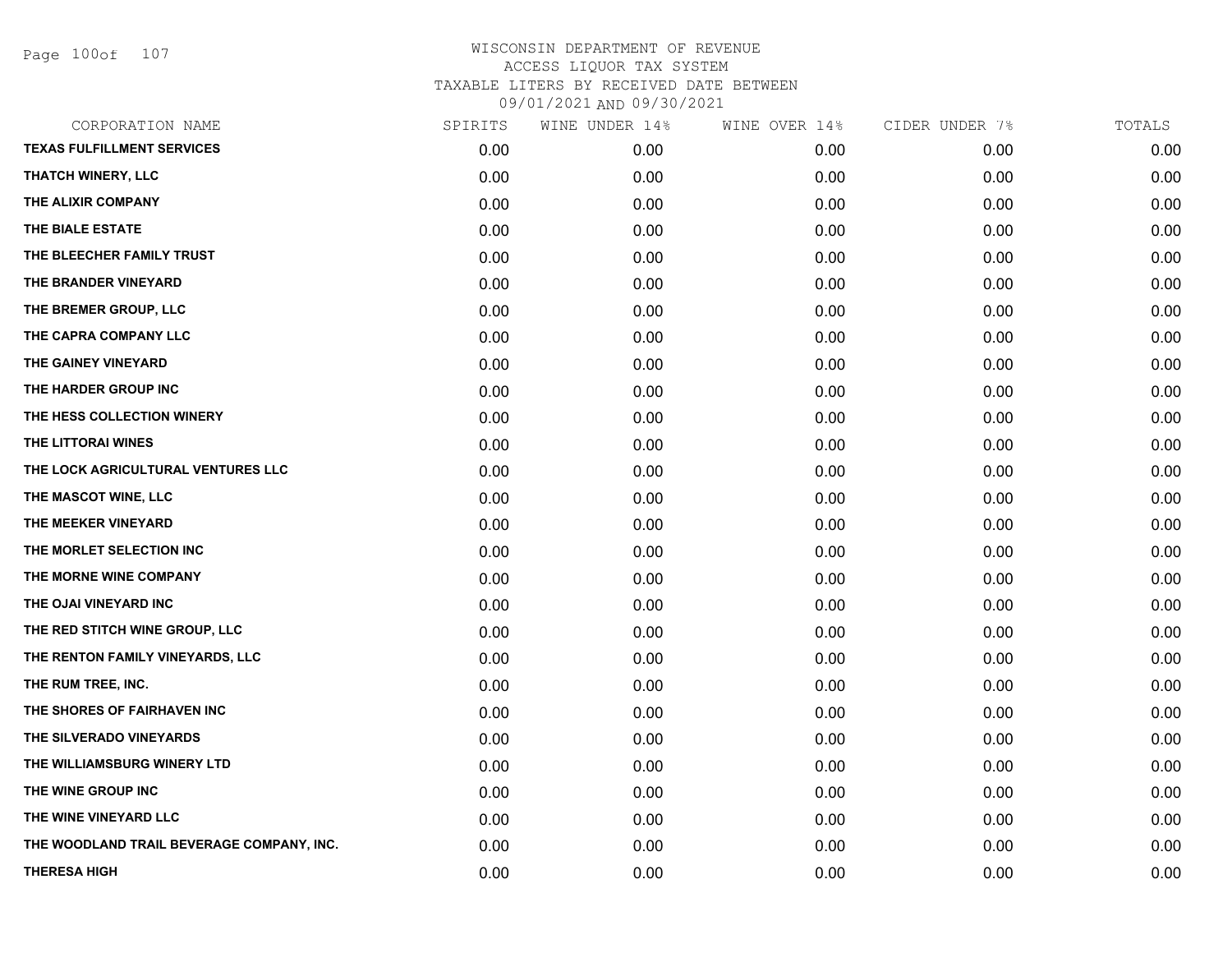| CORPORATION NAME                       | SPIRITS | WINE UNDER 14% | WINE OVER 14% | CIDER UNDER 7% | TOTALS |
|----------------------------------------|---------|----------------|---------------|----------------|--------|
| THIRTY-ONE PRODUCTION LLC              | 0.00    | 0.00           | 0.00          | 0.00           | 0.00   |
| THIS REALM LLC                         | 0.00    | 0.00           | 0.00          | 0.00           | 0.00   |
| <b>THOMAS C HOFFMAN</b>                | 0.00    | 0.00           | 0.00          | 0.00           | 0.00   |
| THOMAS FOGARTY WINERY LLC              | 0.00    | 0.00           | 0.00          | 0.00           | 0.00   |
| THOMAS L BECKMEN & JUDITH F BECKMEN    | 0.00    | 0.00           | 0.00          | 0.00           | 0.00   |
| THUMBPRINT WINE GROUP INC              | 0.00    | 0.00           | 0.00          | 0.00           | 0.00   |
| <b>THURMAN J RODGERS</b>               | 0.00    | 0.00           | 0.00          | 0.00           | 0.00   |
| <b>THVS CORP</b>                       | 0.00    | 0.00           | 0.00          | 0.00           | 0.00   |
| TIM BLUE WINES LLC                     | 0.00    | 0.00           | 0.00          | 0.00           | 0.00   |
| <b>TIM SLATER</b>                      | 0.00    | 0.00           | 0.00          | 0.00           | 0.00   |
| <b>TIMOTHY BACINO</b>                  | 0.00    | 0.00           | 0.00          | 0.00           | 0.00   |
| <b>TIMOTHY D GUILD</b>                 | 0.00    | 0.00           | 0.00          | 0.00           | 0.00   |
| <b>TIMOTHY P MCDONALD</b>              | 0.00    | 0.00           | 0.00          | 0.00           | 0.00   |
| TMR WINE COMPANY LLC                   | 0.00    | 0.00           | 0.00          | 0.00           | 0.00   |
| TOAD HOLLOW VINEYARDS INC              | 0.00    | 0.00           | 0.00          | 0.00           | 0.00   |
| <b>TOBIN J HEMINWAY</b>                | 0.00    | 0.00           | 0.00          | 0.00           | 0.00   |
| <b>TOBIN JAMES CELLARS</b>             | 0.00    | 0.00           | 0.00          | 0.00           | 0.00   |
| <b>TODD KUEHL</b>                      | 0.00    | 0.00           | 0.00          | 0.00           | 0.00   |
| <b>TOLLIVER RANCH BRANDS LLC</b>       | 0.00    | 0.00           | 0.00          | 0.00           | 0.00   |
| TOM EDDY WINERY LLC                    | 0.00    | 0.00           | 0.00          | 0.00           | 0.00   |
| <b>TOM MEADOWCROFT</b>                 | 0.00    | 0.00           | 0.00          | 0.00           | 0.00   |
| <b>TOMMYS TOO HIGH WINES LLC</b>       | 0.00    | 0.00           | 0.00          | 0.00           | 0.00   |
| TOUCHSTONE CELLARS, LLC                | 0.00    | 0.00           | 0.00          | 0.00           | 0.00   |
| TOUR DE FORCE WINE COMPANY LLC         | 0.00    | 0.00           | 0.00          | 0.00           | 0.00   |
| TPWC INC.                              | 0.00    | 0.00           | 0.00          | 0.00           | 0.00   |
| <b>TRACY A SOMERVILLE</b>              | 0.00    | 0.00           | 0.00          | 0.00           | 0.00   |
| <b>TREANA WINERY LLC</b>               | 0.00    | 0.00           | 0.00          | 0.00           | 0.00   |
| TREASURY WINE ESTATES AMERICAS COMPANY | 0.00    | 0.00           | 0.00          | 0.00           | 0.00   |
|                                        |         |                |               |                |        |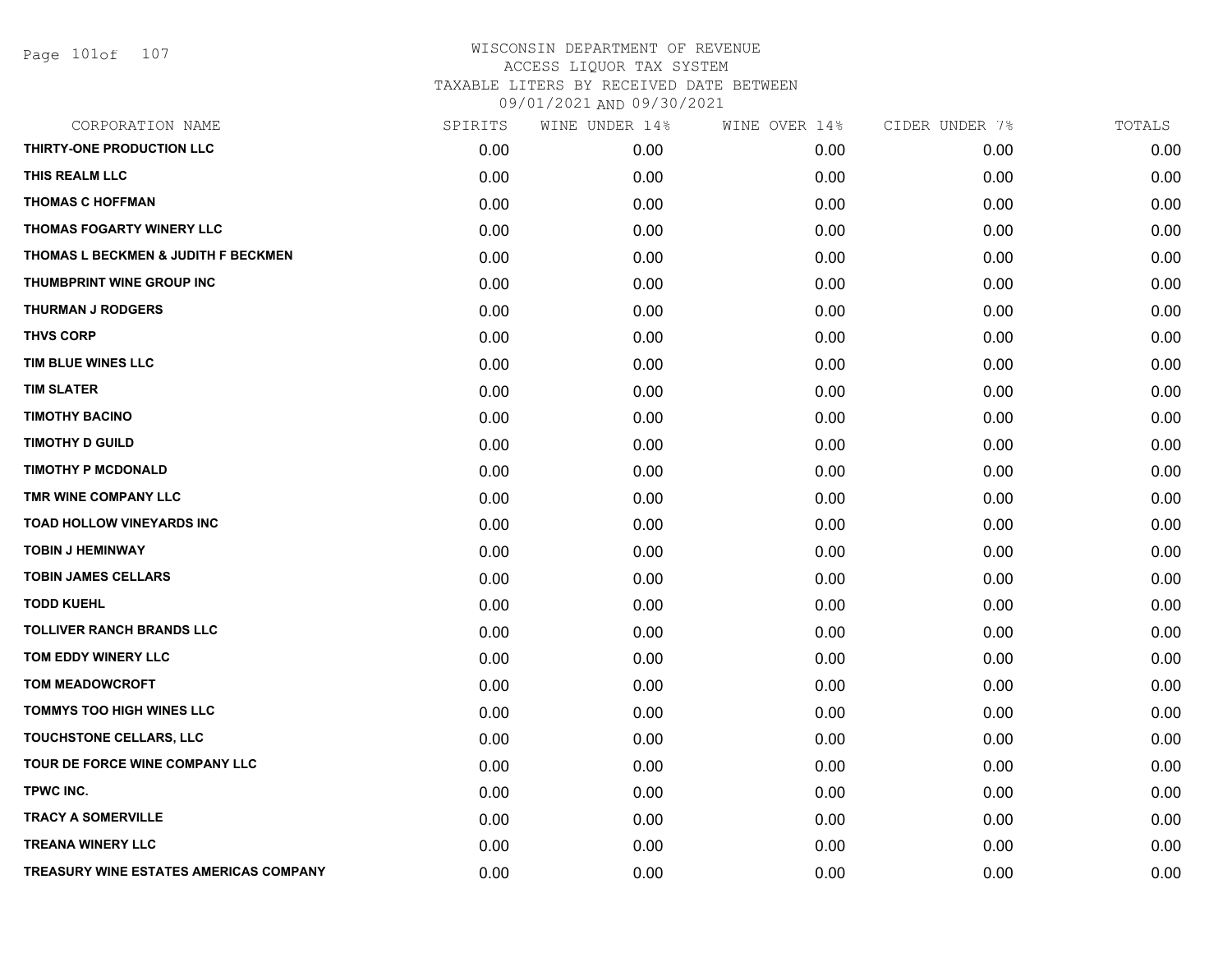Page 102of 107

| CORPORATION NAME                  | SPIRITS | WINE UNDER 14% | WINE OVER 14% | CIDER UNDER 7% | TOTALS |
|-----------------------------------|---------|----------------|---------------|----------------|--------|
| TREFETHEN VINEYARDS WINERY INC    | 0.00    | 0.00           | 0.00          | 0.00           | 0.00   |
| <b>TRENTADUE WINERY LLC</b>       | 0.00    | 0.00           | 0.00          | 0.00           | 0.00   |
| <b>TRESPASS VINEYARDS INC.</b>    | 0.00    | 0.00           | 0.00          | 0.00           | 0.00   |
| TRINITAS CELLARS LLC              | 0.00    | 0.00           | 0.00          | 0.00           | 0.00   |
| <b>TRIONE VINEYARDS LLC</b>       | 0.00    | 0.00           | 0.00          | 0.00           | 0.00   |
| <b>TROY LANDWEHR</b>              | 0.00    | 0.00           | 0.00          | 0.00           | 0.00   |
| <b>TSG LLC</b>                    | 0.00    | 0.00           | 0.00          | 0.00           | 0.00   |
| <b>TURKOVICH FAMILY WINES LLC</b> | 0.00    | 0.00           | 0.00          | 0.00           | 0.00   |
| <b>TURLEY WINE CELLARS INC</b>    | 0.00    | 0.00           | 0.00          | 0.00           | 0.00   |
| <b>TURNBULL WINE CELLARS</b>      | 0.00    | 0.00           | 0.00          | 0.00           | 0.00   |
| <b>TUSK ESTATES LLC</b>           | 0.00    | 0.00           | 0.00          | 0.00           | 0.00   |
| <b>TWIN PEAKS WINERY INC</b>      | 0.00    | 0.00           | 0.00          | 0.00           | 0.00   |
| <b>TWIN RIDGE ESTATES LLC</b>     | 0.00    | 0.00           | 0.00          | 0.00           | 0.00   |
| <b>TWISTED OAK WINERY LLC</b>     | 0.00    | 0.00           | 0.00          | 0.00           | 0.00   |
| <b>TWO ANGELS, LLC</b>            | 0.00    | 0.00           | 0.00          | 0.00           | 0.00   |
| TWO BROTHERS WINES LLC            | 0.00    | 0.00           | 0.00          | 0.00           | 0.00   |
| <b>TWO LADS LLC</b>               | 0.00    | 0.00           | 0.00          | 0.00           | 0.00   |
| TY R CATON                        | 0.00    | 0.00           | 0.00          | 0.00           | 0.00   |
| UNICO INC                         | 0.00    | 0.00           | 0.00          | 0.00           | 0.00   |
| <b>UNION WINE COMPANY</b>         | 0.00    | 0.00           | 0.00          | 0.00           | 0.00   |
| UNTI WINE CO LLC                  | 0.00    | 0.00           | 0.00          | 0.00           | 0.00   |
| <b>UPSTREAM CIDER LLC</b>         | 0.00    | 0.00           | 0.00          | 0.00           | 0.00   |
| V & C LLC                         | 0.00    | 0.00           | 0.00          | 0.00           | 0.00   |
| <b>V SATTUI WINERY INC</b>        | 0.00    | 0.00           | 0.00          | 0.00           | 0.00   |
| VAN RUITEN FAMILY WINERY LLC      | 0.00    | 0.00           | 0.00          | 0.00           | 0.00   |
| VAN WYCHEN WINES INC.             | 0.00    | 0.00           | 0.00          | 0.00           | 0.00   |
| <b>VARINDER SAHI</b>              | 0.00    | 0.00           | 0.00          | 0.00           | 0.00   |
| <b>VARSITY VENTURES GROUP LLC</b> | 0.00    | 0.00           | 0.00          | 0.00           | 0.00   |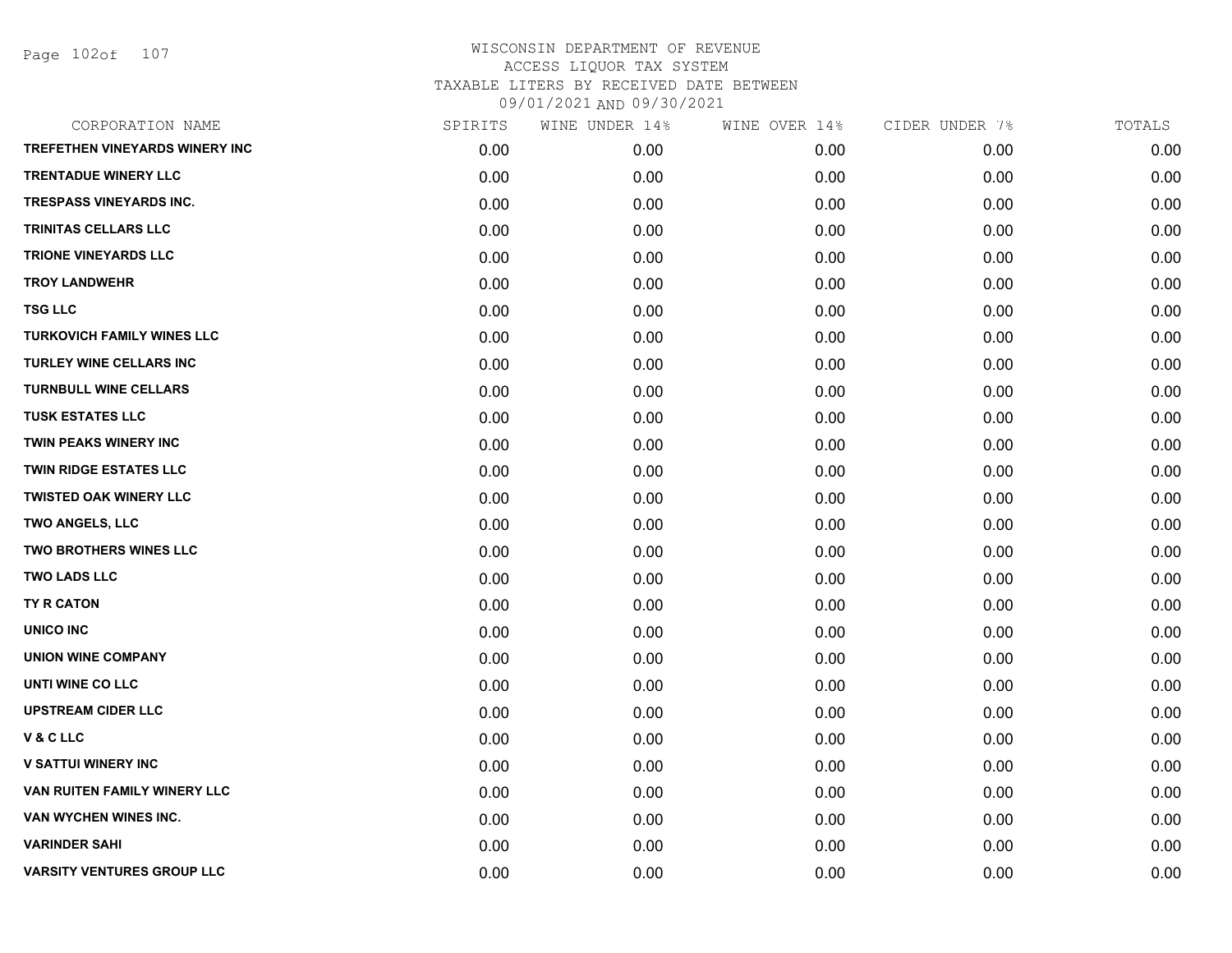Page 103of 107

| CORPORATION NAME                  | SPIRITS | WINE UNDER 14% | WINE OVER 14% | CIDER UNDER 7% | TOTALS |
|-----------------------------------|---------|----------------|---------------|----------------|--------|
| <b>VEN CAL RANCHES LLC</b>        | 0.00    | 0.00           | 0.00          | 0.00           | 0.00   |
| <b>VENGE VINEYARDS INC</b>        | 0.00    | 0.00           | 0.00          | 0.00           | 0.00   |
| <b>VERMEIL WINE GROUP LLC</b>     | 0.00    | 0.00           | 0.00          | 0.00           | 0.00   |
| <b>VERNON VINEYARDS LTD</b>       | 0.00    | 0.00           | 0.00          | 0.00           | 0.00   |
| <b>VICTOR ROBERTS</b>             | 0.00    | 0.00           | 0.00          | 0.00           | 0.00   |
| <b>VIDA VALIENTE WINERY, LLC</b>  | 0.00    | 0.00           | 0.00          | 0.00           | 0.00   |
| <b>VIGNETTE WINERY LLC</b>        | 0.00    | 0.00           | 0.00          | 0.00           | 0.00   |
| <b>VIKRE DISTILLERY LLC</b>       | 0.00    | 0.00           | 0.00          | 0.00           | 0.00   |
| <b>VILLA AMOROSA INC</b>          | 0.00    | 0.00           | 0.00          | 0.00           | 0.00   |
| <b>VILLA ENCINAL PARTNERS LP</b>  | 0.00    | 0.00           | 0.00          | 0.00           | 0.00   |
| <b>VILLA SAN JULIETTE INC</b>     | 0.00    | 0.00           | 0.00          | 0.00           | 0.00   |
| <b>VILLA TOSCANO INC</b>          | 0.00    | 0.00           | 0.00          | 0.00           | 0.00   |
| VIN DE ZO LLC                     | 0.00    | 0.00           | 0.00          | 0.00           | 0.00   |
| <b>VINA ROBLES INC</b>            | 0.00    | 0.00           | 0.00          | 0.00           | 0.00   |
| <b>VINCENT ARROYO WINERY INC</b>  | 0.00    | 0.00           | 0.00          | 0.00           | 0.00   |
| <b>VINE &amp; SUN LLC</b>         | 0.00    | 0.00           | 0.00          | 0.00           | 0.00   |
| <b>VINE CLIFF WINERY INC</b>      | 0.00    | 0.00           | 0.00          | 0.00           | 0.00   |
| <b>VINEBOX INC.</b>               | 0.00    | 0.00           | 0.00          | 0.00           | 0.00   |
| <b>VINEBURG LLC</b>               | 0.00    | 0.00           | 0.00          | 0.00           | 0.00   |
| VINES TO CELLAR, INC.             | 0.00    | 0.00           | 0.00          | 0.00           | 0.00   |
| <b>VINESSE LLC</b>                | 0.00    | 0.00           | 0.00          | 0.00           | 0.00   |
| <b>VINEYARD 29 LLC</b>            | 0.00    | 0.00           | 0.00          | 0.00           | 0.00   |
| <b>VIN-GO, LLC</b>                | 0.00    | 0.00           | 0.00          | 0.00           | 0.00   |
| <b>VINTAGE WINE ESTATES, INC.</b> | 0.00    | 0.00           | 0.00          | 0.00           | 0.00   |
| <b>VINTAGE WINE ESTATES, INC.</b> | 0.00    | 0.00           | 0.00          | 0.00           | 0.00   |
| <b>VINTAGE WINE ESTATES, INC.</b> | 0.00    | 0.00           | 0.00          | 0.00           | 0.00   |
| <b>VINTAGE WINE ESTATES, INC.</b> | 0.00    | 0.00           | 0.00          | 0.00           | 0.00   |
| <b>VINTAGE WINE ESTATES, INC.</b> | 0.00    | 0.00           | 0.00          | 0.00           | 0.00   |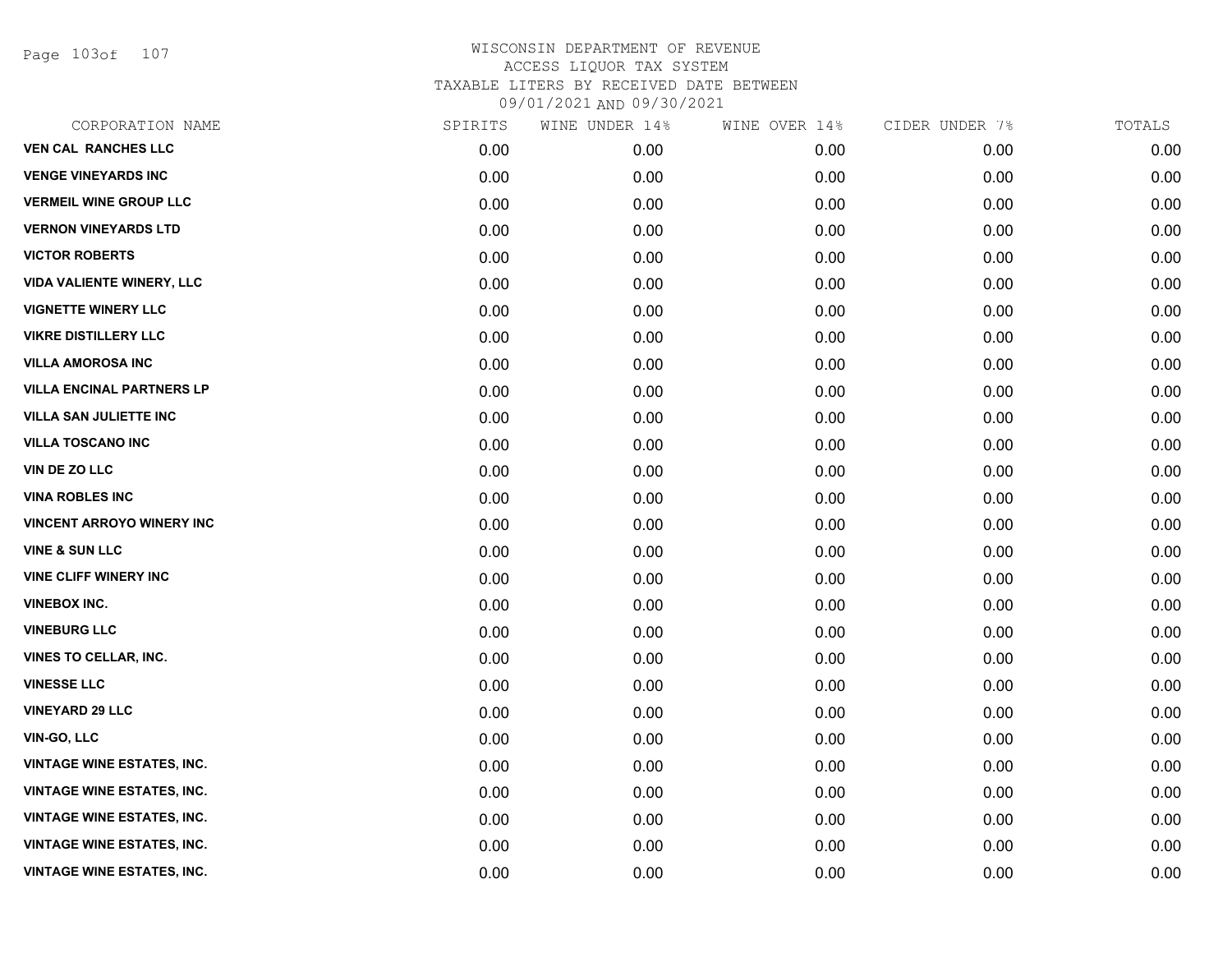Page 104of 107

| CORPORATION NAME                     | SPIRITS | WINE UNDER 14% | WINE OVER 14% | CIDER UNDER 7% | TOTALS |
|--------------------------------------|---------|----------------|---------------|----------------|--------|
| <b>VINTAGE WINE ESTATES, INC.</b>    | 0.00    | 0.00           | 0.00          | 0.00           | 0.00   |
| <b>VINTAGE WINE ESTATES, INC.</b>    | 0.00    | 0.00           | 0.00          | 0.00           | 0.00   |
| <b>VINTAGE WINE ESTATES, INC.</b>    | 0.00    | 0.00           | 0.00          | 0.00           | 0.00   |
| <b>VINTAGE WINE ESTATES, INC.</b>    | 0.00    | 0.00           | 0.00          | 0.00           | 0.00   |
| <b>VINTAGE WINE ESTATES, INC.</b>    | 0.00    | 0.00           | 0.00          | 0.00           | 0.00   |
| <b>VINTAGE WINE ESTATES, INC.</b>    | 0.00    | 0.00           | 0.00          | 0.00           | 0.00   |
| <b>VINUM CELLARS INC</b>             | 0.00    | 0.00           | 0.00          | 0.00           | 0.00   |
| <b>VITE GALLERON ASSETS CORP</b>     | 0.00    | 0.00           | 0.00          | 0.00           | 0.00   |
| <b>VON KLAUS WINERY LLC</b>          | 0.00    | 0.00           | 0.00          | 0.00           | 0.00   |
| VON STIEHL WINERY LTD.               | 0.00    | 0.00           | 0.00          | 0.00           | 0.00   |
| W G BEST WEINKELLEREI INC            | 0.00    | 0.00           | 0.00          | 0.00           | 0.00   |
| <b>W J DEUTSCH &amp; SONS LTD</b>    | 0.00    | 0.00           | 0.00          | 0.00           | 0.00   |
| <b>W. HOGUE VINEYARDS</b>            | 0.00    | 0.00           | 0.00          | 0.00           | 0.00   |
| <b>WAGNER WINERY LLC</b>             | 0.00    | 0.00           | 0.00          | 0.00           | 0.00   |
| <b>WAITS-MAST FAMILY CELLARS LLC</b> | 0.00    | 0.00           | 0.00          | 0.00           | 0.00   |
| WALTER HANSEL WINERY & VINEYARD LLC  | 0.00    | 0.00           | 0.00          | 0.00           | 0.00   |
| <b>WARROOM VENTURES LLC</b>          | 0.00    | 0.00           | 0.00          | 0.00           | 0.00   |
| <b>WASHINGTON VINTNERS LLC</b>       | 0.00    | 0.00           | 0.00          | 0.00           | 0.00   |
| <b>WAYFARER LLC</b>                  | 0.00    | 0.00           | 0.00          | 0.00           | 0.00   |
| <b>WEIBEL INCORPORATED</b>           | 0.00    | 0.00           | 0.00          | 0.00           | 0.00   |
| <b>WENTE BROS</b>                    | 0.00    | 0.00           | 0.00          | 0.00           | 0.00   |
| <b>WEST COAST WINE PARTNERS LLC</b>  | 0.00    | 0.00           | 0.00          | 0.00           | 0.00   |
| <b>WEST PRAIRIE WINERY LLC</b>       | 0.00    | 0.00           | 0.00          | 0.00           | 0.00   |
| <b>WESTFALL WINERY LLC</b>           | 0.00    | 0.00           | 0.00          | 0.00           | 0.00   |
| <b>WESTPORT WINERY LLC</b>           | 0.00    | 0.00           | 0.00          | 0.00           | 0.00   |
| <b>WESTSIDE WINERY INC</b>           | 0.00    | 0.00           | 0.00          | 0.00           | 0.00   |
| <b>WHEELER WINERY INC</b>            | 0.00    | 0.00           | 0.00          | 0.00           | 0.00   |
| <b>WHETSTONE WINE CELLARS LLC</b>    | 0.00    | 0.00           | 0.00          | 0.00           | 0.00   |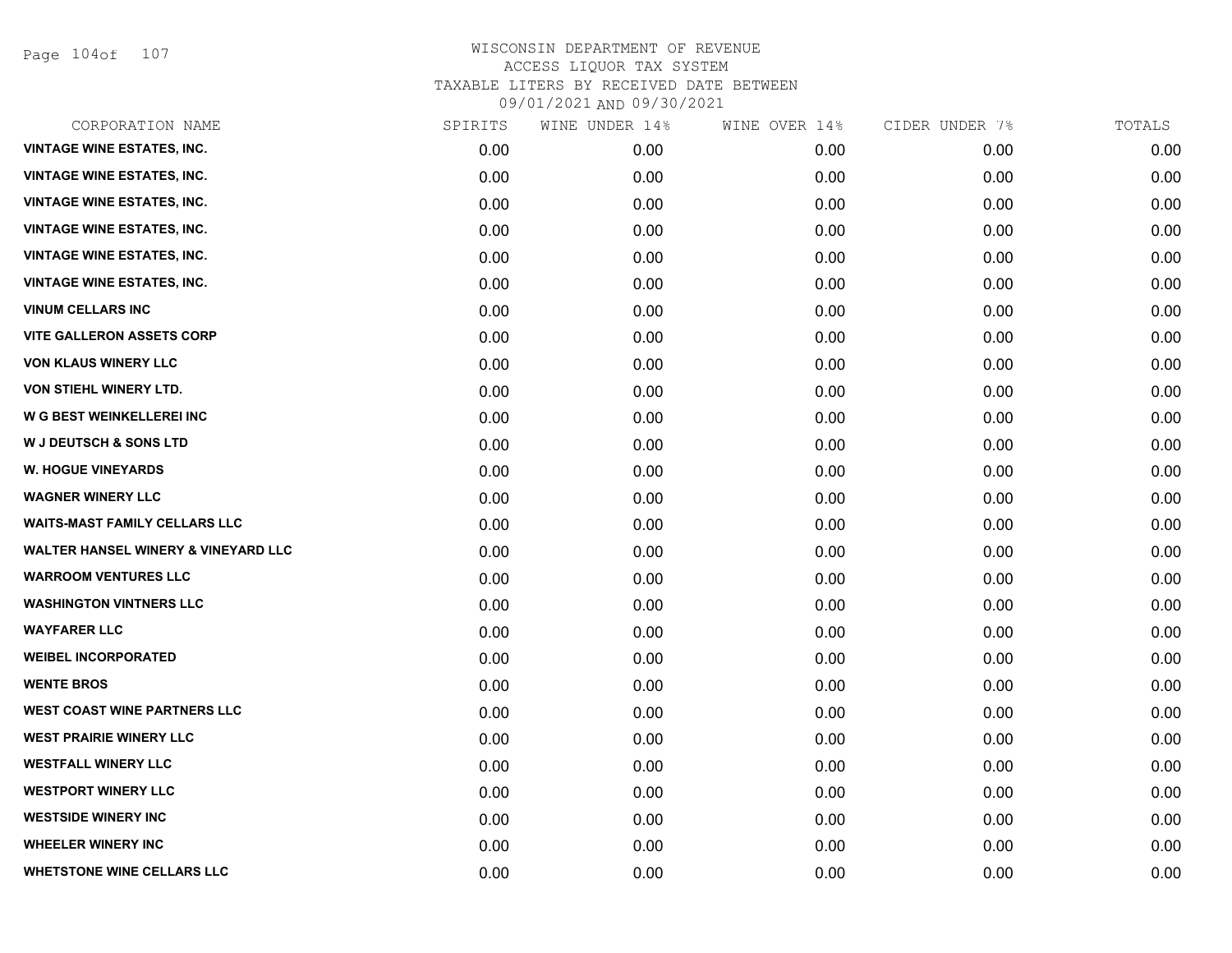Page 105of 107

| CORPORATION NAME                                   | SPIRITS | WINE UNDER 14% | WINE OVER 14% | CIDER UNDER 7% | TOTALS |
|----------------------------------------------------|---------|----------------|---------------|----------------|--------|
| <b>WHISPERING BLUFFS VINEYARD &amp; WINERY LTD</b> | 0.00    | 0.00           | 0.00          | 0.00           | 0.00   |
| <b>WHITE BEAR SPIRITS LLC</b>                      | 0.00    | 0.00           | 0.00          | 0.00           | 0.00   |
| WHITE WINTER WINERY INC                            | 0.00    | 0.00           | 0.00          | 0.00           | 0.00   |
| <b>WIENS CELLARS LLC</b>                           | 0.00    | 0.00           | 0.00          | 0.00           | 0.00   |
| <b>WILD EPITOME LLC</b>                            | 0.00    | 0.00           | 0.00          | 0.00           | 0.00   |
| <b>WILD HARE LLC</b>                               | 0.00    | 0.00           | 0.00          | 0.00           | 0.00   |
| <b>WILD HILLS WINERY LLC</b>                       | 0.00    | 0.00           | 0.00          | 0.00           | 0.00   |
| <b>WILDEROTTER WINERY LLC</b>                      | 0.00    | 0.00           | 0.00          | 0.00           | 0.00   |
| <b>WILLAMETTE VALLEY VINEYARDS INC</b>             | 0.00    | 0.00           | 0.00          | 0.00           | 0.00   |
| <b>WILLIAM F BLUHM</b>                             | 0.00    | 0.00           | 0.00          | 0.00           | 0.00   |
| <b>WILLIAMS &amp; SELYEM LLC</b>                   | 0.00    | 0.00           | 0.00          | 0.00           | 0.00   |
| <b>WILRONA LLC</b>                                 | 0.00    | 0.00           | 0.00          | 0.00           | 0.00   |
| <b>WILSON CREEK WINERY &amp; VINEYARDS INC</b>     | 0.00    | 0.00           | 0.00          | 0.00           | 0.00   |
| <b>WINDERLEA WINE COMPANY LLC</b>                  | 0.00    | 0.00           | 0.00          | 0.00           | 0.00   |
| <b>WINDWARD VINEYARD LLC</b>                       | 0.00    | 0.00           | 0.00          | 0.00           | 0.00   |
| <b>WINE BY JOE LLC</b>                             | 0.00    | 0.00           | 0.00          | 0.00           | 0.00   |
| <b>WINE COUNTRY CONNECTION LLC</b>                 | 0.00    | 0.00           | 0.00          | 0.00           | 0.00   |
| <b>WINE EXPEDITE</b>                               | 0.00    | 0.00           | 0.00          | 0.00           | 0.00   |
| <b>WINE HOOLIGANS LLC</b>                          | 0.00    | 0.00           | 0.00          | 0.00           | 0.00   |
| WINE OF THE MONTH CLUB, INC.                       | 0.00    | 0.00           | 0.00          | 0.00           | 0.00   |
| <b>WINE ROAD VINTNERS LLC</b>                      | 0.00    | 0.00           | 0.00          | 0.00           | 0.00   |
| <b>WINE.COM OF TEXAS LLC</b>                       | 0.00    | 0.00           | 0.00          | 0.00           | 0.00   |
| <b>WINERY AT BLACK STAR FARMS LLC</b>              | 0.00    | 0.00           | 0.00          | 0.00           | 0.00   |
| <b>WINERY EXCHANGE, INC.</b>                       | 0.00    | 0.00           | 0.00          | 0.00           | 0.00   |
| <b>WINERY FULFILLMENT SERVICES LLC</b>             | 0.00    | 0.00           | 0.00          | 0.00           | 0.00   |
| <b>WINESELLERS DIRECT LLC</b>                      | 0.00    | 0.00           | 0.00          | 0.00           | 0.00   |
| <b>WINESITTER BREWHOUSE LLC</b>                    | 0.00    | 0.00           | 0.00          | 0.00           | 0.00   |
| <b>WINSIDE USA INC</b>                             | 0.00    | 0.00           | 0.00          | 0.00           | 0.00   |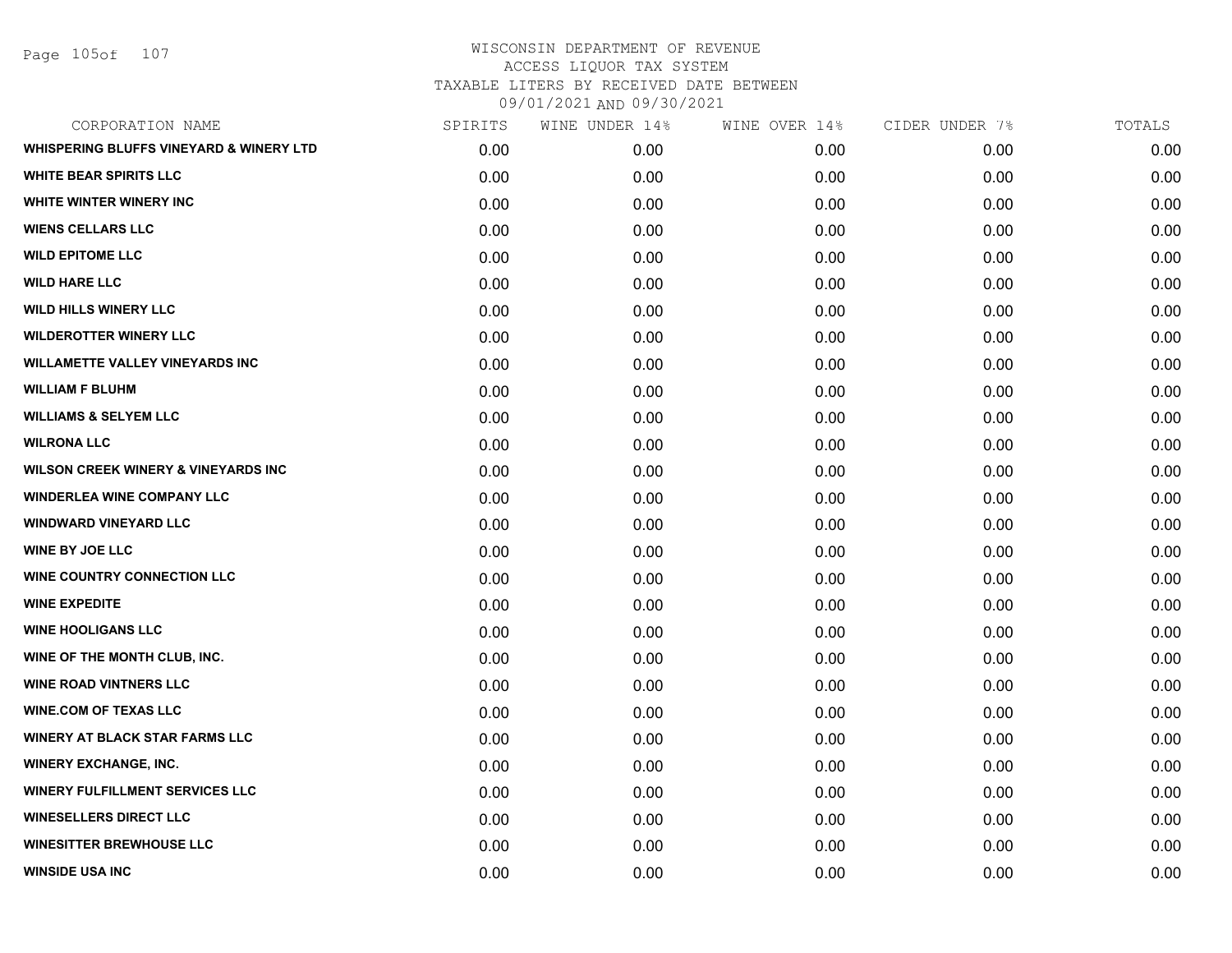Page 106of 107

| CORPORATION NAME                    | SPIRITS | WINE<br>UNDER 14% | WINE OVER 14% | CIDER UNDER 7% | TOTALS |
|-------------------------------------|---------|-------------------|---------------|----------------|--------|
| <b>WOLF INVESTMENTS, LLC</b>        | 0.00    | 0.00              | 0.00          | 0.00           | 0.00   |
| <b>WOLFF VINEYARD LLC</b>           | 0.00    | 0.00              | 0.00          | 0.00           | 0.00   |
| <b>WOLFFER ESTATE VINEYARDS INC</b> | 0.00    | 0.00              | 0.00          | 0.00           | 0.00   |
| <b>WOLLERSHEIM WINERY, INC.</b>     | 0.00    | 0.00              | 0.00          | 0.00           | 0.00   |
| <b>WOLLERSHEIM WINERY, INC.</b>     | 0.00    | 0.00              | 0.00          | 0.00           | 0.00   |
| <b>WOODWARD CANYON WINERY INC</b>   | 0.00    | 0.00              | 0.00          | 0.00           | 0.00   |
| <b>WORLD OF WINE, LTD</b>           | 0.00    | 0.00              | 0.00          | 0.00           | 0.00   |
| <b>WYLIE-YOUNG, LLC</b>             | 0.00    | 0.00              | 0.00          | 0.00           | 0.00   |
| <b>YIANNIS CHOUTRIS</b>             | 0.00    | 0.00              | 0.00          | 0.00           | 0.00   |
| YORKVILLE CELLARS INC               | 0.00    | 0.00              | 0.00          | 0.00           | 0.00   |
| <b>ZD WINES LLC</b>                 | 0.00    | 0.00              | 0.00          | 0.00           | 0.00   |
| <b>ZERO LINK MARKETS INC</b>        | 0.00    | 0.00              | 0.00          | 0.00           | 0.00   |
| TOTAL LITERS FOR 9/30/2021          | 0.00    | 181.45            | 162.00        | 0.00           | 343.45 |